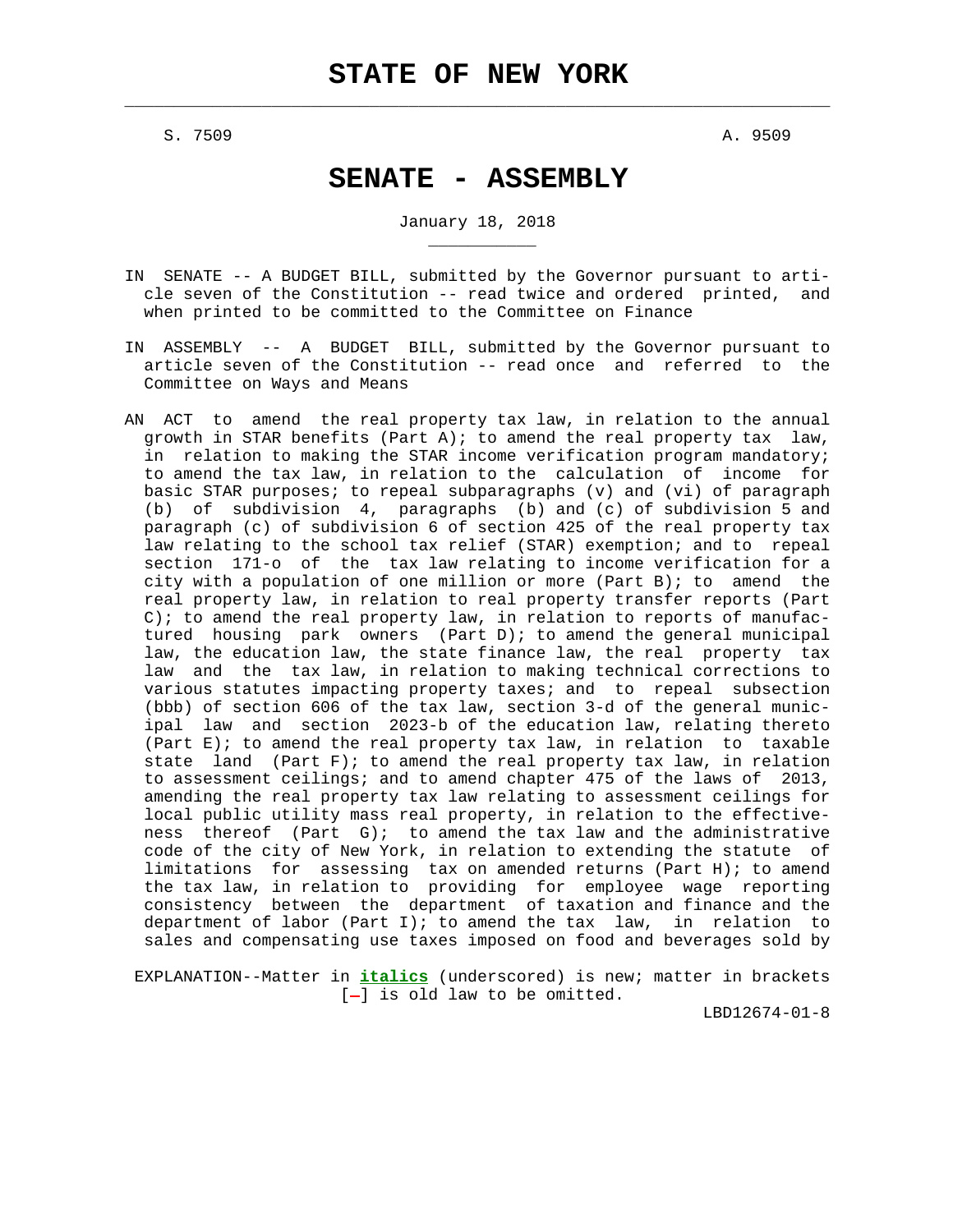restaurants and similar establishments (Part J); to amend the tax law, in relation to allowing sharing with the comptroller information regarding unwarranted fixed and final debt (Part K); to amend the social services law, in relation to the disclosure of certain informa tion relating to a person receiving public assistance to the commis sioner of taxation and finance (Part L); to amend the tax law, in relation to establishing a conditional tax on carried interest (Part M); to amend the tax law, in relation to permitting the commissioner of taxation and finance to seek judicial review of decisions of the tax appeals tribunal (Part N); to amend the tax law and the adminis trative code of the city of New York, in relation to the definition of resident for tax purposes of the personal income tax (Part O); to amend the tax law, in relation to the empire state child credit (Part P); to amend the tax law, in relation to extending the hire a veteran credit for an additional two years (Part  $Q$ ); to amend the labor law and the tax law, in relation to enhancing the New York youth jobs program (Part R); to amend the tax law, in relation to the temporary deferral of certain tax credits (Part S); to amend the tax law, in relation to extending the real estate transfer tax statute of limita tions for refunds from two to three years and providing for consistent joint liability treatment within the real estate transfer tax (Part T); to amend the tax law, in relation to the taxation of cigars (Part U); to amend the tax law and the administrative code of the city of New York, in relation to sales and use taxes on gas and electric service; and repealing section 1105-C of the tax law relating thereto (Part V); to amend the tax law, in relation to exempting from sales and use tax certain veterinary drugs and medicines and removing the refund/credit therefor (Part W); to amend the tax law, in relation to providing relief from sales tax liability for certain partners of a limited partnership and members of a limited liability company (Part X); to amend the tax law, in relation to exempting items of food and drink when sold from certain vending machines from the sales and compensating use tax (Part Y); to amend part A of chapter 61 of the laws of 2017, amending the tax law relating to the imposition of sales and compensating use taxes in certain counties, in relation to extend ing the revenue distribution provisions for the additional rates of sales and use tax of Genesee, Monroe, Onondaga and Orange counties (Part  $Z$ ); to amend the tax law, in relation to imposing an internet fairness conformity tax and requiring non-collecting sellers to provide specified information to New York purchasers and to the commissioner of taxation and finance (Part AA); to amend the tax law, in relation to imposing a health tax on vapor products (Part BB); to amend the tax law, in relation to the imposition of an opioid epidemic surcharge; and to amend the state finance law, in relation to estab lishing the opioid prevention, treatment and recovery account (Part CC); to amend the tax law, in relation to establishing a healthcare insurance windfall profit fee (Part DD); to amend the racing, pari-mu tuel wagering and breeding law, in relation to adjusting the franchise payment, and authorizing night races under certain circumstances; creating an equine drug testing advisory committee; and providing for the repeal of certain provisions upon the expiration thereof (Part EE); to amend the racing, pari-mutuel wagering and breeding law, in relation to providing funds for the aftercare of retired horses (Part FF); to amend the racing, pari-mutuel wagering and breeding law, in relation to licenses for simulcast facilities, sums relating to track simulcast, simulcast of out-of-state thoroughbred races, simulcasting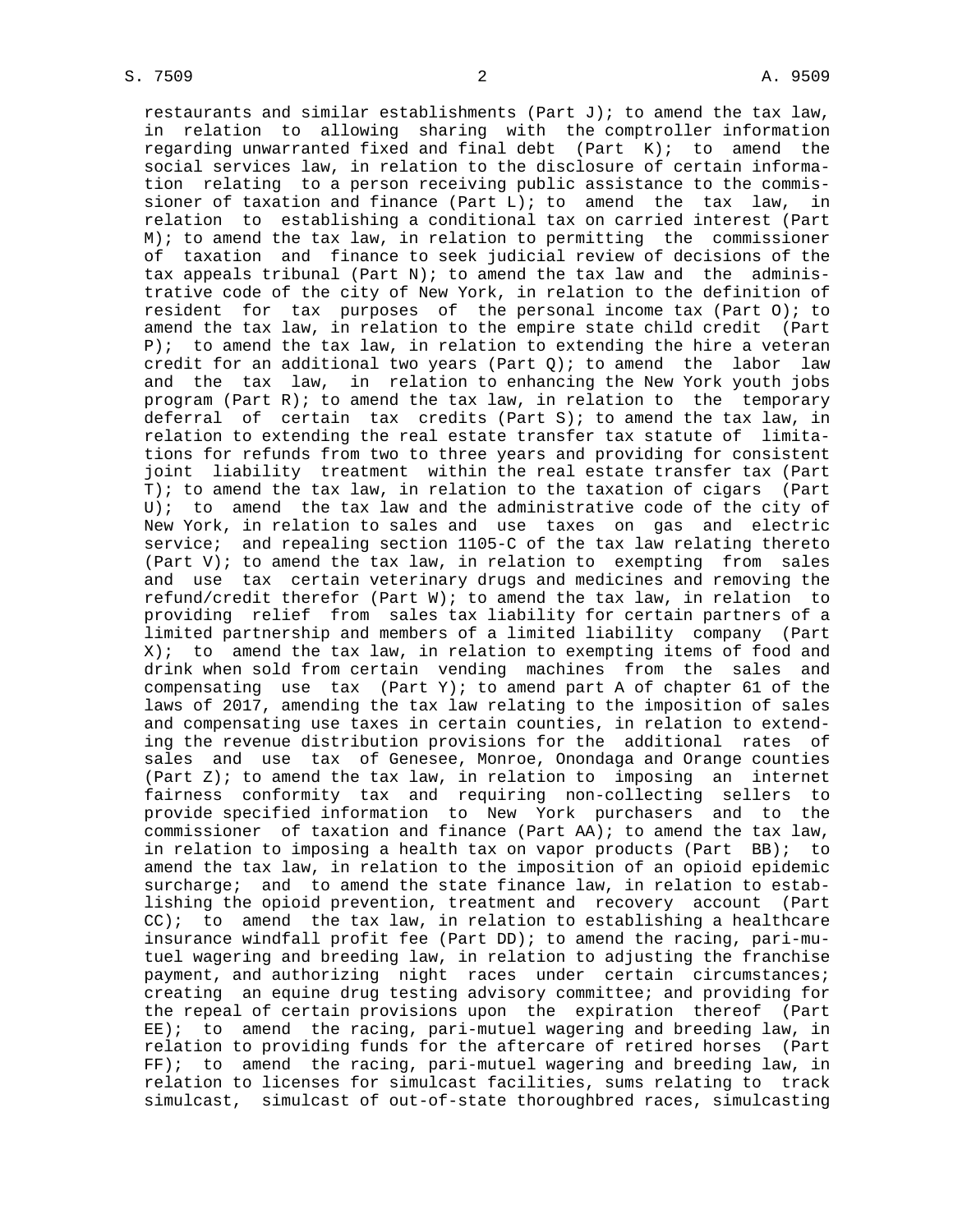of races run by out-of-state harness tracks and distributions of wagers; to amend chapter 281 of the laws of 1994 amending the racing, pari-mutuel wagering and breeding law and other laws relating to simulcasting and chapter 346 of the laws of 1990 amending the racing, pari-mutuel wagering and breeding law and other laws relating to simulcasting and the imposition of certain taxes, in relation to extending certain provisions thereof; and to amend the racing, pari mutuel wagering and breeding law, in relation to extending certain provisions thereof (Part GG); to amend the state finance law, in relation to the commercial gaming revenue fund; and to repeal subdivi sion 4 of section 97-nnnn of the state finance law relating to base year gaming revenue (Part HH); and to amend the tax law, in relation to commissions paid to the operator of a video lottery facility; to repeal certain provisions of such law relating thereto; and providing for the repeal of certain provisions upon expiration thereof (Part II)

# **The People of the State of New York, represented in Senate and Assem bly, do enact as follows:**

 1 Section 1. This act enacts into law major components of legislation 2 which are necessary to implement the state fiscal plan for the 2018-2019 3 state fiscal year. Each component is wholly contained within a Part 4 identified as Parts A through II. The effective date for each particular 5 provision contained within such Part is set forth in the last section of 6 such Part. Any provision in any section contained within a Part, includ- 7 ing the effective date of the Part, which makes a reference to a section 8 "of this act", when used in connection with that particular component, 9 shall be deemed to mean and refer to the corresponding section of the 10 Part in which it is found. Section three of this act sets forth the 11 general effective date of this act.

# 12 PART A

 13 Section 1. Subparagraph (i) of paragraph (a) of subdivision 2 of 14 section 1306-a of the real property tax law, as amended by section 6 of 15 part N of chapter 58 of the laws of 2011, is amended to read as follows: 16 (i) The tax savings for each parcel receiving the exemption authorized 17 by section four hundred twenty-five of this chapter shall be computed by 18 subtracting the amount actually levied against the parcel from the 19 amount that would have been levied if not for the exemption, provided 20 however, that [**beginning with**] **for** the two thousand eleven-two thousand 21 twelve **through two thousand seventeen-two thousand eighteen** school 22 [**year**] **years**, the tax savings applicable to any "portion" (which as used 23 herein shall mean that part of an assessing unit located within a school 24 district) shall not exceed the tax savings applicable to that portion in 25 the prior school year multiplied by one hundred two percent, with the 26 result rounded to the nearest dollar**; and provided further that begin-** 27 **ning with the two thousand eighteen-two thousand nineteen school year,** 28 **the tax savings applicable to any portion shall not exceed the tax** 29 **savings for the prior year**. The tax savings attributable to the basic 30 and enhanced exemptions shall be calculated separately. It shall be the 31 responsibility of the commissioner to calculate tax savings limitations 32 for purposes of this subdivision.

33 § 2. This act shall take effect immediately.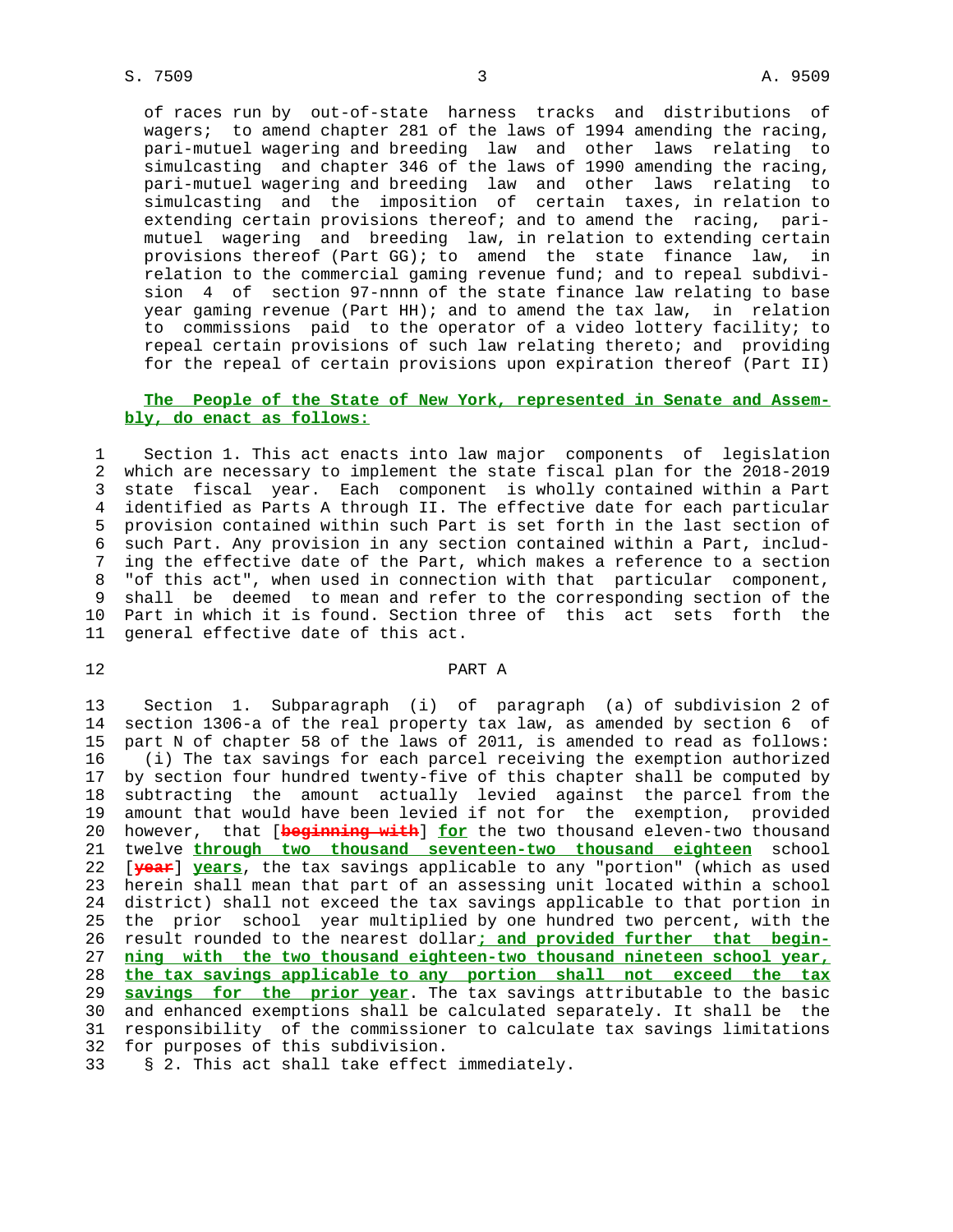### 1 PART B

 2 Section 1. Subparagraph (ii) of paragraph (b) of subdivision 4 of 3 section 425 of the real property tax law, as amended by section 3 of 4 part E of chapter 83 of the laws of 2002, is amended to read as follows: 5 (ii) The term "income" as used herein shall mean the "adjusted gross 6 income" for federal income tax purposes as reported on the applicant's 7 federal or state income tax return for the applicable income tax year, 8 subject to any subsequent amendments or revisions, reduced by distrib- 9 utions, to the extent included in federal adjusted gross income, 10 received from an individual retirement account and an individual retire- 11 ment annuity; provided that if no such return was filed for the applica- 12 ble income tax year, "income" shall mean the adjusted gross income that 13 would have been so reported if such a return had been filed. **Provided** 14 **further, that effective with exemption applications for final assessment** 15 **rolls to be completed in two thousand nineteen, where an income-eligi-** 16 **bility determination is wholly or partly based upon the income of one or** 17 **more individuals who did not file a return for the applicable income tax** 18 **year, then in order for the application to be considered complete, each** 19 **such individual must file a statement with the department showing the** 20 **source or sources of his or her income for that income tax year, and the** 21 **amount or amounts thereof, that would have been reported on such a** 22 **return if one had been filed. Such statement shall be filed at such** 23 **time, and in such form and manner, as may be prescribed by the depart-** 24 **ment, and shall be subject to the secrecy provisions of the tax law to** 25 **the same extent that a personal income tax return would be. The depart-** 26 **ment shall make such forms and instructions available for the filing of** 27 **such statements.** 28 § 2. Subparagraph (iv) of paragraph (b) of subdivision 4 of section 29 425 of the real property tax law, as amended by chapter 451 of the laws 30 of 2015, is amended to read as follows: 31 (iv) **(A)** Effective with applications for the enhanced exemption on 32 final assessment rolls to be completed in two thousand [**three**] **nineteen**, 33 the application form shall indicate that [**the**] **all** owners of the proper- 34 ty and any owners' spouses residing on the premises [**may authorize the** 35 **assessor to**] **must** have their income eligibility verified annually [**ther-** 36 **eafter**] by the [**state**] department [**of taxation and finance, in lieu of** 37 **furnishing copies of the applicable income tax return or returns with** 38 **the application. If the owners of the property and any owners' spouses** 39 **residing on the premises elect to participate in this program, which** 40 **shall be known as the STAR income verification program, they**] **and** must 41 furnish their taxpayer identification numbers in order to facilitate 42 matching with records of the department. [**Thereafter, their**] **The** income 43 eligibility **of such persons** shall be verified annually by the 44 department**,** and the assessor shall not request income documentation from 45 them[**, unless such department advises the assessor that they do not** 46 **satisfy the applicable income eligibility requirements, or that it is** 47 **unable to determine whether they satisfy those requirements**]. All **appli-** 48 **cants for the enhanced exemption and all** assessing units shall be

 49 required to participate in this program**, which shall be known as the** 50 **STAR income verification program**.

**(B) Where the commissioner finds that the enhanced exemption should be replaced with a basic exemption because the income limitation applicable to the enhanced exemption has been exceeded, he or she shall provide the property owners with notice and an opportunity to submit to the commis- sioner evidence to the contrary. Where the commissioner finds that the**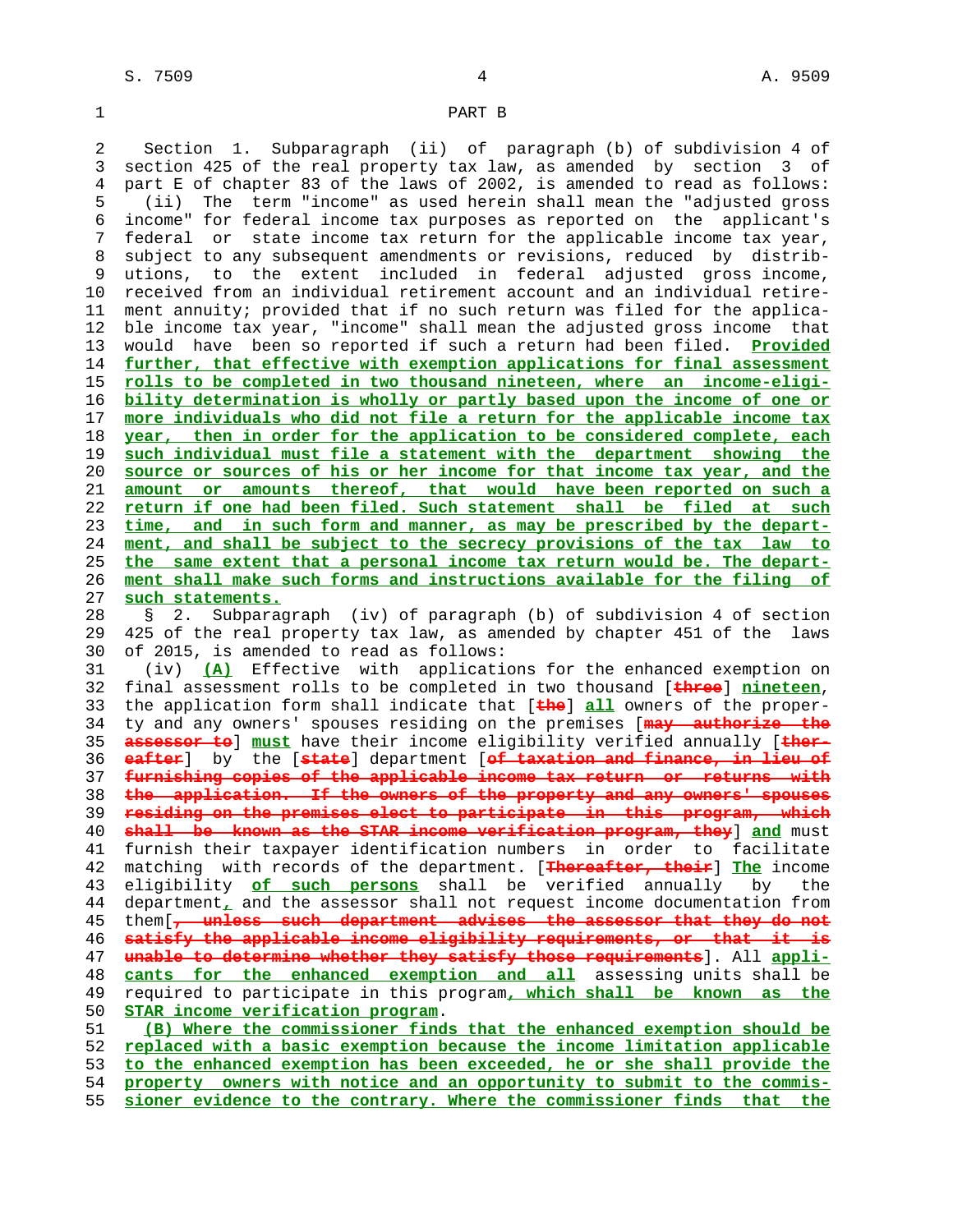$S. 7509$   $5$   $A. 9509$ 

**enhanced exemption should be removed or denied without being replaced with a basic exemption because the income limitation applicable to the basic exemption has also been exceeded, he or she shall provide the property owners with notice and an opportunity to submit to the commis- sioner evidence to the contrary. In either case, if the owners fail to respond to such notice within forty-five days from the mailing thereof, or if their response does not show to the commissioner's satisfaction that the property is eligible for the exemption claimed, the commission- er shall direct the assessor or other person having custody or control of the assessment roll or tax roll to either replace the enhanced exemption with a basic exemption, or to remove or deny the enhanced exemption without replacing it with a basic exemption, as appropriate. The commissioner shall further direct such person to correct the roll accordingly. Such a directive shall be binding upon the assessor or other person having custody or control of the assessment roll or tax roll, and shall be implemented by such person without the need for further documentation or approval. (C) Notwithstanding any provision of law to the contrary, neither an**

**assessor nor a board of assessment review has the authority to consider an objection to the replacement or removal or denial of an exemption pursuant to this subdivision, nor may such an action be reviewed in a proceeding to review an assessment pursuant to title one or one-A of article seven of this chapter. Such an action may only be challenged before the department. If a taxpayer is dissatisfied with the depart- ment's final determination, the taxpayer may appeal that determination to the state board of real property tax services in a form and manner to be prescribed by the commissioner. Such appeal shall be filed within forty-five days from the issuance of the department's final determi- nation. If dissatisfied with the state board's determination, the taxpayer may seek judicial review thereof pursuant to article seventy- eight of the civil practice law and rules. The taxpayer shall otherwise have no right to challenge such final determination in a court action, administrative proceeding or any other form of legal recourse against the commissioner, the department, the state board of real property tax services, the assessor or other person having custody or control of the assessment roll or tax roll regarding such action.**

 37 § 3. Subparagraphs (v) and (vi) of paragraph (b) of subdivision 4 of 38 section 425 of the real property tax law are REPEALED.

 39 § 4. Paragraphs (b) and (c) of subdivision 5 of section 425 of the 40 real property tax law are REPEALED.

 41 § 5. Paragraph (d) of subdivision 5 of section 425 of the real proper- 42 ty tax law, as amended by section 5 of part E of chapter 83 of the laws 43 of 2002 and subparagraph (i) as further amended by subdivision (b) of 44 section 1 of part W of chapter 56 of the laws of 2010, is amended to 45 read as follows:

 46 (d) Third party notice. (i) A senior citizen eligible for the enhanced 47 exemption may request that a notice be sent to an adult third party. 48 Such request shall be made on a form prescribed by the commissioner and 49 shall be submitted to the assessor of the assessing unit in which the 50 eligible taxpayer resides no later than sixty days before the first 51 taxable status date to which it is to apply. Such form shall provide a 52 section whereby the designated third party shall consent to such desig- 53 nation. Such request shall be effective upon receipt by the assessor. 54 The assessor shall maintain a list of all eligible property owners who 55 have requested notices pursuant to this paragraph **and shall furnish a copy of such list to the department upon request**.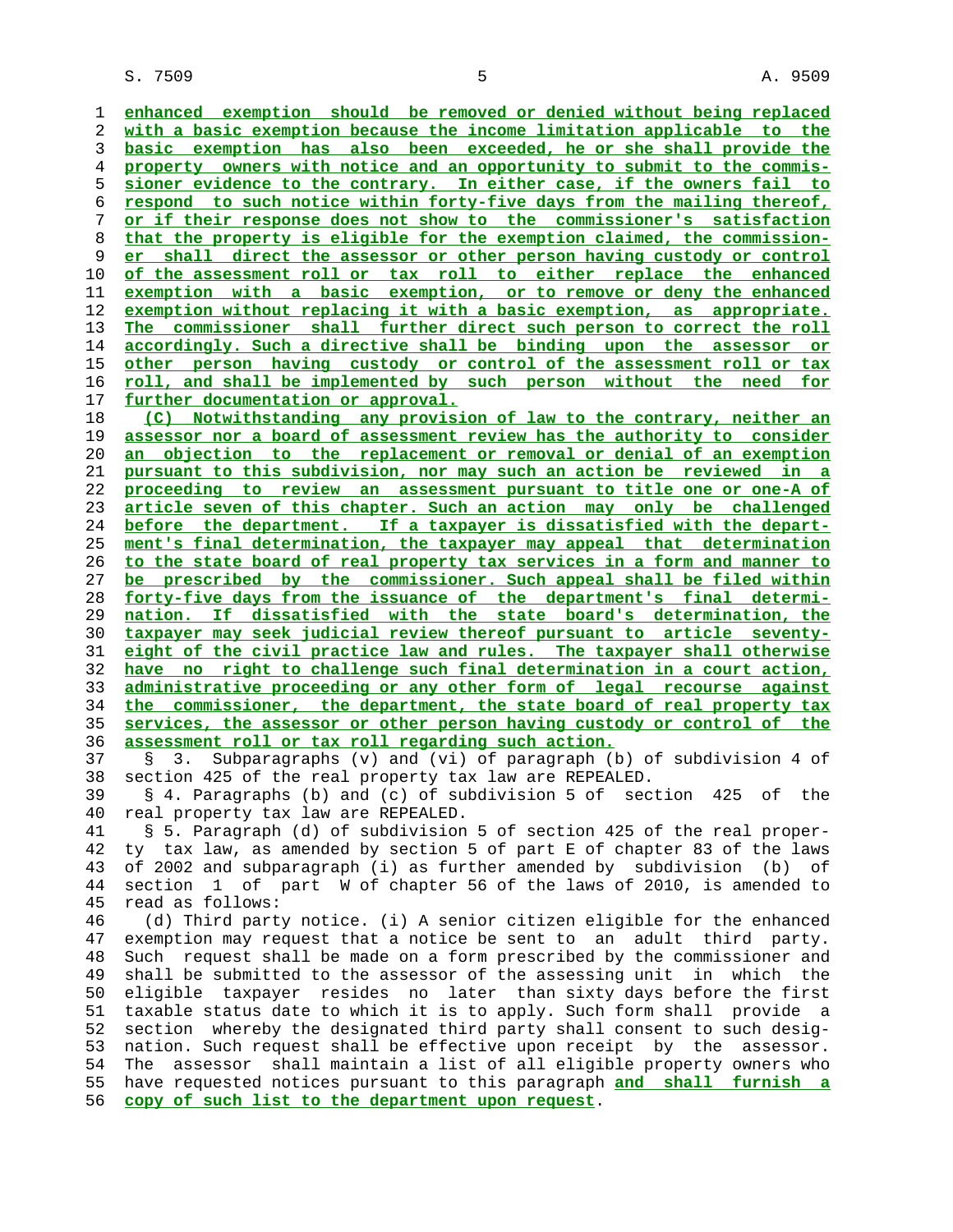$S. 7509$  and  $S. 9509$  and  $S. 9509$ 

 1 (ii) [**In the case of a senior citizen who has not elected to partic-** 2 **ipate in the STAR income verification program, a notice shall be sent to** 3 **the designated third party at least thirty days prior to each ensuing** 4 **taxable status date; provided that no such notice need be sent in the** 5 **first year if the request was not received by the assessor at least** 6 **sixty days before the applicable taxable status date. Such notice shall** 7 **read substantially as follows:** 8 **"On behalf of (identify senior citizen or citizens), you are advised** 9 **that his, her, or their renewal application for the enhanced STAR** 10 **exemption must be filed with the assessor no later than (enter date).** 11 **You are encouraged to remind him, her, or them of that fact, and to** 12 **offer assistance if needed, although you are under no legal obligation** 13 **to do so. Your cooperation and assistance are greatly appreciated."** 14 **(iii) In the case of a senior citizen who has elected to participate** 15 **in the STAR income verification program, a**] **A** notice shall be sent to 16 the designated third party whenever the assessor **or department** sends a 17 notice to the senior citizen regarding the possible removal of the 18 enhanced STAR exemption. **When the exemption is subject to removal** 19 **because the commissioner has determined that the income eligibility** 20 **requirement is not satisfied, such notice shall be sent to the third** 21 **party by the department. When the exemption is subject to removal** 22 **because the assessor has determined that any other eligibility require-** 23 **ment is not satisfied, such notice shall be sent to the third party by** 24 **the assessor.** Such notice shall read substantially as follows: 25 "On behalf of (identify senior citizen or citizens), you are advised 26 that his, her, or their enhanced STAR exemption is at risk of being 27 removed. You are encouraged to make sure that he, she or they are aware 28 of that fact, and to offer assistance if needed, although you are under 29 no legal obligation to do so. Your cooperation and assistance are great- 30 ly appreciated." 31 [**(iv)**] **(iii)** The obligation to mail such notices shall cease if the 32 eligible taxpayer cancels the request or ceases to qualify for the 33 enhanced STAR exemption. 34 § 6. Paragraph (c) of subdivision 6 of section 425 of the real proper- 35 ty tax law is REPEALED. 36 § 7. Subdivision 9-b of section 425 of the real property tax law, as 37 added by section 8 of part E of chapter 83 of the laws of 2002 and para- 38 graph (b) as amended by chapter 742 of the laws of 2005 and further 39 amended by subdivision (b) of section 1 of part W of chapter 56 of the 40 laws of 2010, is amended to read as follows: 41 9-b. Duration of exemption; enhanced exemption. (a) [**In the case of** 42 **persons who have elected to participate in the STAR income verification** 43 **program, the**] **The** enhanced exemption, once granted, shall remain in 44 effect until discontinued in the manner provided in this section. 45 (b) [**In the case of persons who have not elected to participate in the** 46 **STAR income verification program, the enhanced exemption shall apply for** 47 **a term of one year. To continue receiving such enhanced exemption, a** 48 **renewal application must be filed annually with the assessor on or** 49 **before the applicable taxable status date on a form prescribed by the** 50 **commissioner. Provided, however, that if a renewal application is not so** 51 **filed, the assessor shall discontinue the enhanced exemption but shall** 52 **grant the basic exemption, subject to the provisions of subdivision** 53 **eleven of this section.** 54 **(c) Whether or not the recipients of an enhanced STAR exemption have** 55 **elected to participate in the STAR income verification program, the**] **The** 56 assessor [**may review their**] **shall review the** continued compliance **of**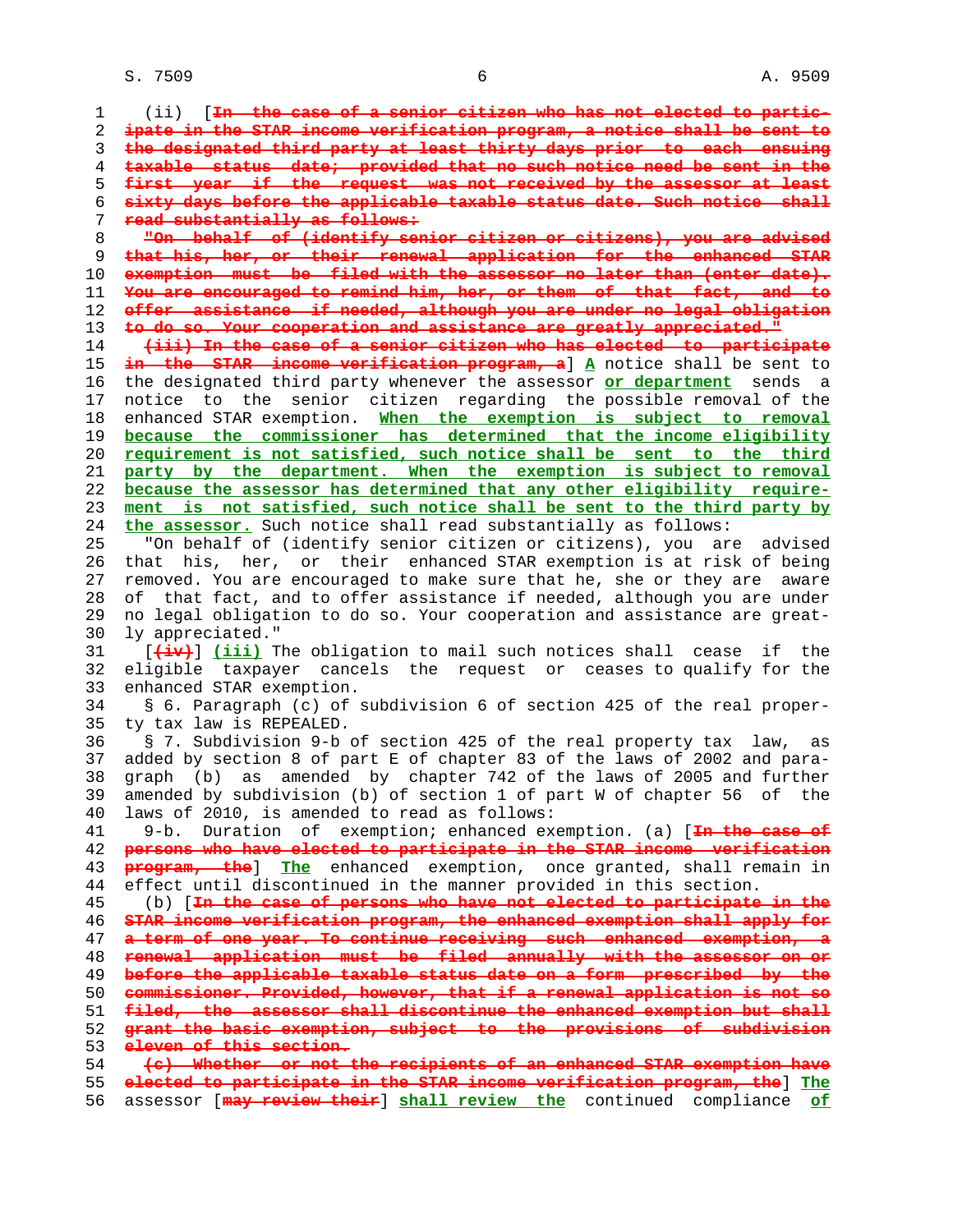$S. 7509$  and  $S. 9509$  and  $S. 9509$ 

**recipients of the enhanced exemption** with the applicable ownership and 2 residency requirements to the same extent as if they were receiving a 3 basic STAR exemption. 4 [**(d) Notwithstanding the foregoing provisions of this subdivision, the enhanced exemption shall be continued without a renewal application as long as the property continues to be eligible for the senior citizens exemption authorized by section four hundred sixty-seven of this title.**] 8 § 8. Section 425 of the real property tax law is amended by adding a<br>9 new subdivision 14-a to read as follows: new subdivision 14-a to read as follows: **14-a. Implementation of certain eligibility determinations. When a taxpayer's eligibility for exemption under this section for a school year is affected by a determination made in accordance with subparagraph (iv) of paragraph (b) of subdivision four of this section or paragraph (c) or (d) of subdivision fourteen of this section, and the determi- nation is made after the school district taxes for that school year have been levied, the provisions of this subdivision shall be applicable. (a) If the determination restores or increases the taxpayer's exemption for that school year, the commissioner is authorized to remit the excess directly to the property owner upon receiving confirmation that the taxpayer's original school tax bill has been paid in full. The amounts payable by the commissioner under this paragraph shall be paid from the account established for the payment of STAR benefits to late registrants pursuant to subparagraph (iii) of paragraph (a) of subdivi- sion fourteen of this section. When the commissioner implements the determination in this manner, he or she shall so notify the assessor and county director of real property tax services, but no correction shall be made to the assessment roll or tax roll for that school year, and no refund shall be issued by the school authorities to the property owner or his or her agent for the excessive amount of school taxes paid for that school year. (b) If the determination removes, denies or decreases the taxpayer's exemption for that school year, the commissioner is authorized to collect the shortfall directly from the owners of the property, together with interest, by utilizing any of the procedures for collection, levy, and lien of personal income tax set forth in article twenty-two of the tax law, and any other relevant procedures referenced within the provisions of such article. When the commissioner implements the deter- mination in this manner, he or she shall so notify the assessor and county director of real property tax services, but no correction shall be made to the assessment roll or tax roll for that school year, and no corrected school tax bill shall be sent to the taxpayer for that school year.** 43 § 9. Section 171-o of the tax law is REPEALED. 44 § 10. Subparagraph (B) of paragraph 1 of subsection (eee) of section 45 606 of the tax law, as amended by section 8 of part A of chapter 73 of 46 the laws of 2016, is amended to read as follows: 47 (B) "Affiliated income" shall mean for purposes of the basic STAR 48 credit, the combined income of all of the owners of the parcel who 49 resided primarily thereon as of December thirty-first of the taxable 50 year, and of any owners' spouses residing primarily thereon as of such 51 date, and for purposes of the enhanced STAR credit, the combined income 52 of all of the owners of the parcel as of December thirty-first of the 53 taxable year, and of any owners' spouses residing primarily thereon as 54 of such date; provided that for both purposes the income to be so 55 combined shall be the "adjusted gross income" for the taxable year as 56 reported for federal income tax purposes, or that would be reported as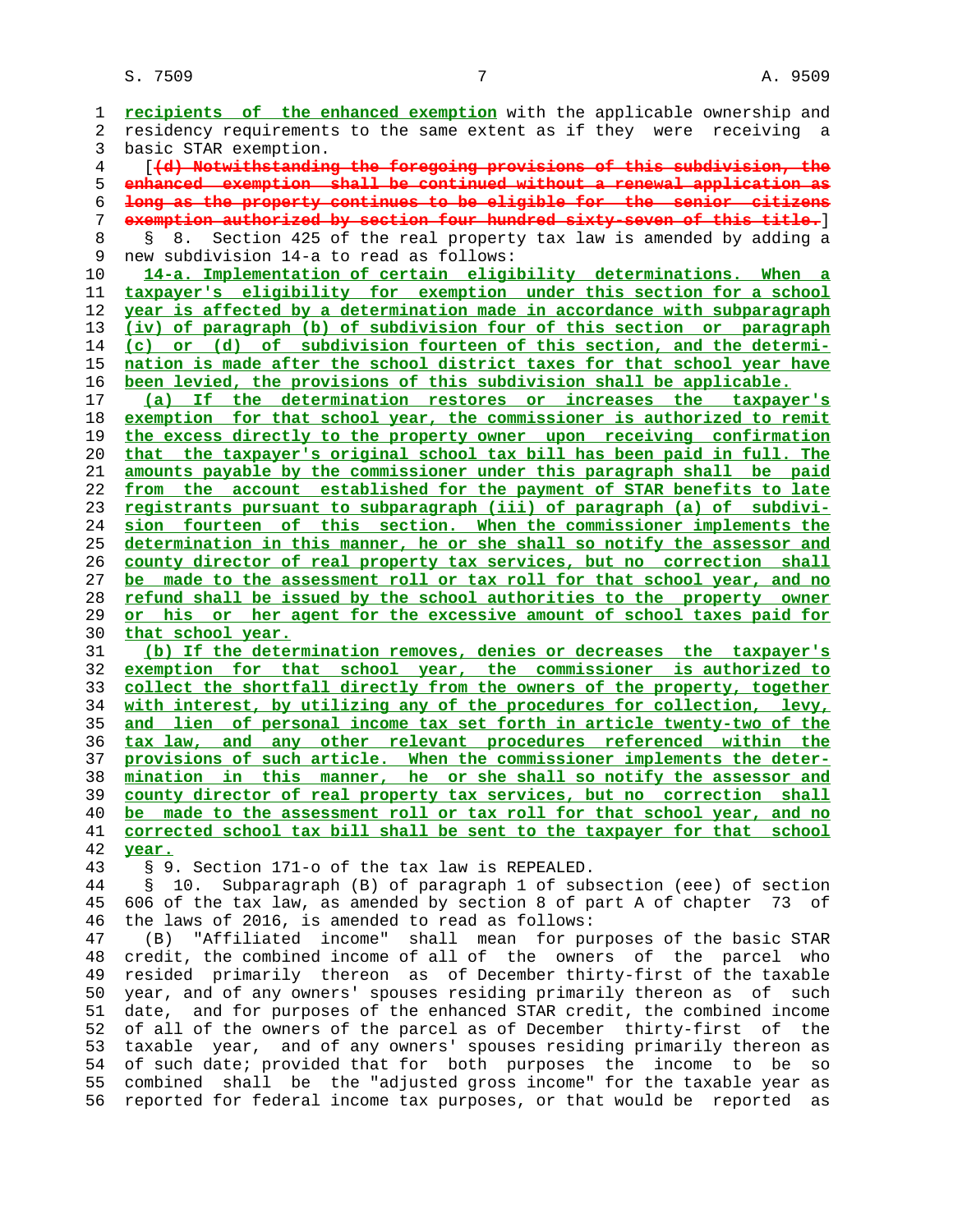1 adjusted gross income if a federal income tax return were required to be 2 filed, reduced by distributions, to the extent included in federal 3 adjusted gross income, received from an individual retirement account 4 and an individual retirement annuity. **For taxable years beginning on** 5 **and after January first, two thousand nineteen, where an income-eligi-** 6 **bility determination is wholly or partly based upon the income of one or** 7 **more individuals who did not file a return pursuant to section six** 8 **hundred fifty-one of this article for the applicable income tax year,** 9 **then in order to be eligible for the credit authorized by this** 10 **subsection, each such individual must file a statement with the depart-** 11 **ment showing the source or sources of his or her income for that income** 12 **tax year, and the amount or amounts thereof, that would have been** 13 **reported on such a return if one had been filed. Such statement shall be** 14 **filed at such time, and in such form and manner, as may be prescribed by** 15 **the department, and shall be subject to the provisions of section six** 16 **hundred ninety-seven of this article to the same extent that a return** 17 **would be. The department shall make such forms and instructions avail-** 18 **able for the filing of such statements.** Provided further, that if the 19 qualified taxpayer was an owner of the property during the taxable year 20 but did not own it on December thirty-first of the taxable year, then 21 the determination as to whether the income of an individual should be 22 included in "affiliated income" shall be based upon the ownership and/or 23 residency status of that individual as of the first day of the month 24 during which the qualified taxpayer ceased to be an owner of the proper- 25 ty, rather than as of December thirty-first of the taxable year.

 26 § 11. No application for an enhanced exemption on a final assessment 27 roll to be completed in 2019 may be approved if the applicants have not 28 enrolled in the STAR income verification program established by subpara- 29 graph (iv) of paragraph (b) of subdivision 4 of section 425 of the real 30 property tax law as amended by section two of this act, regardless of 31 when the application was filed. The assessor shall notify such appli- 32 cants that participation in that program has become mandatory for all 33 applicants and that their applications cannot be approved unless they 34 enroll therein. The commissioner of taxation and finance shall provide 35 a form for assessors to use, at their option, when making this notifica- 36 tion.

- 37 § 12. This act shall take effect immediately.
- 

### 38 PART C

 39 Section 1. Subdivision 1-e of section 333 of the real property law is 40 amended by adding two new paragraphs ix and x to read as follows: **ix. Whenever there has been a transfer or acquisition of a share or shares in a cooperative housing corporation, and such share or shares come with a right to occupy a unit or apartment located in property owned by such corporation, a transfer report must be filed by the trans- feree or transferees directly with the department of taxation and finance, regardless of whether a deed is prepared, delivered or recorded, as set forth in this paragraph. The fee imposed by subdivision three of this section shall not apply to transfer reports filed directly with the department of taxation and finance pursuant to this paragraph. Such report shall be in a form prescribed by the commissioner of taxa- tion and finance, must contain the information required to be included by this subdivision, and in addition, must specify the number of shares being transferred or acquired. When a real estate transfer tax return is filed with such commissioner pursuant to section fourteen hundred nine**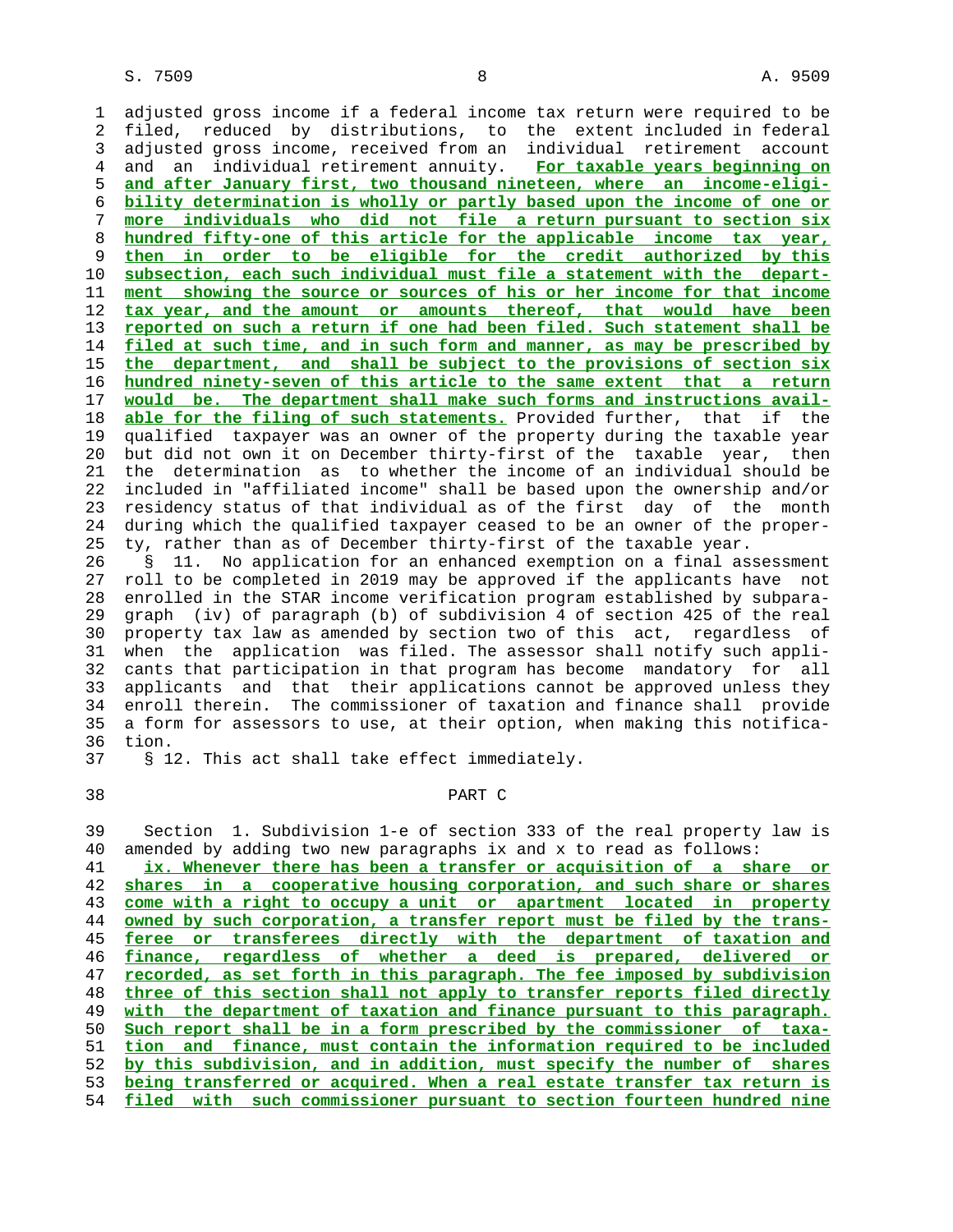S. 7509 9 A. 9509

**of the tax law in relation to such property, the report required by this paragraph shall be filed concurrently therewith, but in no event shall the report required by this paragraph be deemed to be a part of such real estate transfer tax return.**

**x. Whenever there has been a transfer or acquisition of a controlling interest in an entity with an interest in real property, a transfer report must be filed by the transferee or transferees directly with the department of taxation and finance, regardless of whether a deed is prepared, delivered or recorded, as set forth in this paragraph. The fee imposed by subdivision three of this section shall not apply to transfer reports filed directly with the department of taxation and finance pursuant to this paragraph. Such report shall be in a form prescribed by the commissioner of taxation and finance, must contain the information required to be included by this subdivision, and in addition, must spec- ify the percentage of the ownership interest being transferred or acquired. The transfer report shall indicate the percentage of the tran- saction that is exempt from the real estate transfer tax as a mere change in identity or form of ownership or organization where there is no change in beneficial ownership pursuant to paragraph six of subdivi- sion (b) of section fourteen hundred five of the tax law, if any. When a real estate transfer tax return is filed with such commissioner pursu- ant to section fourteen hundred nine of the tax law in relation to such property, the report required by this paragraph shall be filed concur- rently therewith, but in no event shall the report required by this paragraph be deemed to be a part of such real estate transfer tax return. For purposes of this paragraph, the terms "controlling interest" and "interest in real property" shall have the same meaning as set forth in section fourteen hundred one of the tax law, provided, however, that the term "interest in real property" shall be limited to interests in real property subject to real property tax assessment such as lands, buildings, structures, and other improvements, and shall not include development rights, air space, or air rights.**

 33 § 2. This act shall take effect January 1, 2019 and shall apply to 34 transfers and acquisitions occurring on and after such date.

### 35 PART D

 36 Section 1. Subdivision v of section 233 of the real property law, as 37 amended by chapter 566 of the laws of 1996, is amended to read as 38 follows:

 39 v. **1.** On and after April first, nineteen hundred eighty-nine, the 40 commissioner of housing and community renewal shall have the power and 41 duty to enforce and ensure compliance with the provisions of this 42 section. However, the commissioner shall not have the power or duty to 43 enforce manufactured home park rules and regulations established under 44 subdivision f of this section.

**2.** On or before January first, nineteen hundred eighty-nine, each 46 manufactured home park owner or operator shall file a registration 47 statement with the commissioner and shall thereafter file an annual 48 registration statement on or before January first of each succeeding 49 year**, up to and including two thousand eighteen. Thereafter, each manu- factured home park owner or operator shall file quarterly registration statements with the commissioner no later than twenty-one days after the end of each calendar quarter**. The commissioner, by regulation, shall 53 provide that such registration statement shall include [**only**] the names 54 of all persons owning an interest in the park, the names of all tenants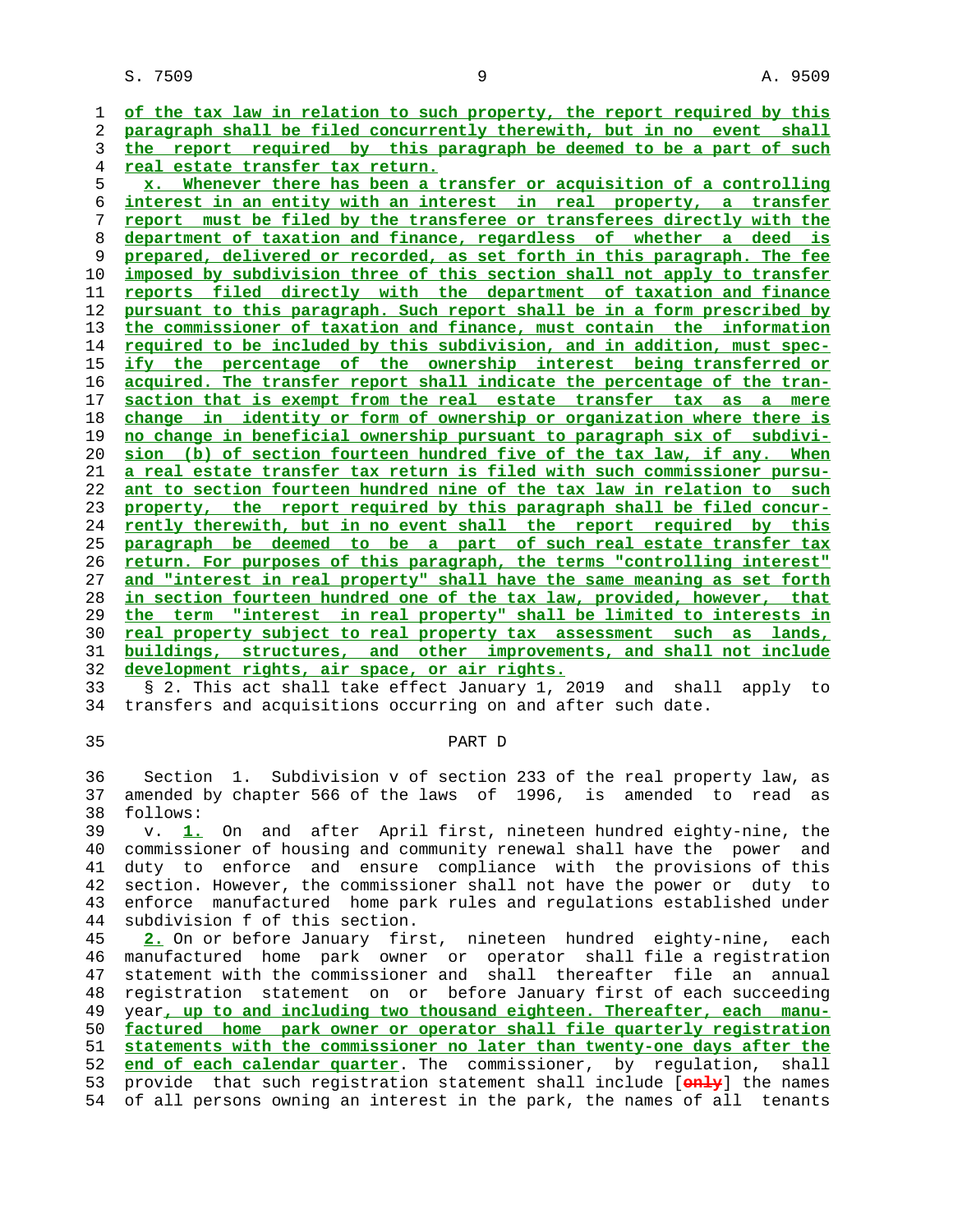1 of the park, all services provided by the park owner to the tenants**,** and **such other information as the commissioner shall prescribe by regulation after consultation with the commissioner of taxation and finance; provided that in the case of a registration statement for the first calendar quarter of a year, such statement shall also include** a copy of 6 all current manufactured home park rules and regulations. **The commis- sioner shall provide the commissioner of taxation and finance with a complete copy of each quarterly report no later than fifteen days after the receipt thereof.**

 10 **3.** Whenever there shall be a violation of this section, an application 11 may be made by the commissioner of housing and community renewal in the 12 name of the people of the state of New York to a court or justice having 13 jurisdiction by a special proceeding to issue an injunction, and upon 14 notice to the defendant of not less than five days, to enjoin and 15 restrain the continuance of such violation; and if it shall appear to 16 the satisfaction of the court or justice that the defendant has, in 17 fact, violated this section, an injunction may be issued by such court 18 or justice, enjoining and restraining any further violation and with 19 respect to this subdivision, directing the filing of a registration 20 statement. In any such proceeding, the court may make allowances to the 21 commissioner of housing and community renewal of a sum not exceeding two 22 thousand dollars against each defendant, and direct restitution. When- 23 ever the court shall determine that a violation of this section has 24 occurred, the court may impose a civil penalty of not more than one 25 thousand five hundred dollars for each violation. Such penalty shall be 26 deposited in the manufactured home cooperative fund, created pursuant to 27 section fifty-nine-h of the private housing finance law. In connection 28 with any such proposed application, the commissioner of housing and 29 community renewal is authorized to take proof and make a determination 30 of the relevant facts and to issue subpoenas in accordance with the 31 civil practice law and rules. The provisions of this subdivision shall 32 not impair the rights granted under subdivision u of this section. 33 § 2. This act shall take effect immediately.

### 34 PART E

 35 Section 1. Subsection (bbb) of section 606 of the tax law is REPEALED. 36 § 1-a. Section 3-d of the general municipal law is REPEALED. 37 § 1-b. Section 2023-b of the education law is REPEALED. 38 § 2. The general municipal law is amended by adding a new section 3-d 39 to read as follows: **§ 3-d. Certification of compliance with tax levy limit. 1. Upon the adoption of the budget of a local government unit, the chief executive officer or budget officer of such local government unit shall certify to the state comptroller and the commissioner of taxation and finance that the budget so adopted does not exceed the tax levy limit prescribed in section three-c of this article and, if the governing body of the local government unit did enact a local law or approve a resolution to over- ride the tax levy limit, that such local law or resolution was subse- quently repealed. Such certification shall be made in a form and manner prescribed by the state comptroller in consultation with the commission- er of taxation and finance. 2. Notwithstanding any other law to the contrary, if such a certif- ication has been made and the actual tax levy of the local government unit exceeds the applicable tax levy limit, the excess amount shall be**

54 **placed in reserve and used in the manner prescribed by subdivision six**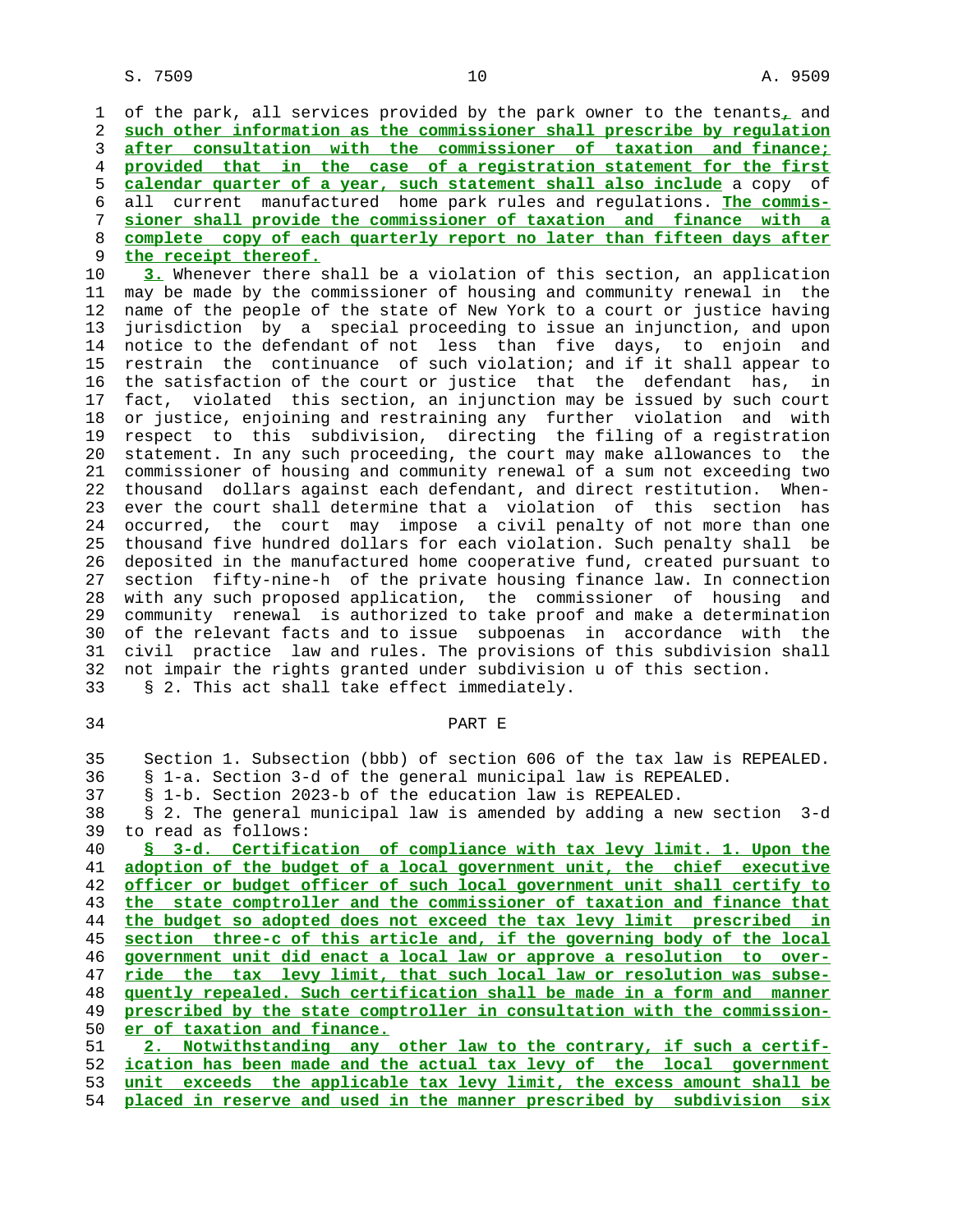$S. 7509$  and  $I1$  and  $I1$  and  $I1$  and  $I2$  and  $I3$  and  $I4$  and  $I509$ 

 1 **of section three-c of this article, even if a tax levy in excess of the** 2 **tax levy limit had been authorized for the applicable fiscal year by a** 3 **duly adopted local law or resolution.** 4 **3. Notwithstanding any provision of law to the contrary, every local** 5 **government unit shall report both its proposed budget and its adopted** 6 **budget to the office of the state comptroller at the time and in the** 7 **manner as he or she may prescribe, whether or not such budget has been** 8 **or will be certified as provided by this subdivision.** 9 § 3. The education law is amended by adding a new section 2023-b to 10 read as follows: 11 **§ 2023-b. Certification of compliance with tax levy limit. 1. Upon** 12 **the adoption of the budget of an eligible school district, the chief** 13 **executive officer of such school district shall certify to the state** 14 **comptroller, the commissioner of taxation and finance and the commis-** 15 **sioner that the budget so adopted does not exceed the tax levy limit** 16 **prescribed by section two thousand twenty-three-a of this part. Such** 17 **certification shall be made in a form and manner prescribed by the state** 18 **comptroller in consultation with the commissioner of taxation and** 19 **finance and the commissioner.** 20 **2. If such a certification has been made and the actual tax levy of** 21 **the school district exceeds the applicable tax levy limit, the excess** 22 **amount shall be placed in reserve and used in the manner prescribed by** 23 **subdivision five of section two thousand twenty-three-a of this part,** 24 **even if a tax levy in excess of the tax levy limit had been duly author-** 25 **ized for the applicable fiscal year by the school district voters.** 26 **3. Notwithstanding any provision of law to the contrary, every school** 27 **district that is subject to the provisions of section two thousand twen-** 28 **ty-three-a of this part shall report both its proposed budget and its** 29 **adopted budget to the office of the state comptroller and the commis-** 30 **sioner at the time and in the manner as they may prescribe, whether or** 31 **not such budget has been or will be certified as provided by this subdi-** 32 **vision.** 33 § 4. Subdivision 3 of section 97-rrr of the state finance law, as 34 amended by section 1 of part F of chapter 59 of the laws of 2015, is 35 amended to read as follows: 36 3. The monies in such fund shall be appropriated for school property 37 tax exemptions granted pursuant to the real property tax law and payable 38 pursuant to section thirty-six hundred nine-e of the education law[**, and** 39 **for payments to the city of New York pursuant to section fifty-four-f of** 40 **this chapter**]. 41 § 5. Section 925-b of the real property tax law, as amended by chapter 42 161 of the laws of 2006, is amended to read as follows: 43 § 925-b. Extension; certain persons sixty-five years of age or over. 44 Notwithstanding any contrary provision of this chapter, or any general, 45 special or local law, code or charter, the governing body of a municipal 46 corporation other than a county may, by resolution adopted prior to the 47 levy of any taxes on real property located within such municipal corpo- 48 ration, authorize an extension of no more than five business days for 49 the payment of taxes without interest or penalty to any resident of such 50 municipal corporation who has received an exemption pursuant to subdivi- 51 sion four of section four hundred twenty-five or four hundred sixty-sev- 52 en of this chapter**, or a credit pursuant to subsection (eee) of section** 53 **six hundred six of the tax law,** related to a principal residence located 54 within such municipal corporation. If such an extension is granted, and 55 any taxes are not paid by the final date so provided, those taxes shall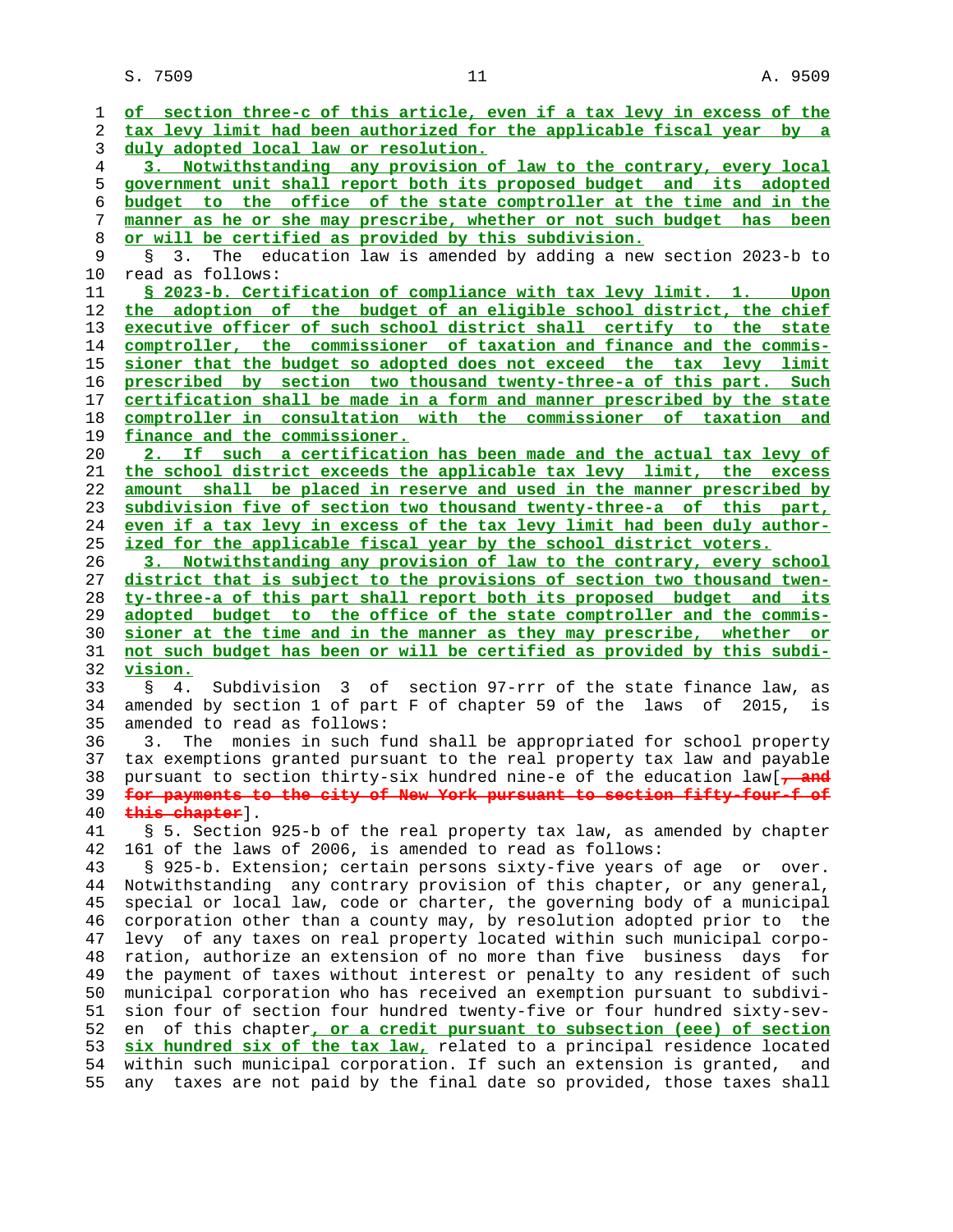1 be subject to the same interest and penalties that would have applied if 2 no extension had been granted. 3 § 6. Paragraph (d) of subdivision 1 of section 928-a of the real prop- 4 erty tax law is relettered paragraph (f) and two new paragraphs (d) and 5 (e) are added to read as follows: 6 **(d) If the taxes of a city, town, village or school district are** 7 **collected by a county official, the county shall have the sole authority** 8 **to establish a partial payment program pursuant to this section with** 9 **respect to the taxes so collected.** 10 **(e) If the taxes of a city, town, village or school district are not** 11 **collected by a county official, but its tax bills are prepared by the** 12 **county, or its tax collection accounting software is provided by the** 13 **county, then before the city, town, village or school district may** 14 **implement a partial payment program pursuant to this section, it must** 15 **obtain written approval of the chief executive officer of the county or** 16 **the county director of real property tax services.** 17 § 7. Subparagraph (B) of paragraph 7 of subsection (eee) of section 18 606 of the tax law, as amended by section 1 of part G of chapter 59 of 19 the laws of 2017, is amended to read as follows: 20 (B) Notwithstanding any provision of law to the contrary, the names 21 and addresses of individuals who have applied for or are receiving the 22 credit authorized by this subsection may be disclosed to assessors 23 [**and**]**,** county directors of real property tax services**, and municipal tax** 24 **collecting officers**. In addition, where an agreement is in place between 25 the commissioner and the head of the tax department of another state, 26 such information may be disclosed to such official or his or her desig- 27 nees. Such information shall be considered confidential and shall not be 28 subject to further disclosure pursuant to the freedom of information law 29 or otherwise. 30 § 7-a. Paragraph (g) of subdivision 2 of section 425 of the real prop- 31 erty tax law, as added by section 1 of part B of chapter 389 of the laws 32 of 1997 and as further amended by subdivision (b) of section 1 of part W 33 of chapter 56 of the laws of 2010, is amended to read as follows: 34 (g) Computation and certification by commissioner. It shall be the 35 responsibility of the commissioner to compute the exempt amount for each 36 assessing unit in each county in the manner provided herein, and to 37 certify the same to the assessor of each assessing unit and to the coun- 38 ty director of real property tax services of each county. Such certif- 39 ication shall be made at least twenty days before the last date 40 prescribed by law for the filing of the tentative assessment roll. 41 **Provided, however, that where school taxes are levied on a prior year** 42 **assessment roll, or on a final assessment roll that was filed more than** 43 **one year after the tentative roll was filed, such certification shall be** 44 **made no later than fifteen days after the publication of the data needed** 45 **to compute the base figure for the enhanced STAR exemption pursuant to** 46 **clause (A) of subparagraph (vi) of paragraph (b) of this subdivision,** 47 **and provided further, that upon receipt of such certification, the** 48 **assessor shall thereupon be authorized and directed to correct the** 49 **assessment roll to reflect the exempt amount so certified, or, if anoth-** 50 **er person has custody or control of the assessment roll, to direct that** 51 **person to make the appropriate corrections.** 52 § 8. Paragraph 6 of subsection (eee) of section 606 of the tax law is 53 amended by adding a new subparagraph (A) to read as follows: 54 **(A) A married couple may not receive a credit pursuant to this** 55 **subsection on more than one residence during any given taxable year,** 56 **unless living apart due to legal separation. Nor may a married couple**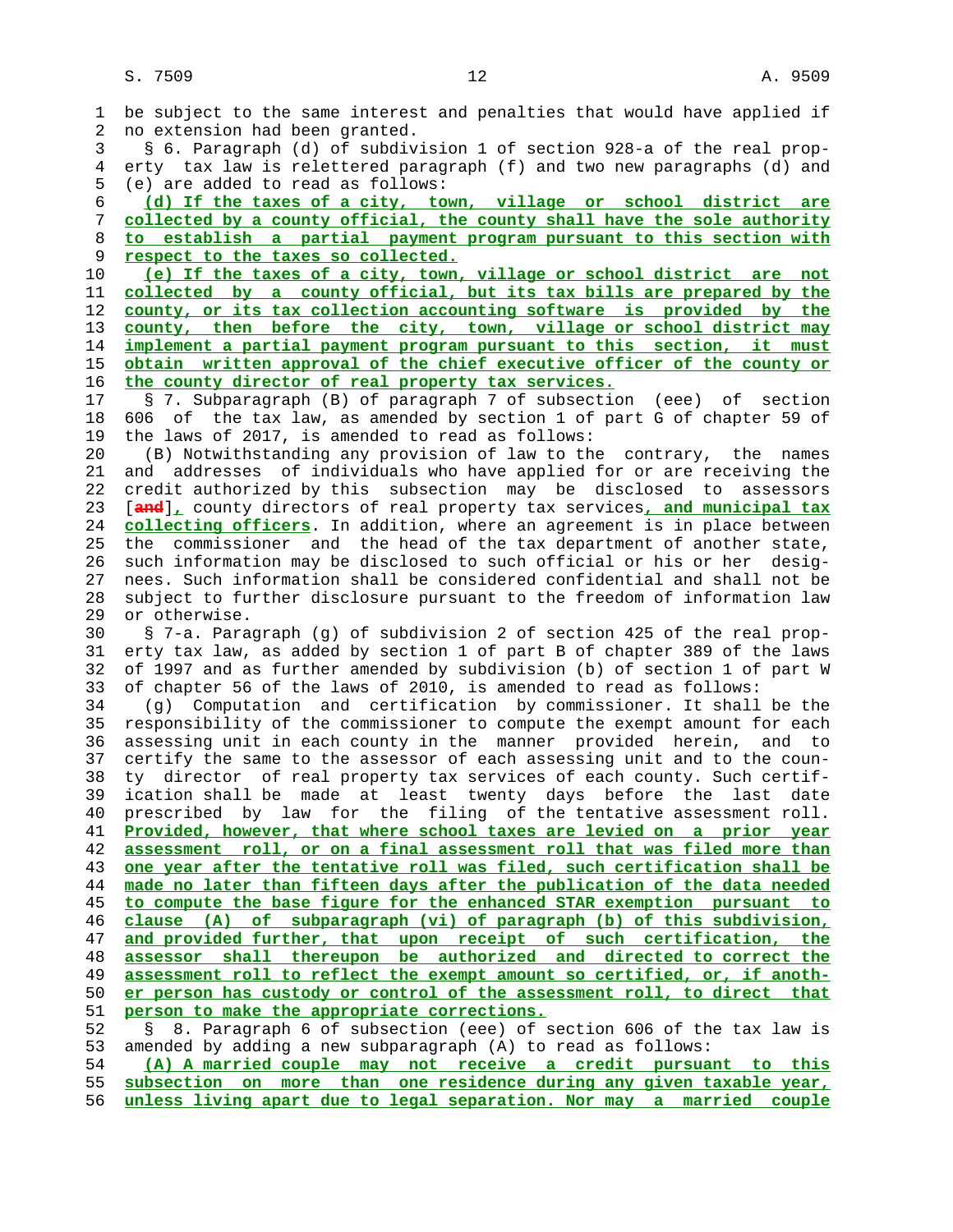$S. 7509$  and  $I. 9509$  and  $I. 9509$  and  $I. 9509$ 

| 1 receive a credit pursuant to this subsection on one residence while     |
|---------------------------------------------------------------------------|
| 2 receiving an exemption pursuant to section four hundred twenty-five of  |
| 3 the real property tax law on another residence, unless living apart due |
| 4 to legal separation.                                                    |

 5 § 9. This act shall take effect immediately; provided, however, that 6 section 3-d of the general municipal law, as added by section two of 7 this act, shall expire and be deemed repealed on the same date and in 8 the same manner as section 1 of part A of chapter 97 of the laws of 9 2011, expires and is deemed repealed, and provided that section 2023-b 10 of the education law, as added by section three of this act, shall 11 expire and be deemed repealed on the same date and in the same manner as 12 section 2 of part A of chapter 97 of the laws of 2011, expires and is 13 deemed repealed, and provided further that the amendments to paragraph 6 14 of subsection (eee) of section 606 of the tax law made by section eight 15 of this act shall take effect immediately and shall apply to taxable 16 years beginning on or after January 1, 2016.

 REPEAL NOTE: Section 606(bbb) of the Tax Law, section 3-d of the General Municipal Law and section 2023-b of the Education Law collec tively constituted the enabling legislation for the tax freeze credit program. By the terms of those statutes, the tax freeze credit was only applicable to taxable years 2014, 2015 and 2016. Therefore, these provisions no longer serve a purpose, except for the reporting provisions, which facilitate the administration of the tax levy limit program and are being preserved in a reenacted section 3-d of the Gener al Municipal Law and section 2023-b of the Education Law.

# 17 PART F

 18 Section 1. Subdivision 1 of section 544 of the real property tax law, 19 as amended by chapter 18 of the laws of 2008, is amended and a new 20 subdivision 3 is added to read as follows:

 21 1. The comptroller shall pay taxes levied on lands of the state in 22 each county pursuant to the foregoing sections of this title, out of 23 moneys appropriated by the legislature therefor, to the county treasurer 24 for appropriate distribution upon submission of a statement of such 25 taxes by him or her in such form and executed in such manner by the 26 county treasurer as may be required by the comptroller. Provided, howev- 27 er, that in the case of lands which are taxable pursuant to subdivision 28 (j) of section five hundred thirty-two of this title, the comptroller 29 shall pay such taxes. Such payment shall be requested, processed and 30 paid separately from all other taxes that are payable to the county 31 treasurer pursuant to this section. **Provided further, that on and after** 32 **April first, two thousand eighteen, once taxes have been paid on a taxa-** 33 **ble parcel of state land pursuant to this subdivision, the amount of** 34 **taxes due and payable on that parcel thereafter shall be calculated by** 35 **the comptroller in accordance with the provisions of subdivision three** 36 **of this section.**

**3. Notwithstanding any provision of law to the contrary, on and after April first, two thousand eighteen, once taxes have been paid on a taxa- ble parcel of state land pursuant to subdivision one of this section, the comptroller shall thereafter calculate the taxes due and payable on that parcel as follows:**

**(a) In the case of a local government, the taxes so payable shall equal the taxes that were payable on that parcel in the prior fiscal year of the local government multiplied by the allowable levy growth factor. As used in this paragraph, the terms "local government," "prior**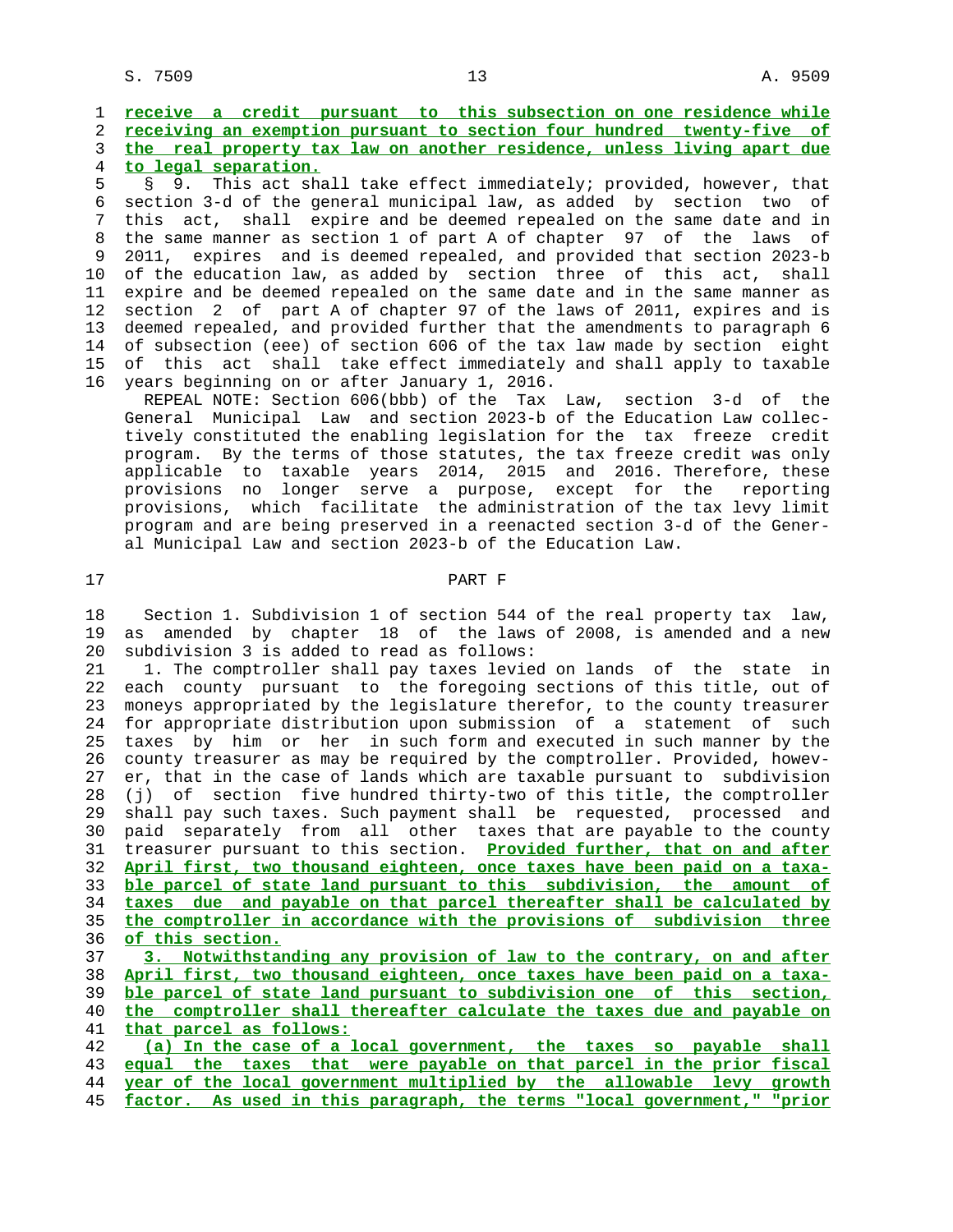$S. 7509$  and  $14$  and  $14$  and  $14$  and  $14$  and  $14$  and  $14$  and  $14$  and  $14$  and  $14$  and  $14$  and  $14$  and  $14$  and  $14$  and  $14$  and  $14$  and  $14$  and  $14$  and  $14$  and  $14$  and  $14$  and  $14$  and  $14$  and  $14$  and

**fiscal year" and "allowable levy growth factor" shall have the same meanings as set forth in section three-c of the general municipal law, provided that if such section is no longer in effect on the date such taxes are paid, such terms shall be deemed to have the meanings set forth in such section as it read on the last date on which it was in effect. (b) In the case of a school district, the taxes so payable shall equal the taxes that were payable on that parcel in the prior school year of the school district multiplied by the allowable levy growth factor. As used in this paragraph, the terms "school district," "prior school year" and "allowable levy growth factor" shall have the same meanings as set forth in section two thousand twenty-three-a of the education law, provided that if such section is no longer in effect on the date such taxes are paid, such terms shall be deemed to have the meanings set forth in such section as it read on the last date on which it was in effect. (c) On or before July first of each year, the comptroller shall calcu- late the amounts of taxes that are due and payable on taxable state land pursuant to this subdivision, and shall notify the commissioner of the amounts so calculated. The commissioner shall thereupon transmit that information to the affected local governments and school districts. The taxes due on such lands shall be paid by the comptroller in the manner provided by subdivision one of this section. (d) The following provisions shall apply to state lands that are subject to the provisions of this subdivision: (i) Such lands shall not be included on the lists of taxable state lands that must be supplied by the commissioner pursuant to section five hundred forty of this title. (ii) The assessments of such lands shall not be reported to the commissioner pursuant to section five hundred forty-two of this title. (iii) The assessments of such lands shall not be subject to the approval of the commissioner pursuant to such section, and shall not be taken into account in the calculation of the taxes due on such lands. (iv) Such lands shall be entered on the exempt portion of the assess- ment roll, notwithstanding the fact that they are taxable pursuant to this title. Provided, that no such entry shall be made in the case of an assessment adjustment made by the commissioner pursuant to paragraph (c) of subdivision three of section five hundred forty-two of this title or section 15-2115 of the environmental conservation law, or in the case of state aid payable pursuant to section five hundred forty-five of this title due to a reduction in the assessment of taxable state land. (v) Such lands shall be disregarded when calculating state equaliza- tion rates and tax rates. (vi) When a school district receives payments of taxes on state lands pursuant to this subdivision, any actual valuation computed for such school district pursuant to paragraph c of subdivision one of section thirty-six hundred two of the education law shall include the actual valuation equivalent of those payments. The commissioner shall determine such actual valuation equivalent by dividing the payment made, as reported to such commissioner by the comptroller, by the school tax rate that was applied to real property on that year's assessment roll or, if applicable, the special apportionment rate determined pursuant to section twelve hundred twenty-seven of this chapter and dividing such result by the final state equalization rate for that roll. The actual valuation equivalent shall be reported to the state comptroller and the commissioner of education, and shall be used by the commissioner of**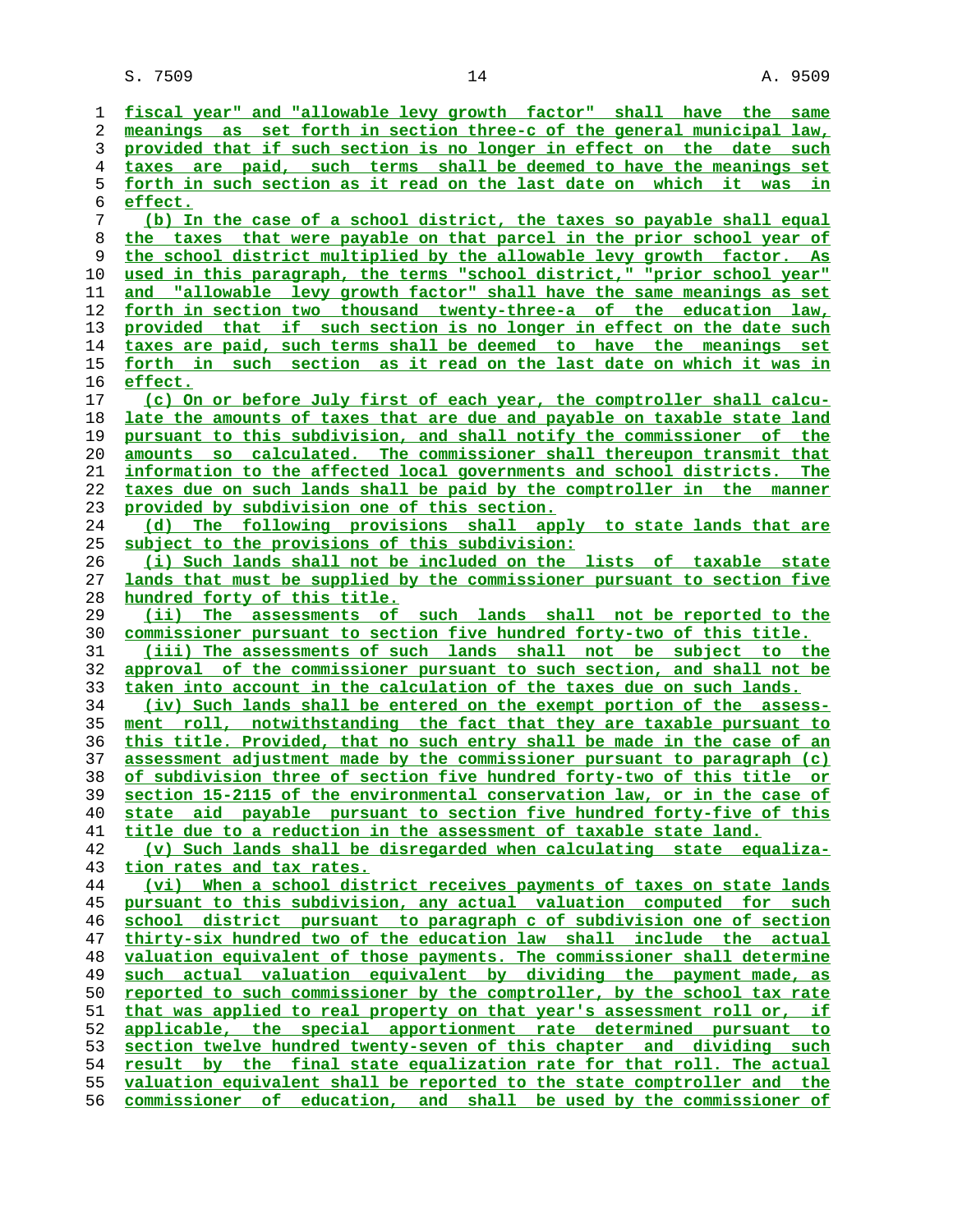$S. 7509$  and  $I5$  and  $I5$  and  $I5$  and  $I5$  and  $I5$  and  $I5$  and  $I5$  and  $I5$  and  $I5$  and  $I5$  and  $I5$  and  $I5$  and  $I5$  and  $I5$  and  $I5$  and  $I5$  and  $I5$  and  $I5$  and  $I5$  and  $I5$  and  $I5$  and  $I5$  and  $I5$  and

**education in the determination of any state average that uses real prop- erty taxes levied against and/or actual valuation based upon the corre- sponding assessment roll. Each school district receiving payments of taxes on state lands pursuant to this subdivision shall annually report those payments to the commissioner of education, with a copy to the commissioner, as a condition to receiving any aid pursuant to section thirty-six hundred two of the education law.**

**(e) The provisions of this subdivision shall not apply to the payment of state aid pursuant to section five hundred forty-five of this title in relation to property that has become exempt from taxation due to its acquisition by the state or an agency of the state.**

12 § 2. This act shall take effect immediately.

# 13 PART G

 14 Section 1. Section 4 of chapter 475 of the laws of 2013, amending the 15 real property tax law relating to assessment ceilings for local public 16 utility mass real property, is amended to read as follows:

 17 § 4. This act shall take effect on the first of January of the second 18 calendar year commencing after this act shall have become a law and 19 shall apply to assessment rolls with taxable status dates on or after 20 such date; provided, however, that this act shall expire and be deemed 21 repealed [**four**] **eight** years after such effective date; and provided, 22 further, that no assessment of local public utility mass real property 23 appearing on the municipal assessment roll with a taxable status date 24 occurring in the first calendar year after this act shall have become a 25 law shall be less than ninety percent or more than one hundred ten 26 percent of the assessment of the same property on the date this act 27 shall have become a law.

 28 § 2. Subdivision 3 of section 499-kkkk of the real property tax law, 29 as added by chapter 475 of the laws of 2013, is amended to read as 30 follows:

 31 3. **(a)** For assessment rolls with taxable status dates in each of the 32 three calendar years including and following the year in which this 33 section shall take effect, the commissioner shall establish no assess- 34 ment ceiling that is less than ninety percent or more than one hundred 35 ten percent of the assessment of such local public utility mass real 36 property appearing on the municipal assessment roll with a taxable 37 status date occurring in the second preceding calendar year from when 38 this section shall take effect, except that the commissioner may estab- 39 lish assessment ceilings below the ninety percent level or above the one 40 hundred ten percent level to take into account any change in level of 41 assessment and/or to take into account any additions or retirements to 42 public utility mass real property or litigation affecting the value or 43 taxable status of the local public utility mass real property initiated 44 prior to the effective date of this section.

**(b) For assessment rolls with taxable status dates in the years two thousand eighteen, two thousand nineteen and two thousand twenty, the commissioner shall establish no assessment ceiling that is below the lower limit or above the upper limit specified in this paragraph, except that the commissioner may establish assessment ceilings below such lower limit or above such upper limit to take into account any change in level of assessment and/or to take into account any additions or retirements to public utility mass real property or litigation affecting the value or taxable status of the local public utility mass real property initi- ated prior to the effective date of this section.**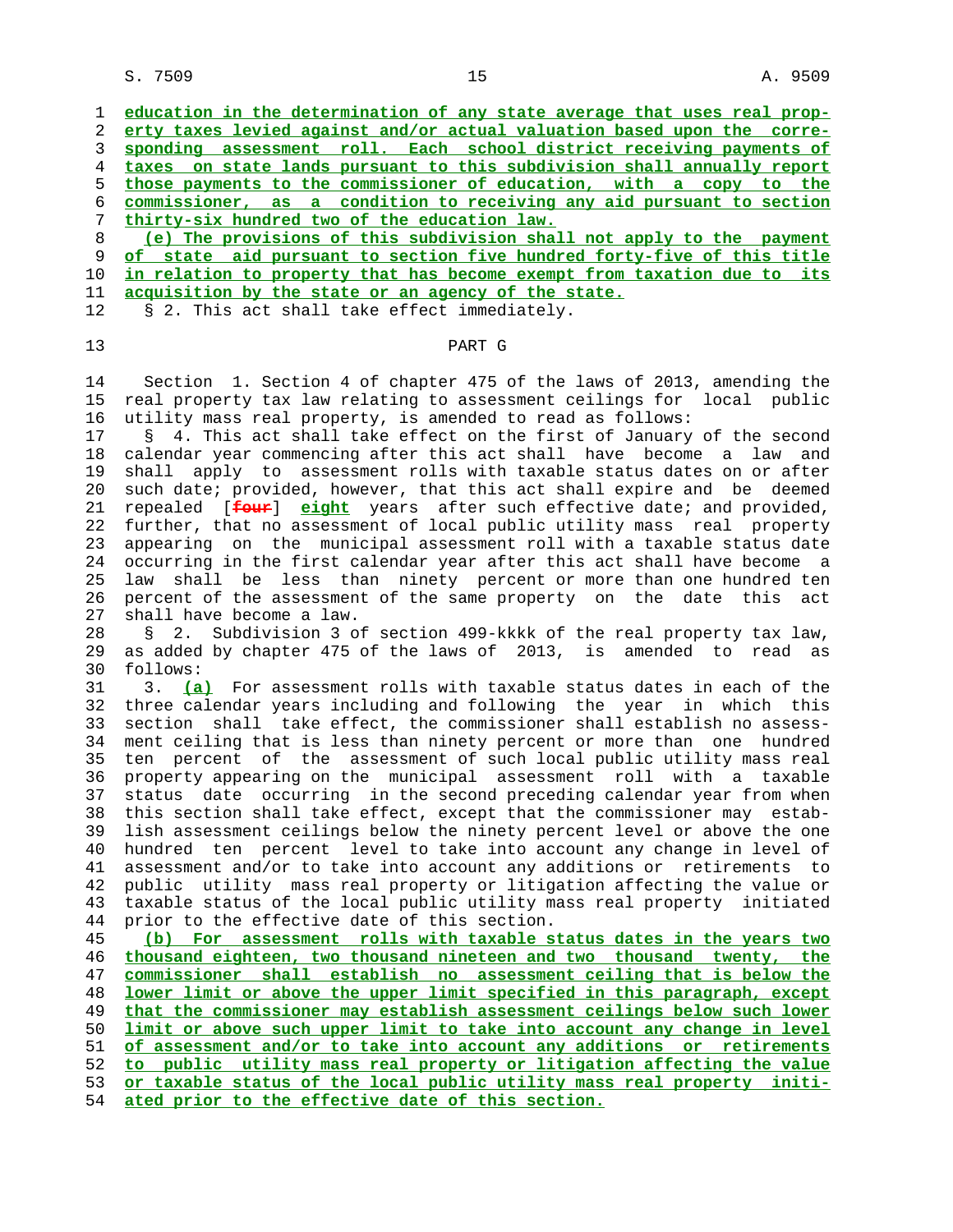$S. 7509$  and  $16$  and  $16$  and  $16$  and  $16$  and  $16$  and  $16$  and  $16$  and  $16$  and  $16$  and  $16$  and  $16$  and  $16$  and  $16$  and  $16$  and  $16$  and  $16$  and  $16$  and  $16$  and  $16$  and  $16$  and  $16$  and  $16$  and  $16$  and

| 1              | (i) For assessment rolls with taxable status dates in two thousand         |
|----------------|----------------------------------------------------------------------------|
| $\overline{c}$ | eighteen, the assessment ceiling shall not be less than seventy-five       |
| 3              | percent or more than one hundred twenty-five percent of the assessment     |
| $\overline{4}$ | of such local public utility mass real property appearing on the munici-   |
| 5              | pal assessment roll with a taxable status date occurring in the year two   |
| 6              | thousand fourteen.                                                         |
| 7              | (ii) For assessment rolls with taxable status dates in two thousand        |
| 8              | nineteen, the assessment ceiling shall not be less than fifty percent or   |
| 9              | more than one hundred fifty percent of the assessment of such local        |
| 10             | public utility mass real property appearing on the municipal assessment    |
| 11             | roll with a taxable status date occurring in the year two thousand four-   |
| 12             | teen.                                                                      |
| 13             | (iii) For assessment rolls with taxable status dates in two thousand       |
| 14             | twenty, the assessment ceiling shall not be less than twenty-five          |
| 15             | percent or more than one hundred seventy-five percent of the assessment    |
| 16             |                                                                            |
|                | of such local public utility mass real property appearing on the munici-   |
| 17             | pal assessment roll with a taxable status date occurring in the year two   |
| 18             | thousand fourteen.                                                         |
| 19             | This act shall take effect immediately, provided, however, that<br>$\S$ 3. |
| 20             | the amendments to subdivision three of section 499-kkkk of the real        |
| 21             | property tax law made by section two of this act shall not affect the      |
| 22             | repeal of such section and shall be deemed to be repealed therewith.       |
|                |                                                                            |
| 23             | PART H                                                                     |
|                |                                                                            |
| 24             | Section 1. Subsection (c) of section 683 of the tax law is amended by      |
| 25             | adding a new paragraph 12 to read as follows:                              |
| 26             | (12) Except as otherwise provided in paragraph three of this               |
| 27             | subsection, or as otherwise provided in this section where a longer        |
| 28             | period of time may apply, if a taxpayer files an amended return, an        |
| 29             | assessment of tax (if not deemed to have been made upon the filing of      |
| 30             | the amended return), including recovery of a previously paid refund,       |
| 31             | attributable to a change or correction on the amended return from a        |
| 32             | prior return may be made at any time within three years after such         |
| 33             | amended return is filed.                                                   |
| 34             | § 2. Subsection (c) of section 1083 of the tax law<br>is<br>amended by     |
| 35             | adding a new paragraph 12 to read as follows:                              |
| 36             | (12) Except as otherwise provided in paragraph three of this               |
| 37             | subsection, or as otherwise provided in this section where a longer        |
| 38             | period of time may apply, if a taxpayer files an amended return, an        |
| 39             | assessment of tax (if not deemed to have been made upon the filing of      |
| 40             | the amended return), including recovery of a previously paid refund,       |
| 41             | attributable to a change or correction on the amended return from a        |
| 42             | prior return may be made at any time within three years after such         |
| 43             | amended return is filed.                                                   |
| 44             | § 3. Subdivision (c) of section 11-1783 of the administrative code of      |
| 45             | the city of New York is amended by adding a new paragraph 9 to read as     |
| 46             | follows:                                                                   |
| 47             | (9) Except as otherwise provided in paragraph three of this subdivi-       |
| 48             | sion, or as otherwise provided in this section where a longer period of    |
| 49             | time may apply, if a taxpayer files an amended return, an assessment of    |
| 50             | tax (if not deemed to have been made upon the filing of the amended        |
| 51             | return), including recovery of a previously paid refund, attributable to   |
| 52             | a change or correction on the amended return from a prior return may be    |
|                | made at any time within three years after such amended return is filed.    |
| 53             |                                                                            |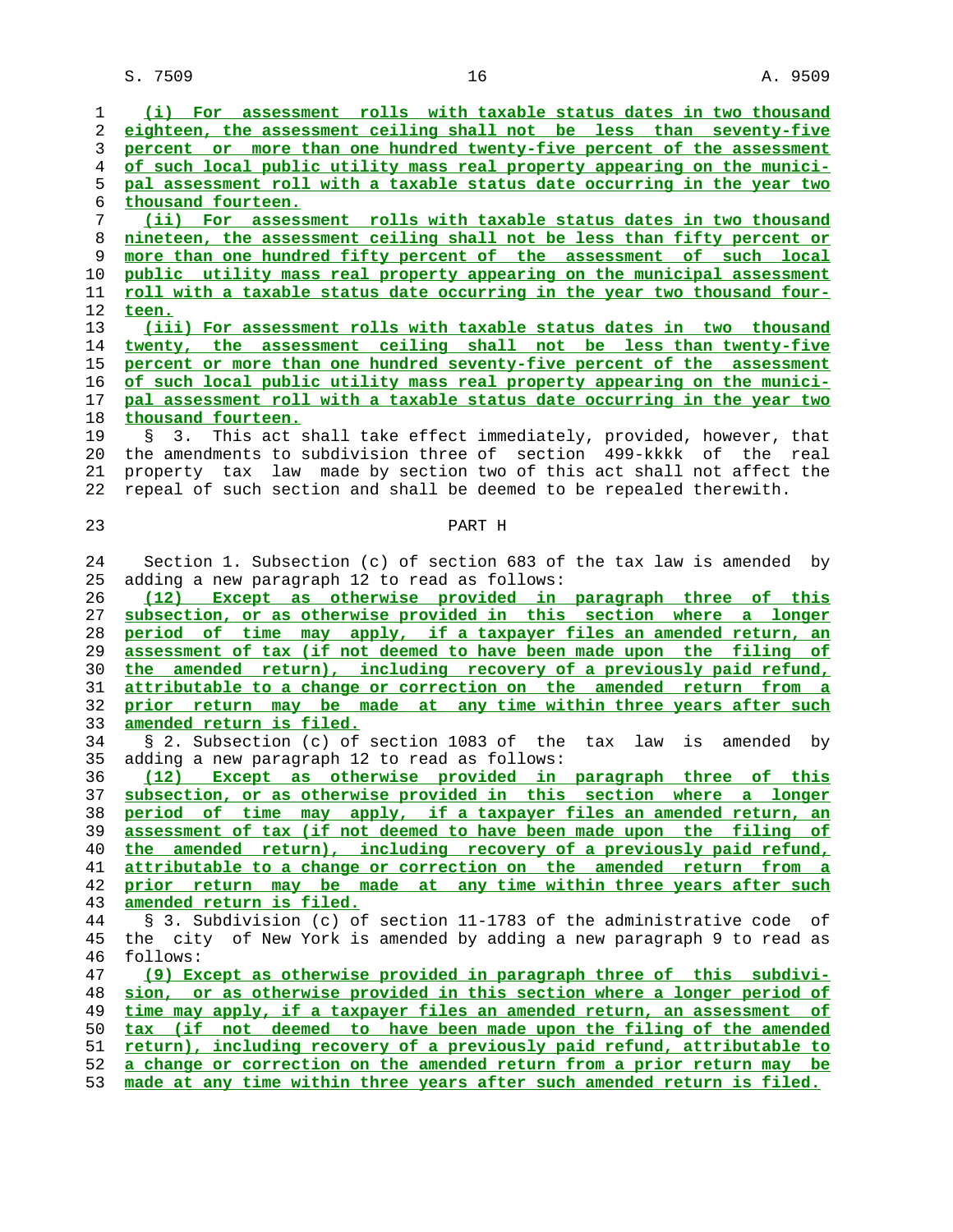1 § 4. This act shall take effect immediately and shall apply to amended 2 returns filed on or after the effective date of this act.

# 3 PART I

 4 Section 1. Paragraph 1 of subdivision (d) of section 658 of the tax 5 law, as amended by chapter 166 of the laws of 1991, is amended to read 6 as follows:<br>7 (1) The c

(1) The commissioner of taxation and finance may prescribe regulations 8 and instructions requiring returns of information to be made and filed 9 on or before February twenty-eighth of each year as to the payment or 10 crediting in any calendar year of amounts of six hundred dollars or more 11 to any taxpayer under this article. Such returns may be required of any 12 person, including lessees or mortgagors of real or personal property, 13 fiduciaries, employers, and all officers and employees of this state, or 14 of any municipal corporation or political subdivision of this state, 15 having the control, receipt, custody, disposal or payment of interest, 16 rents, salaries, wages, premiums, annuities, compensations, remunera- 17 tions, emoluments or other fixed or determinable gains, profits or 18 income, except interest coupons payable to bearer. Information required 19 to be furnished pursuant to paragraph four of subsection (a) of section 20 six hundred seventy-four on a quarterly combined withholding and wage 21 reporting return covering [**the last**] **each** calendar quarter of each year 22 and relating to tax withheld on wages paid by an employer to an employee 23 for [**the full**] **each** calendar [**year**] **quarter**, shall constitute the return 24 of information required to be made under this section with respect to 25 such wages.

 26 § 2. Subparagraph (A) of paragraph 4 of subsection (a) of section 674 27 of the tax law, as amended by section 1 of subpart E of part VI of chap- 28 ter 57 of the laws of 2009, is amended to read as follows:

 29 (A) All employers described in paragraph one of subsection (a) of 30 section six hundred seventy-one of this part, including those whose 31 wages paid are not sufficient to require the withholding of tax from the 32 wages of any of their employees, all employers required to provide the 33 wage reporting information for the employees described in subdivision 34 one of section one hundred seventy-one-a of this chapter, and all 35 employers liable for unemployment insurance contributions or for 36 payments in lieu of such contributions pursuant to article eighteen of 37 the labor law, shall file a quarterly combined withholding, wage report- 38 ing and unemployment insurance return detailing the preceding calendar 39 quarter's withholding tax transactions, such quarter's wage reporting 40 information, **such quarter's withholding reconciliation information,** such 41 quarter's unemployment insurance contributions, and such other related 42 information as the commissioner of taxation and finance or the commis- 43 sioner of labor, as applicable, may prescribe. [**In addition, the return** 44 **covering the last calendar quarter of each year shall also include with-** 45 **holding reconciliation information for such calendar year.**] Such returns 46 shall be filed no later than the last day of the month following the 47 last day of each calendar quarter.

 48 § 3. Paragraph 3 of subsection (v) of section 685 of the tax law, as 49 amended by chapter 477 of the laws of 1998, is amended to read as 50 follows:

 51 (3) Failure to provide complete and correct employee withholding 52 reconciliation information. In the case of a failure by an employer to 53 provide complete and correct [**annual**] **quarterly** withholding information 54 relating to individual employees on a quarterly combined withholding,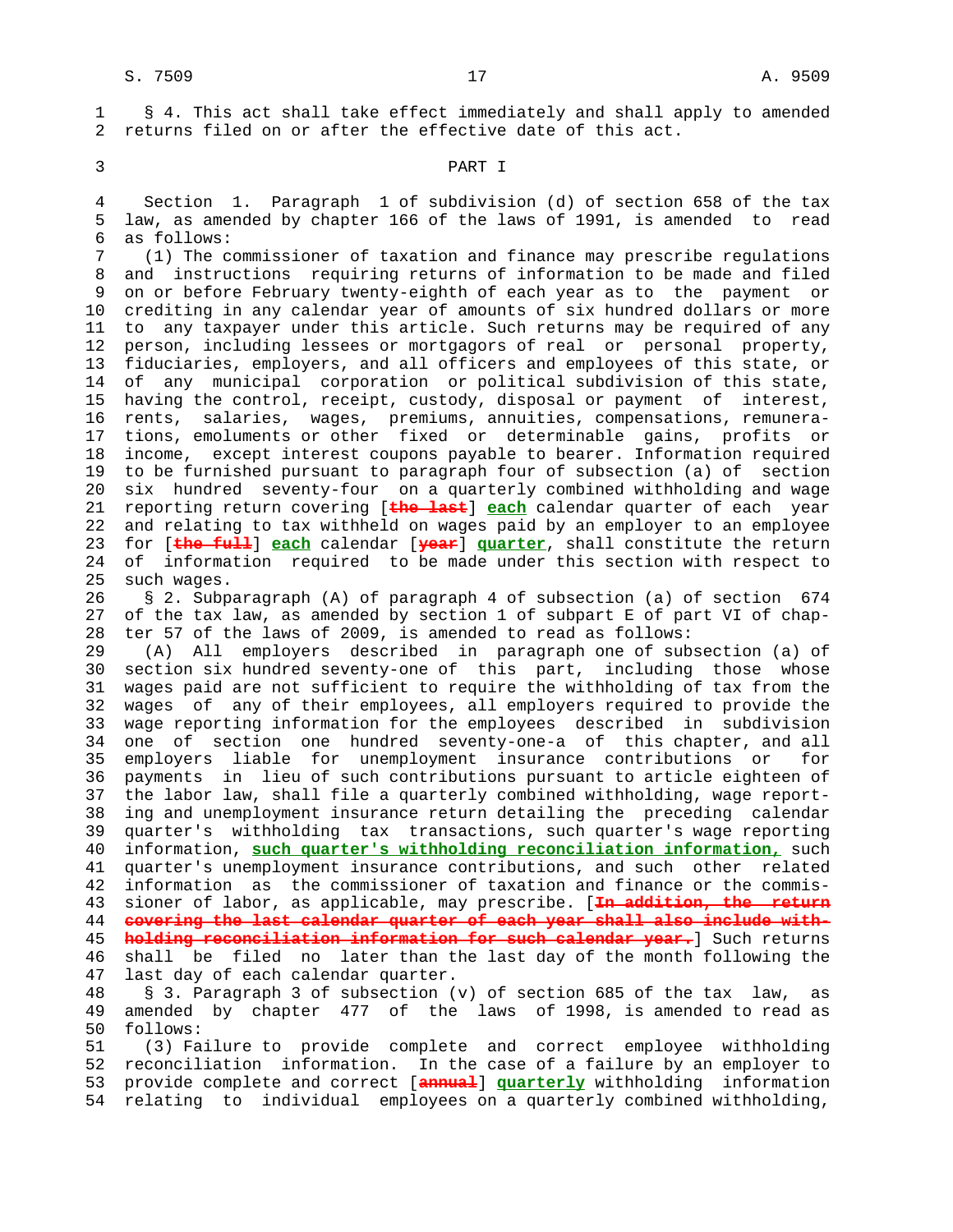1 wage reporting and unemployment insurance return covering [**the last**] 2 **each** calendar quarter of a year, such employer shall, unless it is shown 3 that such failure is due to reasonable cause and not due to willful 4 neglect, pay a penalty equal to the product of fifty dollars multiplied 5 by the number of employees for whom such information is incomplete or 6 incorrect; provided, however, that if the number of such employees 7 cannot be determined from the quarterly combined withholding, wage 8 reporting and unemployment insurance return, the commissioner may 9 utilize any information in the commissioner's possession in making such 10 determination. The total amount of the penalty imposed pursuant to this 11 paragraph on an employer for any such failure for [**the last**] **each** calen- 12 dar quarter of a year shall not exceed ten thousand dollars.

 13 § 4. This act shall take effect immediately and shall apply to calen- 14 dar quarters beginning on or after January 1, 2019.

### 15 PART J

 16 Section 1. Paragraph (i) of subdivision (d) of section 1105 of the tax 17 law, as amended by chapter 405 of the laws of 1971 and subparagraph 3 as 18 amended by section 1 of part DD of chapter 407 of the laws of 1999, is 19 amended to read as follows:

 20 (i) The receipts from every sale**, other than sales for resale,** of 21 beer, wine or other alcoholic beverages or any other drink of any 22 nature, or from every sale**, other than sales for resale,** of food and 23 drink of any nature or of food alone, when sold in or by restaurants, 24 taverns or other establishments in this state, or by caterers, including 25 in the amount of such receipts any cover, minimum, entertainment or 26 other charge made to patrons or customers (except those receipts taxed 27 pursuant to subdivision (f) of this section):

 28 (1) in all instances where the sale is for consumption on the premises 29 where sold;

 30 (2) in those instances where the vendor or any person whose services 31 are arranged for by the vendor, after the delivery of the food or drink 32 by or on behalf of the vendor for consumption off the premises of the 33 vendor, serves or assists in serving, cooks, heats or provides other 34 services with respect to the food or drink; and

 35 (3) in those instances where the sale is made through a vending 36 machine that is activated by use of coin, currency, credit card or debit 37 card (except the sale of drinks in a heated state made through such a 38 vending machine) or is for consumption off the premises of the vendor, 39 except where food (other than sandwiches) or drink or both are (A) sold 40 in an unheated state and, (B) are of a type commonly sold for consump- 41 tion off the premises and in the same form and condition, quantities and 42 packaging, in establishments which are food stores other than those 43 principally engaged in selling foods prepared and ready to be eaten.

 44 § 2. This act shall take effect June 1, 2018 and shall apply to sales 45 made on and after such date.

#### 46 PART K

 47 Section 1. The tax law is amended by adding a new section 171-z to 48 read as follows:

**§ 171-z. Information sharing with the comptroller regarding unclaimed funds. 1. Notwithstanding any other law, the commissioner is authorized to release to the comptroller information regarding fixed and final unwarranted debts of taxpayers for purposes of collecting unclaimed**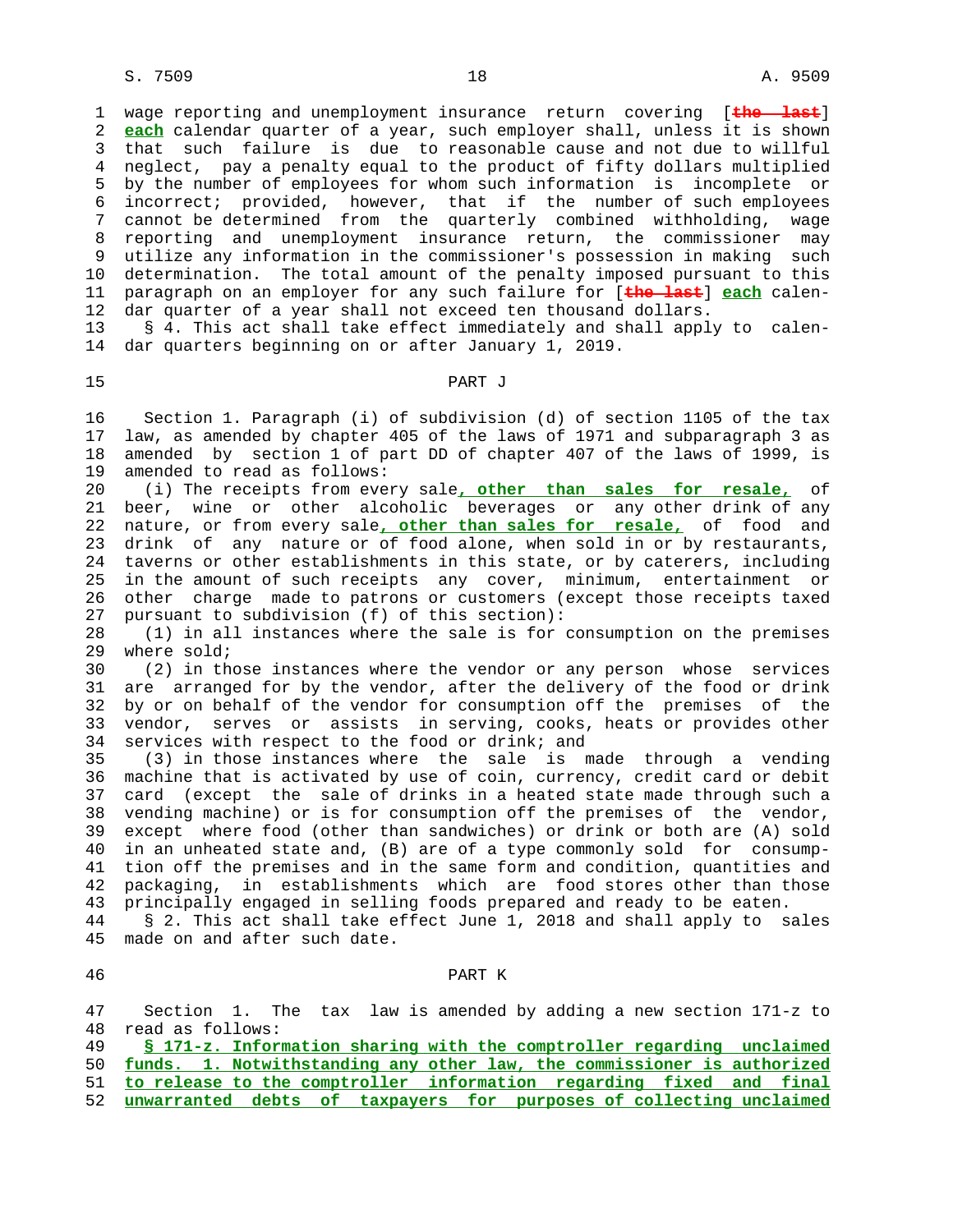S. 7509 19 A. 9509

**funds from the comptroller to satisfy fixed and final unwarranted debts owed by taxpayers. For purposes of this section, the term "unwarranted debt" shall mean past-due tax liabilities, including unpaid tax, inter- est and penalty, that the commissioner is required by law to collect and that have become fixed and final such that the taxpayer no longer has any right to administrative or judicial review and a warrant has not been filed; and the term "taxpayer" shall mean any individual, corpo- ration, partnership, limited liability partnership or company, partner, member, manager, sole proprietorship, estate, trust, fiduciary or enti- ty, who or which has been identified as owing taxes to the state. This section shall not be deemed to abrogate or limit in any way the powers and authority of the comptroller to set off debts owed the state from unclaimed funds, under the constitution of the state or any other law. 2. The comptroller shall keep all information he or she obtains from**

**the commissioner confidential, and any employee, agent or representative of the comptroller is prohibited from disclosing any taxpayer informa- tion received under this section to anyone other than the commissioner or staff of the department or staff of the department of audit and control for the purposes described in this section.**

20 § 2. This act shall take effect immediately.

# 21 PART L

 22 Section 1. Subdivision 2 of section 136 of the social services law, as 23 amended by section 24 of part B of chapter 436 of the laws of 1997, is 24 amended to read as follows:

 25 2. All communications and information relating to a person receiving 26 public assistance or care obtained by any social services official, 27 service officer, or employee in the course of his or her work shall be 28 considered confidential and, except as otherwise provided in this 29 section, shall be disclosed only to the commissioner, or his or her 30 authorized representative, the commissioner of labor, or his or her 31 authorized representative, the commissioner of health, or his or her 32 authorized representative, **the commissioner of taxation and finance, or** 33 **his or her authorized representative (other than the disclosure of** 34 **information that has been prohibited by federal law),** the welfare 35 inspector general, or his or her authorized representative, the county 36 board of supervisors, city council, town board or other board or body 37 authorized and required to appropriate funds for public assistance and 38 care in and for such county, city or town or its authorized represen- 39 tative or, by authority of the county, city or town social services 40 official, to a person or agency considered entitled to such information. 41 Nothing herein shall preclude a social services official from report- 42 ing to an appropriate agency or official, including law enforcement 43 agencies or officials, known or suspected instances of physical or 44 mental injury, sexual abuse or exploitation, sexual contact with a minor 45 or negligent treatment or maltreatment of a child of which the official 46 becomes aware in the administration of public assistance and care nor 47 shall it preclude communication with the federal immigration and natur- 48 alization service regarding the immigration status of any individual. 49 § 2. This act shall take effect immediately.

# 50 PART M

 51 Section 1. The tax law is amended by adding a new section 44 to read 52 as follows: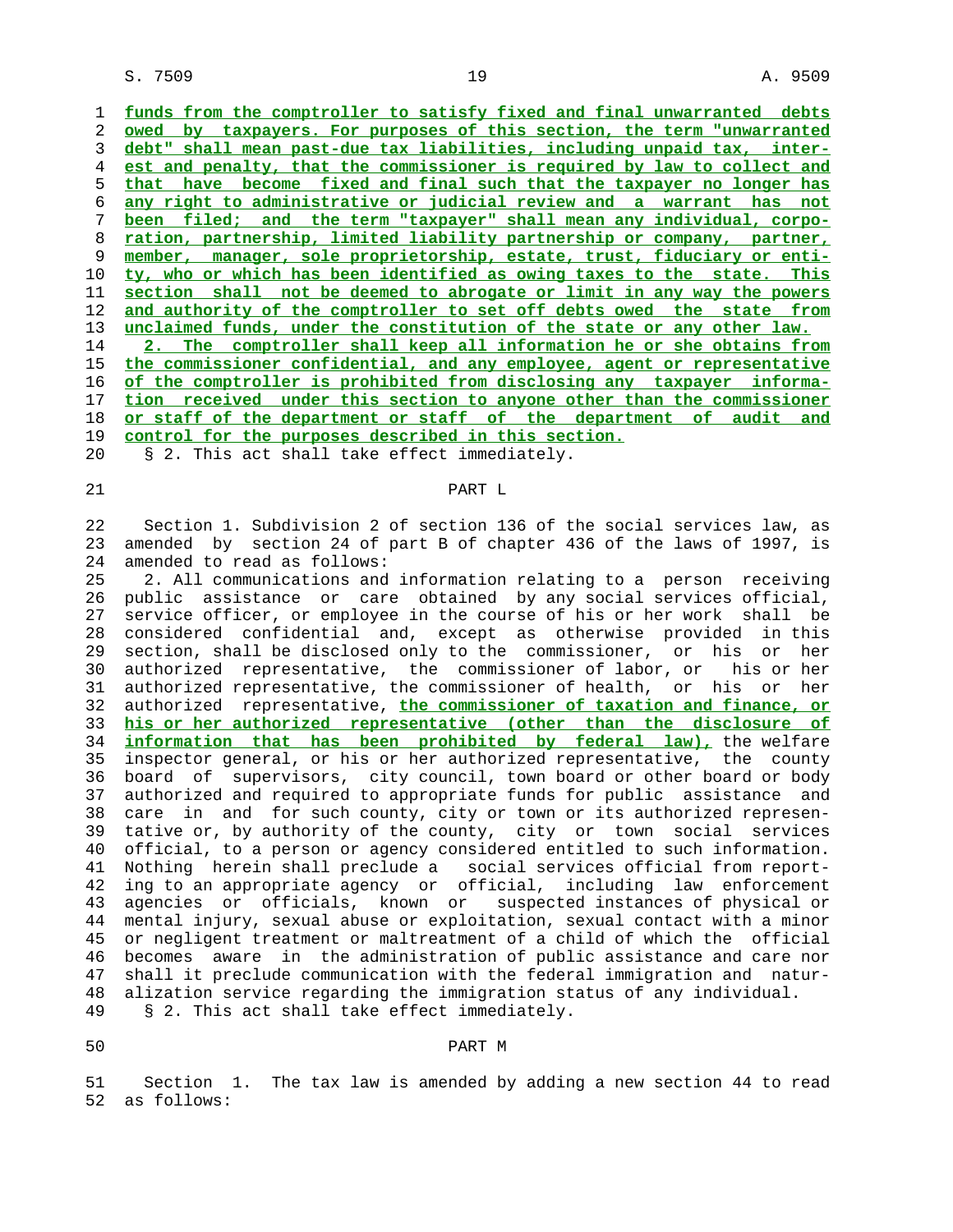$S. 7509$   $20$   $A. 9509$ 

**§ 44. Investment management services. (a) For purposes of this section, the term "investment management services" to a partnership, S corporation or entity includes (1) rendering investment advice regarding the purchase or sale of securities as defined in paragraph two of subsection (c) of section four hundred seventy-five of the internal revenue code without regard to the last sentence thereof, real estate held for rental or investment, interests in partnerships, commodities as defined in paragraph two of subsection (e) of section four hundred seventy-five of the internal revenue code, or options or derivative contracts with respect to any of the foregoing; (2) managing, acquiring, or disposing of any such asset; (3) arranging financing with respect to the acquisition of any such asset; and (4) related activities in support of any service described in paragraphs one, two, or three of this subdi- vision. (b) Special rule for partnerships and S corporations. Notwithstanding any state or federal law to the contrary: (1) where a partner performs investment management services for the partnership, the partner will not be treated as a partner for purposes of this chapter with respect to the amount of the partner's distributive share of income, gain, loss and deduction, including any guaranteed payments, that is in excess of the amount such distributive share would have been if the partner had performed no investment management services for the partnership. Instead, such excess amount shall be treated for purposes of article nine-A of this chapter as a business receipt for services and for purposes of article twenty-two of this chapter as income attributable to a trade, business, profession or occupation. Provided, however, the amount of the distributive share that would have been determined if the partner performed no investment management services shall not be less than zero. (2) where a shareholder performs investment management services for the S corporation, the shareholder will not be treated as a shareholder for purposes of this chapter with respect to the amount of the share- holder's pro rata share of income, gain, loss and deduction that is in excess of the amount such pro rata share would have been if the share- holder had performed no investment management services. Instead, such excess amount shall be treated for purposes of article twenty-two of this chapter as income attributable to a trade, business, profession or occupation. Provided, however, the amount of the pro rata share that would have been determined if the shareholder performed no services shall not be less than zero. (3) A partner or shareholder will not be deemed to be providing investment management services under this section if at least eighty percent of the average fair market value of the assets of the partner- ship or S corporation during the taxable year consist of real estate held for rental or investment. (c) In addition to any other taxes or surcharges imposed pursuant to article nine-A or twenty-two of this chapter, any corporation, partner or shareholder providing investment management services shall be subject to an additional tax, referred to as the "carried interest fairness fee". Such carried interest fairness fee shall be equal to seventeen percent of the excess amount determined pursuant to subdivision (b) of this section; provided, however, (i) in the case of a corporation or shareholder of an S corporation providing such investment management services, such fee shall be equal to seventeen percent of the excess amount apportioned to the state by applying the corporation's or S corporation's apportionment factor determined under section two hundred**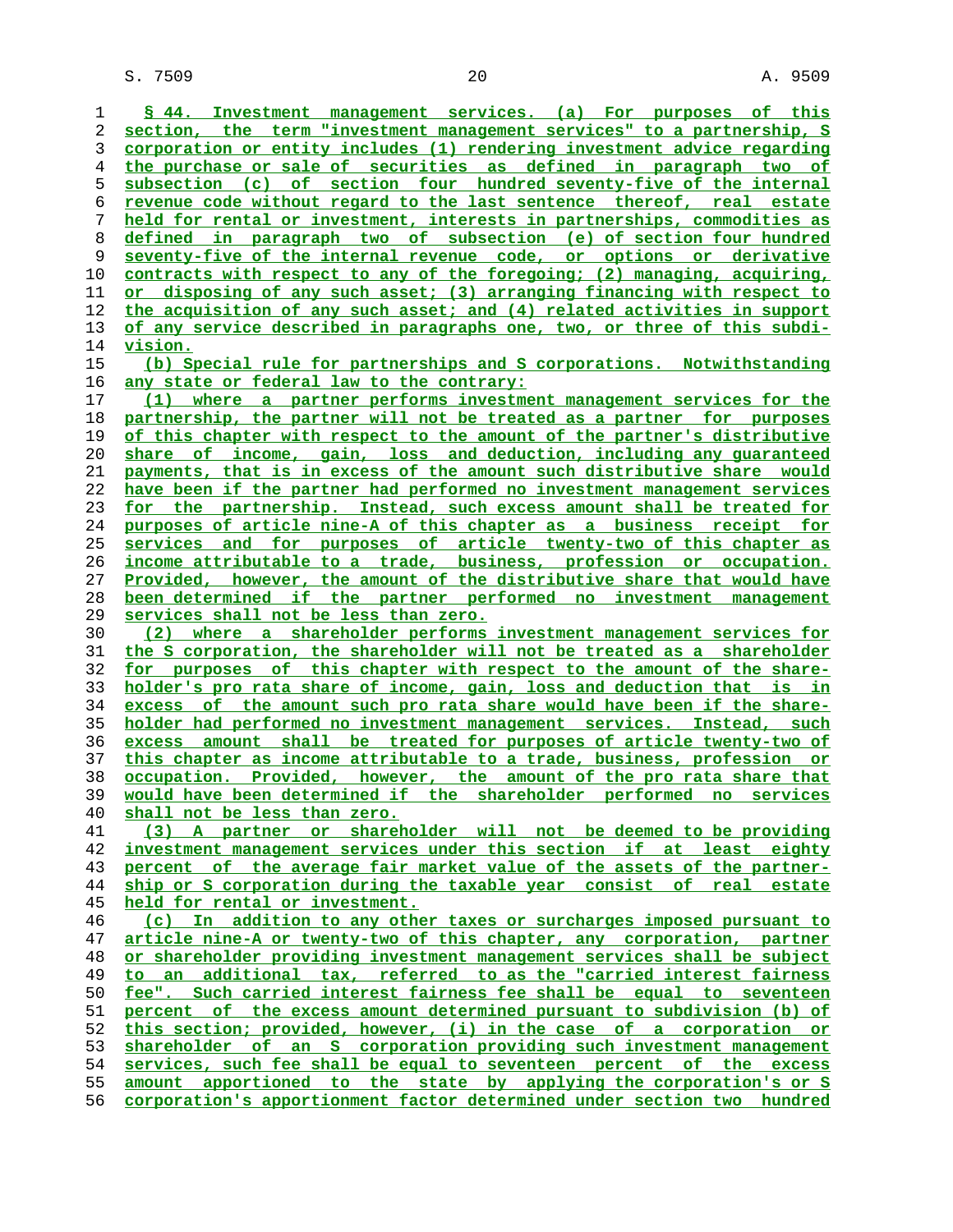$S. 7509$  and  $21$  and  $21$  and  $21$  and  $21$  and  $21$  and  $21$  and  $21$  and  $21$  and  $21$  and  $21$  and  $21$  and  $21$  and  $21$  and  $21$  and  $21$  and  $21$  and  $21$  and  $21$  and  $21$  and  $21$  and  $21$  and  $21$  and  $21$  and

 1 **ten-A of this chapter; (ii) in the case of a nonresident partner provid-** 2 **ing such investment management services, such fee shall be equal to** 3 **seventeen percent of the excess amount derived from New York sources as** 4 **determined under section six hundred thirty-two of this chapter. Such** 5 **carried interest fairness fee shall be administered in accordance with** 6 **article nine-A or twenty-two of this chapter, as applicable, until such** 7 **time as the commissioner of taxation and finance has notified the legis-** 8 **lative bill drafting commission that federal legislation has been** 9 **enacted that treats the provision of investment management services for** 10 **federal tax purposes substantially the same as provided in this section.** 11 § 2. Paragraph (a) of subdivision 6 of section 208 of the tax law, as 12 amended by section 5 of part T of chapter 59 of the laws of 2015, is 13 amended to read as follows: 14 (a) (i) The term "investment income" means income, including capital 15 gains in excess of capital losses, from investment capital, to the 16 extent included in computing entire net income, less, **(A)** in the 17 discretion of the commissioner, any interest deductions allowable in 18 computing entire net income which are directly or indirectly attribut- 19 able to investment capital or investment income, **and (B) any net capital** 20 **gain included in federal taxable income that must be recharacterized as** 21 **a business receipt pursuant to section forty-four of this chapter;** 22 provided, however, that in no case shall investment income exceed entire 23 net income. (ii) If the amount of interest deductions subtracted under 24 subparagraph (i) of this paragraph exceeds investment income, the excess 25 of such amount over investment income must be added back to entire net 26 income. (iii) If the taxpayer's investment income determined without 27 regard to the interest deductions subtracted under subparagraph (i) of 28 this paragraph comprises more than eight percent of the taxpayer's 29 entire net income, investment income determined without regard to such 30 interest deductions cannot exceed eight percent of the taxpayer's entire 31 net income. 32 § 3. Subsection (b) of section 617 of the tax law, as amended by chap- 33 ter 606 of the laws of 1984, is amended to read as follows: 34 (b) Character of items. [**Each**] **Except as provided in section forty-** 35 **four of this chapter, each** item of partnership and S corporation income, 36 gain, loss, or deduction shall have the same character for a partner or 37 shareholder under this article as for federal income tax purposes. Where 38 an item is not characterized for federal income tax purposes, it shall 39 have the same character for a partner or shareholder as if realized 40 directly from the source from which realized by the partnership or S 41 corporation or incurred in the same manner as incurred by the partner- 42 ship or S corporation. 43 § 4. Subsection (d) of section 631 of the tax law, as amended by chap- 44 ter 28 of the laws of 1987, is amended to read as follows: 45 (d) Purchase and sale for own account.-- A nonresident, other than a 46 dealer holding property primarily for sale to customers in the ordinary 47 course of his **or her** trade or business **or a partner or shareholder** 48 **performing investment management services as described in section** 49 **forty-four of this chapter**, shall not be deemed to carry on a business, 50 trade, profession or occupation in this state solely by reason of the 51 purchase and sale of property or the purchase, sale or writing of stock 52 option contracts, or both, for his own account. 53 § 5. The opening paragraph of subsection (b) of section 632 of the tax 54 law, as amended by chapter 28 of the laws of 1987, is amended to read as 55 follows: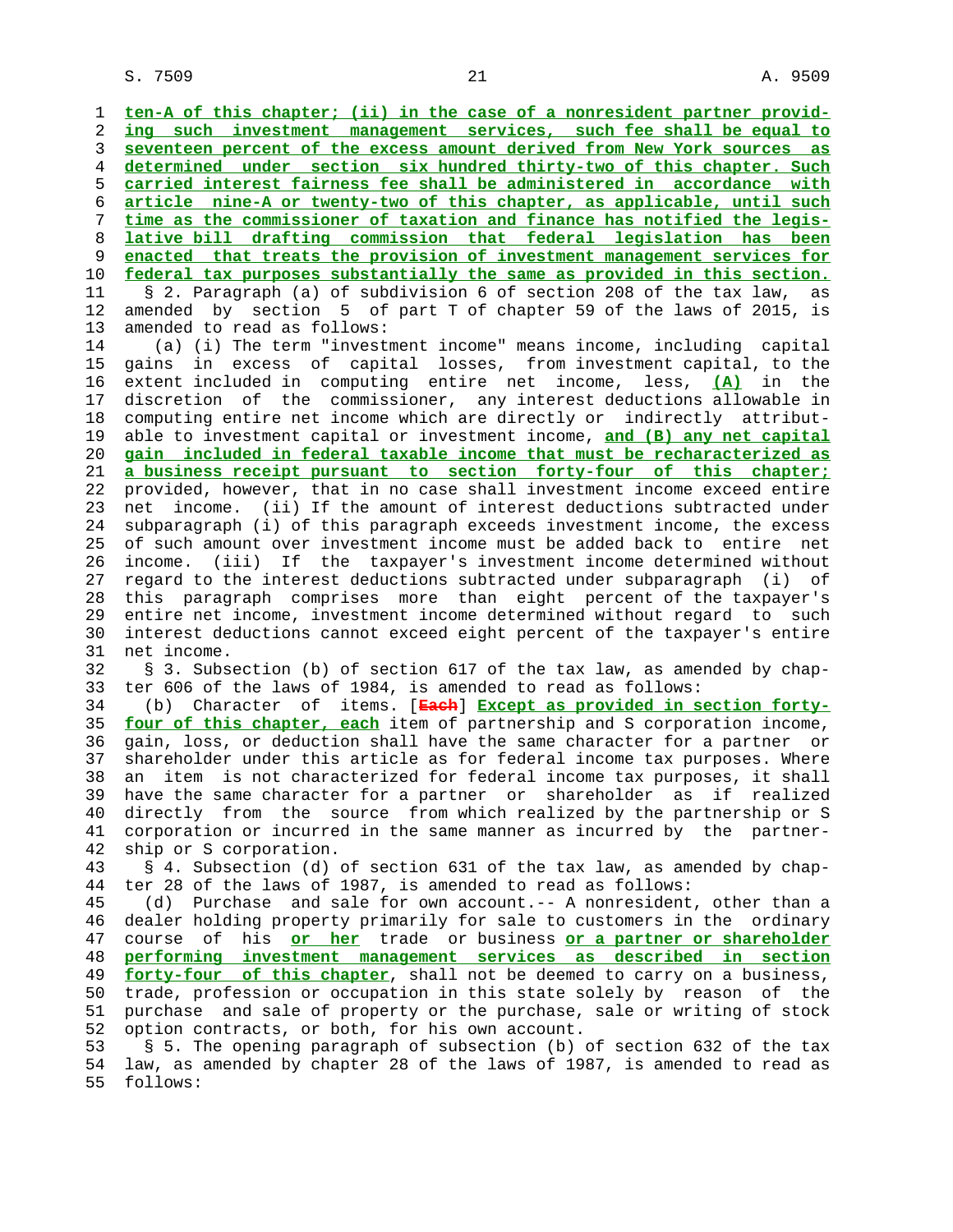1 [**In**] **Except as otherwise provided in section forty-four of this chap-** 2 **ter, in** determining the sources of a nonresident partner's income, no 3 effect shall be given to a provision in the partnership agreement 4 which--

 5 § 6. For taxable years beginning on or after January 1, 2018 and 6 before January 1, 2019, (i) no addition to tax under subsection (c) of 7 section 685 or subsection (c) of section 1085 of the tax law shall be 8 imposed with respect to any underpayment attributable to the amendments<br>9 made by this act of any estimated taxes that are required to be paid made by this act of any estimated taxes that are required to be paid 10 prior to the effective date of this act, provided that the taxpayer 11 timely made those payments; and (ii) the required installment of esti- 12 mated tax described in clause (ii) of subparagraph (B) of paragraph 3 of 13 subsection (c) of section 685 of the tax law, and the exception to addi- 14 tion for underpayment of estimated tax described in paragraph 1 or 2 of 15 subsection (d) of section 1085 of the tax law, in relation to the 16 preceding year's return, shall be calculated as if the amendments made 17 by this act had been in effect for that entire preceding year.

 18 § 7. This act shall take effect upon the enactment into law by the 19 states of Connecticut, New Jersey, Massachusetts and Pennsylvania of 20 legislation having substantially the same effect as this act and the 21 enactments by such states have taken effect in each state and shall 22 apply for taxable years beginning on or after such date; provided, 23 however, if the states of Connecticut, New Jersey, Massachusetts and 24 Pennsylvania have already enacted such legislation, this act shall take 25 effect immediately and shall apply for taxable years beginning on or 26 after January 1, 2018; provided further that the commissioner of taxa- 27 tion and finance shall notify the legislative bill drafting commission 28 upon the enactment of such legislation by the states of Connecticut, New 29 Jersey, Massachusetts and Pennsylvania in order that such commission may 30 maintain an accurate and timely effective data base of the official text 31 of the laws of the state of New York in furtherance of effectuating the 32 provisions of section 44 of the legislative law and section 70-b of the 33 public officers law.

# 34 PART N

 35 Section 1. Section 2016 of the tax law, as amended by chapter 401 of 36 the laws of 1987, is amended to read as follows:

 37 § 2016. Judicial review. A decision of the tax appeals tribunal, which 38 is not subject to any further administrative review, shall finally and 39 irrevocably decide all the issues which were raised in proceedings 40 before the division of tax appeals upon which such decision is based 41 unless, within four months after notice of such decision is served by 42 the tax appeals tribunal upon every party to the proceeding before such 43 tribunal by certified mail or personal service, the petitioner who 44 commenced the proceeding [**petitions**] **or the commissioner, or both, peti-** 45 **tion** for judicial review in the manner provided by article seventy-eight 46 of the civil practice law and rules, except as otherwise provided in<br>47 this [section] chapter. Such service by certified mail shall be 47 this [**section**] **chapter**. Such service by certified mail shall be 48 complete upon deposit of such notice, enclosed in a post-paid properly 49 addressed wrapper, in a post office or official depository under the 50 exclusive care and custody of the United States postal service. [**The**] 51 **Where the** petitioner **who commenced the proceeding before the division of** 52 **tax appeals files a petition for judicial review, the petition** shall 53 designate the tax appeals tribunal and the commissioner [**of taxation and** 54 **finance**] as respondents in the proceeding for judicial review. **Where**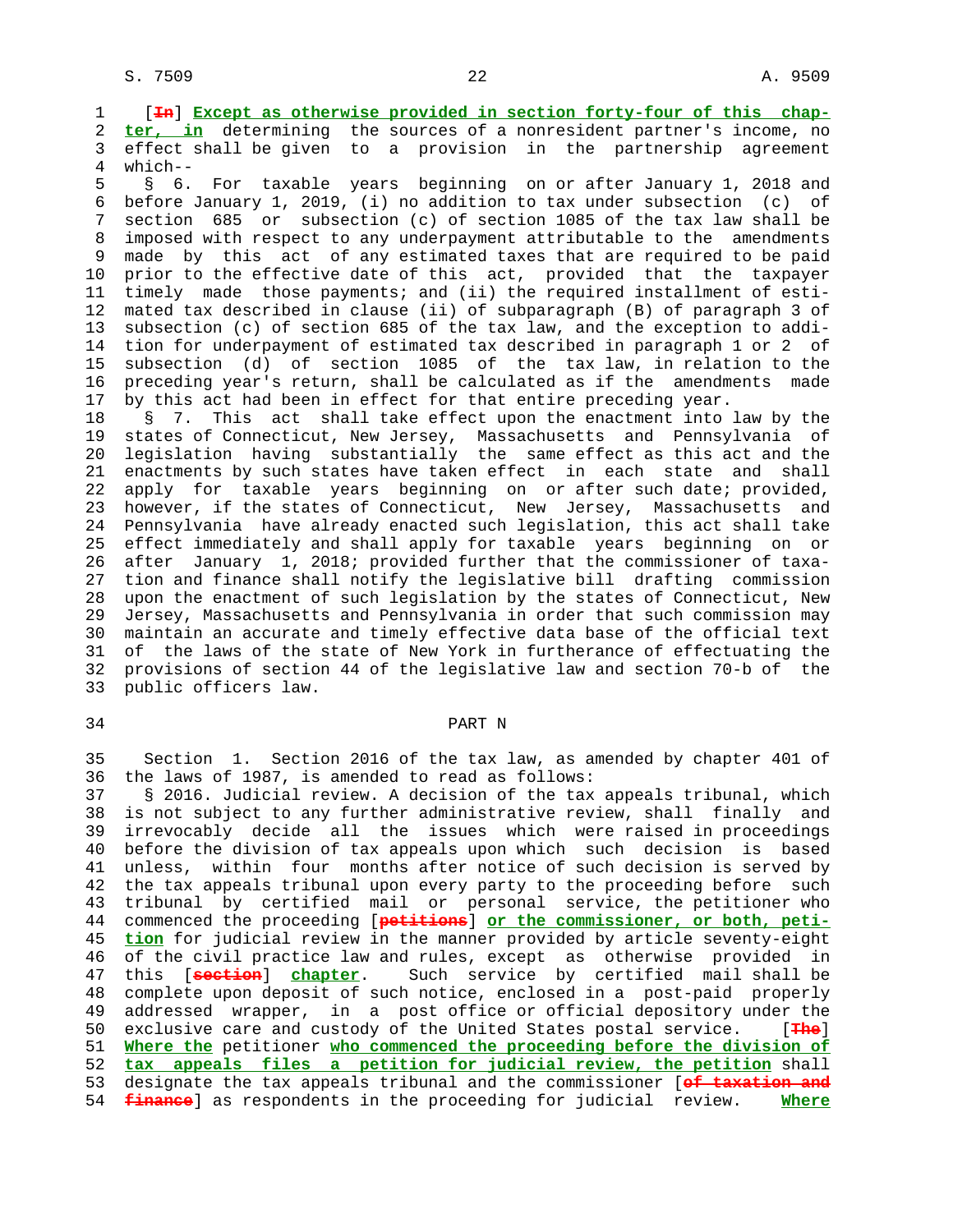1 **the commissioner files a petition for judicial review, the petition** 2 **shall designate the tax appeals tribunal and the petitioner who** 3 **commenced the proceeding before the division of tax appeals as respond-** 4 **ents in the proceeding for judicial review.** The tax appeals tribunal 5 shall not participate in proceedings for judicial review of its deci- 6 sions and such proceedings for judicial review shall be commenced in the 7 appellate division of the supreme court, third department. In all other 8 respects the provisions and standards of article seventy-eight of the 9 civil practice law and rules shall apply. The record to be reviewed in 10 such proceedings for judicial review shall include the determination of 11 the administrative law judge, the decision of the tax appeals tribunal, 12 the stenographic transcript of the hearing before the administrative law 13 judge, the transcript of any oral proceedings before the tax appeals 14 tribunal and any exhibit or document submitted into evidence at any 15 proceeding in the division of tax appeals upon which such decision is 16 based.

 17 § 2. This act shall take effect immediately and shall apply to deci- 18 sions and orders issued by the tax appeals tribunal on or after such 19 date.

20 PART O

 21 Section 1. Subparagraph (B) of paragraph 1 of subsection (b) of 22 section 605 of the tax law, as amended by chapter 28 of the laws of 23 1987, is amended to read as follows:

 24 (B) who [**is not domiciled in this state but**] maintains a permanent 25 place of abode in this state and spends in the aggregate more than one 26 hundred eighty-three days of the taxable year in this state, **whether or** 27 **not domiciled in this state for any portion of the taxable year,** unless 28 such individual is in active service in the armed forces of the United 29 States.

 30 § 2. Paragraph 2 of subsection (a) of section 1305 of the tax law, as 31 amended by chapter 225 of the laws of 1977, is amended to read as 32 follows:

 33 (2) who [**is not domiciled in such city but**] maintains a permanent 34 place of abode in such city and spends in the aggregate more than one 35 hundred eighty-three days of the taxable year in such city, **whether or** 36 **not domiciled in this city for any portion of the taxable year,** unless 37 such individual is in active service in the armed forces of the United 38 States.

 39 § 3. Subparagraph (B) of paragraph 1 of subdivision (b) of section 40 11-1705 of the administrative code of the city of New York, as amended 41 by chapter 333 of the laws of 1987, is amended to read as follows:

 42 (B) who [**is not domiciled in this city but**] maintains a permanent 43 place of abode in this city and spends in the aggregate more than one 44 hundred eighty-three days of the taxable year in this city, **whether or** 45 **not domiciled in this city for any portion of the taxable year,** unless 46 such individual is in active service in the armed forces of the United States.

 48 § 4. This act shall take effect immediately and shall apply to all 49 taxable years for which the statute of limitations for seeking a refund 50 or assessing additional tax is still open.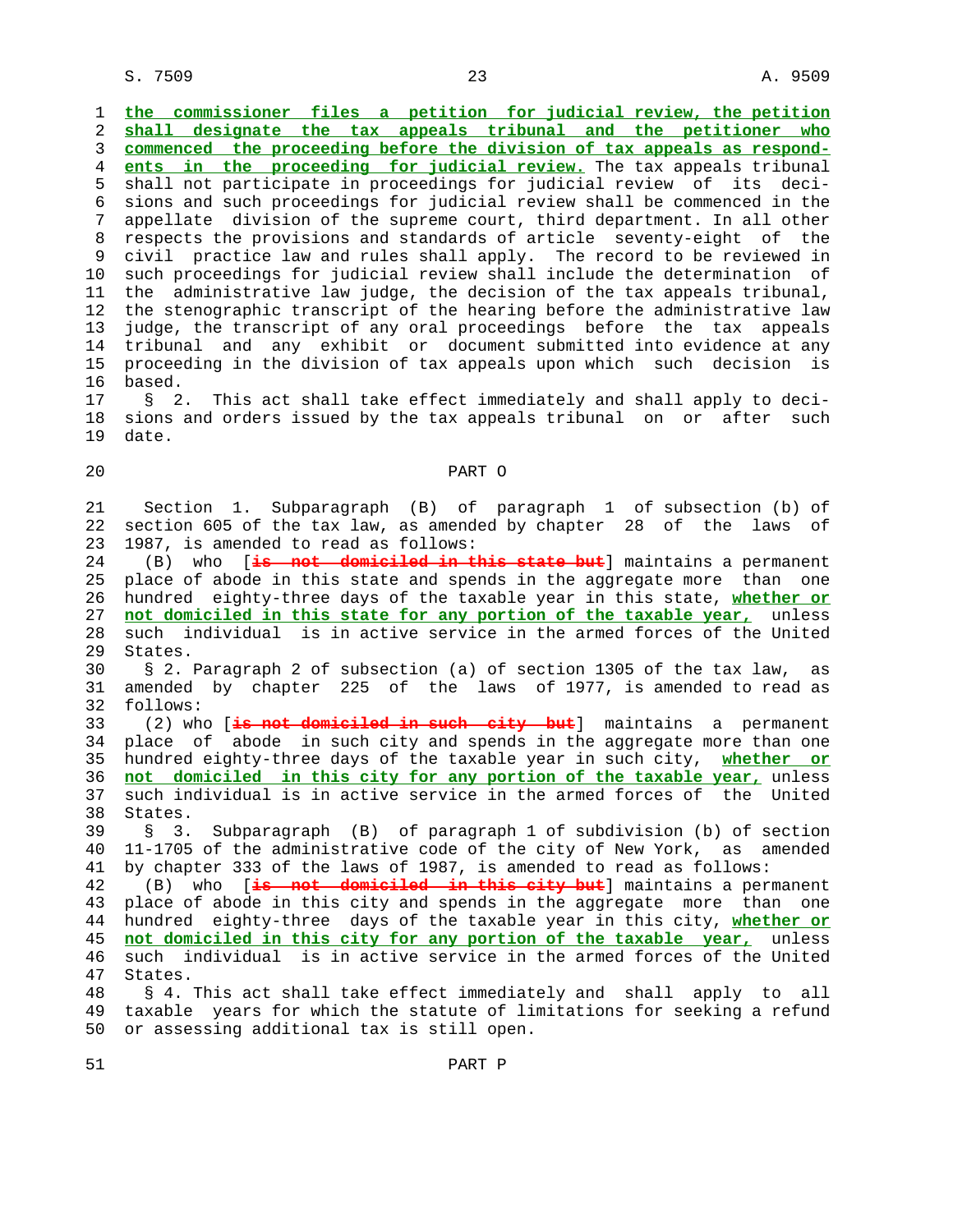1 Section 1. Paragraph (1) of subsection (c-1) of section 606 of the tax 2 law, as amended by section 1 of part L1 of chapter 109 of the laws of 3 2006, is amended to read as follows:

 4 (1) A resident taxpayer shall be allowed a credit as provided herein 5 equal to the greater of one hundred dollars times the number of qualify- 6 ing children of the taxpayer or the applicable percentage of the child 7 tax credit allowed the taxpayer under section twenty-four of the inter- 8 nal revenue code for the same taxable year for each qualifying child. 9 Provided, however, in the case of a taxpayer whose federal adjusted 10 gross income exceeds the applicable threshold amount set forth by 11 section 24(b)(2) of the Internal Revenue Code, the credit shall only be 12 equal to the applicable percentage of the child tax credit allowed the 13 taxpayer under section 24 of the Internal Revenue Code for each qualify- 14 ing child. For the purposes of this subsection, a qualifying child shall 15 be a child who meets the definition of qualified child under section 16  $24(c)$  of the internal revenue code and is at least four years of age. 17 The applicable percentage shall be thirty-three percent. **For purposes** 18 **of this subsection, any reference to section 24 of the Internal Revenue** 19 **Code shall be a reference to such section as it existed immediately** 20 **prior to the enactment of Public Law 115-97.**

 21 § 2. This act shall take effect immediately and shall apply to taxable 22 years commencing on or after January 1, 2018.

# 23 PART Q

 24 Section 1. Paragraphs (a) and (b) of subdivision 29 of section 210-B 25 of the tax law, as amended by section 1 of part I of chapter 60 of the 26 laws of 2016, are amended to read as follows:

 27 (a) Allowance of credit. For taxable years beginning on or after Janu- 28 ary first, two thousand fifteen and before January first, two thousand 29 [**nineteen**] **twenty-one**, a taxpayer shall be allowed a credit, to be 30 computed as provided in this subdivision, against the tax imposed by 31 this article, for hiring and employing, for not less than one year and 32 for not less than thirty-five hours each week, a qualified veteran with- 33 in the state. The taxpayer may claim the credit in the year in which 34 the qualified veteran completes one year of employment by the taxpayer. 35 If the taxpayer claims the credit allowed under this subdivision, the 36 taxpayer may not use the hiring of a qualified veteran that is the basis 37 for this credit in the basis of any other credit allowed under this 38 article.

39 (b) Qualified veteran. A qualified veteran is an individual:

 40 (1) who served on active duty in the United States army, navy, air 41 force, marine corps, coast guard or the reserves thereof, or who served 42 in active military service of the United States as a member of the army 43 national guard, air national guard, New York guard or New York naval 44 militia; who was released from active duty by general or honorable 45 discharge after September eleventh, two thousand one;

 46 (2) who commences employment by the qualified taxpayer on or after 47 January first, two thousand fourteen, and before January first, two 48 thousand [**eighteen**] **twenty**; and

 49 (3) who certifies by signed affidavit, under penalty of perjury, that 50 he or she has not been employed for thirty-five or more hours during any 51 week in the one hundred eighty day period immediately prior to his or 52 her employment by the taxpayer.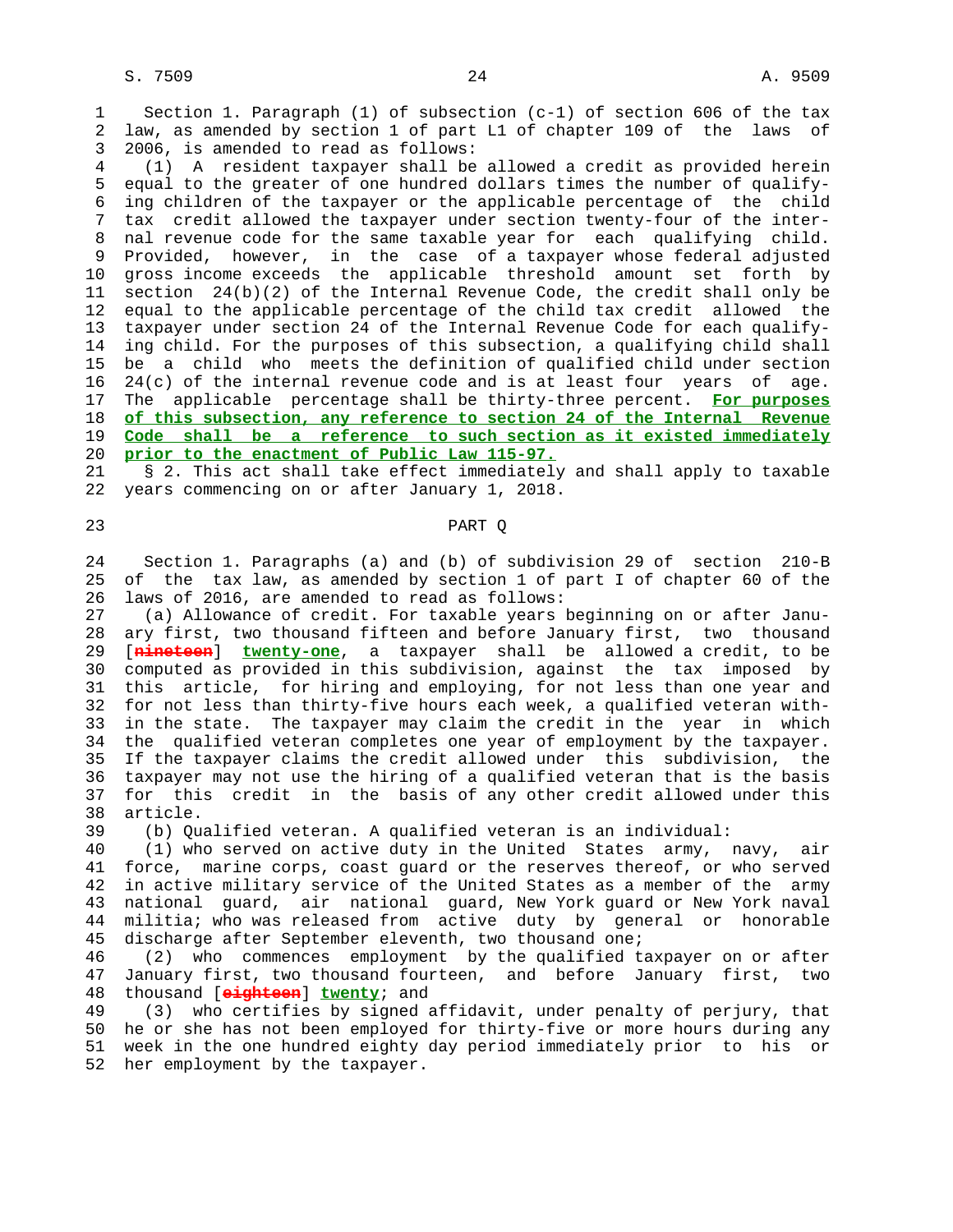1 § 2. Paragraphs 1 and 2 of subsection (a-2) of section 606 of the tax 2 law, as amended by section 2 of part I of chapter 60 of the laws of 3 2016, are amended to read as follows: 4 (1) Allowance of credit. For taxable years beginning on or after Janu- 5 ary first, two thousand fifteen and before January first, two thousand 6 [**nineteen**] **twenty-one**, a taxpayer shall be allowed a credit, to be 7 computed as provided in this subsection, against the tax imposed by this 8 article, for hiring and employing, for not less than one year and for 9 not less than thirty-five hours each week, a qualified veteran within 10 the state. The taxpayer may claim the credit in the year in which the 11 qualified veteran completes one year of employment by the taxpayer. If 12 the taxpayer claims the credit allowed under this subsection, the 13 taxpayer may not use the hiring of a qualified veteran that is the basis 14 for this credit in the basis of any other credit allowed under this 15 article. 16 (2) Qualified veteran. A qualified veteran is an individual: 17 (A) who served on active duty in the United States army, navy, air 18 force, marine corps, coast guard or the reserves thereof, or who served 19 in active military service of the United States as a member of the army 20 national guard, air national guard, New York guard or New York naval 21 militia; who was released from active duty by general or honorable 22 discharge after September eleventh, two thousand one; 23 (B) who commences employment by the qualified taxpayer on or after 24 January first, two thousand fourteen, and before January first, two 25 thousand [**eighteen**] **twenty**; and 26 (C) who certifies by signed affidavit, under penalty of perjury, that 27 he or she has not been employed for thirty-five or more hours during any 28 week in the one hundred eighty day period immediately prior to his or 29 her employment by the taxpayer. 30 § 3. Paragraphs 1 and 2 of subdivision (g-1) of section 1511 of the 31 tax law, as amended by section 3 of part I of chapter 60 of the laws of 32 2016, are amended to read as follows: 33 (1) Allowance of credit. For taxable years beginning on or after Janu- 34 ary first, two thousand fifteen and before January first, two thousand 35 [**nineteen**] **twenty-one**, a taxpayer shall be allowed a credit, to be 36 computed as provided in this subdivision, against the tax imposed by 37 this article, for hiring and employing, for not less than one year and 38 for not less than thirty-five hours each week, a qualified veteran with- 39 in the state. The taxpayer may claim the credit in the year in which 40 the qualified veteran completes one year of employment by the taxpayer. 41 If the taxpayer claims the credit allowed under this subdivision, the 42 taxpayer may not use the hiring of a qualified veteran that is the basis 43 for this credit in the basis of any other credit allowed under this 44 article. 45 (2) Qualified veteran. A qualified veteran is an individual: 46 (A) who served on active duty in the United States army, navy, air 47 force, marine corps, coast guard or the reserves thereof, or who served 48 in active military service of the United States as a member of the army 49 national guard, air national guard, New York guard or New York naval 50 militia; who was released from active duty by general or honorable 51 discharge after September eleventh, two thousand one; 52 (B) who commences employment by the qualified taxpayer on or after 53 January first, two thousand fourteen, and before January first, two 54 thousand [**eighteen**] **twenty**; and 55 (C) who certifies by signed affidavit, under penalty of perjury, that 56 he or she has not been employed for thirty-five or more hours during any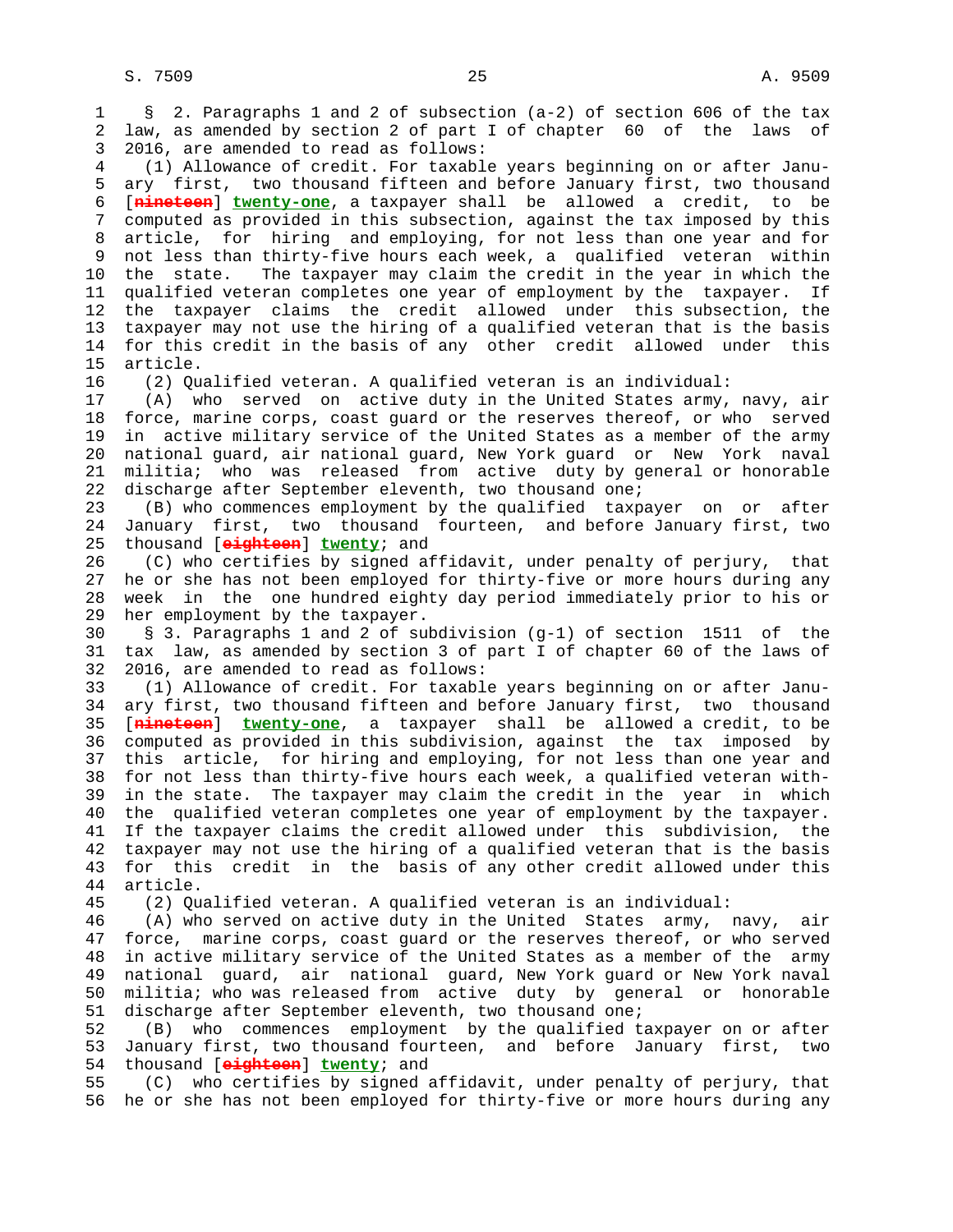1 week in the one hundred eighty day period immediately prior to his or 2 her employment by the taxpayer.

3 § 4. This act shall take effect immediately.

4 PART R

 5 Section 1. Subdivision (c) of section 25-a of the labor law, as 6 amended by section 1 of part AA of chapter 56 of the laws of 2015, is amended to read as follows:

 8 (c) A qualified employer shall be entitled to a tax credit equal to 9 (1) [**five**] **seven** hundred **fifty** dollars per month for up to six months 10 for each qualified employee the employer employs in a full-time job or 11 [**two**] **three** hundred [**fifty**] **seventy-five** dollars per month for up to six 12 months for each qualified employee the employer employs in a part-time 13 job of at least twenty hours per week or ten hours per week when the 14 qualified employee is enrolled in high school full-time, (2) [**one thou-** 15 **sand**] **fifteen hundred** dollars for each qualified employee who is 16 employed for at least an additional six **consecutive** months by the quali- 17 fied employer in a full-time job or [**five**] **seven** hundred **fifty** dollars 18 for each qualified employee who is employed for at least an additional 19 six **consecutive** months by the qualified employer in a part-time job of 20 at least twenty hours per week or ten hours per week when the qualified 21 employee is enrolled in high school full-time, and (3) an additional 22 [**one thousand**] **fifteen hundred** dollars for each qualified employee who 23 is employed for at least an additional year after the [**first year of the** 24 **employee's employment**] **completion of the time periods and satisfaction** 25 **of the conditions set forth in paragraphs one and two of this subdivi-** 26 **sion** by the qualified employer in a full-time job or [**five**] **seven** 27 hundred **fifty** dollars for each qualified employee who is employed for at 28 least an additional year after the [**first year of the employee's employ-** 29 **ment**] **completion of the time periods and satisfaction of the conditions** 30 **set forth in paragraphs one and two of this subdivision** by the qualified 31 employer in a part-time job of at least twenty hours per week or ten 32 hours per week when the qualified employee is enrolled in high school 33 full time. The tax credits shall be claimed by the qualified employer as 34 specified in subdivision thirty-six of section two hundred ten-B and 35 subsection (tt) of section six hundred six of the tax law.

 36 § 2. Subdivisions (d), (e) and (f) of section 25-a of the labor law, 37 subdivisions (d) and (e) as amended by section 1 of subpart A of part N 38 of chapter 59 of the laws of 2017 and subdivision (f) as amended by 39 section 1 of part AA of chapter 56 of the laws of 2015, are amended to 40 read as follows:

 41 (d) To participate in the program established under this section, an 42 employer must submit an application (in a form prescribed by the commis- 43 sioner) to the commissioner after January first, two thousand twelve but 44 no later than November thirtieth, two thousand twelve for program one, 45 after January first, two thousand fourteen but no later than November 46 thirtieth, two thousand fourteen for program two, after January first, 47 two thousand fifteen but no later than November thirtieth, two thousand 48 fifteen for program three, after January first, two thousand sixteen but 49 no later than November thirtieth, two thousand sixteen for program four, 50 after January first, two thousand seventeen but no later than November 51 thirtieth, two thousand seventeen for program five, after January first, 52 two thousand eighteen but no later than November thirtieth, two thousand 53 eighteen for program six, after January first, two thousand nineteen but 54 no later than November thirtieth, two thousand nineteen for program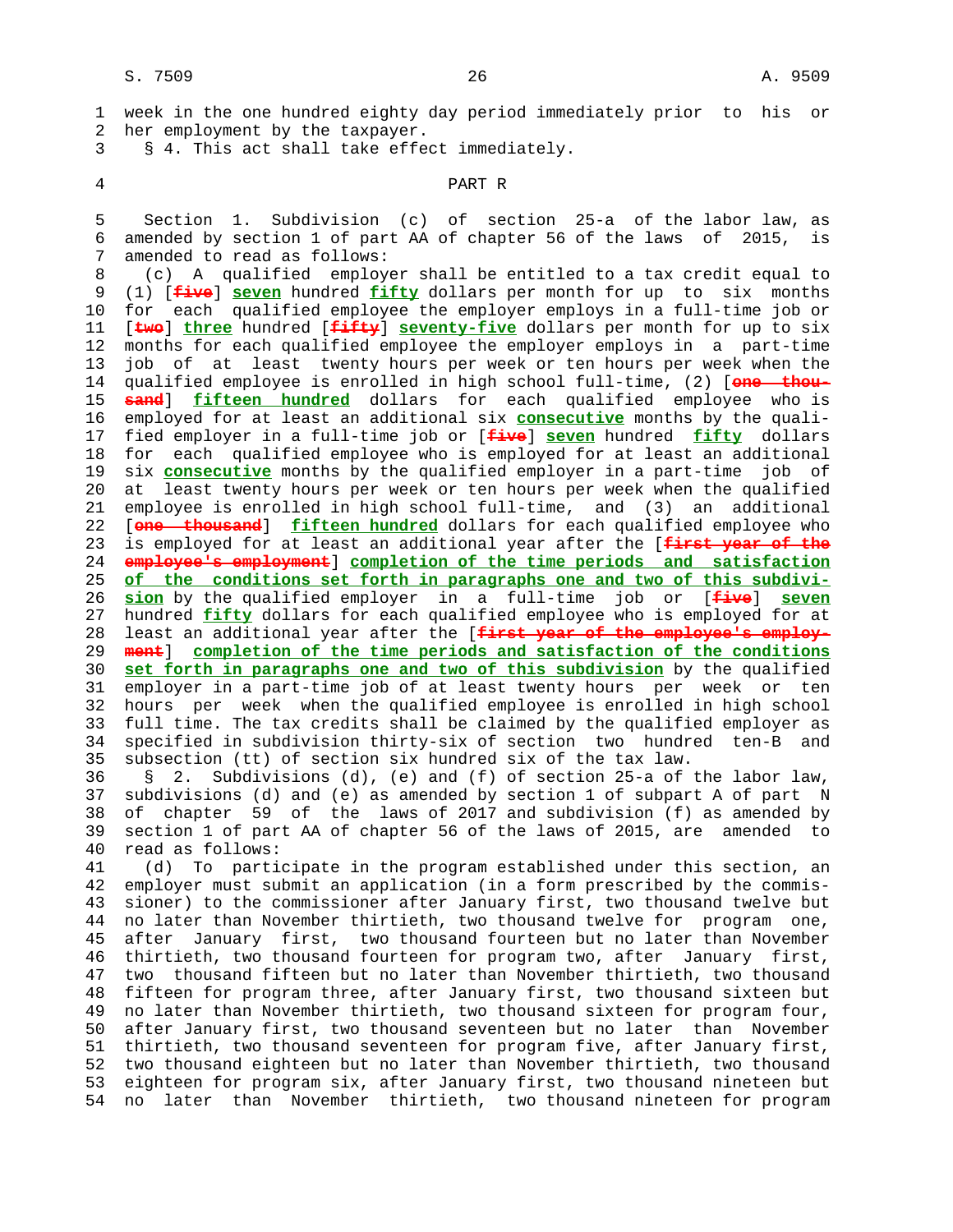1 seven, after January first, two thousand twenty but no later than Novem- 2 ber thirtieth, two thousand twenty for program eight, after January 3 first, two thousand twenty-one but no later than November thirtieth, two 4 thousand twenty-one for program nine, and after January first, two thou- 5 sand twenty-two but no later than November thirtieth, two thousand twen- 6 ty-two for program ten. The qualified employees must start their employ- 7 ment on or after January first, two thousand twelve but no later than 8 December thirty-first, two thousand twelve for program one, on or after 9 January first, two thousand fourteen but no later than December thirty- 10 first, two thousand fourteen for program two, on or after January first, 11 two thousand fifteen but no later than December thirty-first, two thou- 12 sand fifteen for program three, on or after January first, two thousand 13 sixteen but no later than December thirty-first, two thousand sixteen 14 for program four, on or after January first, two thousand seventeen but 15 no later than December thirty-first, two thousand seventeen for program 16 five, on or after January first, two thousand eighteen but no later than 17 December thirty-first, two thousand eighteen for program six, on or 18 after January first, two thousand nineteen but no later than December 19 thirty-first, two thousand nineteen for program seven, on or after Janu- 20 ary first, two thousand twenty but no later than December thirty-first, 21 two thousand twenty for program eight, on or after January first, two 22 thousand twenty-one but no later than December thirty-first, two thou- 23 sand twenty-one for program nine, and on or after January first, two 24 thousand twenty-two but no later than December thirty-first, two thou- 25 sand twenty-two for program ten. [**The commissioner shall establish** 26 **guidelines and criteria that specify requirements for employers to** 27 **participate in the program including criteria for certifying qualified** 28 **employees, ensuring that the process established will minimize any undue** 29 **delay in issuing the certificate of eligibility. Any regulations that** 30 **the commissioner determines are necessary may be adopted on an emergency** 31 **basis notwithstanding anything to the contrary in section two hundred** 32 **two of the state administrative procedure act. Such requirements may** 33 **include the types of industries that the employers are engaged in. The** 34 **commissioner may give preference to employers that are engaged in demand** 35 **occupations or industries, or in regional growth sectors, including but** 36 **not limited to those identified by the regional economic development** 37 **councils, such as clean energy, healthcare, advanced manufacturing and** 38 **conservation. In addition, the commissioner shall give preference to** 39 **employers who offer advancement and employee benefit packages to the** 40 **qualified individuals.**] **As part of such application, an employer must:** 41 **(1) agree to allow the department of taxation and finance to share its** 42 **tax information with the commissioner. However, any information shared** 43 **as a result of this agreement shall not be available for disclosure or** 44 **inspection under the state freedom of information law, and** 45 **(2) allow the commissioner and its agents and the department of taxa-** 46 **tion and finance and its agents access to any and all books and records** 47 **of employees the commissioner may require to monitor compliance.**

 48 (e) If, after reviewing the application submitted by an employer, the 49 commissioner determines that such employer is eligible to participate in 50 the program established under this section, the commissioner shall issue 51 the employer a **preliminary** certificate of eligibility that establishes 52 the employer as a qualified employer. The **preliminary** certificate of 53 eligibility shall specify the maximum amount of tax credit that the 54 employer [**will**] **may** be allowed to claim and the program year under which 55 it [**can**] **may** be claimed. **The maximum amount of tax credit the employer**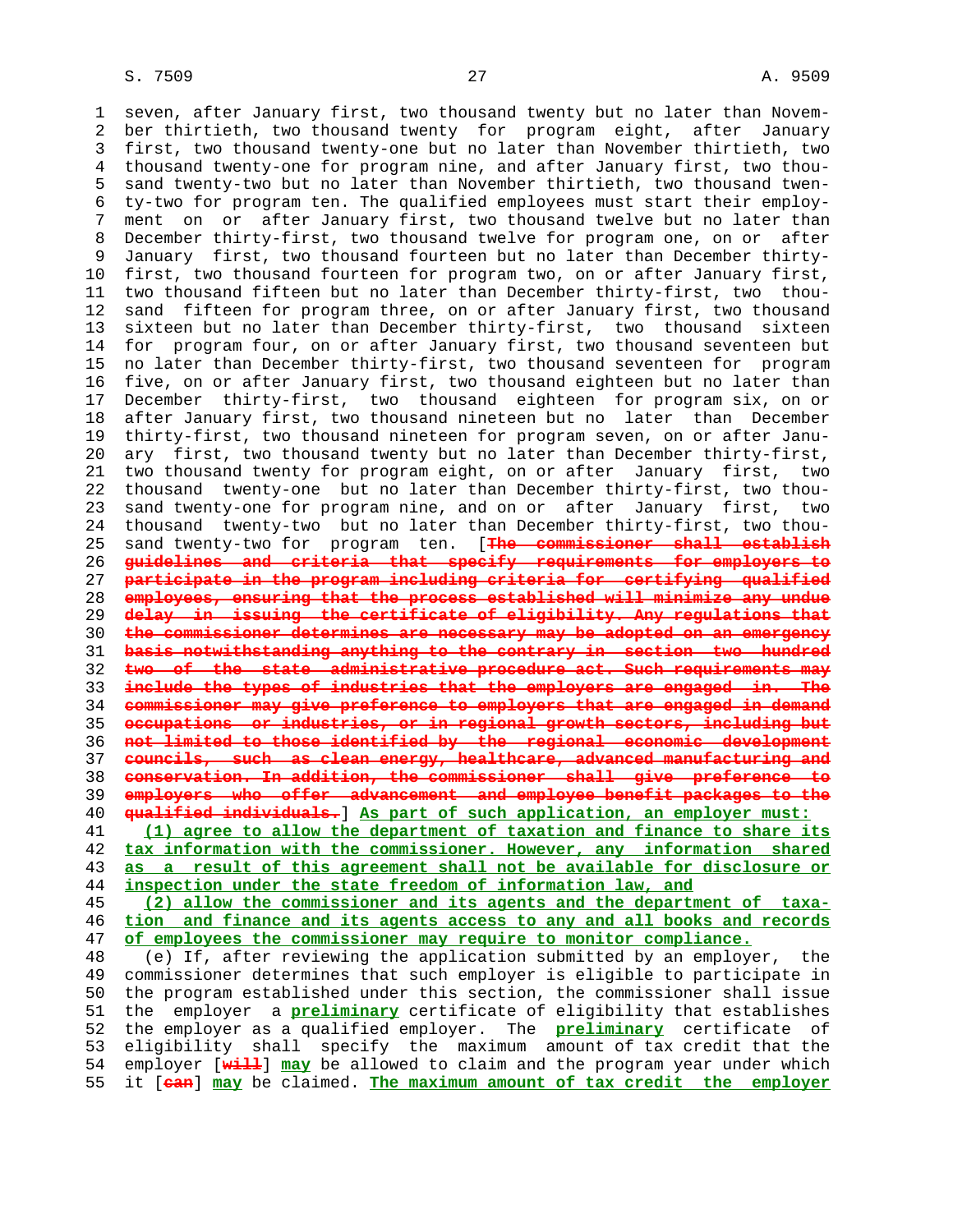S. 7509 28 28 A. 9509

| 1  | is allowed to claim shall be computed as prescribed in subdivision (c)      |
|----|-----------------------------------------------------------------------------|
| 2  | of this section.                                                            |
| 3  | (f) The commissioner shall annually publish a report. Such report must      |
| 4  | contain the names and addresses of any employer issued a <b>preliminary</b> |
| 5  | certificate of eligibility under this section, [and] the [maximum]          |
| 6  | amount of New York youth works tax credit allowed to the <b>qualified</b>   |
| 7  | employer as specified on [oueh] an annual final certificate of [eligi-      |
| 8  | bility] tax credit and any other information as determined by the           |
| 9  | commissioner.                                                               |
| 10 | § 3. Section 25-a of the labor law is amended by adding three<br>new        |
| 11 | subdivisions (e-1), (e-2) and (e-3) to read as follows:                     |
| 12 | (e-1)(1) To receive an annual final certificate of tax credit, the          |
| 13 | qualified employer must annually submit, on or before January thirty-       |
| 14 | first of the calendar year subsequent to the payment of wages paid to an    |
| 15 | eligible employee, a report to the commissioner, in a form prescribed by    |
| 16 | the commissioner. The report must demonstrate that the employer has         |
| 17 | satisfied all eligibility requirements and provided all the information     |
| 18 | necessary for the commissioner to compute an actual amount of credit        |
| 19 | allowed.                                                                    |
| 20 | (2) After reviewing the report and finding it sufficient, the commis-       |
| 21 | sioner shall issue an annual final certificate of tax credit. Such          |
| 22 | certificate shall include, in addition to any other information the         |
| 23 | commissioner determines is necessary, the following information:            |
| 24 | (i) The name and employer identification number of the qualified            |
| 25 | employer;                                                                   |
| 26 | (ii) The program year for the corresponding credit award;                   |
| 27 | (iii) The actual amount of credit to which the qualified employer is        |
| 28 | entitled for that calendar year or the fiscal year in which the annual      |
| 29 | final certificate is issued, which actual amount cannot exceed the          |
| 30 | amount of credit listed on the preliminary certificate but may be less      |
| 31 | than such amount; and                                                       |
| 32 | (iv) A unique certificate number identifying the annual final certif-       |
| 33 | icate of tax credit.                                                        |
| 34 | (e-2) In determining the amount of credit for purposes of the annual        |
| 35 | final certificate of tax credit, the portion of the credit described in     |
| 36 | paragraph one of subdivision (c) of this section shall be allowed for       |
| 37 | the calendar year in which the wages are paid to the qualified employee,    |
| 38 | the portion of the credit described in paragraph two of subdivision (c)     |
|    | 39 of this section shall be allowed for the calendar year in which the      |
| 40 | additional six consecutive month period ends, and the portion of the        |
| 41 | credit described in paragraph three of subdivision (c) of this section      |
| 42 | shall be allowed for the calendar year in which the additional year of      |
| 43 | consecutive employment ends after the completion of the time periods and    |
| 44 | satisfaction of the conditions set forth in paragraphs one and two of       |
| 45 | subdivision (c) of this section. If the qualified employer's taxable        |
| 46 | year is a calendar year, the employer shall be entitled to claim the        |
| 47 | credit as calculated on the annual final certificate of tax credit<br>on    |
| 48 | the calendar year return for which the annual final certificate of tax      |
| 49 | credit was issued. If the qualified employer's taxable year is a fiscal     |
| 50 | year, the employer shall be entitled to claim the credit as calculated      |
| 51 | on the annual final certificate of tax credit on the return for the         |
| 52 | fiscal year that encompasses the date on which the annual final certif-     |
| 53 | icate of tax credit is issued.                                              |
| 54 | (e-3) The commissioner shall establish quidelines and criteria that         |
| 55 | specify requirements for employers to participate in the program includ-    |

**ing criteria for certifying qualified employees, and issuing the prelim-**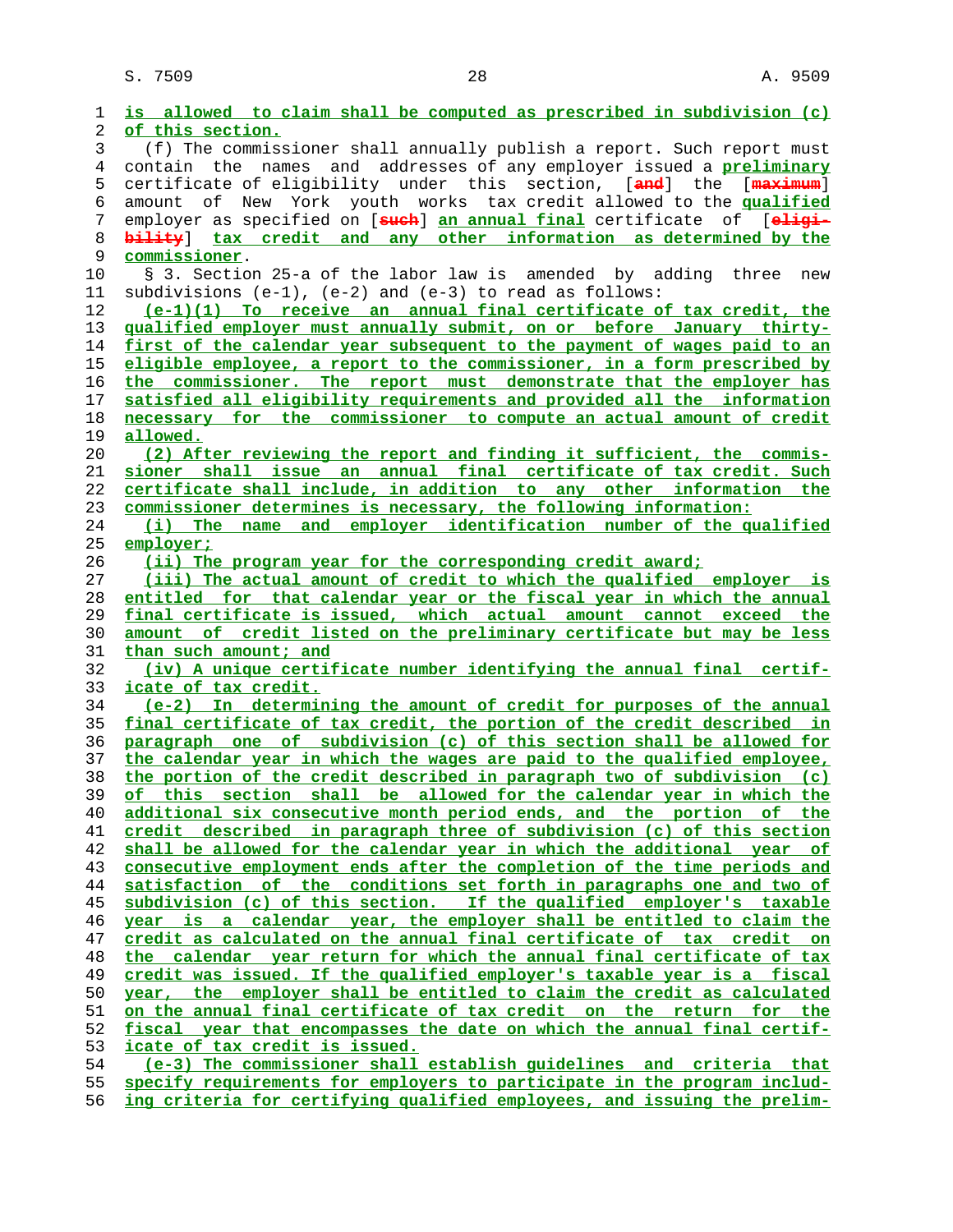1 **inary certificate of eligibility and annual final certificate of tax** 2 **credit. Any regulations that the commissioner determines are necessary** 3 **may be adopted on an emergency basis notwithstanding anything to the** 4 **contrary in section two hundred two of the state administrative proce-** 5 **dure act. Such requirements may include the types of industries that the** 6 **employers are engaged in. The commissioner may give preference to** 7 **employers that are engaged in demand occupations or industries, or in** 8 **regional growth sectors, including but not limited to those identified** 9 **by the regional economic development councils, such as clean energy,** 10 **healthcare, advanced manufacturing and conservation. In addition, the** 11 **commissioner shall give preference to employers who offer advancement** 12 **and employee benefit packages to the qualified individuals.** 13 § 4. Paragraph (a) of subdivision 36 of section 210-B of the tax law, as amended by section 2 of part AA of chapter 56 of the laws of 2015, is 15 amended to read as follows: 16 (a) A taxpayer that has been certified by the commissioner of labor as 17 a qualified employer pursuant to section twenty-five-a of the labor law 18 shall be allowed a credit against the tax imposed by this article equal 19 to (i) [**five**] **seven** hundred **fifty** dollars per month for up to six months 20 for each qualified employee the employer employs in a full-time job or 21 [**two**] **three** hundred [**fifty**] **seventy-five** dollars per month for up to six 22 months for each qualified employee the employer employs in a part-time 23 job of at least twenty hours per week or ten hours per week when the 24 qualified employee is enrolled in high school full-time, (ii) [**one thou-** 25 **sand**] **fifteen hundred** dollars for each qualified employee who is 26 employed for at least an additional six **consecutive** months by the quali- 27 fied employer in a full-time job or [**five**] **seven** hundred **fifty** dollars 28 for each qualified employee who is employed for at least an additional 29 six **consecutive** months by the qualified employer in a part-time job of 30 at least twenty hours per week or ten hours per week when the qualified 31 employee is enrolled in high school full-time, and (iii) an additional 32 [**one thousand**] **fifteen hundred** dollars for each qualified employee who 33 is employed for at least an additional year after the [**first year of the** 34 **employee's employment**] **completion of the time periods and satisfaction** 35 **of the conditions set forth in subparagraphs (i) and (ii) of this para-** 36 **graph** by the qualified employer in a full-time job or [**five**] **seven** 37 hundred **fifty** dollars for each qualified employee who is employed for at 38 least an additional year after the [**first year of the employee's employ-** 39 **ment**] **completion of the time periods and satisfaction of the conditions** 40 **set forth in subparagraphs (i) and (ii) of this paragraph** by the quali- 41 fied employer in a part-time job of at least twenty hours per week or 42 ten hours per week when the qualified employee is enrolled in high 43 school full-time. For purposes of this subdivision, the term "qualified 44 employee" shall have the same meaning as set forth in subdivision (b) of 45 section twenty-five-a of the labor law. The portion of the credit 46 described in subparagraph (i) of this paragraph shall be allowed for the 47 taxable year in which the wages are paid to the qualified employee, the 48 portion of the credit described in subparagraph (ii) of this paragraph 49 shall be allowed in the taxable year in which the additional six month 50 period ends, and the portion of the credit described in subparagraph 51 (iii) of this paragraph shall be allowed in the taxable year in which 52 the additional year after the first year of employment ends. 53 § 5. Paragraph (a) of subdivision 36 of section 210-B of the tax law, 54 as amended by section 4 of this act, is amended to read as follows:

 55 (a) A taxpayer that has been certified by the commissioner of labor as 56 a qualified employer pursuant to section twenty-five-a of the labor law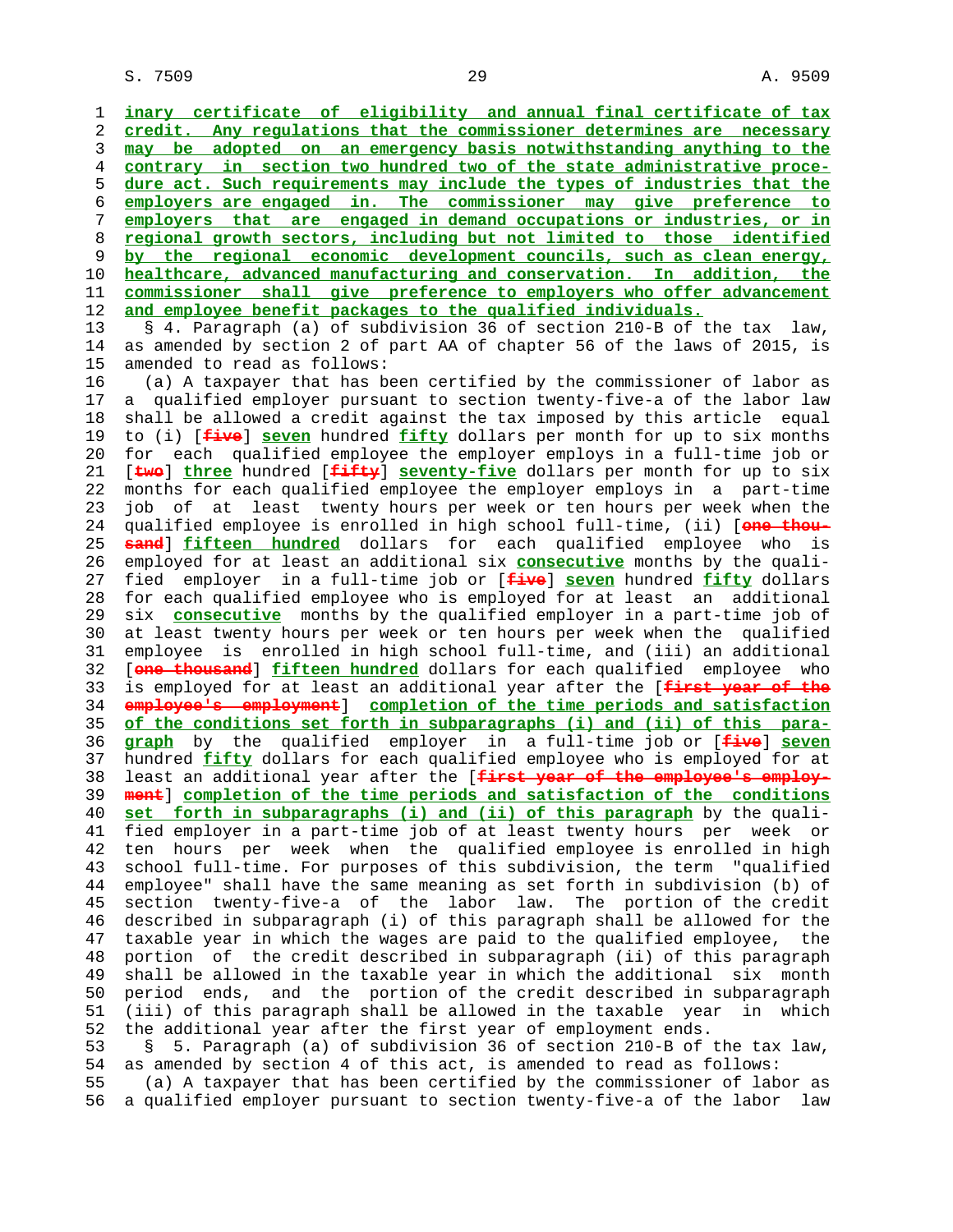**and received an annual final certificate of tax credit from such commis- sioner** shall be allowed a credit against the tax imposed by this article 3 equal to [**(i) seven hundred fifty dollars per month for up to six months for each qualified employee the employer employs in a full-time job or three hundred seventy-five dollars per month for up to six months for each qualified employee the employer employs in a part-time job of at least twenty hours per week or ten hours per week when the qualified employee is enrolled in high school full-time, (ii) fifteen hundred dollars for each qualified employee who is employed for at least an additional six consecutive months by the qualified employer in a full- time job or seven hundred fifty dollars for each qualified employee who is employed for at least an additional six consecutive months by the qualified employer in a part-time job of at least twenty hours per week or ten hours per week when the qualified employee is enrolled in high school full-time, and (iii) an additional fifteen hundred dollars for each qualified employee who is employed for at least an additional year after the completion of the time periods and satisfaction of the condi- tions set forth in subparagraphs (i) and (ii) of this paragraph by the qualified employer in a full-time job or seven hundred fifty dollars for each qualified employee who is employed for at least an additional year after the completion of the time periods and satisfaction of the condi- tions set forth in subparagraphs (i) and (ii) of this paragraph by the qualified employer in a part-time job of at least twenty hours per week or ten hours per week when the qualified employee is enrolled in high school full-time. For purposes of this subdivision, the term "qualified employee" shall have the same meaning as set forth in subdivision (b) of section twenty-five-a of the labor law. The portion of the credit described in subparagraph (i) of this paragraph shall be allowed for the taxable year in which the wages are paid to the qualified employee, the portion of the credit described in subparagraph (ii) of this paragraph shall be allowed in the taxable year in which the additional six month period ends, and the portion of the credit described in subparagraph (iii) of this paragraph shall be allowed in the taxable year in which the additional year after the first year of employment ends**] **the amount listed on the annual final certificate of tax credit issued by the commissioner of labor pursuant to section twenty-five-a of the labor law. If the qualified employer's taxable year is a calendar year, the employer shall be entitled to claim the credit as calculated on the annual final certificate of tax credit on the calendar year return for which the annual final certificate of tax credit was issued. If the qualified employer's taxable year is a fiscal year, the employer shall be entitled to claim the credit as calculated on the annual final certificate of tax credit on the return for the fiscal year that encom- passes the date on which the annual final certificate of tax credit is issued. For the purposes of this subdivision, the term "qualified employee" shall have the same meaning as set forth in subdivision (b) of section twenty-five-a of the labor law**.

 48 § 6. Paragraph (c) of subdivision 36 of section 210-B of the tax law, as added by section 17 of part A of chapter 59 of the laws of 2014, is 50 amended to read as follows:

 51 (c) The taxpayer [**may**] **shall** be required to attach to its tax return 52 its **annual final** certificate of [**eligibility**] **tax credit** issued by the 53 commissioner of labor pursuant to section twenty-five-a of the labor 54 law. In no event shall the taxpayer be allowed a credit greater than the 55 amount of the credit listed on the **annual final** certificate of [**eligi- bility**] **tax credit**. Notwithstanding any provision of this chapter to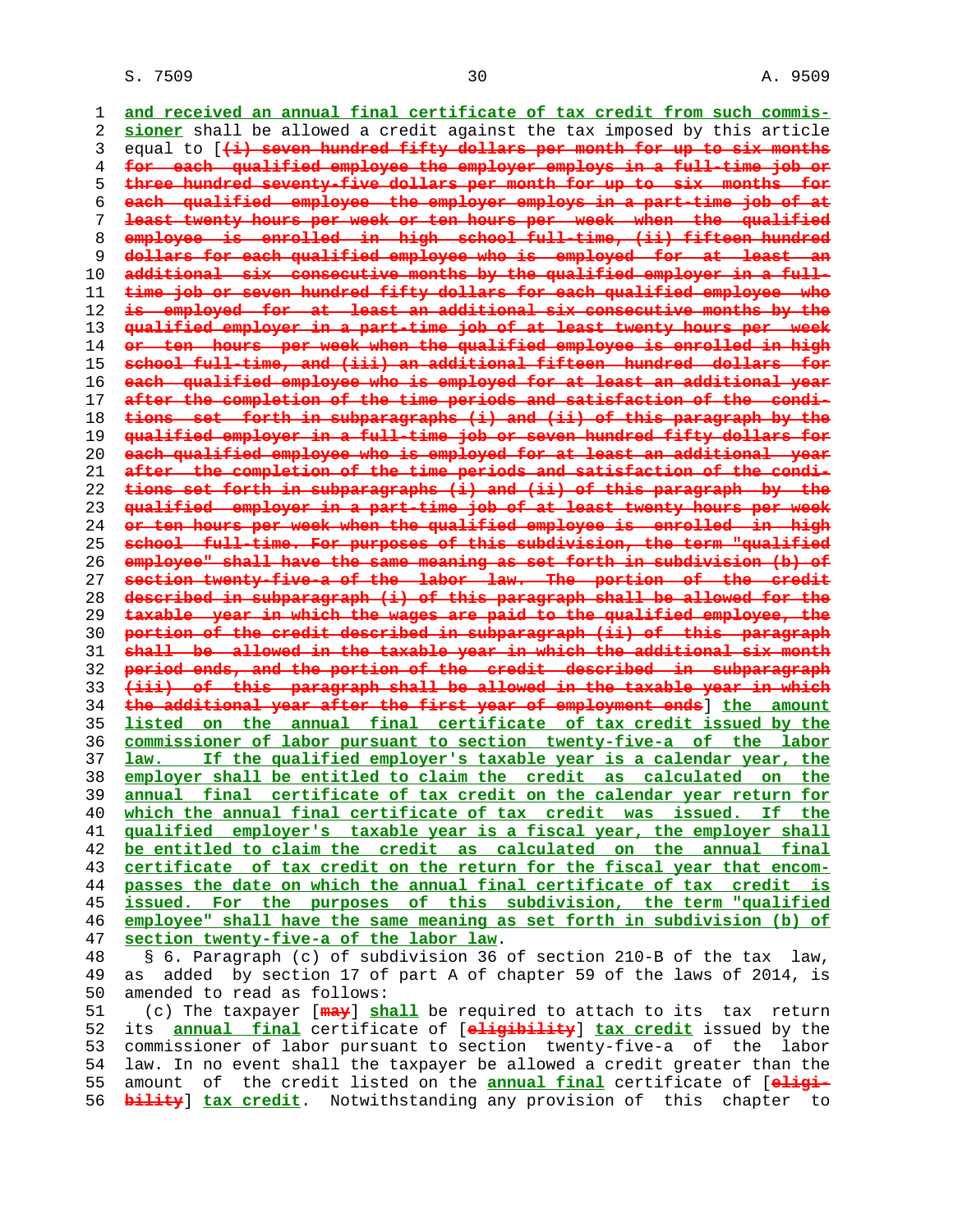1 the contrary, the commissioner and the commissioner's designees may 2 release the names and addresses of any taxpayer claiming this credit and 3 the amount of the credit earned by the taxpayer. Provided, however, if 4 a taxpayer claims this credit because it is a member of a limited 5 liability company or a partner in a partnership, only the amount of 6 credit earned by the entity and not the amount of credit claimed by the 7 taxpayer may be released.

8 § 7. Paragraph 1 of subsection (tt) of section 606 of the tax law, as<br>9 amended by section 3 of part AA of chapter 56 of the laws of 2015, is amended by section 3 of part AA of chapter 56 of the laws of 2015, is 10 amended to read as follows:

 11 (1) A taxpayer that has been certified by the commissioner of labor as 12 a qualified employer pursuant to section twenty-five-a of the labor law 13 shall be allowed a credit against the tax imposed by this article equal 14 to (A) [**five**] **seven** hundred **fifty** dollars per month for up to six months 15 for each qualified employee the employer employs in a full-time job or 16 [**two**] **three** hundred [**fifty**] **seventy-five** dollars per month for up to six 17 months for each qualified employee the employer employs in a part-time 18 job of at least twenty hours per week or ten hours per week when the 19 qualified employee is enrolled in high school full-time, and (B) [**one** 20 **thousand**] **fifteen hundred** dollars for each qualified employee who is 21 employed for at least an additional six **consecutive** months by the quali- 22 fied employer in a full-time job or [**five**] **seven** hundred **fifty** dollars 23 for each qualified employee who is employed for at least an additional 24 six **consecutive** months by the qualified employer in a part-time job of 25 at least twenty hours per week or ten hours per week when the qualified 26 employee is enrolled in high school full-time, and (C) an additional 27 [**one thousand**] **fifteen hundred** dollars for each qualified employee who 28 is employed for at least an additional year after the [**first year of the** 29 **employee's employment**] **completion of the time periods and satisfaction** 30 **of the conditions set forth in subparagraphs A and B of this subsection** 31 by the qualified employer in a full-time job or [**five**] **seven** hundred 32 **fifty** dollars for each qualified employee who is employed for at least 33 an additional year after the [**first year of the employee's employment**] 34 **completion of the time periods and satisfaction of the conditions set** 35 **forth in subparagraphs A and B of this subsection** by the qualified 36 employer in a part-time job of at least twenty hours per week or ten 37 hours per week when the qualified employee is enrolled in high school 38 full-time. A taxpayer that is a partner in a partnership, member of a 39 limited liability company or shareholder in an S corporation that has 40 been certified by the commissioner of labor as a qualified employer 41 pursuant to section twenty-five-a of the labor law shall be allowed its 42 pro rata share of the credit earned by the partnership, limited liabil- 43 ity company or S corporation. For purposes of this subsection, the term 44 "qualified employee" shall have the same meaning as set forth in subdi- 45 vision (b) of section twenty-five-a of the labor law. The portion of the 46 credit described in subparagraph (A) of this paragraph shall be allowed 47 for the taxable year in which the wages are paid to the qualified 48 employee, the portion of the credit described in subparagraph (B) of 49 this paragraph shall be allowed in the taxable year in which the addi- 50 tional six month period ends, and the portion of the credit described in 51 subparagraph (C) of this paragraph shall be allowed in the taxable year 52 in which the additional year after the first year of employment ends. 53 § 8. Paragraph 1 of subsection (tt) of section 606 of the tax law, as 54 amended by section 7 of this act, is amended to read as follows:

 55 (1) A taxpayer that has been certified by the commissioner of labor as 56 a qualified employer pursuant to section twenty-five-a of the labor law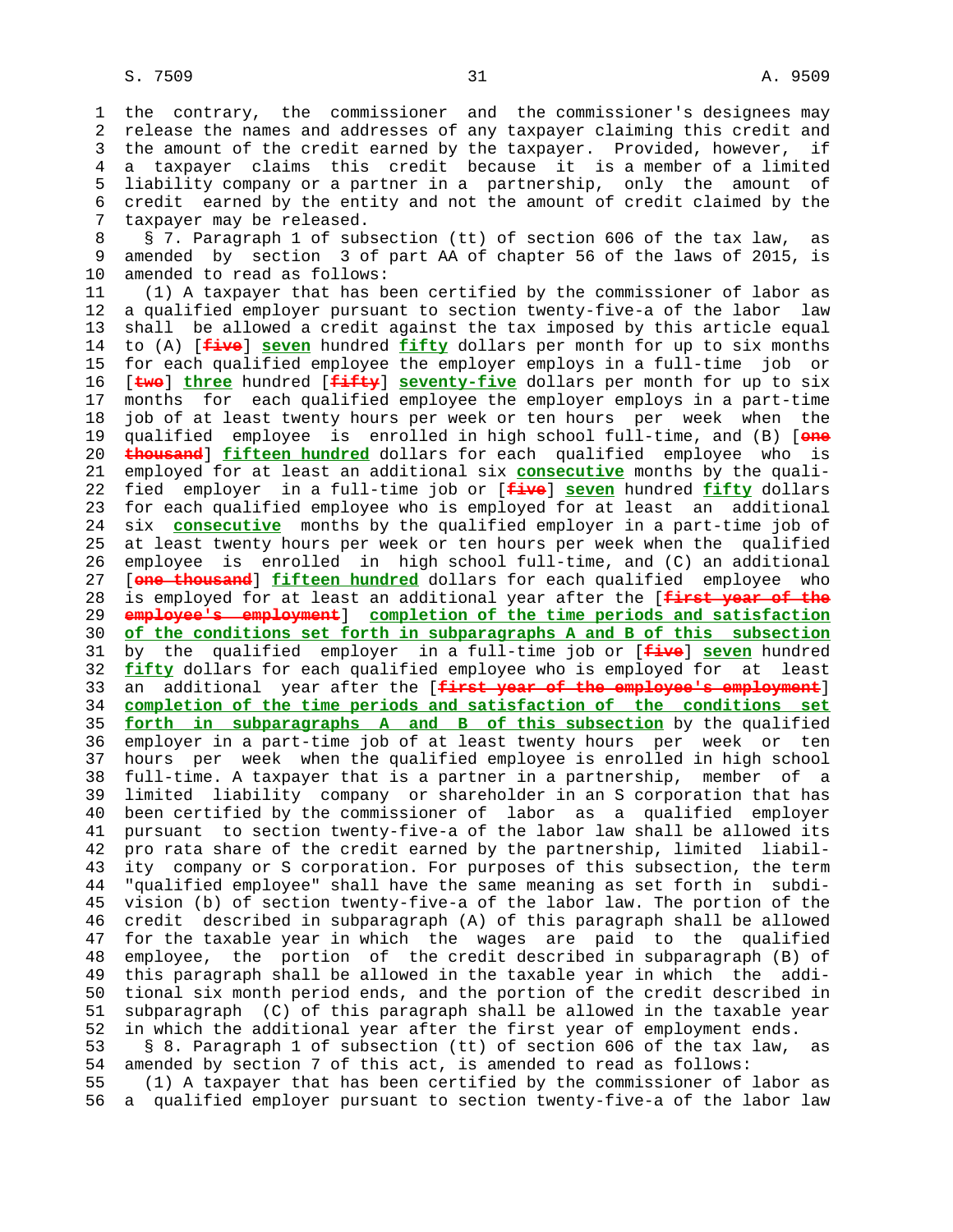**and received an annual final certificate of tax credit from such commis- sioner** shall be allowed a credit against the tax imposed by this article 3 equal to [**(A) seven hundred fifty dollars per month for up to six months for each qualified employee the employer employs in a full-time job or three hundred seventy-five dollars per month for up to six months for each qualified employee the employer employs in a part-time job of at least twenty hours per week or ten hours per week when the qualified employee is enrolled in high school full-time, and (B) fifteen hundred dollars for each qualified employee who is employed for at least an additional six consecutive months by the qualified employer in a full- time job or seven hundred fifty dollars for each qualified employee who is employed for at least an additional six consecutive months by the qualified employer in a part-time job of at least twenty hours per week or ten hours per week when the qualified employee is enrolled in high school full-time, and (C) an additional fifteen hundred dollars for each qualified employee who is employed for at least an additional year after the completion of the time periods and satisfaction of the conditions set forth in subparagraphs A and B of this subsection by the qualified employer in a full-time job or seven hundred fifty dollars for each qualified employee who is employed for at least an additional year after the completion of the time periods and satisfaction of the conditions set forth in subparagraphs A and B of this subsection by the qualified employer in a part-time job of at least twenty hours per week or ten hours per week when the qualified employee is enrolled in high school full-time**] **the amount listed on the annual final certificate of tax credit issued by the commissioner of labor pursuant to section twenty- five-a of the labor law**. A taxpayer that is a partner in a partnership, 28 member of a limited liability company or shareholder in an S corporation 29 that has [**been certified by**] **received its annual final certificate of tax credit from** the commissioner of labor as a qualified employer pursu- 31 ant to section twenty-five-a of the labor law shall be allowed its pro 32 rata share of the credit earned by the partnership, limited liability 33 company or S corporation. [**For purposes of this subsection, the term "qualified employee" shall have the same meaning as set forth in subdi- vision (b) of section twenty-five-a of the labor law. The portion of the credit described in subparagraph (A) of this paragraph shall be allowed for the taxable year in which the wages are paid to the qualified employee, the portion of the credit described in subparagraph (B) of this paragraph shall be allowed in the taxable year in which the addi- tional six month period ends, and the portion of the credit described in subparagraph (C) of this paragraph shall be allowed in the taxable year in which the additional year after the first year of employment ends.**] **If the qualified employer's taxable year is a calendar year, the employ- er shall be entitled to claim the credit as calculated on the annual final certificate of tax credit on the calendar year return for which the annual final certificate of tax credit was issued. If the qualified employer's taxable year is a fiscal year, the employer shall be entitled to claim the credit as calculated on the annual final certificate of tax credit on the return for the fiscal year that encompasses the date on which the annual final certificate of tax credit is issued. For the purposes of this subsection, the term "qualified employee" shall have the same meaning as set forth in subdivision (b) of section twenty-five-a of the labor law.** 54 § 9. Paragraph 3 of subsection (tt) of section 606 of the tax law, as

 55 added by section 3 of part D of chapter 56 of the laws of 2011, is 56 amended to read as follows: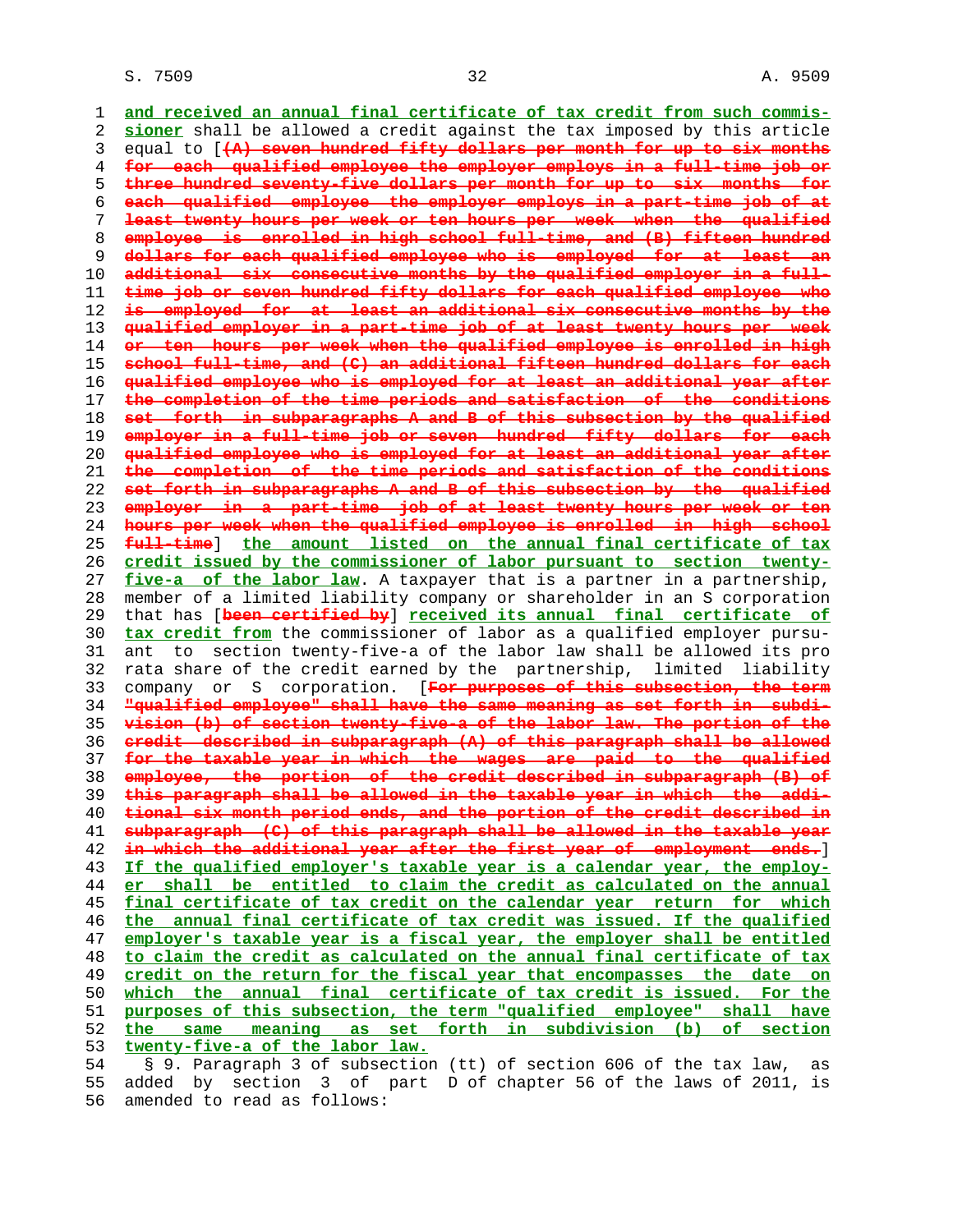1 (3) The taxpayer [**may**] **shall** be required to attach to its tax return 2 its **annual final** certificate of [**eligibility**] **tax credit** issued by the 3 commissioner of labor pursuant to section twenty-five-a of the labor 4 law. In no event shall the taxpayer be allowed a credit greater than the 5 amount of the credit listed on the **annual final** certificate of [**eligi-** 6 **bility**] **tax credit**. Notwithstanding any provision of this chapter to the 7 contrary, the commissioner and the commissioner's designees may release 8 the names and addresses of any taxpayer claiming this credit and the<br>9 amount of the credit earned by the taxpayer. Provided, however, if a amount of the credit earned by the taxpayer. Provided, however, if a 10 taxpayer claims this credit because it is a member of a limited liabil- 11 ity company, a partner in a partnership, or a shareholder in a subchap- 12 ter S corporation, only the amount of credit earned by the entity and 13 not the amount of credit claimed by the taxpayer may be released. 14 § 10. This act shall take effect immediately, provided however that 15 (i) section one of this act shall apply to tax years beginning on or 16 after January 1, 2018; (ii) sections four and seven of this act shall 17 apply to tax years beginning on or after January 1, 2018 and before 18 January 1, 2019; and (iii) sections two, three, five, six, eight, and 19 nine of this act shall take effect January 1, 2019 and shall apply to 20 tax years beginning on or after January 1, 2019.

# 21 PART S

 22 Section 1. Section 33 of the tax law, as added by section 1 of part Y 23 of chapter 57 of the laws of 2010, is amended to read as follows: 24 § 33. Temporary deferral of certain tax credits. 1. (a) For taxable 25 years beginning on or after January first, two thousand [**ten**] **eighteen** 26 and before January first, two thousand [**thirteen**] **twenty-one**, the excess 27 over two million dollars of the total amount of the tax credits speci- 28 fied in subdivision three of this section that in each of those taxable 29 years would otherwise be used to reduce the taxpayer's tax liability to 30 the amount otherwise specified in this chapter or be refunded or credit- 31 ed as an overpayment will be deferred to and used or refunded in taxable 32 years beginning on or after January first, two thousand [**thirteen**] **twen-** 33 **ty-one** in accordance with the provisions of section thirty-four of this 34 article. Interest shall not be paid on the amounts of credit deferred. 35 (b) To determine the amount of each tax credit allowed for the taxable 36 year to be used, refunded or credited as an overpayment the taxpayer 37 shall multiply the amount of each credit subject to deferral that would 38 have been used, refunded or credited as an overpayment in the absence of 39 this section by a fraction, the numerator of which is two million 40 dollars, and the denominator of which is the total amount of the taxpay- 41 er's credits subject to deferral pursuant to subdivision three of this 42 section that would have been used, refunded or credited as an overpay- 43 ment for the taxable year in the absence of this section. The product is 44 the amount of such credit that is not subject to deferral and thus 45 allowed to be used, refunded or credited as an overpayment for the taxa-

46 ble year.<br>47 2. Tax 2. Taxpayers shall calculate and make any estimated tax payments 48 required to be made by taking into account the deferral of credits 49 required by this section. Taxpayers shall calculate any mandatory first 50 installment payments made on or after the effective date of this section 51 as if the deferral of credits required by this section had been in 52 effect for the taxable year upon which that installment is based. In 53 addition, for taxable years beginning on or after January first, two 54 thousand [**ten**] **eighteen** and before January first, two thousand [**eleven**]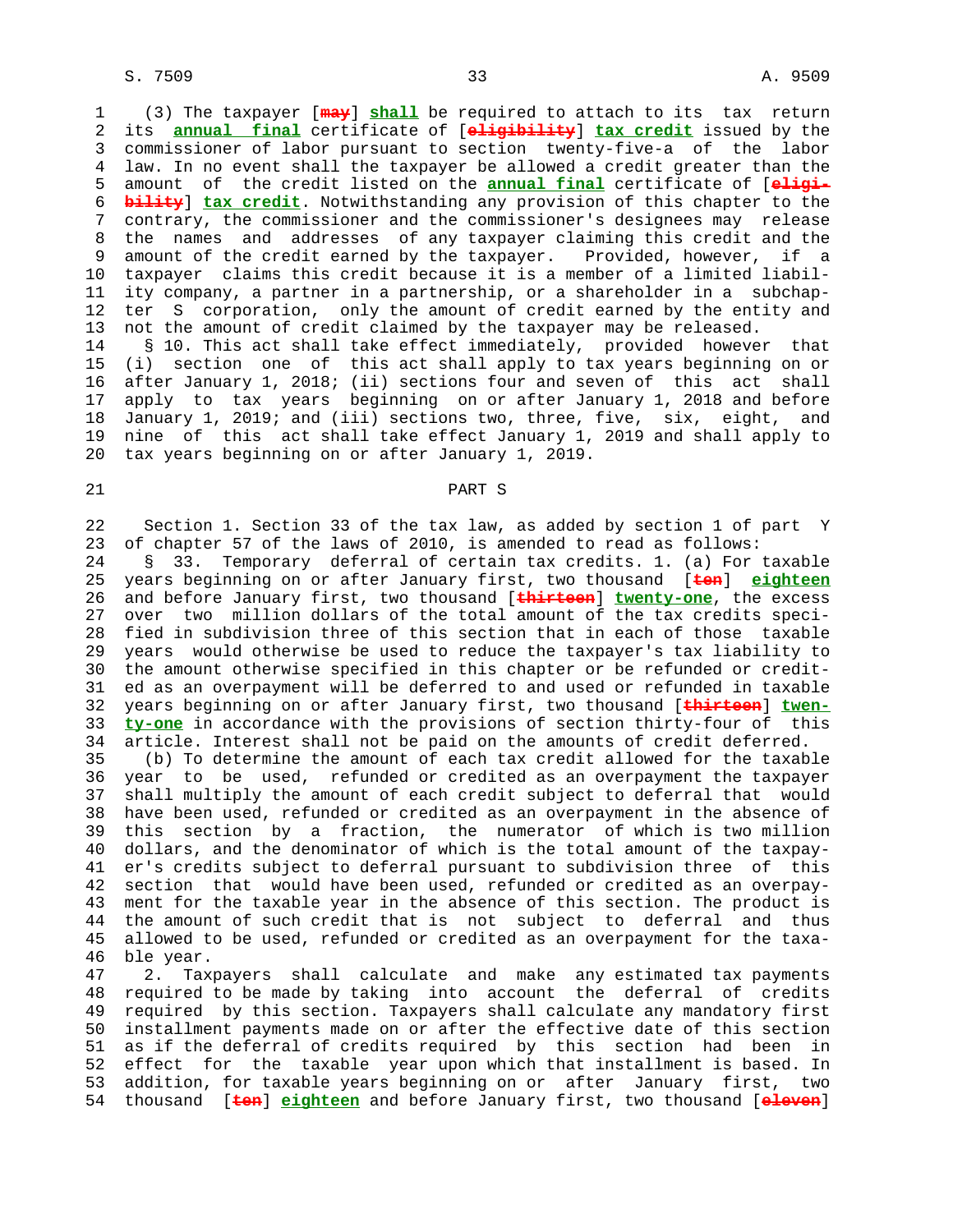$S. 7509$   $34$   $34$   $3.9509$ 

 1 **nineteen**, (a) no addition to tax under subsection (c) of section six 2 hundred eighty-five of this chapter or subsection (c) of section one 3 thousand eighty-five of this chapter shall be imposed with respect to 4 any underpayment attributable to the deferral required by this section 5 of any estimated taxes that are required to be paid prior to the enact- 6 ment of this section, provided that the taxpayer timely made those 7 payments; and (b) the required installment of estimated tax described in 8 clause (ii) of subparagraph (B) of paragraph three of subsection (c) of section six hundred eighty-five of this chapter, and the exception to 10 addition for underpayment of estimated tax described in paragraph one or 11 two of subsection (d) of section one thousand eighty-five of this chap- 12 ter, in relation to the preceding year's return, shall be calculated as 13 if the deferral required by this section had been in effect for that 14 entire preceding year. 15 3. (a) This section shall apply to the credits allowed under the 16 following provisions in article nine-a of this chapter and any applica- 17 ble counterpart provisions in articles nine, twenty-two, [**thirty-two**] 18 and thirty-three of this chapter: 19 Section [**210(12)**] **210-B(1)** investment tax credit 20 Section [**210(12-B)**] **210-B(3)** empire zone investment tax credit 21 Section [**210(12-C)**] **210-B(4)** empire zone employment incentive credit 22 Section [**210(12-D)**] **210-B(2)** employment incentive credit 23 Section [**210(12-E)**] **210-B(7)** QETC employment credit 24 Section [**210(12-F)**] **210-B(8)** QETC capital tax credit 25 [**Section 210(12-G) QETC facilities, operations, and training credit**] 26 Section [**210(17)**] **210-B(9)** special additional mortgage recording tax 27 credit 28 [**Section 210(19) empire zone wage tax credit** 29 **Section 210(20) empire zone capital tax credit**] 30 Section [**210(21-a)**] **210-B(10)** credit for servicing certain mortgages 31 Section [**210(23)**] **210-B(12)** credit for employment of persons with 32 disabilities 33 Section [**210(24)**] **210-B(30)** alternative fuels **and electric vehicle** 34 **recharging property** credit 35 Section [**210(25)**] **210-B(13)** credit for purchase of an automated 36 external defibrillator 37 Section [**210(27)**] **210-B(5)** QEZE credit for real property taxes 38 Section [**210(28)**] **210-B(6)** QEZE tax reduction credit 39 Section [**210(30)**] **210-B(15)** low income housing credit 40 Section [**210(31)**] **210-B(16)** green building credit 41 Section [**210(33)**] **210-B(17)** brownfield redevelopment tax credit 42 Section [**210(34)**] **210-B(18)** remediated brownfield credit for real 43 property taxes for qualified sites 44 Section [**210(35)**] **210-B(19)** environmental remediation insurance credit 45 Section [**210(37)**] **210-B(21)** security training tax credit 46 [**Section 210(37) credit for fuel cell electric generating equipment** 47 **expenditures**] 48 Section [**210(38)**] **210-B(22)** conservation easement tax credit 49 [**Section 210(38) empire state commercial production credit**] 50 Section [**210(38)**] **210-B(24)** biofuel production credit 51 Section [**210(39)**] **210-B(25)** clean heating fuel credit 52 Section [**210(40)**] **210-B(26)** credit for rehabilitation of historic 53 properties 54 Section [**210(40)**] **210-B(38)** credit for companies who provide transpor- 55 tation to individuals with disabilities 56 **Section 210-B(11) agricultural property tax credit**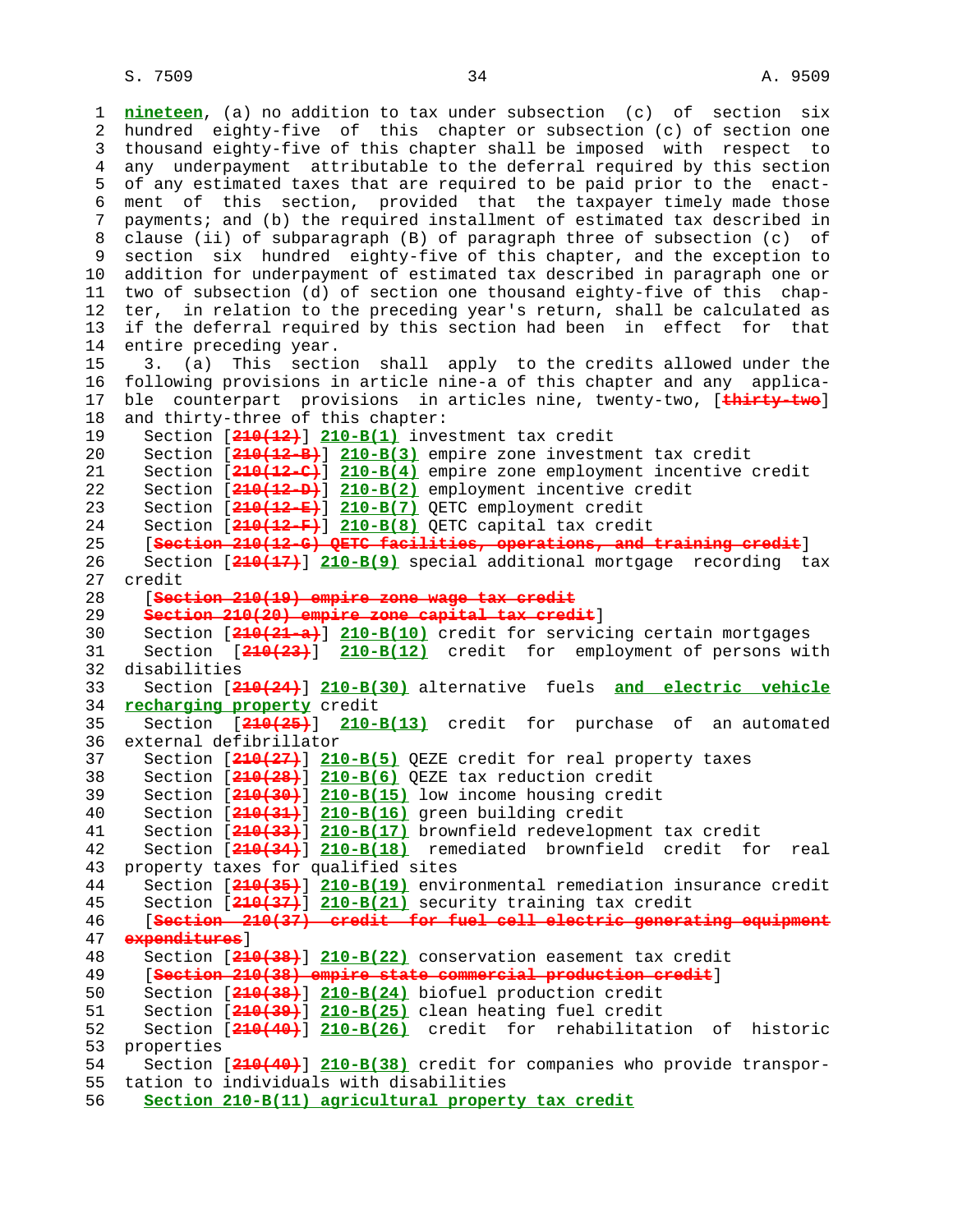| 1              | Section 210-B(35) economic transformation and facility redevelopment                |
|----------------|-------------------------------------------------------------------------------------|
| $\overline{2}$ | credit                                                                              |
| 3              | Section 210-B(39) alcoholic beverage production credit                              |
| $\overline{4}$ | Section 210-B(40) minimum wage reimbursement credit                                 |
| 5              | Section 210-B(41) the tax-free NY area tax elimination credit                       |
| 6              | Section 210-B(43) real property tax credit for manufacturers                        |
|                |                                                                                     |
| $\overline{7}$ | Section 210-B(44) the tax-free NY area excise tax on telecommunication              |
| 8              | services credit                                                                     |
| 9              | Section 210-B(47) musical and theatrical production credit                          |
| 10             | Section 210-B(48) workers with disabilities tax credit                              |
| 11             | Section 210-B(51) farm workforce retention credit                                   |
| 12             | This section<br>shall also apply to the credits allowed by the<br>(b)               |
| 13             | following sections:                                                                 |
| 14             | [Section 186-a(9) power for jobs credit]                                            |
| 15             | Section 606(g-1) solar energy system equipment credit                               |
| 16             | Section 606(pp) historic homeownership rehabilitation credit                        |
| 17             | Section 1511(k) credit for certain investments in certified capital                 |
| 18             | companies                                                                           |
| 19             | § 2. Subdivisions 1 and 2 of section 34 of the tax law, as added by                 |
| 20             | section 2 of part Y of chapter 57 of the laws of 2010, are amended to               |
| 21             | read as follows:                                                                    |
| 22             | 1.<br>The amounts of nonrefundable credits that are deferred pursuant to            |
| 23             | section thirty-three of this article in taxable years beginning on or               |
| 24             | after January first, two thousand [ten] eighteen and before January                 |
| 25             | first, two thousand [thirteen] twenty-one shall be accumulated and                  |
| 26             | constitute the taxpayer's temporary deferral nonrefundable payout cred-             |
| 27             | it. The taxpayer may first claim this credit in the taxable year begin-             |
| 28             | ning on or after January first, two thousand [thirteen] twenty-one and              |
| 29             | before January first, two thousand [fourteen] twenty-two. The taxpayer              |
| 30             | shall be allowed to claim this credit until the accumulated amounts are             |
| 31             | exhausted. The credit shall be allowed against the taxpayer's tax as                |
| 32             | provided in the provisions referenced in paragraph (a) of subdivision               |
| 33             | three of this section.                                                              |
| 34             | 2. The amounts of refundable credits that are deferred pursuant to                  |
| 35             | section thirty-three of this article in taxable years beginning on or               |
| 36             | after January first, two thousand [ten] eighteen and before January                 |
| 37             | first, two thousand [thirteen] twenty-one shall be accumulated and                  |
| 38             | constitute the taxpayer's temporary deferral refundable payout credit.              |
| 39             | In the taxable year beginning on or after January first, two thousand               |
| 40             | [thirteen] twenty-one and before January first, two thousand [fourteen]             |
| 41             | twenty-two, the taxpayer shall be allowed to claim a credit equal to                |
| 42             | fifty percent of the amount accumulated. In the taxable year beginning              |
| 43             | on or after January first, two thousand [fourteen] twenty-two and before            |
| 44             | January first, two thousand [ <del>fifteen</del> ] twenty-three, the taxpayer shall |
| 45             | be allowed to claim a credit equal to seventy-five percent of the                   |
| 46             | balance of the amount accumulated. In the taxable year beginning on or              |
| 47             | after January first, two thousand [ <i>fifteen]</i> twenty-three and before         |
| 48             | January first, two thousand [sixteen] twenty-four, the taxpayer shall be            |
| 49             | allowed to claim a credit equal to the remaining balance of the amount              |
| 50             | accumulated. The credit shall be allowed against the taxpayer's tax as              |
| 51             | provided in the provisions referenced in paragraph (b) of subdivision               |
| 52             | three of this section.                                                              |
| 53             | § 3. This act shall take effect immediately.                                        |
|                |                                                                                     |

54 PART T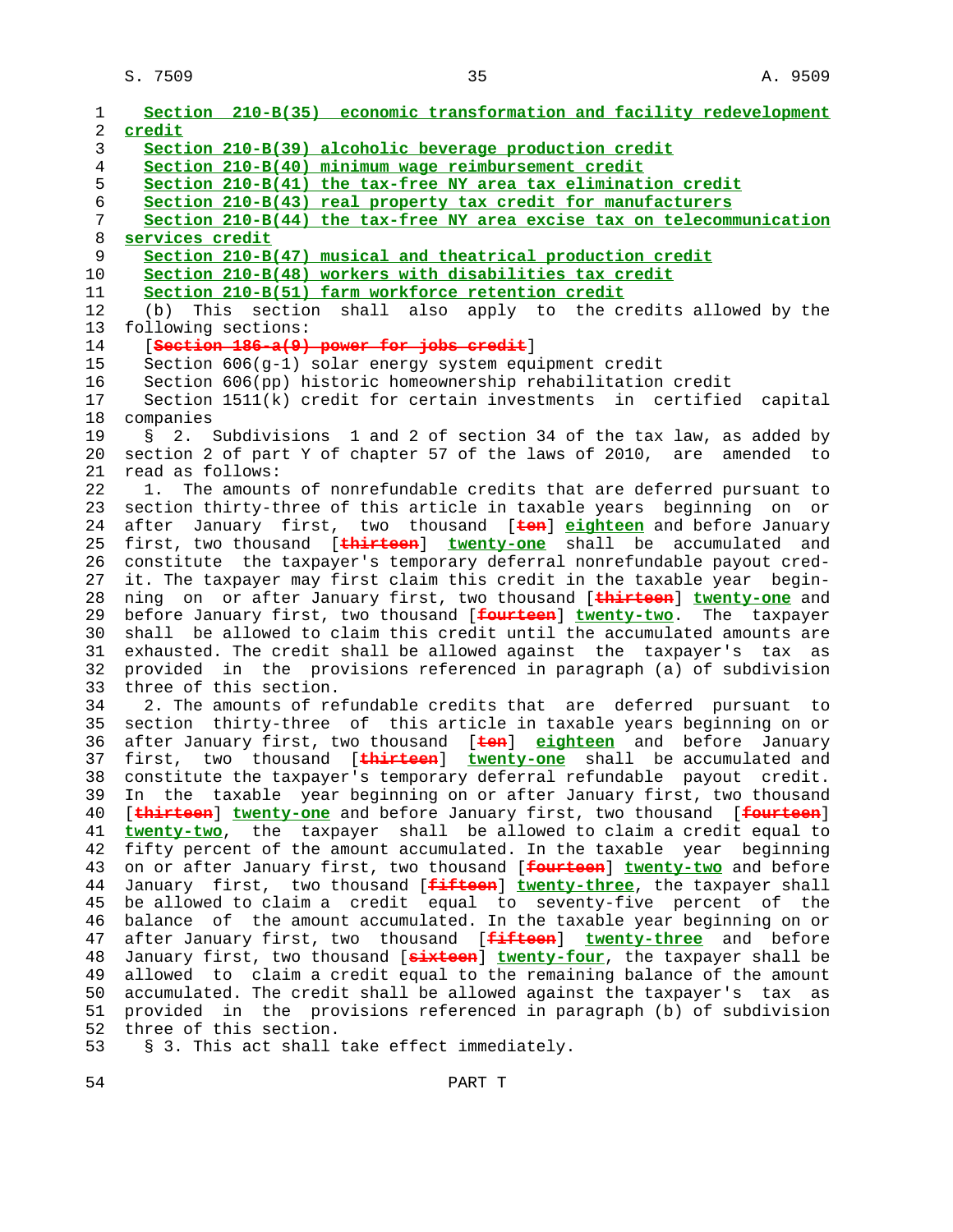$S. 7509$   $36$   $A. 9509$ 

 1 Section 1. Subdivision (a) of section 1412 of the tax law, as added by 2 chapter 61 of the laws of 1989, is amended to read as follows: 3 (a) A grantor or grantee claiming to have erroneously paid the tax 4 imposed by this article or some other person designated by such grantor 5 or grantee may file an application for refund within [**two**] **three** years 6 from the date of payment. Such application shall be filed with the 7 commissioner [**of taxation and finance**] on a form which he shall 8 prescribe.<br>9 \$ 2. Sub § 2. Subdivision (b) of section 1402-a of the tax law, as added by 10 chapter 61 of the laws of 1989, is amended to read as follows: 11 (b) Notwithstanding the provisions of subdivision (a) of section four- 12 teen hundred four of this article, the additional tax imposed by this 13 section shall be paid by the grantee. If the grantee [**is exempt from** 14 **such tax, the grantor shall have the duty to pay the tax**] **has failed to** 15 **pay the tax imposed by this article at the time required by section** 16 **fourteen hundred ten of this article or if the grantee is exempt from** 17 **such tax, the grantor shall have the duty to pay the tax. Where the** 18 **grantor has the duty to pay the tax because the grantee has failed to** 19 **pay, such tax shall be the joint and several liability of the grantor** 20 **and the grantee**. 21 § 3. This act shall take effect immediately; provided, however, that 22 section two of this act shall apply to conveyances occurring on or after 23 the fifteenth day after this act shall have become a law.

24 PART U

 25 Section 1. Subdivision 6 of section 470 of the tax law, as added by 26 chapter 61 of the laws of 1989, is amended to read as follows:

 27 6. "Wholesale price." The [**established**] **invoice** price for which a 28 manufacturer **or other person** sells tobacco products to a distributor, 29 **including the federal excise taxes paid by the manufacturer or other** 30 **person,** before the allowance of any discount, trade allowance, rebate or 31 other reduction.

 32 [**In the absence of such an established price, a manufacturer's invoice price of any tobacco product shall be presumptive evidence of the whole- sale price of such tobacco product, and in its absence the price at which such tobacco products were purchased shall be presumed to be the wholesale price, unless evidence of a lower wholesale price shall be established or any industry standard of markups relating to the purchase**

 38 **price in relation to the wholesale price shall be established.**] 39 § 2. This act shall take effect on September 1, 2018 and shall apply

 40 to all tobacco products possessed in this state for sale on or after 41 such date.

# 42 PART V

 43 Section 1. Subparagraph (A) of paragraph 1 of subdivision (b) of 44 section 1105 of the tax law, as amended by section 9 of part S of chap- 45 ter 85 of the laws of 2002, is amended to read as follows:

 46 (A) gas, electricity, refrigeration and steam, and gas, electric, 47 refrigeration and steam service of whatever nature**, including the trans-** 48 **portation, transmission or distribution of gas or electricity, even if** 49 **sold separately**;

50 § 2. Section 1105-C of the tax law is REPEALED.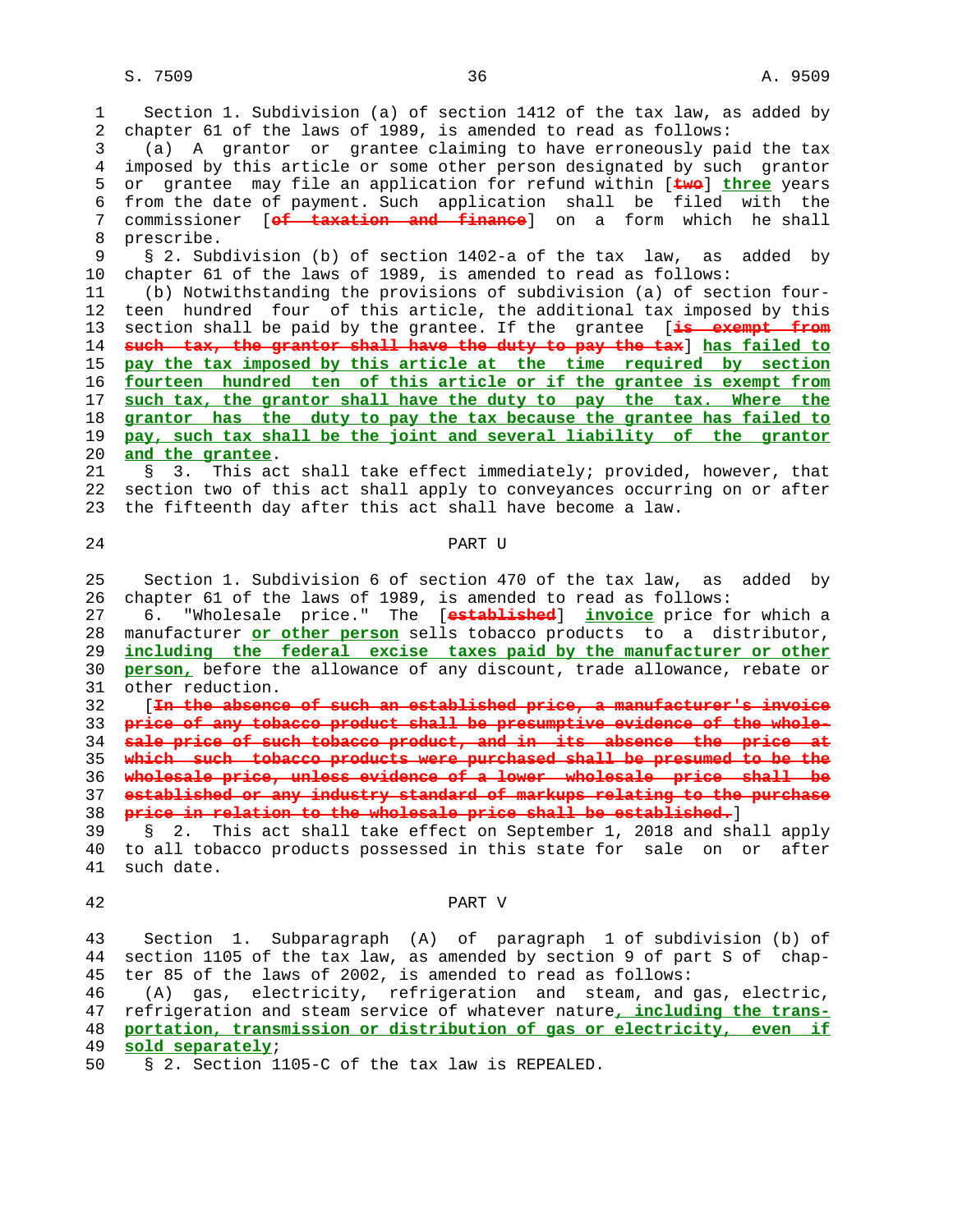1 § 3. Subparagraph (xi) of paragraph 4 of subdivision (a) of section 2 1210 of the tax law, as amended by section 2 of part WW of chapter 60 of 3 the laws of 2016, is amended to read as follows:

 4 (xi) [**shall provide that section eleven hundred five-C of this chapter** 5 **does not apply to such taxes, and**] shall tax receipts from every sale, 6 other than sales for resale, of gas service or electric service of what- 7 ever nature, including the transportation, transmission or distribution 8 of gas or electricity, even if sold separately, at the rate set forth in<br>9 clause one of subparagraph (i) of the opening paragraph of this section; clause one of subparagraph (i) of the opening paragraph of this section; 10 § 4. Paragraph 8 of subdivision (b) of section 11-2001 of the adminis- 11 trative code of the city of New York, as amended by chapter 200 of the 12 laws of 2009, is amended to read as follows:

 13 (8) [**makes inapplicable section eleven hundred five-C of the tax law,** 14 **and**] imposes tax on receipts from every sale, other than sales for 15 resale, of gas service or electric service of whatever nature, including 16 the transportation, transmission or distribution of gas or electricity, 17 even if sold separately, at the rate set forth in subdivision (a) of 18 this section.

 19 § 5. This act shall take effect immediately; provided however that 20 this act shall apply to sales made and services rendered on and after 21 June 1, 2018 whether or not such sales and services are rendered under a 22 prior contract.

# 23 PART W

 24 Section 1. Subdivision (f) of section 1115 of the tax law, as amended 25 by chapter 205 of the laws of 1968, is amended to read as follows:

 26 (f) **(1)** Services rendered by a veterinarian licensed and registered as 27 required by the education law which constitute the practice of veteri- 28 nary medicine as defined in said law, including hospitalization for 29 which no separate boarding charge is made, shall not be subject to tax 30 under paragraph (3) of subdivision (c) of section eleven hundred five, 31 but the exemption allowed by this subdivision shall not apply to other 32 services provided by a veterinarian to pets and other animals, includ- 33 ing, but not limited to, boarding, grooming and clipping. Articles of 34 tangible personal property designed for use in some manner relating to 35 domestic animals or poultry, when sold by such a veterinarian, shall not 36 be subject to tax under subdivision (a) of section eleven hundred five 37 or under section eleven hundred ten. However, the sale of any such arti- 38 cles of tangible personal property to a veterinarian shall not be deemed 39 a sale for resale within the meaning of [**pargraph**] **paragraph** (4) of 40 subdivision (b) of section eleven hundred one and shall not be exempt 41 from retail sales tax.

**(2) Drugs or medicine sold to or used by a veterinarian for use in rendering services that are exempt pursuant to paragraph one of this subdivision to livestock or poultry used in the production for sale of tangible personal property by farming, or sold to a person qualifying for the exemption provided for in paragraph six of subdivision (a) of this section for use by such person on such livestock or poultry.**

 48 § 2. Subdivision (a) of section 1119 of the tax law, as amended by 49 chapter 686 of the laws of 1986 and as further amended by section 15 of 50 part GG of chapter 63 of the laws of 2000, is amended to read as 51 follows:

 52 (a) Subject to the conditions and limitations provided for herein, a 53 refund or credit shall be allowed for a tax paid pursuant to subdivision 54 (a) of section eleven hundred five or section eleven hundred ten (1) on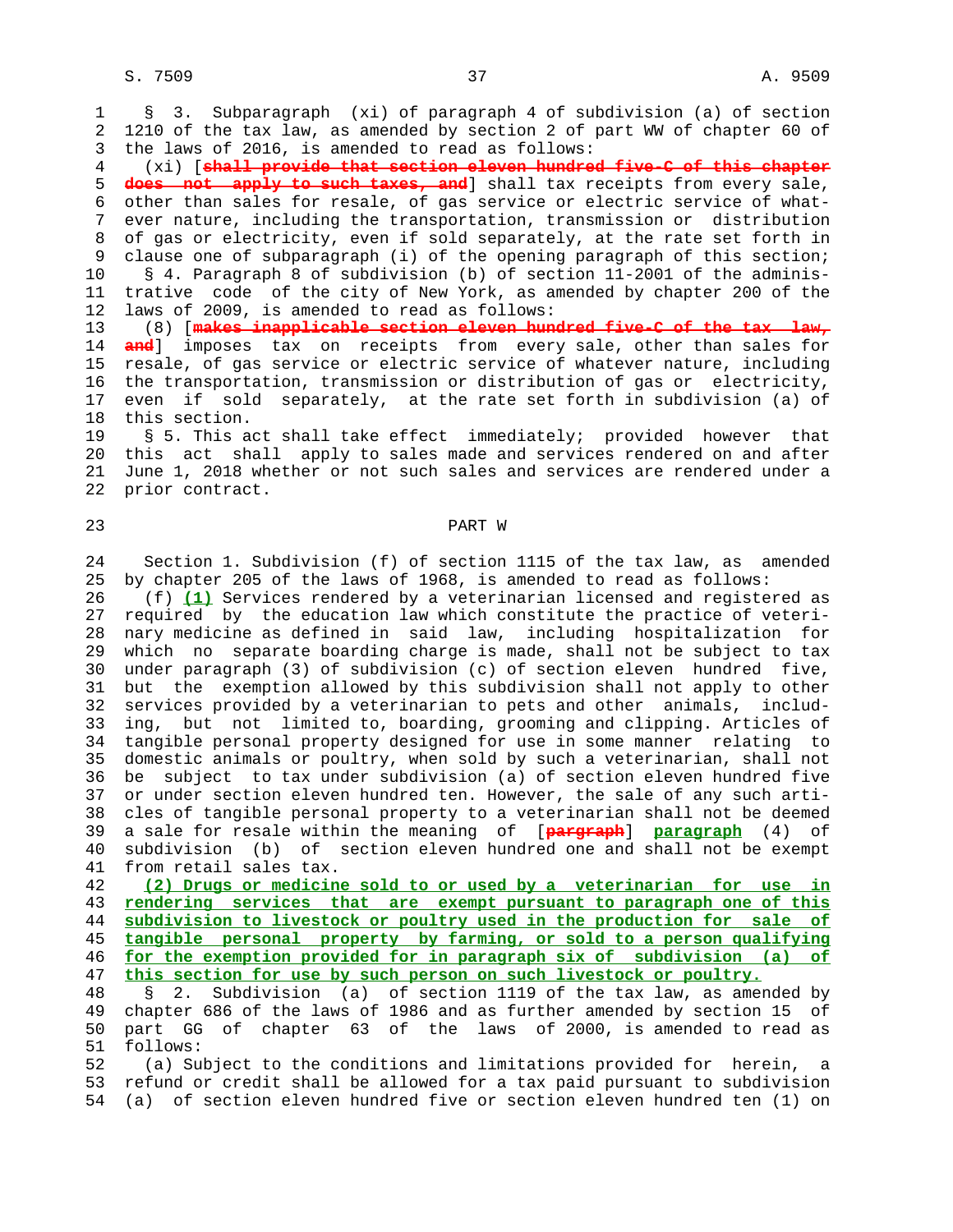1 the sale or use of tangible personal property if the purchaser or user, 2 in the performance of a contract, later incorporates that tangible 3 personal property into real property located outside this state, (2) on 4 the sale or use of tangible personal property purchased in bulk, or any 5 portion thereof, which is stored and not used by the purchaser or user 6 within this state if that property is subsequently reshipped by such 7 purchaser or user to a point outside this state for use outside this 8 state, (3) on the sale to or use by a contractor or subcontractor of<br>9 tangible personal property if that property is used by him solely in the tangible personal property if that property is used by him solely in the 10 performance of a pre-existing lump sum or unit price construction 11 contract, (4) on the sale or use within this state of tangible personal 12 property, not purchased for resale, if the use of such property in this 13 state is restricted to fabricating such property (including incorporat- 14 ing it into or assembling it with other tangible personal property), 15 processing, printing or imprinting such property and such property is 16 then shipped to a point outside this state for use outside this state, 17 [**(5) on the sale to or use by a veterinarian of drugs or medicine if** 18 **such drugs or medicine are used by such veterinarian in rendering** 19 **services, which are exempt pursuant to subdivision (f) of section eleven** 20 **hundred fifteen of this chapter, to livestock or poultry used in the** 21 **production for sale of tangible personal property by farming or if such** 22 **drugs or medicine are sold to a person qualifying for the exemption** 23 **provided for in paragraph (6) of subdivision (a) of section eleven** 24 **hundred fifteen of this chapter for use by such person on such livestock** 25 **or poultry,**] or (6) on the sale of tangible personal property purchased 26 for use in constructing, expanding or rehabilitating industrial or 27 commercial real property (other than property used or to be used exclu- 28 sively by one or more registered vendors primarily engaged in the retail 29 sale of tangible personal property) located in an area designated as an 30 empire zone pursuant to article eighteen-B of the general municipal law, 31 but only to the extent that such property becomes an integral component 32 part of the real property. (For the purpose of clause (3) of the preced- 33 ing sentence, the term "pre-existing lump sum or unit price construction 34 contract" shall mean a contract for the construction of improvements to 35 real property under which the amount payable to the contractor or 36 subcontractor is fixed without regard to the costs incurred by him in 37 the performance thereof, and which (i) was irrevocably entered into 38 prior to the date of the enactment of this article or the enactment of a 39 law increasing the rate of tax imposed under this article, or (ii) 40 resulted from the acceptance by a governmental agency of a bid accompa- 41 nied by a bond or other performance guaranty which was irrevocably 42 submitted prior to such date.) Where the tax on the sale or use of such 43 tangible personal property has been paid to the vendor, to qualify for 44 such refund or credit, such tangible personal property must be incorpo- 45 rated into real property as required in clause (1) above, reshipped as 46 required in clause (2) above, used in the manner described in clauses 47  $(3)$ ,  $(4)[$  $\rightarrow$   $(5)$ ] and  $(6)$  above within three years after the date such tax 48 was payable to the tax commission by the vendor pursuant to section 49 eleven hundred thirty-seven. Where the tax on the sale or use of such 50 tangible personal property was paid by the applicant for the credit or 51 refund directly to the tax commission, to qualify for such refund or 52 credit, such tangible personal property must be incorporated into real 53 property as required in clause (1) above, reshipped as required in 54 clause (2) above, used in the manner described in clauses (3), (4)[**,** 55 **(5)**] and (6) above within three years after the date such tax was paya- 56 ble to the tax commission by such applicant pursuant to this article. An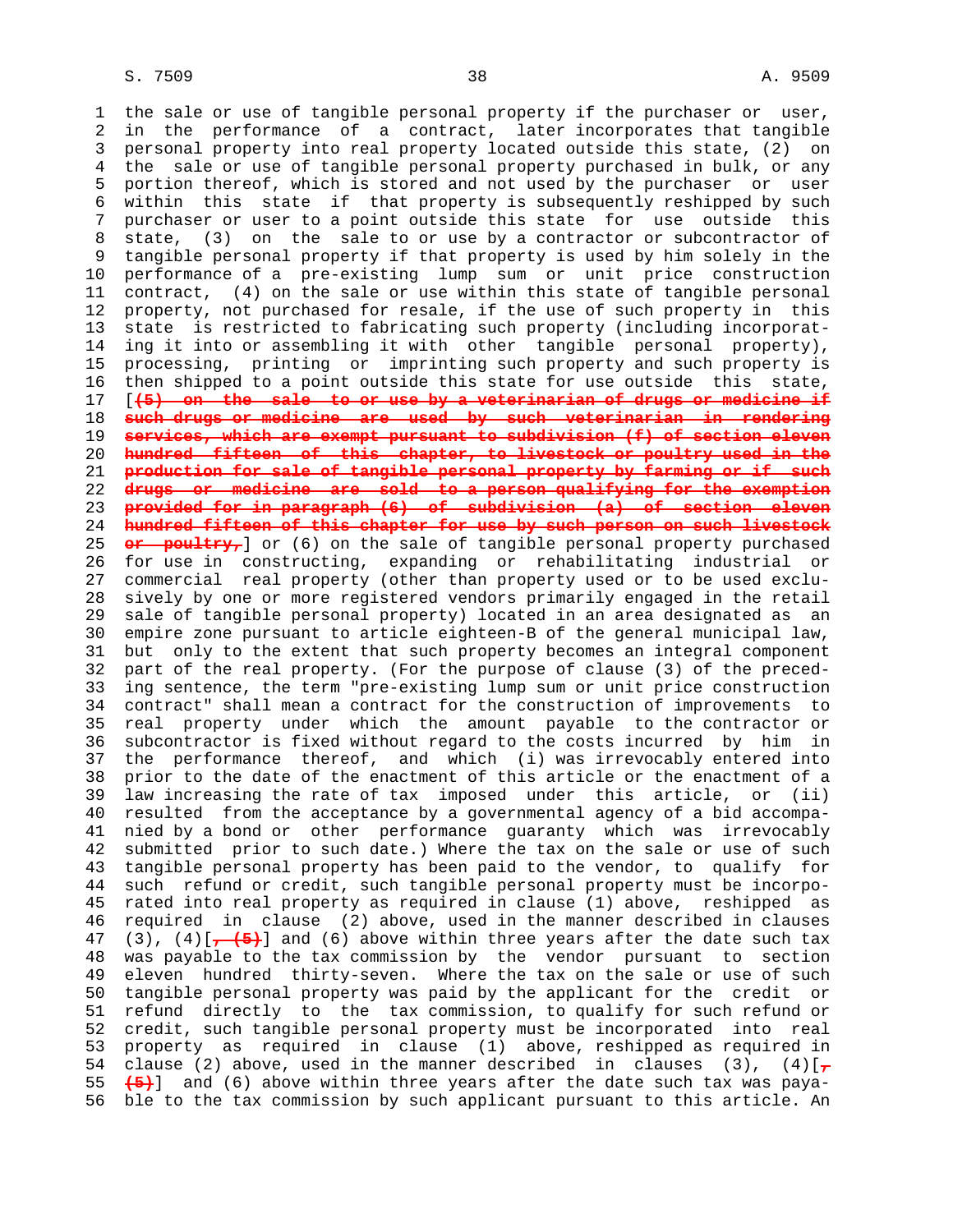1 application for a refund or credit pursuant to this section must be 2 filed with such commission within the time provided by subdivision (a) 3 of section eleven hundred thirty-nine. Such application shall be in such 4 form as the tax commission may prescribe. Where an application for cred- 5 it has been filed, the applicant may immediately take such credit on the 6 return which is due coincident with or immediately subsequent to the 7 time that he files his application for credit. However, the taking of 8 the credit on the return shall be deemed to be part of the application 9 for credit and shall be subject to the provisions in respect to applica- 10 tions for credit in section eleven hundred thirty-nine as provided in 11 subdivision (e) of such section. With respect to a sale or use described 12 in clause (3) above where a pre-existing lump sum or unit price 13 construction contract was irrevocably entered into prior to the date of 14 the enactment of this article or the bid accompanied by the performance 15 guaranty was irrevocably submitted to the governmental agency prior to 16 such date, the purchaser or user shall be entitled to a refund or credit 17 only of the amount by which the tax on such sale or use imposed under 18 this article plus any tax imposed under the authority of article twen- 19 ty-nine exceeds the amount computed by applying against such sale or use 20 the local rate of tax, if any, in effect at the time such contract was 21 entered into or such bid was submitted.

 22 In the case of the enactment of a law increasing the rate of tax 23 imposed by this article, the purchaser or user shall be entitled only to 24 a refund or credit of the amount by which the increased tax on such sale 25 or use imposed under this article plus any tax imposed under the author- 26 ity of article twenty-nine exceeds the amount computed by applying 27 against such sale or use the state and local rates of tax in effect at 28 the time such contract was entered into or such bid was submitted.

 29 § 3. This act shall take effect June 1, 2018, and shall apply to sales 30 made and uses occurring on and after such date.

## 31 PART X

 32 Section 1. Subdivision 1 of section 1131 of the tax law, as amended by 33 chapter 576 of the laws of 1994, is amended to read as follows:

 34 (1) "Persons required to collect tax" or "person required to collect 35 any tax imposed by this article" shall include: every vendor of tangible 36 personal property or services; every recipient of amusement charges; and 37 every operator of a hotel. Said terms shall also include any officer, 38 director or employee of a corporation or of a dissolved corporation, any 39 employee of a partnership, any employee or manager of a limited liabil- 40 ity company, or any employee of an individual proprietorship who as such 41 officer, director, employee or manager is under a duty to act for such 42 corporation, partnership, limited liability company or individual 43 proprietorship in complying with any requirement of this article**, or has** 44 **so acted**; and any member of a partnership or limited liability company. 45 Provided, however, that any person who is a vendor solely by reason of 46 clause (D) or (E) of subparagraph (i) of paragraph (8) of subdivision 47 (b) of section eleven hundred one **of this article** shall not be a "person 48 required to collect any tax imposed by this article" until twenty days 49 after the date by which such person is required to file a certificate of 50 registration pursuant to section eleven hundred thirty-four **of this** 51 **part**.

 52 § 2. Subdivision (a) of section 1133 of the tax law, as amended by 53 chapter 621 of the laws of 1967, is amended to read as follows: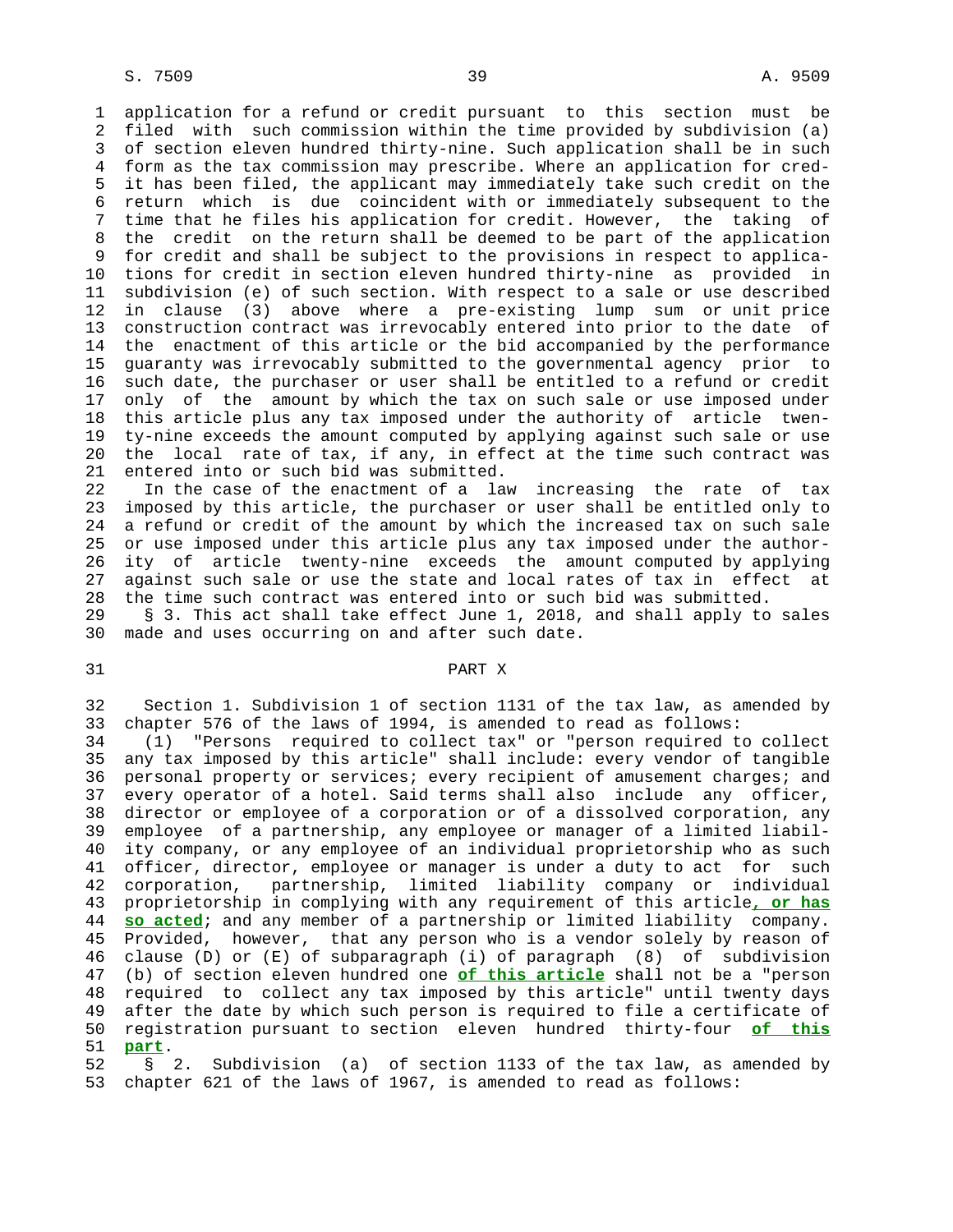1 (a) **(1)** Except as otherwise provided in **paragraph two of this subdivi- sion and in** section eleven hundred thirty-seven **of this part**, every 3 person required to collect any tax imposed by this article shall be 4 personally liable for the tax imposed, collected or required to be 5 collected under this article. Any such person shall have the same right 6 in respect to collecting the tax from his customer or in respect to 7 nonpayment of the tax by the customer as if the tax were a part of the 8 purchase price of the property or service, amusement charge or rent, as 9 the case may be, and payable at the same time; provided, however, that 10 the tax commission shall be joined as a party in any action or proceed- 11 ing brought to collect the tax. **(2) Notwithstanding any other provision of this article: (i) The commissioner shall grant the relief described in subparagraph (iii) of this paragraph to a limited partner of a limited partnership (but not a partner of a limited liability partnership) or a member of a limited liability company if such limited partner or member demonstrates to the satisfaction of the commissioner that such limited partner's or member's ownership interest and the percentage of the distributive share of the profits and losses of such limited partnership or limited liability company are each less than fifty percent, and such limited partner or member was not under a duty to act for such limited partnership or limited liability company in complying with any requirement of this article. Provided, however, the commissioner may deny an application for relief to any such limited partner or member who the commissioner finds has acted on behalf of such limited partnership or limited liability company in complying with any requirement of this article or has been convicted of a crime provided in this chapter or who has a past-due liability, as such term is defined in section one hundred seventy-one-v of this chapter. (ii) Such limited partner or member must submit an application for relief, on a form prescribed by the commissioner, and the information provided in such application must be true and complete in all material respects. Providing materially false or fraudulent information on such application shall disqualify such limited partner or member for the relief described in subparagraph (iii) of this paragraph, shall void any agreement with the commissioner with respect to such relief, and shall result in such limited partner or member bearing strict liability for the total amount of tax, interest and penalty owed by their respective limited partnership or limited liability company pursuant to this subdi- vision. (iii) A limited partner of a limited partnership or member of a limit- ed liability company, who meets the requirements set forth in this para- graph and whose application for relief is approved by the commissioner, shall be liable for the percentage of the original sales and use tax liability of their respective limited partnership or limited liability company that reflects such limited partner's or member's ownership interest of distributive share of the profits and losses of such limited partnership or limited liability company, whichever is higher. Such original liability shall include any interest accrued thereon up to and including the date of payment by such limited partner or member at the underpayment rate set by the commissioner pursuant to section eleven hundred forty-two of this part, and shall be reduced by the sum of any payments made by (A) the limited partnership or limited liability compa- ny; (B) any person required to collect tax not eligible for relief; and (C) any person required to collect tax who was eligible for relief but had not been approved for relief by the commissioner at the time such**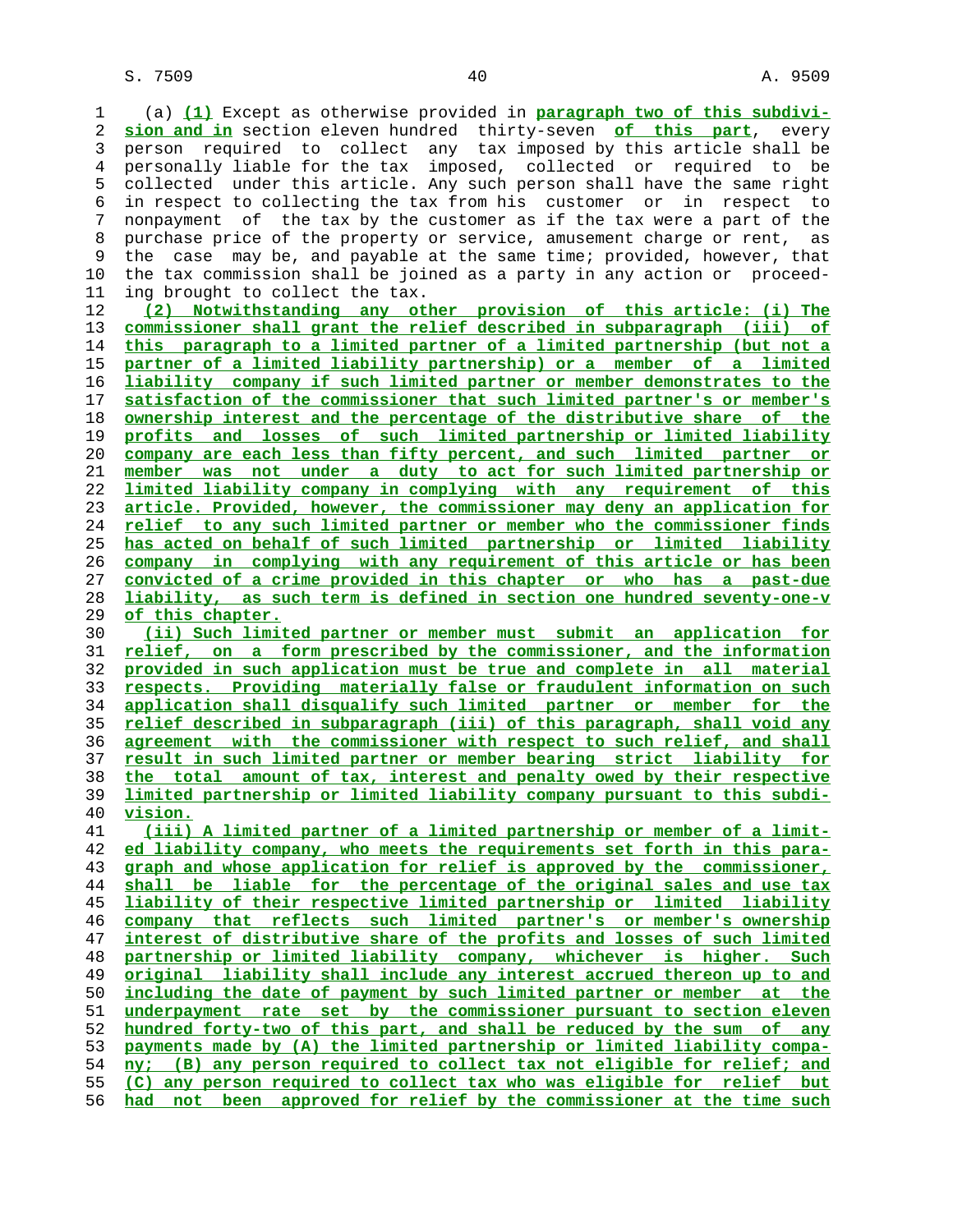$S. 7509$  and  $41$  and  $41$  and  $41$  and  $41$  and  $41$  and  $41$  and  $41$  and  $41$  and  $41$  and  $41$  and  $41$  and  $41$  and  $41$  and  $41$  and  $41$  and  $41$  and  $41$  and  $41$  and  $41$  and  $41$  and  $41$  and  $41$  and  $41$  and

**payment was made. Provided, however, such limited partner or member shall not be liable for any penalty owed by such limited partnership or limited liability company or any other partner or member of such limited partnership or limited liability company. Any payment made by a limited partner or member pursuant to the provisions of this paragraph shall not be credited against the liability of other limited partners or members of their respective limited partnership or limited liability company who are eligible for the same relief; provided, however that the sum of the amounts owed by all of the persons required to collect tax of a limited partnership or limited liability company shall not exceed the total liability of such limited partnership or limited liability company.**

12 § 3. This act shall take effect immediately.

# 13 PART Y

 14 Section 1. Paragraph 1 of subdivision (a) of section 1115 of the tax 15 law, as amended by section 1 of part II of chapter 59 of the laws of 16 2014, is amended to read as follows:

 17 (1) **(A)** Food, food products, beverages, dietary foods and health 18 supplements, sold for human consumption but not including (i) candy and 19 confectionery, (ii) fruit drinks which contain less than seventy percent 20 of natural fruit juice, (iii) soft drinks, sodas and beverages such as 21 are ordinarily dispensed at soda fountains or in connection therewith 22 (other than coffee, tea and cocoa) and (iv) beer, wine or other alcohol- 23 ic beverages, all of which shall be subject to the retail sales and 24 compensating use taxes, whether or not the item is sold in liquid form. 25 **Nothing in this subparagraph shall be construed as exempting food or** 26 **drink from the tax imposed under subdivision (d) of section eleven** 27 **hundred five of this article.**

 28 [**The**] **(B) Until May thirty first, two thousand twenty, the** food and 29 drink excluded from the exemption provided by [**this paragraph under subparagraphs**] **clauses** (i), (ii) and (iii) **of subparagraph (A)** of this 31 paragraph**, and bottled water,** shall be exempt under this [**paragraph**] **subparagraph** when sold for one dollar and fifty cents or less through 33 any vending machine [**activated by the use of**] **that accepts** coin[**,**] **or** 34 currency[**, credit card or debit card**] **only or when sold for two dollars or less through any vending machine that accepts any form of payment other than coin or currency, whether or not it also accepts coin or currency**. [**With the exception of the provision in this paragraph provid- ing for an exemption for certain food or drink sold for one dollar and fifty cents or less through vending machines, nothing herein shall be construed as exempting food or drink from the tax imposed under subdivi- sion (d) of section eleven hundred five of this article.**]

 42 § 2. This act shall take effect June 1, 2018, and shall apply to sales 43 made and uses occurring on and after such date.

### 44 PART Z

 45 Section 1. Section 2 of subpart R of part A of chapter 61 of the laws 46 of 2017, amending the tax law relating to extending the expiration of 47 the authorization to the county of Genesee to impose an additional one 48 percent of sales and compensating use taxes, is amended to read as 49 follows:

 50 § 2. Notwithstanding any other provision of law to the contrary, the 51 one percent increase in sales and compensating use taxes authorized for 52 the county of Genesee until November 30, [**2019**] **2020** pursuant to clause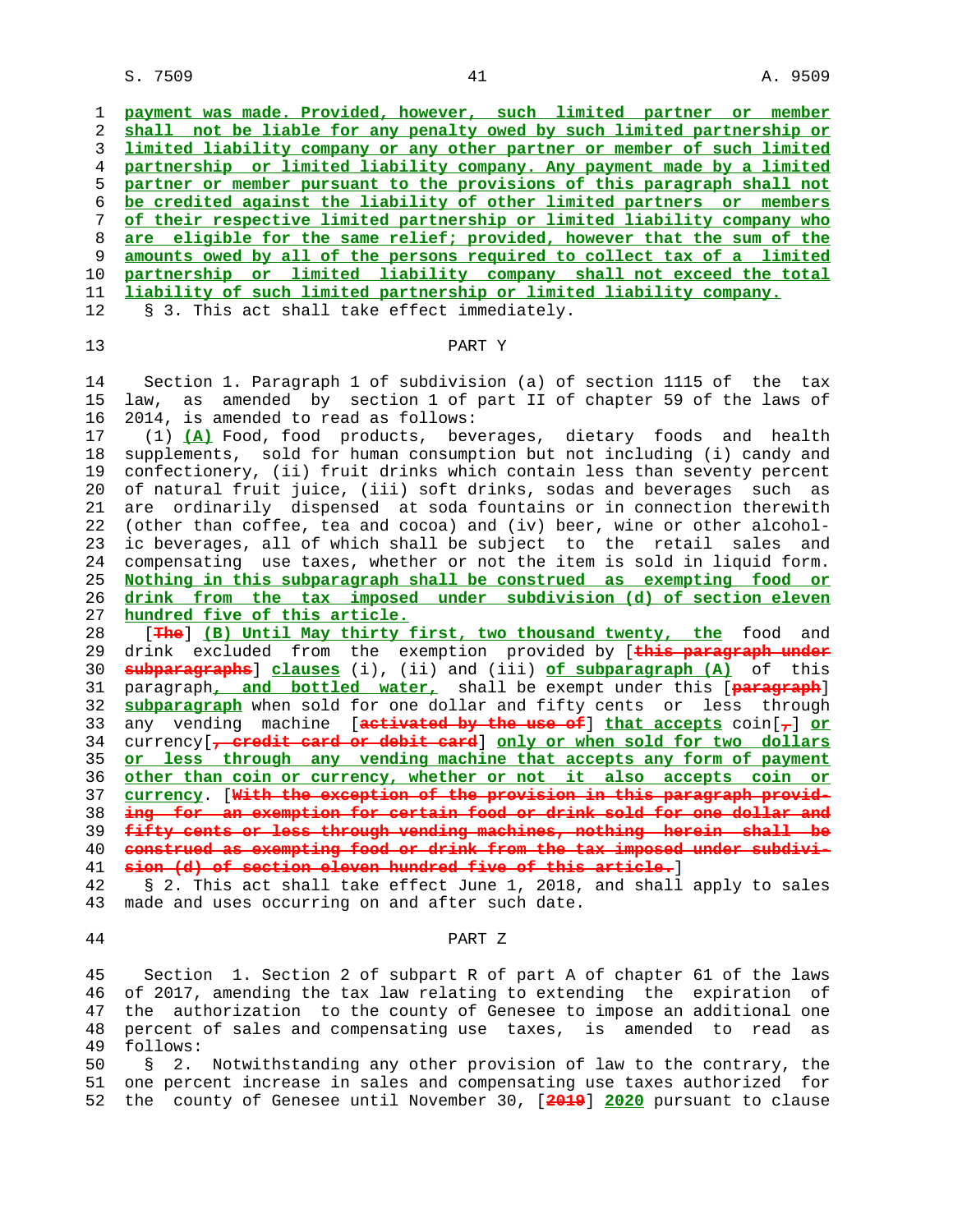1 (20) of subparagraph (i) of the opening paragraph of section 1210 of the 2 tax law, as amended by section one of this act, shall be divided in the 3 same manner and proportion as the existing three percent sales and 4 compensating use taxes in such county are divided.

 5 § 2. Section 2 of subpart Z of part A of chapter 61 of the laws of 6 2017, amending the tax law relating to the imposition of sales and 7 compensating use taxes by the county of Monroe, is amended to read as 8 follows:<br>9 § 2. N

§ 2. Notwithstanding the provisions of subdivisions (b) and (c) of 10 section 1262 and section 1262-g of the tax law, net collections, as such 11 term is defined in section 1262 of the tax law, derived from the imposi- 12 tion of sales and compensating use taxes by the county of Monroe at the 13 additional rate of one percent as authorized pursuant to clause (25) of 14 subparagraph (i) of the opening paragraph of section 1210 of the tax 15 law, as amended by section one of this act, which are in addition to the 16 current net collections derived from the imposition of such taxes at the 17 three percent rate authorized by the opening paragraph of section 1210 18 of the tax law, shall be distributed and allocated as follows: for the 19 period of December 1, 2017 through November 30, [**2019**] **2020** in cash, 20 five percent to the school districts in the area of the county outside 21 the city of Rochester, three percent to the towns located within the 22 county, one and one-quarter percent to the villages located within the 23 county, and ninety and three-quarters percent to the city of Rochester 24 and county of Monroe. The amount of the ninety and three-quarters 25 percent to be distributed and allocated to the city of Rochester and 26 county of Monroe shall be distributed and allocated to each so that the 27 combined total distribution and allocation to each from the sales tax 28 revenues pursuant to sections 1262 and 1262-g of the tax law and this 29 section shall result in the same total amount being distributed and 30 allocated to the city of Rochester and county of Monroe. The amount so 31 distributed and allocated to the county shall be used for county 32 purposes. The foregoing cash payments to the school districts shall be 33 allocated on the basis of the enrolled public school pupils, thereof, as 34 such term is used in subdivision (b) of section 1262 of the tax law, 35 residing in the county of Monroe. The cash payments to the towns located 36 within the county of Monroe shall be allocated on the basis of the ratio 37 which the population of each town, exclusive of the population of any 38 village or portion thereof located within a town, bears to the total 39 population of the towns, exclusive of the population of the villages 40 located within such towns. The cash payments to the villages located 41 within the county shall be allocated on the basis of the ratio which the 42 population of each village bears to the total population of the villages 43 located within the county. The term population as used in this section 44 shall have the same meaning as used in subdivision (b) of section 1262 45 of the tax law.

 46 § 3. Section 3 of subpart EE of part A of chapter 61 of the laws of 47 2017, amending the tax law relating to extending the authorization of 48 the county of Onondaga to impose an additional rate of sales and compen- 49 sating use taxes, is amended to read as follows:

 50 § 3. Notwithstanding any contrary provision of law, net collections 51 from the additional one percent rate of sales and compensating use taxes 52 which may be imposed by the county of Onondaga during the period 53 commencing December 1, 2018 and ending November 30, [**2019**] **2020**, pursu- 54 ant to the authority of section 1210 of the tax law, shall not be 55 subject to any revenue distribution agreement entered into under subdi- 56 vision (c) of section 1262 of the tax law, but shall be allocated and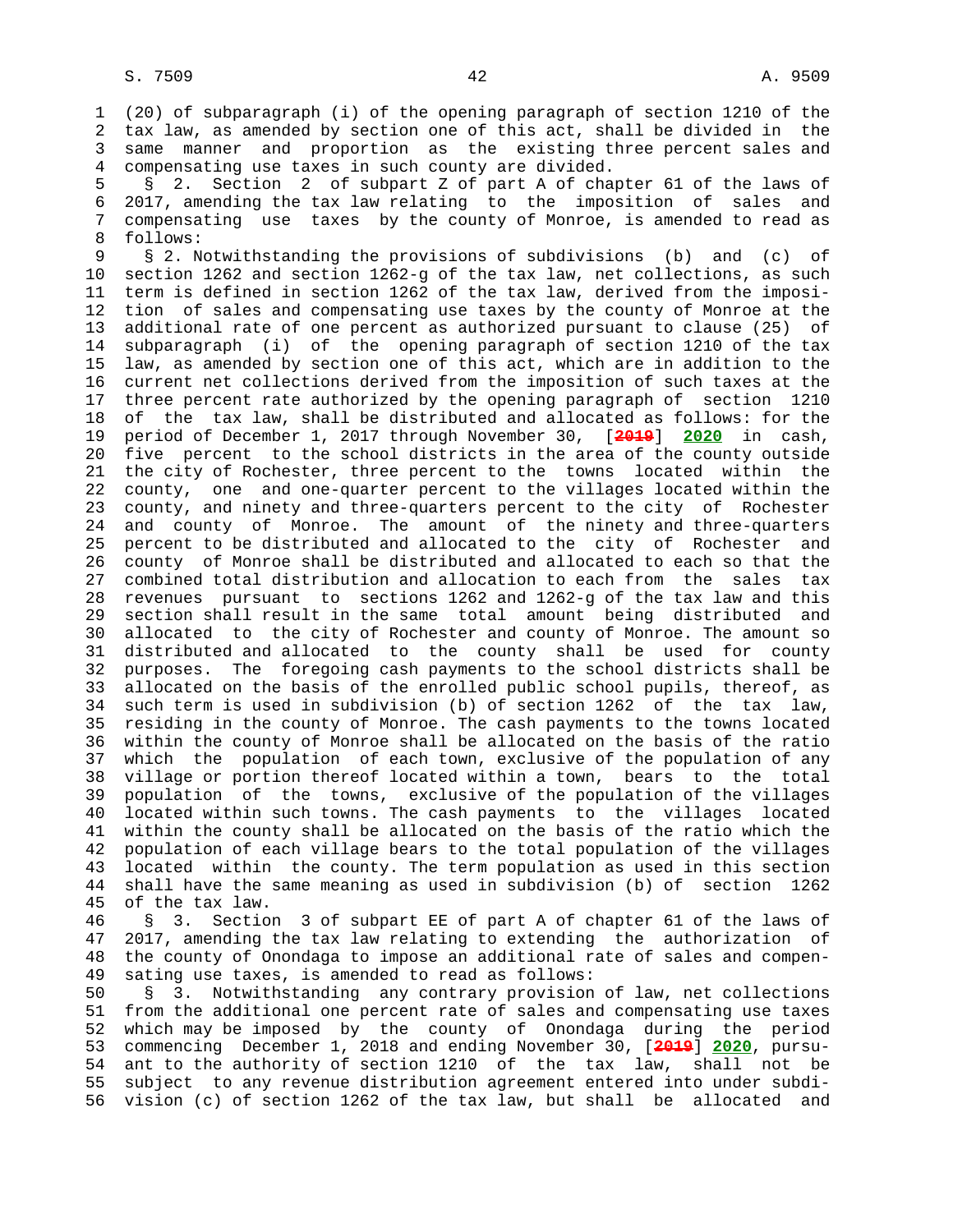1 distributed or paid, at least quarterly, as follows: (i) 1.58% to the 2 county of Onondaga for any county purpose; (ii) 97.79% to the city of 3 Syracuse; and (iii) .63% to the school districts in accordance with 4 subdivision (a) of section 1262 of the tax law.

 5 § 4. Section 2 of subpart GG of part A of chapter 61 of the laws of 6 2017, amending the tax law relating to extending the authority of the 7 county of Orange to impose an additional rate of sales and compensating 8 use taxes, is amended to read as follows:<br>9 § 2. Notwithstanding subdivision (c) of

§ 2. Notwithstanding subdivision (c) of section 1262 of the tax law, 10 net collections from any additional rate of sales and compensating use 11 taxes which may be imposed by the county of Orange during the period 12 commencing December 1, 2017, and ending November 30, [**2019**] **2020**, pursu- 13 ant to the authority of section 1210 of the tax law, shall be paid to 14 the county of Orange and shall be used by such county solely for county 15 purposes and shall not be subject to any revenue distribution agreement 16 entered into pursuant to the authority of subdivision (c) of section 17 1262 of the tax law.

 18 § 5. This act shall take effect immediately and shall be deemed to 19 have been in full force and effect on June 29, 2017.

## 20 PART AA

 21 Section 1. Section 1101 of the tax law is amended by adding a new 22 subdivision (e) to read as follows:

 23 **(e) When used in this article for the purposes of the taxes imposed** 24 **under subdivision (a) of section eleven hundred five and by section** 25 **eleven hundred ten of this article, the following terms shall mean:**

**(1) Marketplace provider. A person who, pursuant to an agreement with a marketplace seller, facilitates sales of tangible personal property by such marketplace seller or sellers. A person "facilitates a sale of tangible personal property" for purposes of this paragraph when the person meets both of the following conditions: (i) such person provides the forum in which, or by means of which, the sale takes place or the offer of sale is accepted, including a shop, store, booth, catalog, an internet website, or similar forum; and (ii) such person or an affiliate of such person collects the receipts paid by a customer to a marketplace seller for a sale of tangible personal property, or contracts with a third party to collect such receipts. For purposes of this paragraph, two persons are affiliated if one person has an ownership interest of more than five percent, whether direct or indirect, in the other, or where an ownership interest of more than five percent, whether direct or indirect, is held in each of such persons by another person or by a group of other persons that are affiliated persons with respect to each other. Notwithstanding anything in this paragraph, a person who facili- tates sales exclusively by means of the internet is not a marketplace provider for a sales tax quarter when such person can show that it has facilitated less than one hundred million dollars of sales annually for every calendar year after two thousand sixteen. (2) Marketplace seller. Any person, whether or not such person is**

**required to obtain a certificate of authority under section eleven hundred thirty-four of this article, who has an agreement with a market- place provider under which the marketplace provider will facilitate sales of tangible personal property by such person within the meaning of paragraph one of this subdivision.**

 53 § 2. Subdivision 1 of section 1131 of the tax law, as amended by chap- 54 ter 576 of the laws of 1994, is amended to read as follows: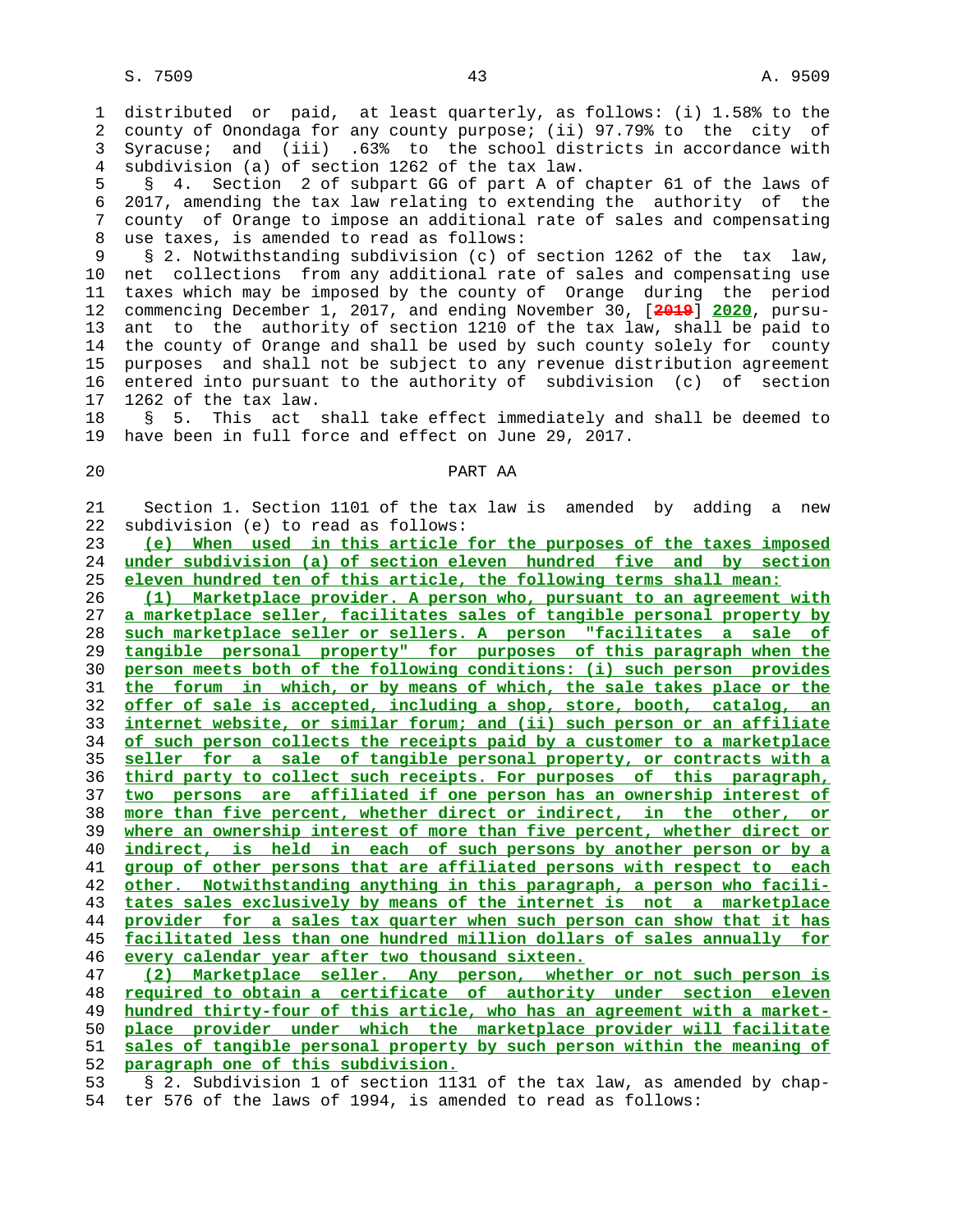1 (1) "Persons required to collect tax" or "person required to collect 2 any tax imposed by this article" shall include: every vendor of tangible 3 personal property or services; every recipient of amusement charges; 4 [**and**] every operator of a hotel**, and every marketplace provider with respect to sales of tangible personal property it facilitates as described in paragraph one of subdivision (e) of section eleven hundred one of this article**. Said terms shall also include any officer, director 8 or employee of a corporation or of a dissolved corporation, any employee<br>9 of a partnership, any employee or manager of a limited liability compa- 9 of a partnership, any employee or manager of a limited liability compa- 10 ny, or any employee of an individual proprietorship who as such officer, 11 director, employee or manager is under a duty to act for such corpo- 12 ration, partnership, limited liability company or individual proprietor- 13 ship in complying with any requirement of this article; and any member 14 of a partnership or limited liability company. Provided, however, that 15 any person who is a vendor solely by reason of clause (D) or (E) of 16 subparagraph (i) of paragraph (8) of subdivision (b) of section eleven 17 hundred one shall not be a "person required to collect any tax imposed 18 by this article" until twenty days after the date by which such person 19 is required to file a certificate of registration pursuant to section 20 eleven hundred thirty-four **of this part**. 21 § 3. Section 1132 of the tax law is amended by adding a new subdivi- 22 sion (l) to read as follows: **(l)(1) A marketplace provider with respect to a sale of tangible personal property it facilitates: (i) shall have all the obligations and rights of a vendor under this article and article twenty-nine of this chapter and under any regulations adopted pursuant thereto, including, but not limited to, the duty to obtain a certificate of authority, to collect tax, file returns, remit tax, and the right to accept a certif- icate or other documentation from a customer substantiating an exemption or exclusion from tax, the right to receive the refund authorized by subdivision (e) of this section and the credit allowed by subdivision (f) of section eleven hundred thirty-seven of this part subject to the provisions of such subdivisions; and (ii) shall keep such records and information and cooperate with the commissioner to ensure the proper collection and remittance of tax imposed, collected or required to be collected under this article and article twenty-nine of this chapter. (2) A marketplace seller who is a vendor is relieved from the duty to collect tax in regard to a particular sale of tangible personal property subject to tax under subdivision (a) of section eleven hundred five of this article and shall not include the receipts from such sale in its taxable receipts for purposes of section eleven hundred thirty-six of this part if, in regard to such sale: (i) the marketplace seller can show that such sale was facilitated by a marketplace provider from whom such seller has received in good faith a properly completed certificate of collection in a form prescribed by the commissioner, certifying that the marketplace provider is registered to collect sales tax and will collect sales tax on all taxable sales of tangible personal property by the marketplace seller facilitated by such marketplace provider, and with such other information as the commissioner may prescribe; and (ii) any failure of the marketplace provider to collect the proper amount of tax in regard to such sale was not the result of such marketplace seller providing the marketplace provider with incorrect information. This provision shall be administered in a manner consistent with subparagraph (i) of paragraph one of subdivision (c) of this section as if a certif- icate of collection were a resale or exemption certificate for purposes of such subparagraph, including with regard to the completeness of such**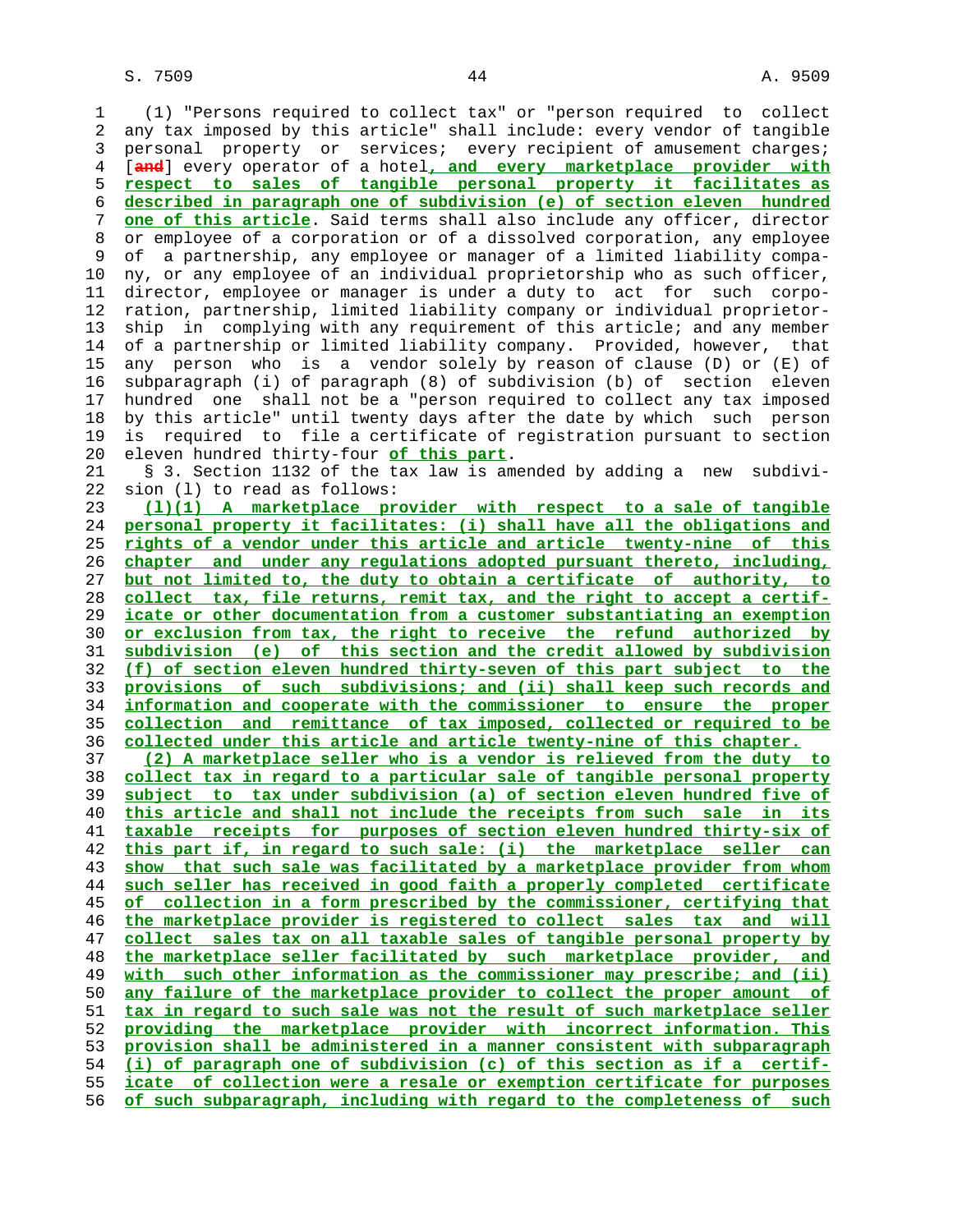$S. 7509$  and  $45$  and  $45$  and  $45$  and  $45$  and  $45$  and  $45$  and  $45$  and  $45$  and  $45$  and  $45$  and  $45$  and  $45$  and  $45$  and  $45$  and  $45$  and  $45$  and  $45$  and  $45$  and  $45$  and  $45$  and  $45$  and  $45$  and  $45$  and

**certificate of collection and the timing of its acceptance by the marketplace seller. Provided that, with regard to any sales of tangible personal property by a marketplace seller that are facilitated by a marketplace provider who is affiliated with such marketplace seller within the meaning of paragraph one of subdivision (e) of section eleven hundred one of this article, the marketplace seller shall be deemed liable as a person under a duty to act for such marketplace provider for purposes of subdivision one of section eleven hundred thirty-one of this part. (3) The commissioner may, in his or her discretion: (i) develop a standard provision, or approve a provision developed by a marketplace provider, in which the marketplace provider obligates itself to collect the tax on behalf of all the marketplace sellers for whom such market- place provider facilitates sales of tangible personal property, with respect to all sales that it facilitates for such sellers where delivery occurs in the state; and (ii) provide by regulation or otherwise that the inclusion of such provision in the publicly-available agreement between the marketplace provider and marketplace seller will have the same effect as a marketplace seller's acceptance of a certificate of collection from such marketplace provider under paragraph two of this subdivision.** 22 § 4. Section 1133 of the tax law is amended by adding a new subdivi- 23 sion (f) to read as follows: **(f) A marketplace provider is relieved of liability under this section for failure to collect the correct amount of tax to the extent that the marketplace provider can show that the error was due to incorrect infor- mation given to the marketplace provider by the marketplace seller. Provided, however, this subdivision shall not apply if the marketplace seller and the marketplace provider are affiliated within the meaning of paragraph one of subdivision (e) of section eleven hundred one of this article.** 32 § 5. Paragraph 4 of subdivision (a) of section 1136 of the tax law, as 33 amended by section 46 of part K of chapter 61 of the laws of 2011, is 34 amended to read as follows: 35 (4) The return of a vendor of tangible personal property or services 36 shall show such vendor's receipts from sales and the number of gallons 37 of any motor fuel or diesel motor fuel sold and also the aggregate value 38 of tangible personal property and services and number of gallons of such 39 fuels sold by the vendor, the use of which is subject to tax under this 40 article, and the amount of tax payable thereon pursuant to the 41 provisions of section eleven hundred thirty-seven of this part. The 42 return of a recipient of amusement charges shall show all such charges 43 and the amount of tax thereon, and the return of an operator required to 44 collect tax on rents shall show all rents received or charged and the 45 amount of tax thereon. **The return of a marketplace seller shall exclude the receipts from a sale of tangible personal property facilitated by a marketplace provider if, in regard to such sale: (A) the marketplace seller has timely received in good faith a properly completed certif- icate of collection from the marketplace provider or the marketplace provider has included a provision approved by the commissioner in the publicly-available agreement between themselves and such marketplace seller as described in subdivision (l) of section eleven hundred thir- ty-two of this part, and (B) the information provided by the marketplace seller to the marketplace provider about such tangible personal property is accurate.**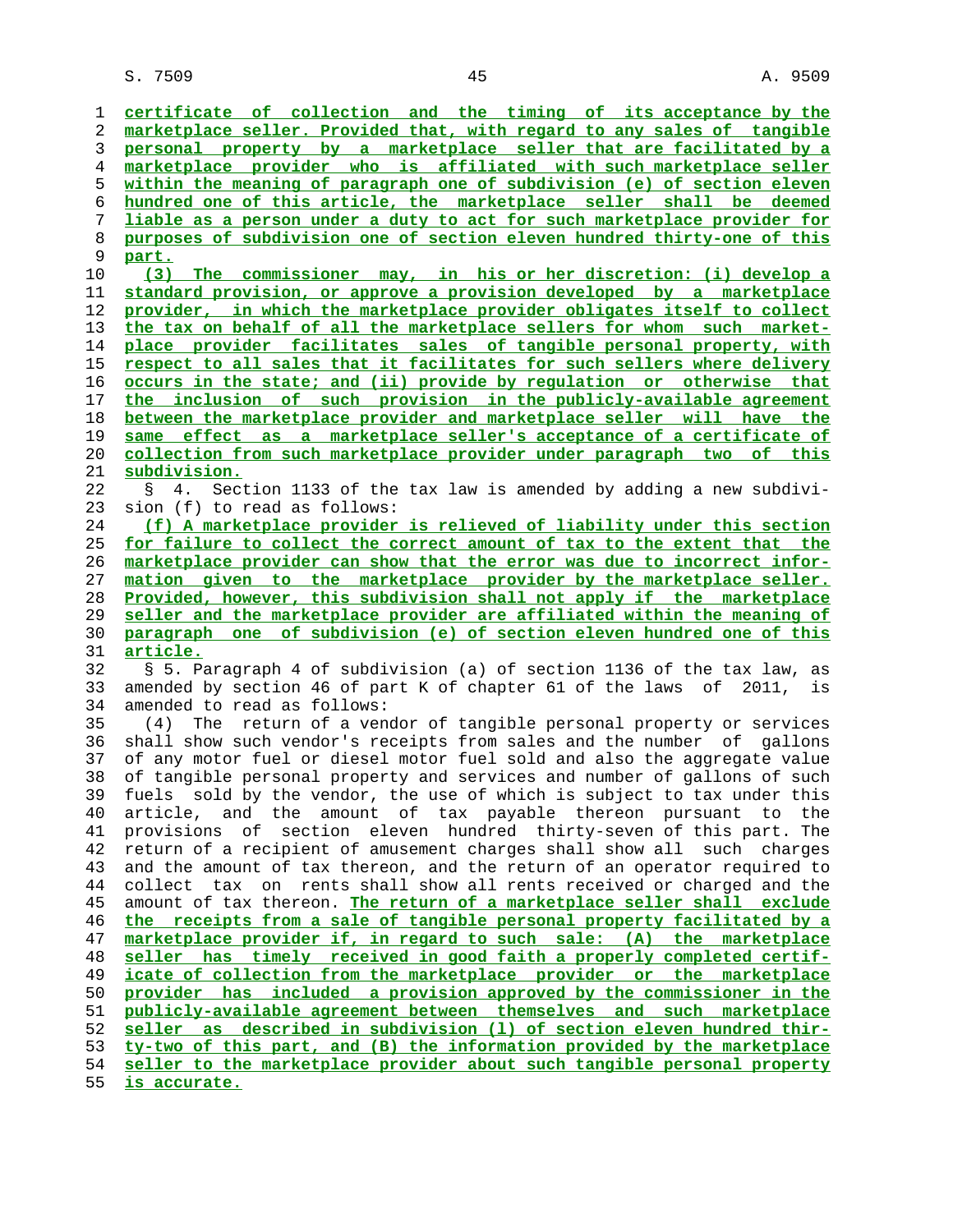1 § 6. Section 1142 of the tax law is amended by adding two new subdivi- 2 sions 15 and 16 to read as follows: **15. To publish a list on the department's website of marketplace providers whose certificates of authority has been revoked and, if necessary to protect sales tax revenue, provide by regulation or other- wise that a marketplace seller who is a vendor will be relieved of the duty to collect tax for sales of tangible personal property facilitated by a marketplace provider only if, in addition to the conditions prescribed by paragraph two of subdivision (l) of section eleven hundred thirty-two of this part being met, such marketplace provider is not on such list at the commencement of the quarterly period covered thereby. 16. To enforce the penalties imposed on non-collecting sellers and non-collecting marketplace providers provided by subdivision (i) of section eleven hundred forty-five of this part by commencing a proceed- ing under article seventy-two of the civil practice law and rules. This means enforcing such penalties is in addition to any other lawful means the commissioner may use to enforce such penalties. The venue for such proceeding shall be Albany county.** 19 § 7. The tax law is amended by adding a new section 1135-a to read as 20 follows: **§ 1135-a. Reporting requirements. (a) (1) The following definitions apply to the taxes imposed by this article and pursuant to the authority of article twenty-nine of this chapter: (A) Non-collecting seller means a person who makes sales of tangible personal property, the use of which is taxed by this article, but who is not required to obtain a certificate of authority under section eleven hundred thirty-four of this part and who does not collect tax or money purportedly as tax imposed by this article in regard to tangible personal property delivered to a location in this state. (B) Non-collecting marketplace provider means a marketplace provider, as defined by section eleven hundred one of this article, who is not required to obtain a certificate of authority under section eleven hundred thirty-four of this part and who does not collect tax or money purportedly as tax imposed by this article in regard to tangible personal property delivered to a location in this state. (C) New York purchaser means any person who purchases tangible personal property for delivery to a location in this state. (D) Last known address of a New York purchaser means, for purposes of this subdivision, subdivision sixteen of section eleven hundred forty- two, and subdivision (i) of section eleven hundred forty-five of this part, the purchaser's billing address or, if unknown, the purchaser's shipping address. If no billing or shipping address is known, this term shall mean the purchaser's last known e-mail address. (2) The following requirements apply to a non-collecting seller: (A) A non-collecting seller's records shall be made available to the commissioner upon request. These records shall include, but are not limited to, each New York purchaser's name and last known address as defined by subparagraph (D) of paragraph one of this subdivision, and the total of the non-collecting seller's receipts from the purchases of the New York purchaser. (B) Except as provided in paragraphs four and five of this subdivi- sion, a non-collecting seller shall file an annual information return with the commissioner. Such return shall include the total of the non- collecting seller's receipts from purchases of tangible personal proper- ty that was delivered to a location in this state for the calendar year covered by the return, together with such other information the commis-**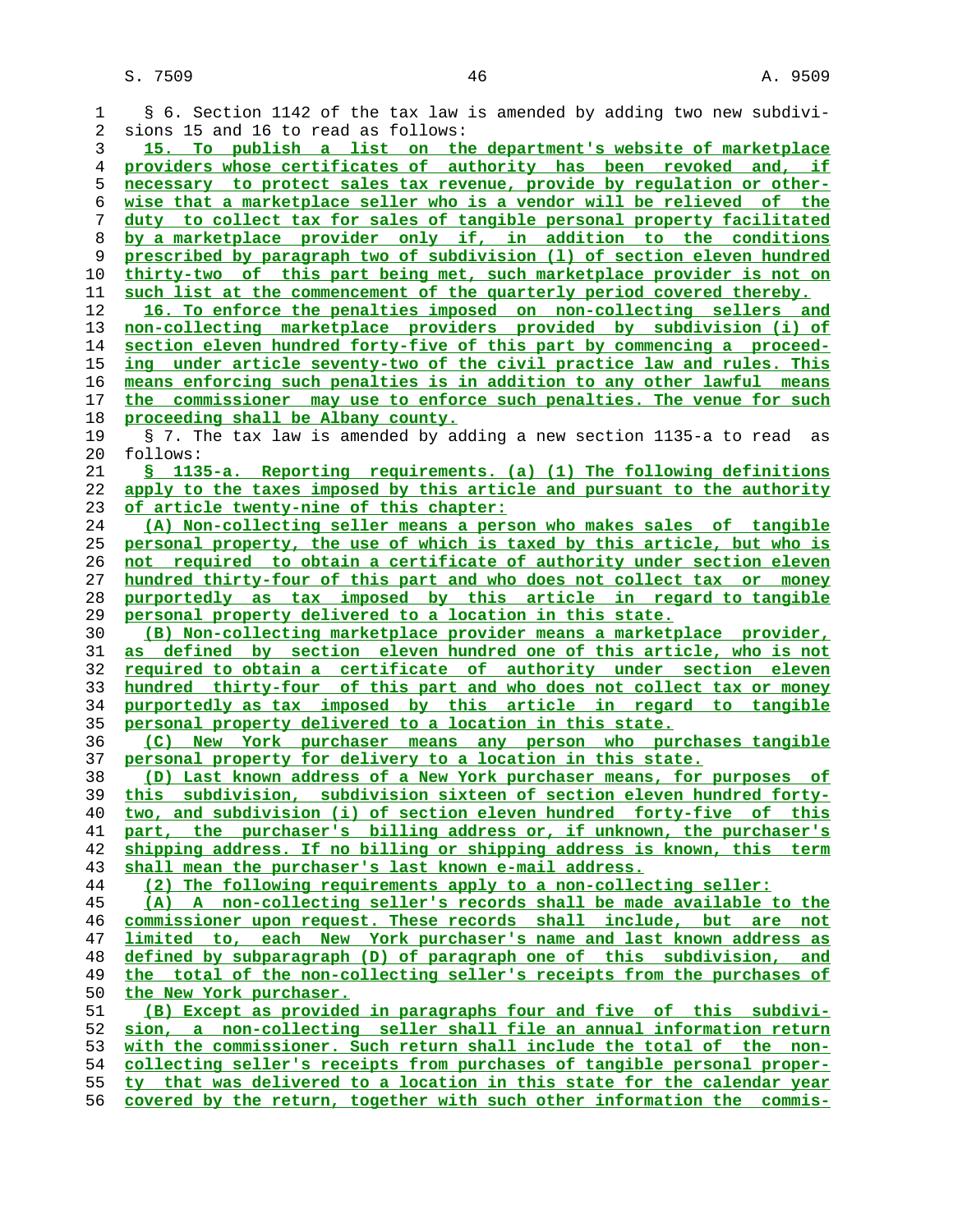$S. 7509$  and  $47$  and  $47$  and  $47$  and  $49$  and  $49$  and  $49$  and  $49$  and  $49$  and  $49$  and  $49$  and  $49$  and  $49$  and  $49$  and  $49$  and  $49$  and  $49$  and  $49$  and  $49$  and  $49$  and  $49$  and  $49$  and  $49$  and  $49$  and

**sioner may prescribe. Such return shall be filed on or before January thirty-first of each year and shall cover the prior calendar year, with the first such return due on January thirty-first, two thousand twenty for the calendar year two thousand nineteen. (C) Except as provided in paragraphs four and five of this subdivi- sion, a non-collecting seller shall provide an annual statement of purchases to each New York purchaser for purchases of tangible personal property delivered to a location in this state from such seller during the calendar year covered by the statement. Such annual statement shall include: (i) a statement that sales or use tax was not collected on the purchaser's transactions in the prior calendar year and that the purchaser may be required to remit such tax directly to the commission- er; (ii) a list of transactions entered into during the prior calendar year by such purchaser for delivery to a location into this state show- ing, the date of each purchase, a general description of each item purchased, and the amount paid for each item, including any shipping or delivery charges; (iii) instructions for obtaining additional informa- tion regarding whether and how to remit the sales or use tax to the commissioner; and (iv) a statement that such sellers may be required to annually report the aggregate dollar value of the purchaser's purchases to the commissioner. Such statement shall be sent to each New York purchaser on or before January thirty-first of each year, starting in the year two thousand twenty, covering sales made in the prior calendar year. Such statement shall be sent by mail in an envelope bearing the statement "important tax information" to the New York purchaser's last known address as defined by subparagraph (D) of paragraph one of this subdivision, unless the purchaser's last known address is an e-mail address, in which case the statement is to be sent by e-mail, the subject line of which shall state "important tax information". (D) Except as provided in paragraphs four and five of this subdivi- sion, a non-collecting seller shall prominently display a notice on all order forms, and upon each sales receipt or other memorandum of the price, whether electronic or on paper, provided to a New York purchaser making a purchase of tangible personal property to be delivered to a location in this state, including any screen that summarizes the trans- action prior to the completion of the sale. Such notice shall indicate that neither New York state and local sales nor use tax is being collected or remitted upon the transaction, and that the purchaser may be required to remit such tax directly to the commissioner. (3) A non-collecting seller shall keep records of the information described in subparagraphs (A), (B) and (C) of paragraph two of this subdivision, along with proof that it has provided purchasers with any per-purchase notices or annual statements of purchases required. The non-collecting seller shall keep such records for such periods and in such manner as prescribed for records required to be maintained under subdivisions (a) and (g) of section eleven hundred thirty-five of this part, or as the commissioner may otherwise require by regulation. The non-collecting seller shall make those records available for inspection** and examination at any time upon demand by the commissioner. **(4) The requirements in subparagraphs (B), (C) and (D) of paragraph two of this subdivision do not apply to a non-collecting seller for any**

**calendar year in which the non-collecting seller's receipts from all New York purchasers are less than five million dollars during the prior calendar year.**

**(5) The requirements in subparagraphs (B), (C) and (D) of paragraph two of this subdivision do not apply to a non-collecting seller in**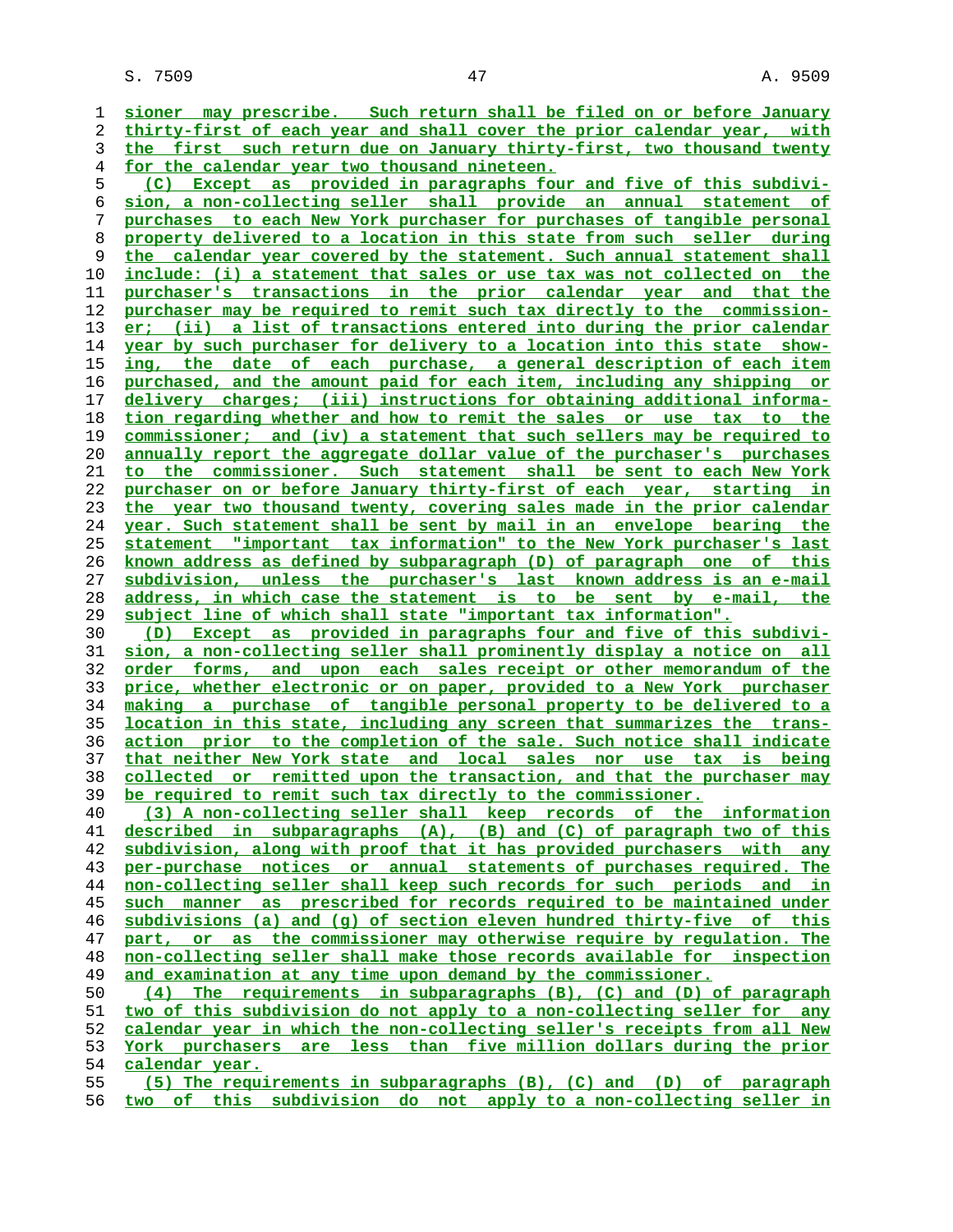$S. 7509$  and  $48$  and  $49$  and  $49$  and  $49$  and  $49$  and  $49$  and  $49$  and  $49$  and  $49$  and  $49$  and  $49$  and  $49$  and  $49$  and  $49$  and  $49$  and  $49$  and  $49$  and  $49$  and  $49$  and  $49$  and  $49$  and  $49$  and  $49$  and

**regard to a particular sale of tangible personal property subject to tax under subdivision (a) of section eleven hundred five of this article if, the non-collecting seller can show that such sale was facilitated by: (A) a marketplace provider from whom such non-collecting seller has received in good faith a properly completed certificate of collection as described in paragraph two of subdivision (l) of section eleven hundred thirty-two of this part; or (B) a non-collecting marketplace provider who fulfilled the requirements of subparagraphs (B), (C) and (D) of paragraph two of this subdivision on its behalf. (b) (1) A non-collecting marketplace provider shall perform the requirements in paragraph two of subdivision (a) of this section on behalf of a non-collecting seller for all sales it facilitates for such non-collecting seller. (2) Non-collecting marketplace providers shall also provide notice to all non-collecting sellers for whom they facilitate sales of tangible personal property that is delivered to a location in this state, such notice shall include the following information: (A) such sellers may be required to obtain a certificate of authority under section eleven hundred thirty-four of this part and collect the taxes imposed by this article and pursuant to the authority of article twenty-nine of this chapter, or, where such sellers are not required to obtain a certificate and collect tax, that such sellers are required to comply with the requirements of this paragraph; (B) the non-collecting marketplace provider will provide each seller's name, address and aggregate amount of sales delivered to a location in this state to the commissioner upon request; and (C) the non-collecting marketplace provider is reporting the informa- tion and sending the notices required by subparagraphs (B), (C) and (D) of paragraph two of subdivision (a) of this section on behalf of the non-collecting seller for such sale if it was facilitated by such non- collecting marketplace provider. (c) The commissioner may, in their discretion, modify, without adding to, the information otherwise required to be included in the information return, annual statement of purchases, or per-purchase notice required by this subdivision if other states impose similar requirements, in order to facilitate the compliance of non-collecting sellers.** 37 § 8. Subdivision (i) of section 1145 of the tax law, as added by 38 section 2 of subpart G of part V-1 of chapter 57 of the laws of 2009, is 39 amended to read as follows: 40 (i)(1) Every person required to file an information return by **section eleven hundred thirty-five-a or** subdivision (i) of section eleven 42 hundred thirty-six of this part**, or an annual statement or notice required by section eleven hundred thirty-five-a of this part** who [**(A)**] 44 fails to provide any of the information required [**by paragraph one or two of subdivision (i) of section eleven hundred thirty-six of this part for a vendor, operator, or recipient**] **to be provided in such information return or notice, or who fails to perform the requirements of paragraph two of subdivision (b) of section eleven hundred thirty-five-a of this part**, or who fails to include any such information that is true and 50 correct [**(whether or not such a report is filed) for a vendor, operator, or recipient, or (B) fails to provide the information required by para- graph four of subdivision (i) of section eleven hundred thirty-six of this part to a vendor, operator, or recipient specified in paragraph four of subdivision (i) of section eleven hundred thirty-six of this part**], will, in addition to any other penalty provided in this article 56 or otherwise imposed by law, be subject to a penalty of five hundred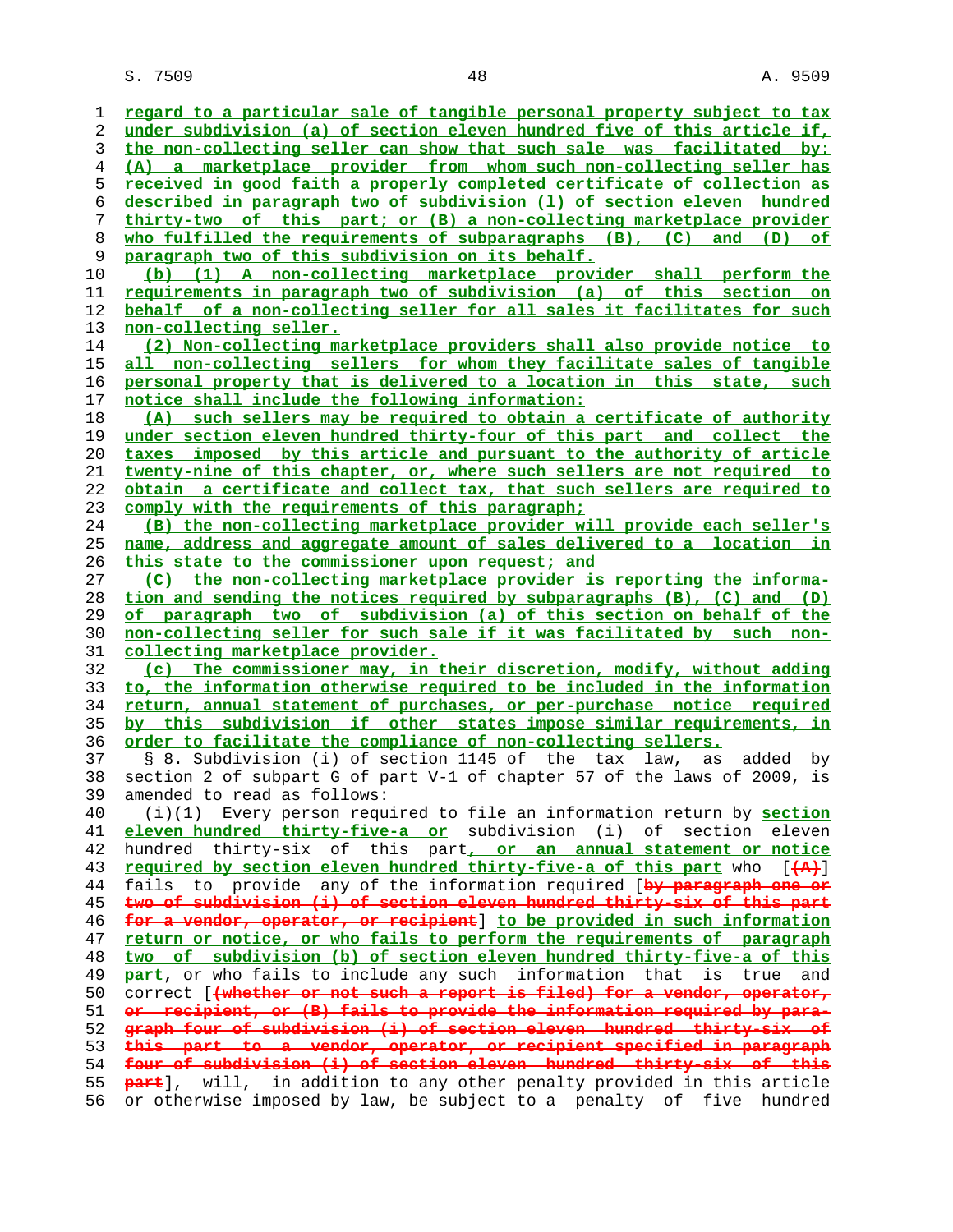1 dollars for ten or fewer failures, and up to fifty dollars for each 2 additional failure. 3 (2) Every person failing to file an information return required by 4 **section eleven hundred thirty-five-a or** subdivision (i) of section elev- 5 en hundred thirty-six **of this part or an annual statement or notice by** 6 **section eleven hundred thirty-five-a** of this part within the time 7 required [**by subdivision (i) of section eleven hundred thirty-six of** 8 **this part**]**,** will, in addition to any other penalty provided for in this article or otherwise imposed by law, be subject to a penalty in an 10 amount not to exceed two thousand dollars for each such failure, 11 provided that the minimum penalty under this paragraph is five hundred 12 dollars. 13 (3) In no event will the penalty imposed by paragraph one of this 14 subdivision, or the aggregate of the penalties imposed under paragraphs 15 one and two of this subdivision, exceed ten thousand dollars for any 16 annual filing period [**as described by paragraph three of subdivision (i)** 17 **of section eleven hundred thirty-six of this part**]. 18 (4) If the commissioner determines that any of the failures that are 19 subject to penalty under this subdivision was entirely due to reasonable 20 cause and not due to willful neglect, the commissioner must remit the 21 penalty imposed under this subdivision. These penalties will be deter- 22 mined, assessed, collected, paid, disposed of and enforced in the same 23 manner as taxes imposed by this article and all the provisions of this 24 article relating thereto will be deemed also to refer to these penal- 25 ties. 26 § 9. Severability clause. If any clause, sentence, paragraph, subdivi- 27 sion, section, or part of this act shall be adjudged by any court of 28 competent jurisdiction to be invalid, such judgment shall not affect, 29 impair, or invalidate the remainder thereof, but shall be confined in 30 its operation to the clause, sentence, paragraph, subdivision, section, 31 or part thereof directly involved in the controversy in which such judg- 32 ment shall have been rendered. It is hereby declared to be the intent of 33 the legislature that this act would have been enacted even if such 34 invalid provision had not been included herein. 35 § 10. This act shall take effect immediately and shall apply to sales 36 made on or after September 1, 2018; provided, however, that the require- 37 ments in subparagraphs (B) and (C) of paragraph 2 of subdivision (a) of 38 section 1135-a as added by section two of this act shall apply to sales 39 made on or after January 1, 2019. 40 PART BB 41 Section 1. Subdivision 2 of section 470 of the tax law, as amended by 42 section 15 of part D of chapter 134 of the laws of 2010, is amended to 43 read as follows: 44 2. "Tobacco products." Any cigar, including [**a**] little [**cigar**] **cigars**, 45 **vapor products,** or tobacco, other than cigarettes, intended for consump- 46 tion by smoking, chewing, **inhaling vapors** or as snuff. 47 § 2. Subdivision 12 of section 470 of the tax law, as added by chapter 48 61 of the laws of 1989, is amended to read as follows: 49 12. "Distributor." Any person who imports or causes to be imported

 50 into this state any tobacco product (in excess of fifty cigars [**or**]**,** one 51 pound of tobacco **or one hundred milliliters of vapor product**) for sale, 52 or who manufactures any tobacco product in this state, and any person 53 within or without the state who is authorized by the commissioner of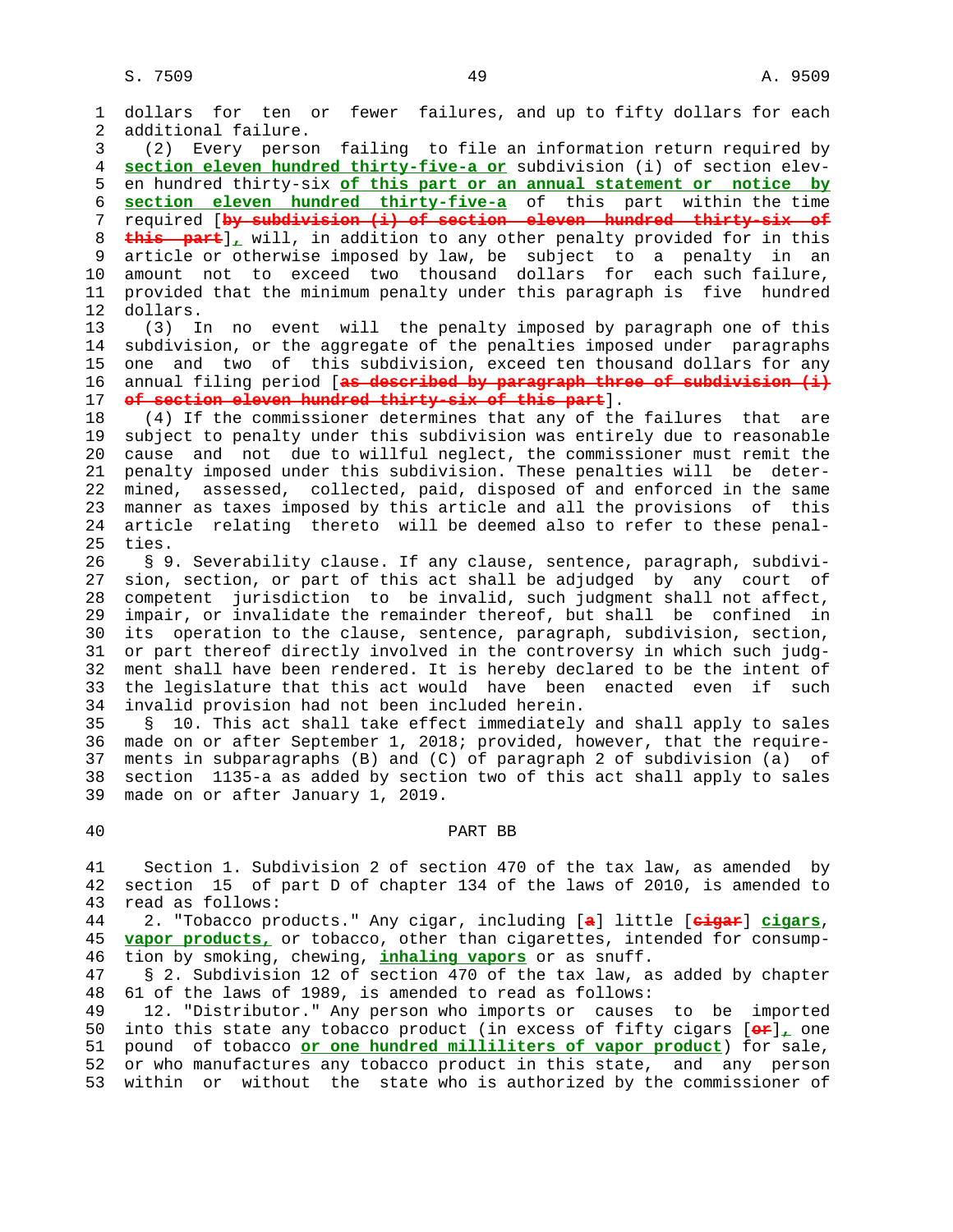1 taxation and finance to make returns and pay the tax on tobacco products 2 sold, shipped or delivered by him to any person in the state. 3 § 3. Section 470 of the tax law is amended by adding a new subdivision 4 20 to read as follows: 5 **20. "Vapor product." Any noncombustible liquid or gel, regardless of** 6 **the presence of nicotine therein, that is manufactured into a finished** 7 **product for use in an electronic cigarette, electronic cigar, electronic** 8 **cigarillo, electronic pipe, vaping pen, hookah pen or other similar** 9 **device. "Vapor product" shall not include any product approved by the** 10 **United States food and drug administration as a drug or medical device,** 11 **or approved for use pursuant to section three thirty-three hundred** 12 **sixty-two of the public health law.** 13 § 4. Paragraph (a) of subdivision 1 of section 471-b of the tax law, 14 as amended by section 18 of part D of chapter 134 of the laws of 2010, 15 is amended to read as follows: 16 (a) Such tax on tobacco products other than snuff [**and**]**,** little cigars 17 **and vapor products** shall be at the rate of seventy-five percent of the 18 wholesale price, and is intended to be imposed only once upon the sale 19 of any tobacco products other than snuff [**and**]**,** little cigars **and vapor** 20 **products**. 21 § 5. Subdivision 1 of section 471-b of the tax law is amended by 22 adding a new paragraph (d) to read as follows: 23 **(d) Such tax on vapor products shall be at a rate of ten cents per** 24 **fluid milliliter, or part thereof, of the vapor product. All invoices** 25 **for vapor products issued by distributors and wholesalers must state the** 26 **amount of vapor product in milliliters.** 27 § 6. Subdivision (a) of section 471-c of the tax law, as amended by 28 section 2 of part I-1 of chapter 57 of the laws of 2009, paragraphs (i) 29 and (ii) as amended by section 20 and paragraph (iii) as added by 30 section 21 of part D of chapter 134 of the laws of 2010, is amended to 31 read as follows: 32 (a) There is hereby imposed and shall be paid a tax on all tobacco 33 products used in the state by any person, except that no such tax shall 34 be imposed (1) if the tax provided in section four hundred seventy-one-b 35 of this article is paid, or (2) on the use of tobacco products which are 36 exempt from the tax imposed by said section, or (3) on the use of two 37 hundred fifty cigars or less, [**or**] five pounds or less of tobacco other 38 than roll-your-own tobacco, [**or**] thirty-six ounces or less of roll-your- 39 own tobacco **or five hundred milliliters or less of vapor product** brought 40 into the state on, or in the possession of, any person. 41 (i) Such tax on tobacco products other than snuff [**and**]**,** little cigars 42 **and vapor products** shall be at the rate of seventy-five percent of the 43 wholesale price. 44 (ii) Such tax on snuff shall be at the rate of two dollars per ounce 45 and a proportionate rate on any fractional parts of an ounce, provided 46 that cans or packages of snuff with a net weight of less than one ounce 47 shall be taxed at the equivalent rate of cans or packages weighing one 48 ounce. Such tax shall be computed based on the net weight as listed by 49 the manufacturer. 50 (iii) Such tax on little cigars shall be at the same rate imposed on 51 cigarettes under this article and is intended to be imposed only once 52 upon the sale of any little cigars. 53 **(iv) Such tax on vapor products shall be at a rate of ten cents per** 54 **fluid milliliter of the vapor product. All invoices for vapor products** 55 **issued by distributors and wholesalers must state the amount of vapor** 56 **product in milliliters.**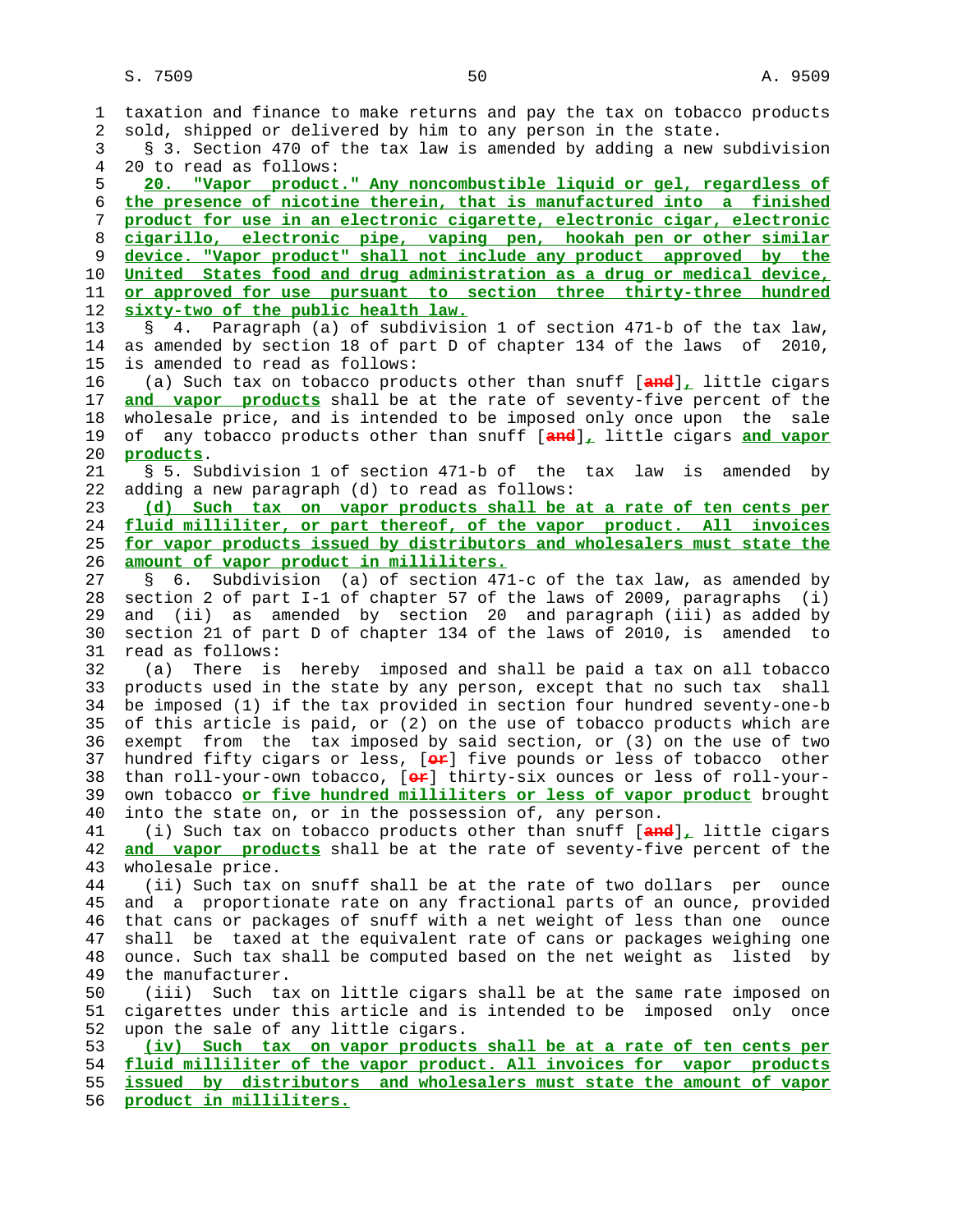1 § 7. Subdivision 2 of section 474 of the tax law, as amended by chap- 2 ter 552 of the laws of 2008, is amended to read as follows: 3 2. Every person who shall possess or transport more than two hundred 4 fifty cigars, [**or**] more than five pounds of tobacco other than roll- 5 your-own tobacco, [**or**] more than thirty-six ounces of roll-your-own 6 tobacco **or more than five hundred milliliters of vapor product** upon the 7 public highways, roads or streets of the state, shall be required to 8 have in his actual possession invoices or delivery tickets for such<br>9 tobacco products. Such invoices or delivery tickets shall show the name tobacco products. Such invoices or delivery tickets shall show the name 10 and address of the consignor or seller, the name and address of the 11 consignee or purchaser, the quantity and brands of the tobacco products 12 transported, and the name and address of the person who has or shall 13 assume the payment of the tax and the wholesale price or the tax paid or 14 payable. The absence of such invoices or delivery tickets shall be prima 15 facie evidence that such person is a dealer in tobacco products in this 16 state and subject to the requirements of this article. 17 § 8. Subdivision 3 of section 474 of the tax law, as added by chapter 18 61 of the laws of 1989, is amended to read as follows: 19 3. Every dealer or distributor or employee thereof, or other person 20 acting on behalf of a dealer or distributor, who shall possess or trans- 21 port more than fifty cigars [**or**]**,** more than one pound of tobacco **or more** 22 **than one hundred milliliters of vapor product** upon the public highways, 23 roads or streets of the state, shall be required to have in his actual 24 possession invoices or delivery tickets for such tobacco products. Such 25 invoices or delivery tickets shall show the name and address of the 26 consignor or seller, the name and address of the consignee or purchaser, 27 the quantity and brands of the tobacco products transported, and the 28 name and address of the person who has or shall assume the payment of 29 the tax and the wholesale price or the tax paid or payable. The absence 30 of such invoices or delivery tickets shall be prima facie evidence that 31 the tax imposed by this article on tobacco products has not been paid 32 and is due and owing. 33 § 9. Subparagraph (i) of paragraph (b) of subdivision 1 of section 481 34 of the tax law, as amended by section 1 of part O of chapter 59 of the 35 laws of 2013, is amended to read as follows: 36 (i) In addition to any other penalty imposed by this article, the 37 commissioner may (A) impose a penalty of not more than six hundred 38 dollars for each two hundred cigarettes, or fraction thereof, in excess 39 of one thousand cigarettes in unstamped or unlawfully stamped packages 40 in the possession or under the control of any person or (B) impose a 41 penalty of not more than two hundred dollars for each ten unaffixed 42 false, altered or counterfeit cigarette tax stamps, imprints 43 impressions, or fraction thereof, in the possession or under the control 44 of any person. In addition, the commissioner may impose a penalty of not 45 more than seventy-five dollars for each fifty cigars [**or**] one pound of 46 tobacco[**,**] **or one hundred milliliters of vapor product,** or fraction 47 thereof, in excess of two hundred fifty cigars [**or**]**,** five pounds of 48 tobacco **or five hundred milliliters of vapor product** in the possession 49 or under the control of any person and a penalty of not more than one 50 hundred fifty dollars for each fifty cigars [**or**]**,** pound of tobacco **or** 51 **one hundred milliliters of vapor product**, or fraction thereof, in excess 52 of five hundred cigars [**or**]**,** ten pounds of tobacco **or one thousand** 53 **milliliters of vapor product** in the possession or under the control of 54 any person, with respect to which the tobacco products tax has not been 55 paid or assumed by a distributor or tobacco products dealer; provided, 56 however, that any such penalty imposed shall not exceed seven thousand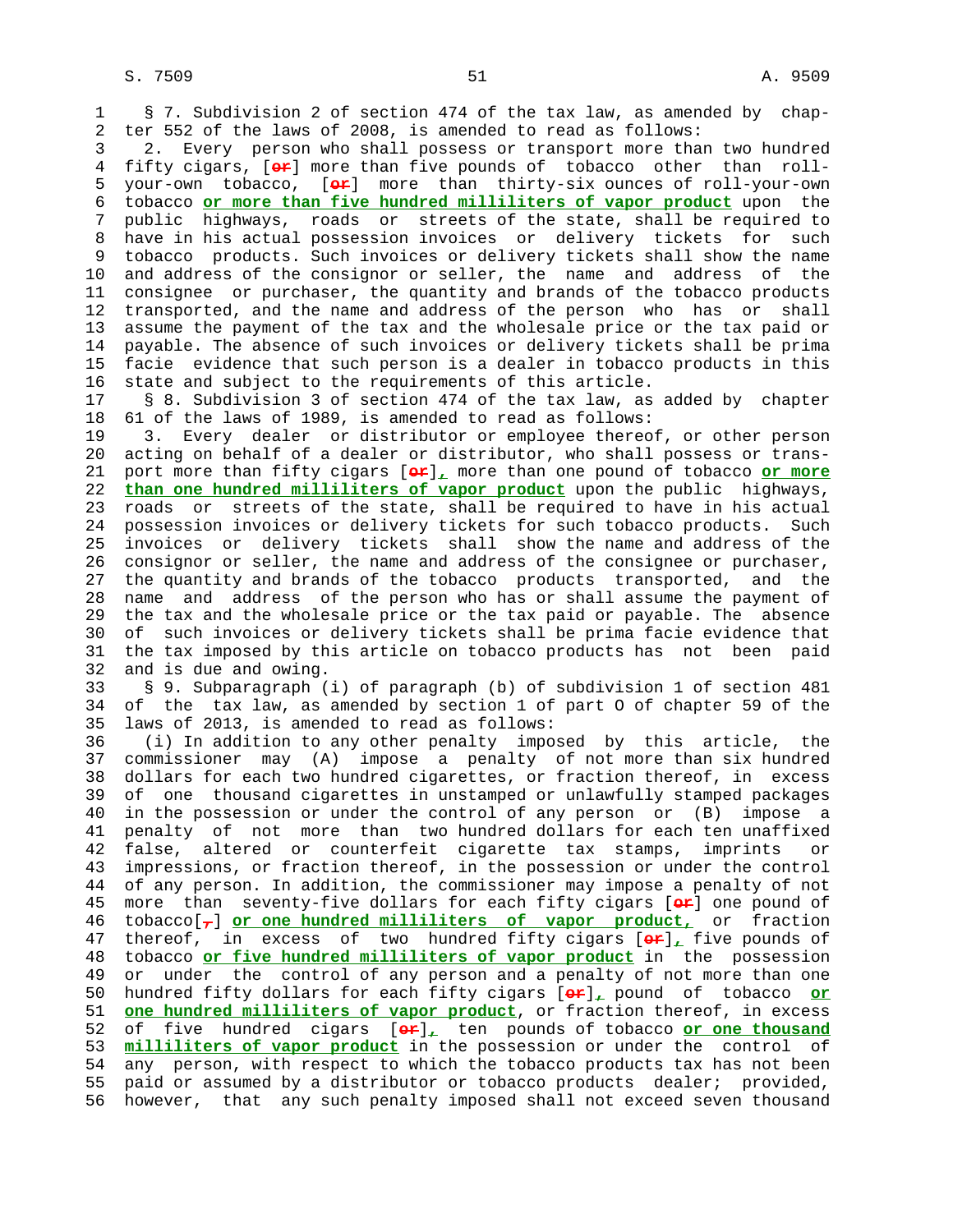1 five hundred dollars in the aggregate. The commissioner may impose a 2 penalty of not more than seventy-five dollars for each fifty cigars 3 [**or**]**,** one pound of tobacco **or one hundred milliliters of vapor product**, 4 or fraction thereof, in excess of fifty cigars [**or**]**,** one pound of tobac- 5 co **or one hundred milliliters of vapor product** in the possession or 6 under the control of any tobacco products dealer or distributor 7 appointed by the commissioner, and a penalty of not more than one 8 hundred fifty dollars for each fifty cigars [**or**]**,** pound of tobacco, **or** 9 **one hundred milliliters of vapor product,** or fraction thereof, in excess 10 of two hundred fifty cigars [**or**]**,** five pounds of tobacco **or five hundred** 11 **milliliters of vapor product** in the possession or under the control of 12 any such dealer or distributor, with respect to which the tobacco 13 products tax has not been paid or assumed by a distributor or a tobacco 14 products dealer; provided, however, that any such penalty imposed shall 15 not exceed fifteen thousand dollars in the aggregate. 16 § 10. Items (I) and (II) of clause (B) and items (I) and (II) of 17 clause (C) of subparagraph (ii) of paragraph (b) of subdivision 1 of 18 section 481 of the tax law, as added by chapter 262 of the laws of 2000, 19 are amended to read as follows: 20 (I) not less than twenty-five dollars but not more than one hundred 21 dollars for each fifty cigars [**or**]**,** one pound of tobacco **or one hundred** 22 **milliliters of vapor product**, or fraction thereof, in excess of two 23 hundred fifty cigars [**or**]**,** five pounds of tobacco **or five hundred milli-** 24 **liters of vapor product** knowingly in the possession or knowingly under 25 the control of any person, with respect to which the tobacco products 26 tax has not been paid or assumed by a distributor or tobacco products 27 dealer; and (II) not less than fifty dollars but not more than two 28 hundred dollars for each fifty cigars [**or**]**,** pound of tobacco **or one** 29 **hundred milliliters of vapor product**, or fraction thereof, in excess of 30 five hundred cigars [**or**]**,** ten pounds of tobacco **or one thousand millili-** 31 **ters of vapor product** knowingly in the possession or knowingly under the 32 control of any person, with respect to which the tobacco products tax 33 has not been paid or assumed by a distributor or tobacco products deal- 34 er; provided, however, that any such penalty imposed under this clause 35 shall not exceed ten thousand dollars in the aggregate. 36 (I) not less than twenty-five dollars but not more than one hundred 37 dollars for each fifty cigars [**or**]**,** one pound of tobacco **or one hundred** 38 **milliliters of vapor product**, or fraction thereof, in excess of fifty 39 cigars [**or**]**,** one pound of tobacco **or one hundred milliliters of vapor** 40 **product** knowingly in the possession or knowingly under the control of 41 any person, with respect to which the tobacco products tax has not been 42 paid or assumed by a distributor or tobacco products dealer; and (II) 43 not less than fifty dollars but not more than two hundred dollars for 44 each fifty cigars [**or**]**,** pound of tobacco **or one hundred milliliters of** 45 **vapor product**, or fraction thereof, in excess of two hundred fifty 46 cigars [**or**]**,** five pounds of tobacco **or five hundred milliliters of vapor** 47 **product** knowingly in the possession or knowingly under the control of 48 any person, with respect to which the tobacco products tax has not been 49 paid or assumed by a distributor or a tobacco products dealer; provided, 50 however, that any such penalty imposed under this clause shall not 51 exceed twenty thousand dollars in the aggregate. 52 § 11. Paragraph (a) of subdivision 2 of section 481 of the tax law, as 53 amended by chapter 552 of the laws of 2008, is amended to read as

54 follows:

 55 (a) The possession within this state of more than four hundred ciga- 56 rettes in unstamped or unlawfully stamped packages [**or**]**,** more than two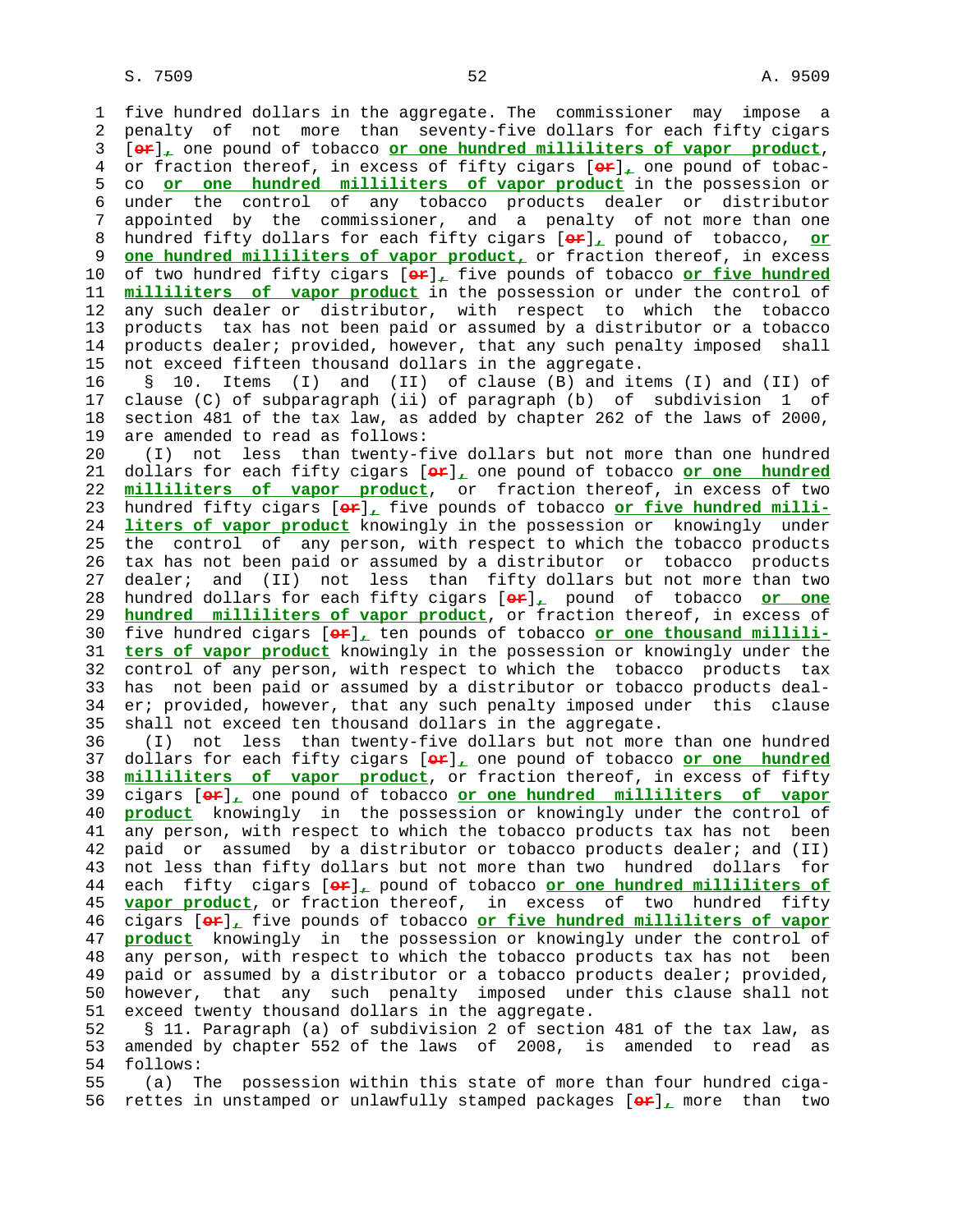1 hundred fifty cigars, [**or**] more than five pounds of tobacco other than 2 roll-your-own tobacco, [**or**] more than thirty-six ounces of roll-your-own 3 tobacco by any person other than an agent or distributor, as the case 4 may be, **or five hundred milliliters or more of vapor product** at any one 5 time shall be presumptive evidence that such cigarettes or tobacco 6 products are subject to tax as provided by this article. 7 § 12. Subdivisions (a) and (h) of section 1814 of the tax law, as 8 amended by section 28 of subpart I of part V-1 of chapter 57 of the laws<br>9 of 2009, are amended to read as follows: of 2009, are amended to read as follows: 10 (a) Any person who willfully attempts in any manner to evade or defeat 11 the taxes imposed by article twenty of this chapter or payment thereof 12 on (i) ten thousand cigarettes or more**,** (ii) twenty-two thousand cigars 13 or more, [**or**] (iii) four hundred forty pounds of tobacco or more**, (iv)** 14 **forty-four thousand milliliters of vapor product or more** or has previ- 15 ously been convicted two or more times of a violation of paragraph one 16 of this subdivision shall be guilty of a class E felony. 17 (h) (1) Any dealer, other than a distributor appointed by the commis- 18 sioner [**of taxation and finance**] under article twenty of this chapter, 19 who shall knowingly transport or have in his custody, possession or 20 under his control more than ten pounds of tobacco [**or**]**,** more than five 21 hundred cigars **or more than one thousand milliliters of vapor product** 22 upon which the taxes imposed by article twenty of this chapter have not 23 been assumed or paid by a distributor appointed by the commissioner [**of** 24 **taxation and finance**] under article twenty of this chapter, or other 25 person treated as a distributor pursuant to section four hundred seven- 26 ty-one-d of this chapter, shall be guilty of a misdemeanor punishable by 27 a fine of not more than five thousand dollars or by a term of imprison- 28 ment not to exceed thirty days. 29 (2) Any person, other than a dealer or a distributor appointed by the 30 commissioner under article twenty of this chapter, who shall knowingly 31 transport or have in his custody, possession or under his control more 32 than fifteen pounds of tobacco [**or**]**,** more than seven hundred fifty 33 cigars **or more than fifteen hundred milliliters or more of vapor product** 34 upon which the taxes imposed by article twenty of this chapter have not 35 been assumed or paid by a distributor appointed by the commissioner 36 under article twenty of this chapter, or other person treated as a 37 distributor pursuant to section four hundred seventy-one-d of this chap- 38 ter shall be guilty of a misdemeanor punishable by a fine of not more 39 than five thousand dollars or by a term of imprisonment not to exceed 40 thirty days. 41 (3) Any person, other than a distributor appointed by the commissioner 42 under article twenty of this chapter, who shall knowingly transport or 43 have in his custody, possession or under his control twenty-five hundred 44 or more cigars [**or**]**,**fifty or more pounds of tobacco **or five thousand** 45 **milliliters or more of vapor product** upon which the taxes imposed by 46 article twenty of this chapter have not been assumed or paid by a 47 distributor appointed by the commissioner under article twenty of this 48 chapter, or other person treated as a distributor pursuant to section 49 four hundred seventy-one-d of this chapter shall be guilty of a misde- 50 meanor. Provided further, that any person who has twice been convicted 51 under this subdivision shall be guilty of a class E felony for any 52 subsequent violation of this section, regardless of the amount of tobac- 53 co products involved in such violation.

 54 (4) For purposes of this subdivision, such person shall knowingly 55 transport or have in his custody, possession or under his control tobac- 56 co [**or**]**,** cigars **or vapor products** on which such taxes have not been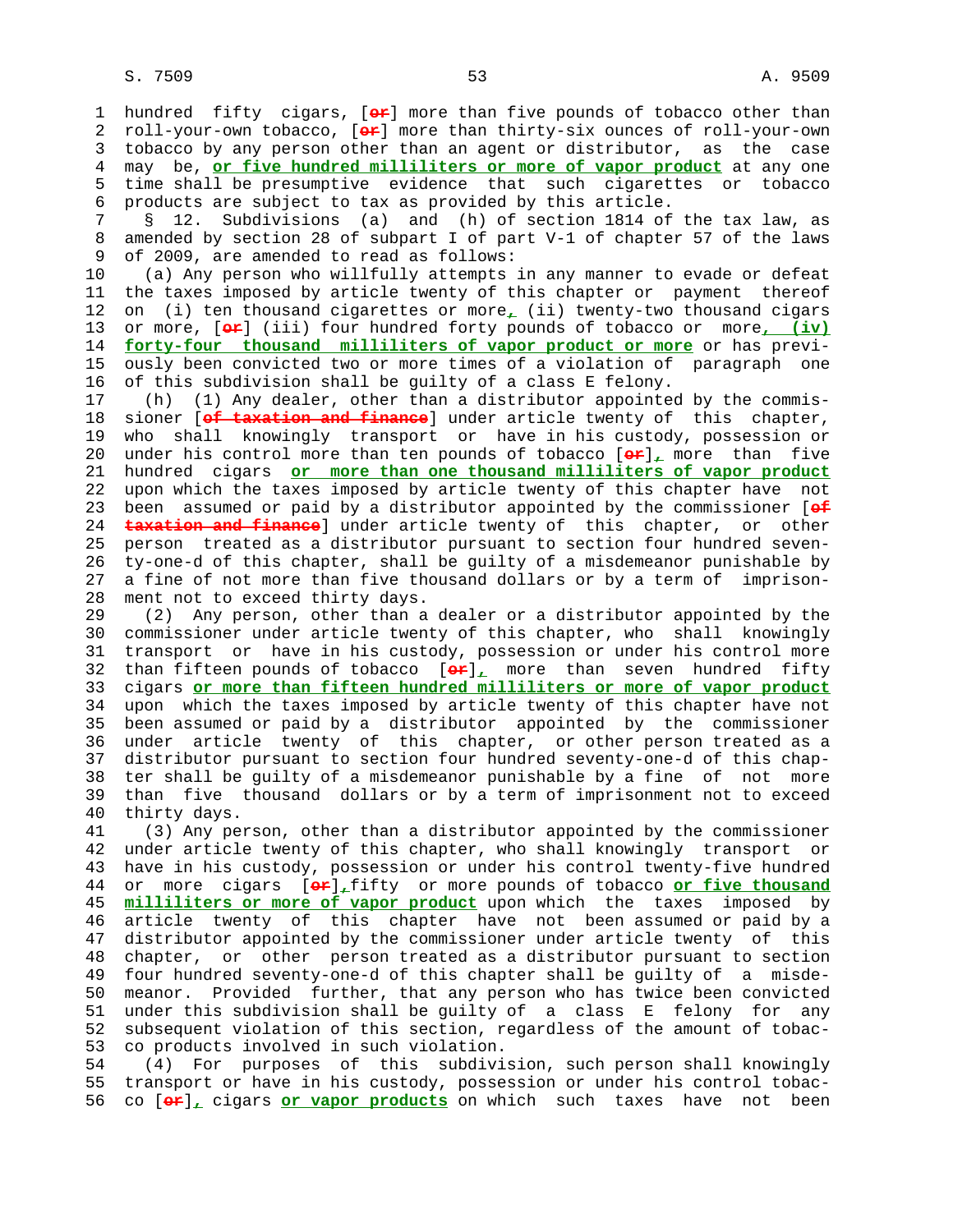1 assumed paid by a distributor appointed by the commissioner where such 2 person has knowledge of the requirement of the tax on tobacco products 3 and, where to his knowledge, such taxes have not been assumed or paid on 4 such tobacco products by a distributor appointed by the commissioner of 5 taxation and finance.

 6 § 13. Subdivisions (a) and (b) of section 1814-a of the tax law, as 7 added by chapter 61 of the laws of 1989, are amended to read as follows: 8 (a) Any person who, while not appointed as a distributor of tobacco products pursuant to the provisions of article twenty of this chapter, 10 imports or causes to be imported into the state more than fifty cigars 11 [**or**]**,** more than one pound of tobacco[**,**] **or more than one hundred milli-** 12 **liters of vapor product** for sale within the state, or produces, manufac- 13 tures or compounds tobacco products within the state shall be guilty of 14 a misdemeanor punishable by a fine of not more than five thousand 15 dollars or by a term of imprisonment not to exceed thirty days. If, 16 within any ninety day period, one thousand or more cigars [**or five** 17 **hundred**]**, twenty** pounds or more of tobacco **or two thousand milliliters** 18 **or more of vapor product** are imported or caused to be imported into the 19 state for sale within the state or are produced, manufactured or 20 compounded within the state by any person while not appointed as a 21 distributor of tobacco products, such person shall be guilty of a misde- 22 meanor. Provided further, that any person who has twice been convicted 23 under this section shall be guilty of a class E felony for any subse- 24 quent violation of this section, regardless of the amount of tobacco 25 products involved in such violation.

 26 (b) For purposes of this section, the possession or transportation 27 within this state by any person, other than a tobacco products distribu- 28 tor appointed by the commissioner of taxation and finance, at any one 29 time of seven hundred fifty or more cigars [**or**]**,** fifteen pounds or more 30 of tobacco **or fifteen hundred milliliters or more of vapor product** shall 31 be presumptive evidence that such tobacco products are possessed or 32 transported for the purpose of sale and are subject to the tax imposed 33 by section four hundred seventy-one-b of this chapter. With respect to 34 such possession or transportation, any provisions of article twenty of 35 this chapter providing for a time period during which the tax imposed by 36 such article may be paid shall not apply.

 37 § 14. Subdivision (a) of section 1846-a of the tax law, as amended by 38 chapter 556 of the laws of 2011, is amended to read as follows:

 39 (a) Whenever a police officer designated in section 1.20 of the crimi- 40 nal procedure law or a peace officer designated in subdivision four of 41 section 2.10 of such law, acting pursuant to his special duties, shall 42 discover any tobacco products in excess of five hundred cigars [**or**]**,** ten 43 pounds of tobacco **or one thousand milliliters of vapor product** which are 44 being imported for sale in the state where the person importing or caus- 45 ing such tobacco products to be imported has not been appointed as a 46 distributor pursuant to section four hundred seventy-two of this chap- 47 ter, such police officer or peace officer is hereby authorized and 48 empowered forthwith to seize and take possession of such tobacco 49 products. Such tobacco products seized by a police officer or peace 50 officer shall be turned over to the commissioner. Such seized tobacco 51 products shall be forfeited to the state. All tobacco products forfeited 52 to the state shall be destroyed or used for law enforcement purposes, 53 except that tobacco products that violate, or are suspected of violat- 54 ing, federal trademark laws or import laws shall not be used for law 55 enforcement purposes. If the commissioner determines the tobacco 56 products may not be used for law enforcement purposes, the commissioner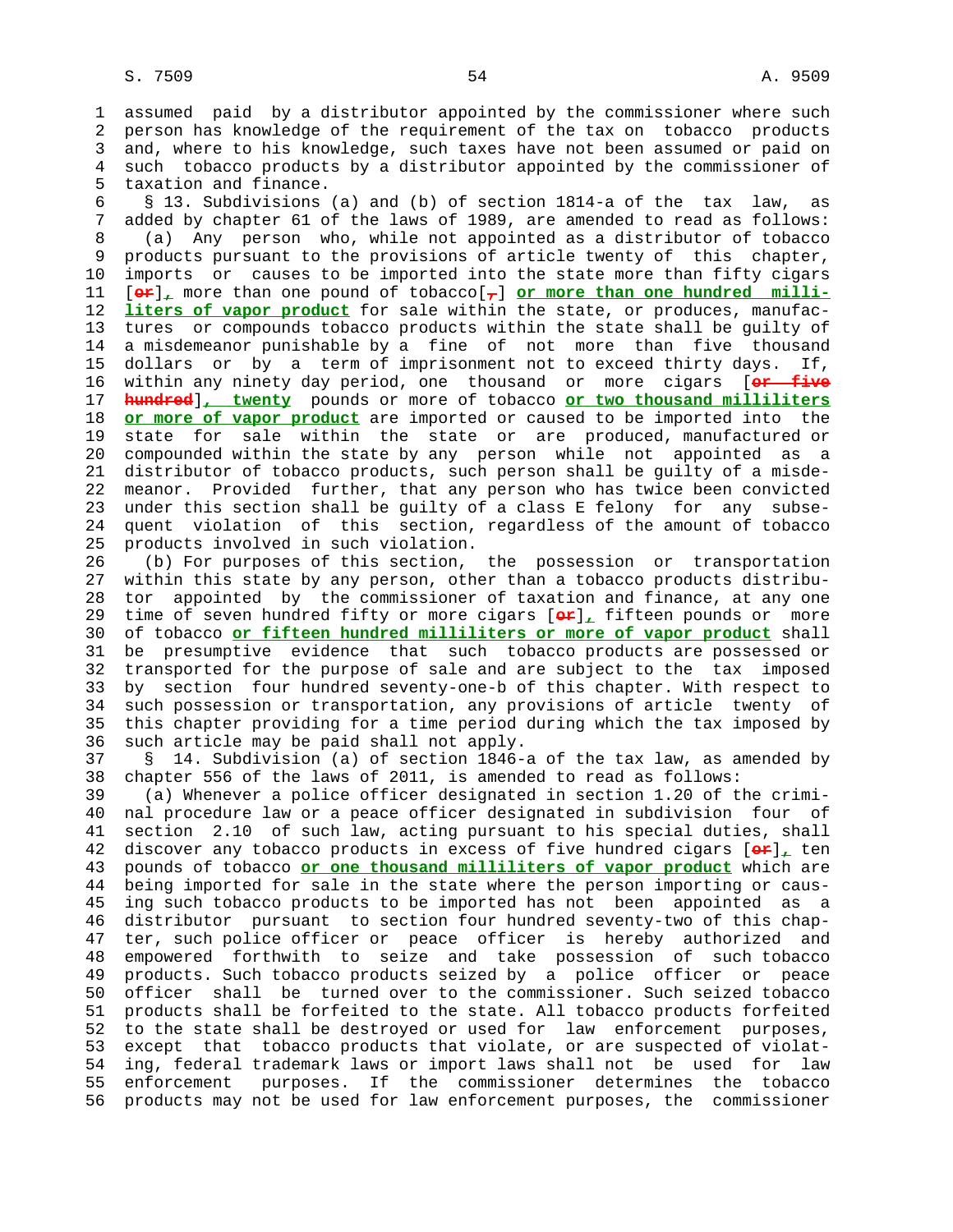1 must, within a reasonable time thereafter, upon publication in the state 2 registry of a notice to such effect before the day of destruction, 3 destroy such forfeited tobacco products. The commissioner may, prior to 4 any destruction of tobacco products, permit the true holder of the 5 trademark rights in the tobacco products to inspect such forfeited 6 products in order to assist in any investigation regarding such tobacco 7 products.

8 § 15. Subdivision (b) of section 1847 of the tax law, as added by<br>9 chapter 61 of the laws of 1989, is amended to read as follows: chapter 61 of the laws of 1989, is amended to read as follows:

 10 (b) Any peace officer designated in subdivision four of section 2.10 11 of the criminal procedure law, acting pursuant to his special duties, or 12 any police officer designated in section 1.20 of the criminal procedure 13 law may seize any vehicle or other means of transportation used to 14 import tobacco products in excess of five hundred cigars [**or**]**,** ten 15 pounds of tobacco **or one thousand milliliters of vapor product** for sale 16 where the person importing or causing such tobacco products to be 17 imported has not been appointed a distributor pursuant to section four 18 hundred seventy-two of this chapter, other than a vehicle or other means 19 of transportation used by any person as a common carrier in transaction 20 of business as such common carrier, and such vehicle or other means of 21 transportation shall be subject to forfeiture as hereinafter in this 22 section provided.

 23 § 16. This act shall take effect on the one hundred eightieth day 24 after it shall have become a law, and shall apply to vapor products that 25 first become subject to taxation under article 20 of the tax law on or 26 after such date.

# 27 PART CC

 28 Section 1. The tax law is amended by adding a new article 20-C to read 29 as follows:

# 30 **ARTICLE 20-C** 31 **OPIOID EPIDEMIC SURCHARGE**

32 **Section 492. Definitions.**

| 33     | 493. Imposition of surcharge.                                                                                        |
|--------|----------------------------------------------------------------------------------------------------------------------|
| 34     | 494. Returns to be secret.                                                                                           |
| 35     | § 492. Definitions. When used in this article, the following terms                                                   |
| 36     | shall have the following meanings:                                                                                   |
| 37     | 1. "Opioid" shall mean an "opiate" as defined by subdivision twenty-                                                 |
| 38     | three of section thirty-three hundred two of the public health law, and                                              |
| 39     | any natural, synthetic, or semisynthetic "narcotic drug" as defined by                                               |
| 40     | subdivision twenty-two of such section, that has agonist, partial agon-                                              |
| 41     | ist, or agonist/antagonist morphine-like activities or effects similar                                               |
| 42     | to natural opium alkaloids and any derivative, congener, or combination                                              |
| 43     | thereof, listed in schedules II-IV of section thirty-three hundred six                                               |
| 44     | of the public health law.                                                                                            |
| 45     | 2. "Unit" shall mean the dosage form of an opioid-containing drug                                                    |
| 46     | including, but not limited to, tablets, capsules, suppositories, topical                                             |
| 47     | (transdermal), buccal or any other dosage form, such as weight or                                                    |
| 48     | volume.                                                                                                              |
| $\sim$ | $\mathcal{A}$ and the second second the second second second second second second second second second second second |

 49 **3. "Unit strength" shall mean the amount of opioid in a unit, as meas-** 50 **ured by weight, volume, concentration or other metric.**

 51 **4. "Morphine milligram equivalent conversion factor" shall mean that** 52 **reference standard of a particular opioid as it relates in potency to**

53 **morphine as determined by the commissioner of health.**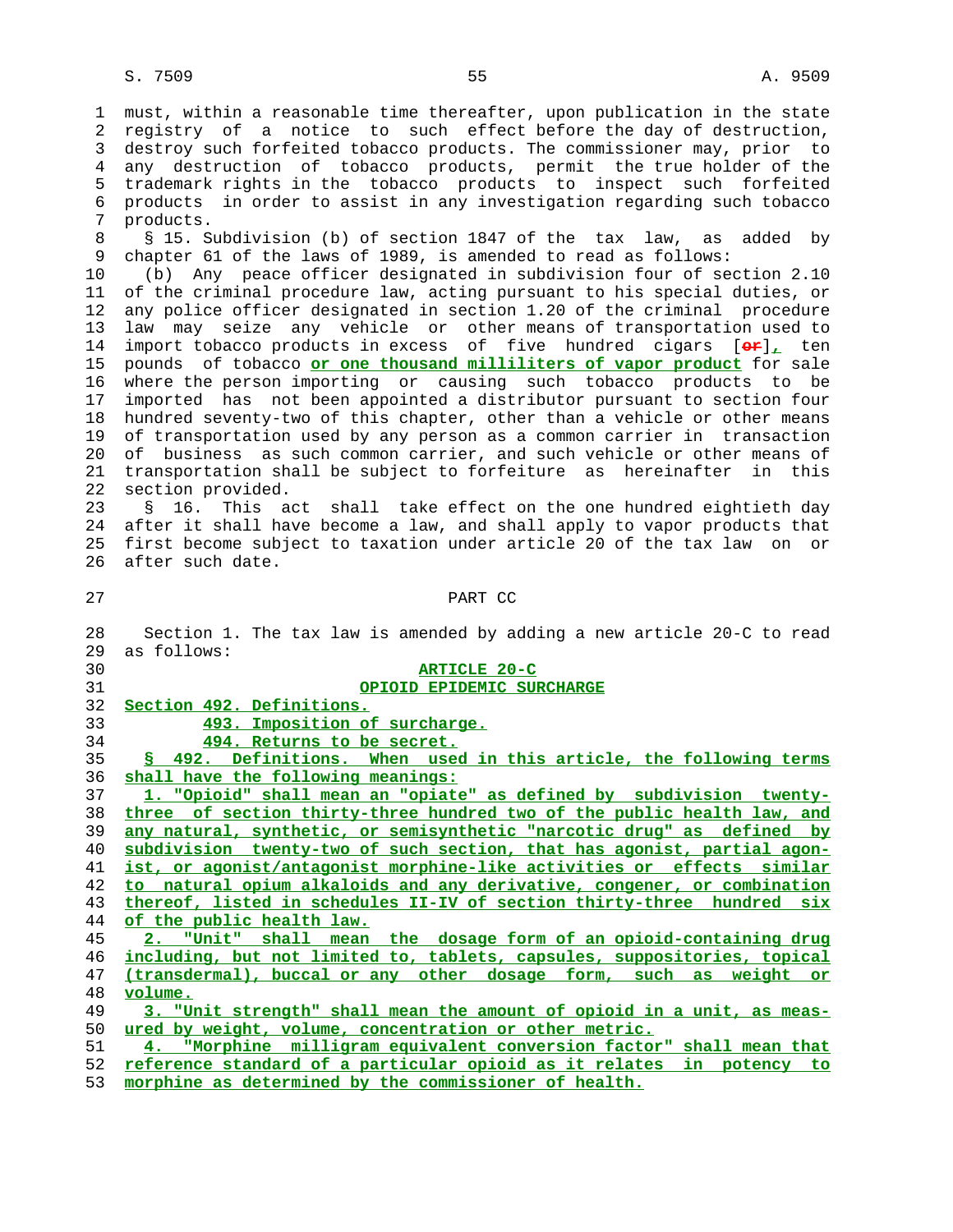$S. 7509$   $56$   $A. 9509$ 

**5. "Morphine milligram equivalent" shall mean a unit multiplied by its unit strength multiplied by the morphine milligram equivalent conversion factor of the opioid contained in such unit. 6. "Establishment" shall mean any person, firm, corporation or associ- ation required to be registered with the education department pursuant to section sixty-eight hundred eight or section sixty-eight hundred eight-b of the education law, as well as any person, firm, corporation or association that would be required to be registered with the educa- tion department pursuant to such section sixty-eight hundred eight-b but for the exception in subdivision two of such section. 7. "Invoice" shall mean the invoice, sales slip, memorandum of sale, or other document evidencing a sale of an opioid. § 493. Imposition of surcharge. 1. There is hereby imposed a surcharge on the sale of any opioid of two cents per morphine milligram equivalent sold. Such surcharge shall be imposed on the first sale of such opioid in the state, except that such surcharge shall not apply when such sale is to any program operated pursuant to article thirty-two of the mental hygiene law. This surcharge shall be charged against, and be paid by, the establishment making the first sale of such opioid in the state, and shall not be added as a separate charge or line item on any invoice given to the customer or otherwise passed down to the customer. However, an establishment liable for the surcharge imposed by this article shall clearly note on the invoice for the first sale of an opioid in the state its liability for the surcharge, along with its name, address, and taxpayer identification number. All sales of an opioid in this state shall be presumed to be the first sale of such, and shall also be presumed to be subject to the surcharge imposed by this article, unless the contrary is established by the seller. 2. Every establishment liable for the surcharge imposed by this arti- cle shall file with the commissioner a return, on forms prescribed by the commissioner, indicating the total morphine milligram equivalent of opioids it sold in the state, the total morphine milligram equivalent of such opioids that are subject to the surcharge imposed by this article, the amount of surcharge due thereon, and such further information as the commissioner may require. Such returns shall be due on or before the twentieth day of each month, and shall cover all opioid sales in the state made in the month prior, except that the first return required to be filed pursuant to this section shall be due on or before January twentieth, two thousand nineteen and shall cover all opioid sales occur- ring in the period between the effective date of this article and Decem- ber thirty-first, two thousand eighteen. Every establishment required to file a return under this section shall, at the time of filing such return, pay to the commissioner the total amount of surcharge due for the period covered by such return. If a return is not filed when due, the surcharge shall be due on the day on which the return is required to be filed. The commissioner may require that the returns and payments required by this article be filed or paid electronically. 3. Establishments making sales of opioids in this state shall maintain all invoices pertaining to such sales for six years after the return reporting such sales is filed with the commissioner, unless the commis- sioner provides for a different retention period by rule or regulation. The establishment shall produce such records upon demand by the commis- sioner. 4. Whenever the commissioner shall determine that any moneys received under the provisions of this article were paid in error, he or she may cause the same to be refunded, with interest, except that no interest**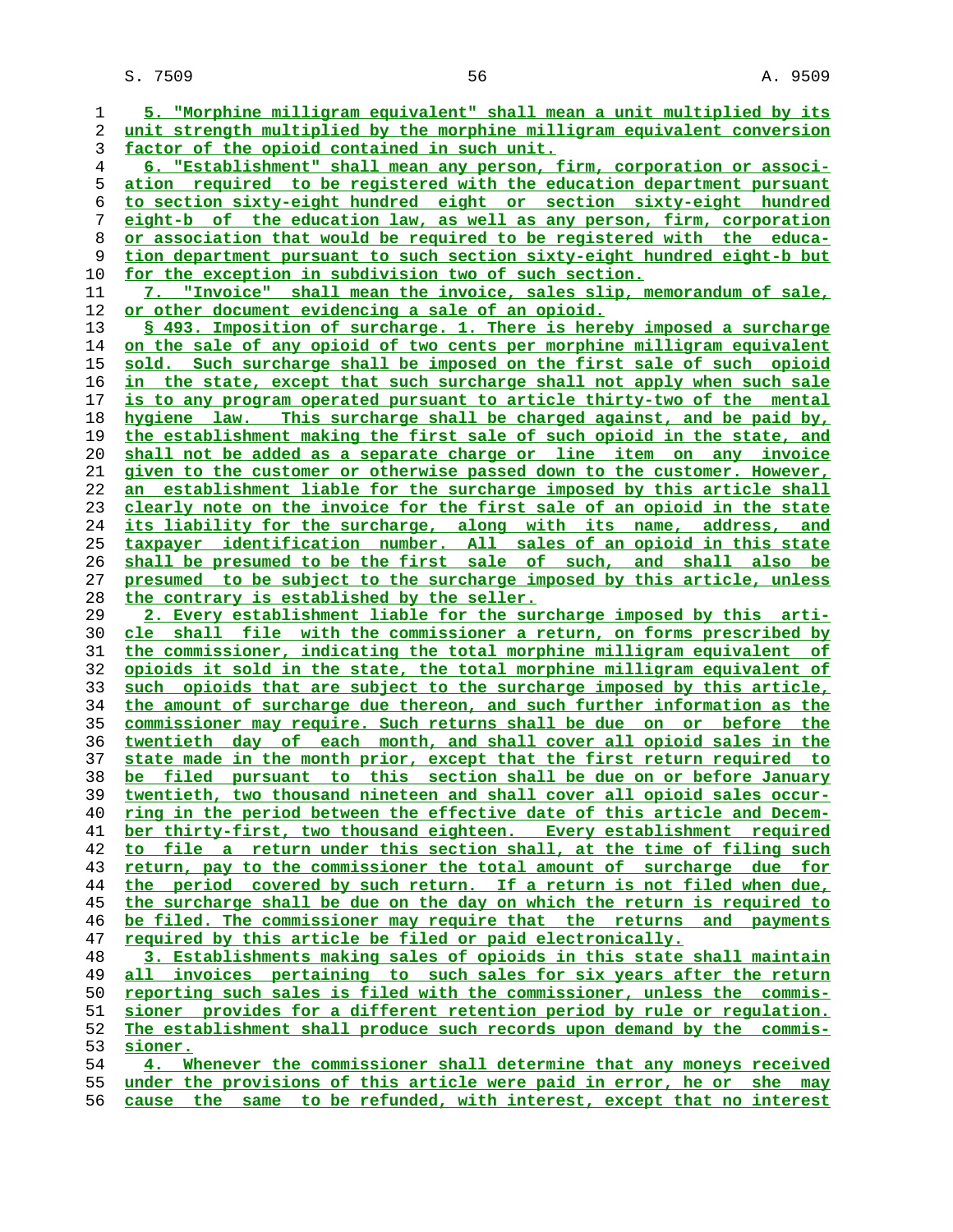$S. 7509$   $57$   $A. 9509$ 

**shall be allowed or paid if the amount thereof would be less than one dollar. Such interest shall be at the overpayment rate set by the commissioner pursuant to subdivision twenty-sixth of section one hundred seventy-one of this chapter, or if no rate is set, at the rate of six percent per annum, from the date when the surcharge, penalty or interest to be refunded was paid to a date preceding the date of the refund check by not more than thirty days. Provided, however, that for the purposes of this subdivision, any surcharge paid before the last day prescribed for its payment shall be deemed to have been paid on such last day. Such moneys received under the provisions of this article that the commis- sioner shall determine were paid in error, may be refunded out of funds in the custody of the comptroller to the credit of such surcharges provided an application therefor is filed with the commissioner within two years from the time the erroneous payment was made. 5. The provisions of article twenty-seven of this chapter shall apply to the surcharge imposed by this article in the same manner and with the same force and effect as if the language of such article had been incor- porated in full into this section and had expressly referred to the surcharge imposed by this article, except to the extent that any provision of such article is either inconsistent with a provision of this article or is not relevant to this article. 6. (a) The surcharges, interest, and penalties imposed by this article and collected or received by the commissioner shall be deposited daily with such responsible banks, banking houses or trust companies, as may be designated by the state comptroller, to the credit of the opioid prevention, treatment and recovery account established pursuant to section ninety-seven-aaaaa of the state finance law. An account may be established in one or more of such depositories. Such deposits will be kept separate and apart from all other money in the possession of the state comptroller. The state comptroller shall require adequate security from all such depositories. Of the total revenue collected or received under this article, the state comptroller shall retain such amount as the commissioner may determine to be necessary for refunds under this article. The commissioner is authorized and directed to deduct from the amounts it receives under this article, before deposit into the trust accounts designated by the state comptroller, a reasonable amount neces- sary to effectuate refunds of appropriations of the department to reim- burse the department for the costs incurred to administer, collect and distribute the surcharge imposed by this article. (b) On or before the twelfth and twenty-sixth day of each succeeding month, after reserving such amount for such refunds and deducting such amounts for such costs, as provided for in paragraph (a) of this subdi- vision, the commissioner shall certify to the state comptroller the amount of all revenues so received during the prior month because of the surcharges, interest and penalties so imposed. The amount of revenues so certified shall be paid over by the fifteenth and the final business day of each succeeding month from such account into the opioid prevention, treatment and recovery account established pursuant to section ninety- seven-aaaaa of the state finance law. 7. The commissioners of education and health shall cooperate with the commissioner in administering this surcharge, including sharing with the commissioner pertinent information about establishments upon the request**

**of the commissioner. § 494. Returns to be secret. 1. Except in accordance with proper judi- cial order or as in this section or otherwise provided by law, it shall be unlawful for the commissioner, any officer or employee of the depart-**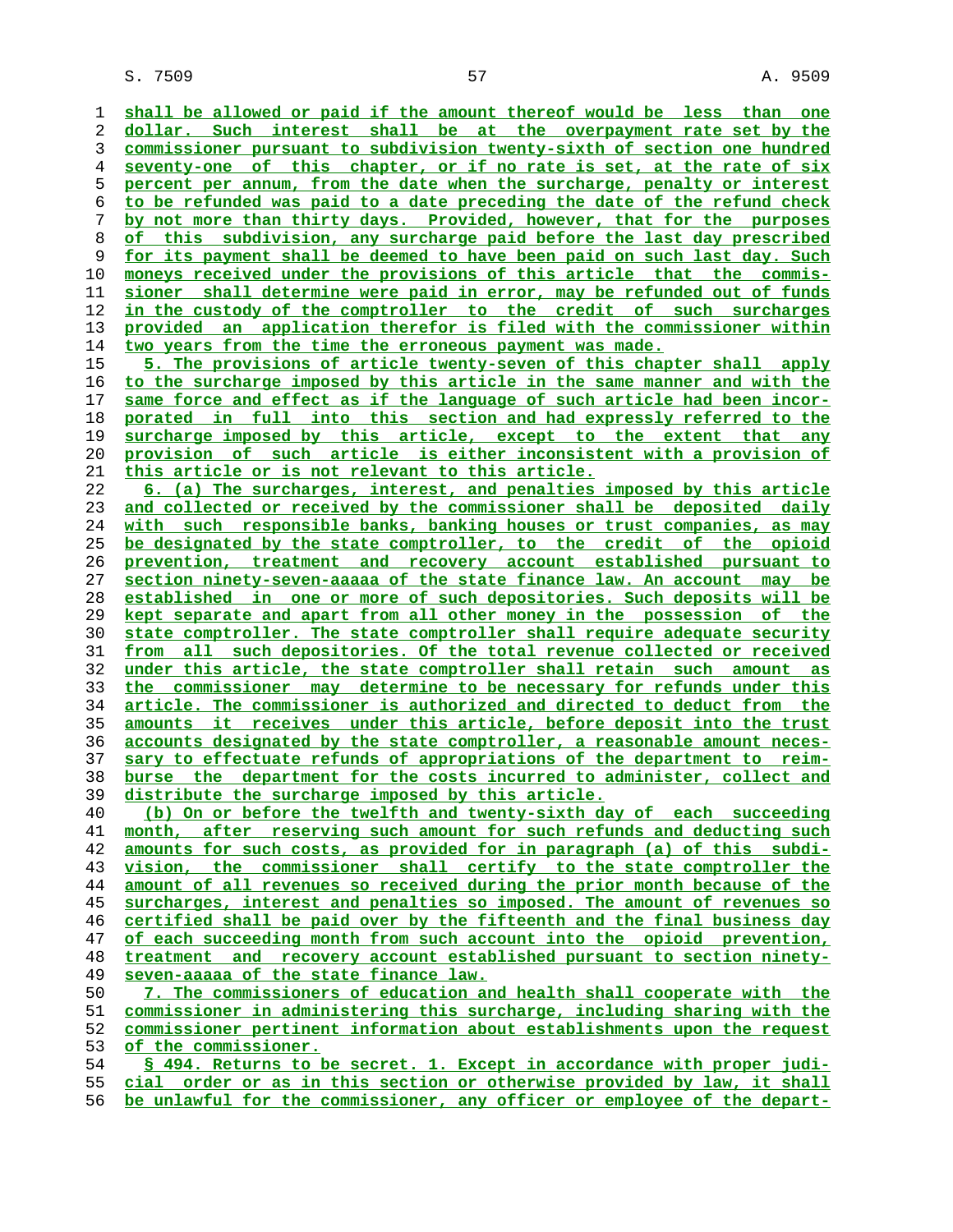$S. 7509$   $58$   $A. 9509$ 

**ment, or any officer or person who, pursuant to this section, is permit- ted to inspect any return or report or to whom a copy, an abstract or a portion of any return or report is furnished, or to whom any information contained in any return or report is furnished, or any person engaged or retained by such department on an independent contract basis or any person who in any manner may acquire knowledge of the contents of a return or report filed pursuant to this article to divulge or make known in any manner the contents or any other information relating to the business of an establishment contained in any return or report required under this article. The officers charged with the custody of such returns or reports shall not be required to produce any of them or evidence of anything contained in them in any action or proceeding in any court, except on behalf of the state, the state department of health, the state department of education or the commissioner in an action or proceeding under the provisions of this chapter or on behalf of the state or the commissioner in any other action or proceeding involving the collection of a tax due under this chapter to which the state or the commissioner is a party or a claimant or on behalf of any party to any action or proceeding under the provisions of this article, when the returns or the reports or the facts shown thereby are directly involved in such action or proceeding, in any of which events the court may require the production of, and may admit in evidence so much of said returns or reports or of the facts shown thereby as are pertinent to the action or proceeding and no more. Nothing herein shall be construed to prohibit the commissioner, in his or her discretion, from allowing the inspection or delivery of a certified copy of any return or report filed under this article, or from providing any information contained in any such return or report, by or to a duly authorized officer or employee of the state department of health or the state department of education; nor to prohibit the inspection or delivery of a certified copy of any return or report filed under this article, or the provision of any information contained therein, by or to the attorney general or other legal repre- sentatives of the state when an action shall have been recommended or commenced pursuant to this chapter in which such returns or reports or the facts shown thereby are directly involved; nor to prohibit the commissioner from providing or certifying to the division of budget or the comptroller the total number of returns or reports filed under this article in any reporting period and the total collections received ther- efrom; nor to prohibit the inspection of the returns or reports required under this article by the comptroller or duly designated officer or employee of the state department of audit and control, for purposes of the audit of a refund of any surcharge paid by an establishment or other person under this article; nor to prohibit the delivery to an establish- ment, or a duly authorized representative of such establishment, a certified copy of any return or report filed by such establishment pursuant to this article, nor to prohibit the publication of statistics so classified as to prevent the identification of particular returns or reports and the items thereof. 2. (a) Any officer or employee of the state who willfully violates the provisions of subdivision one of this section shall be dismissed from office and be incapable of holding any public office in this state for a period of five years thereafter. (b) A violation of this article shall be considered a violation of**

**secrecy provisions under article thirty-seven of this chapter.** 55 § 2. Section 1825 of the tax law, as amended by section 20 of part AAA 56 of chapter 59 of the laws of 2017, is amended to read as follows: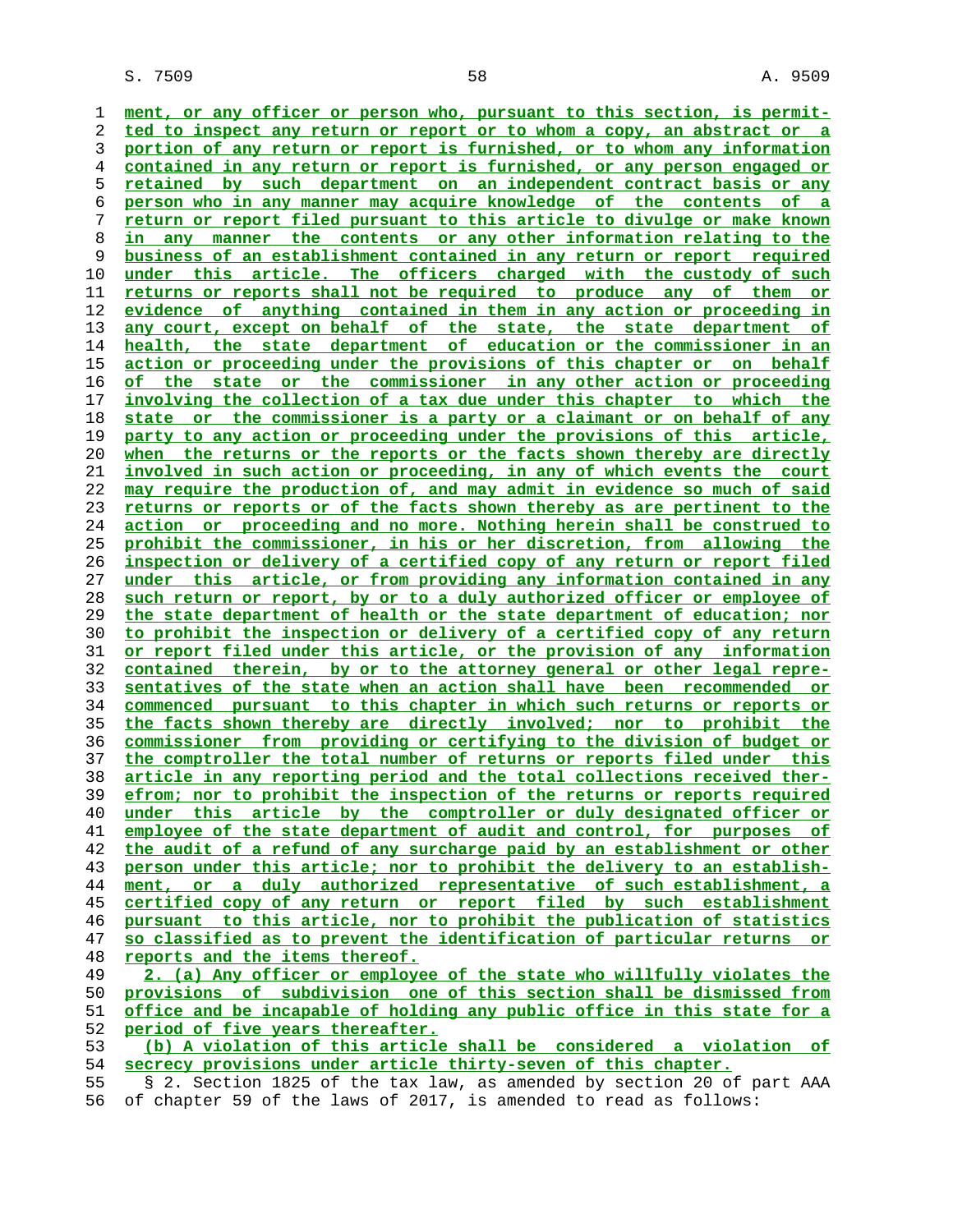1 § 1825. Violation of secrecy provisions of the tax law.--Any person 2 who violates the provisions of [**subdivision (b) of section twenty-one,**] 3 subdivision one of section two hundred two, subdivision eight of section 4 two hundred eleven, subdivision (a) of section three hundred fourteen, 5 subdivision one or two of section four hundred thirty-seven, section 6 four hundred eighty-seven, **section four hundred ninety-four,** subdivision 7 one or two of section five hundred fourteen, subsection (e) of section 8 six hundred ninety-seven, subsection (a) of section nine hundred nine- 9 ty-four, subdivision (a) of section eleven hundred forty-six, section 10 twelve hundred eighty-seven, section twelve hundred ninety-six, subdivi- 11 sion (a) of section fourteen hundred eighteen, subdivision (a) of 12 section fifteen hundred eighteen, subdivision (a) of section fifteen 13 hundred fifty-five of this chapter, and subdivision (e) of section 14 11-1797 of the administrative code of the city of New York shall be 15 guilty of a misdemeanor.

 16 § 3. The state finance law is amended by adding a new section 97-aaaaa 17 to read as follows:

**§ 97-aaaaa. Opioid prevention, treatment and recovery account. 1. There is hereby established in the joint custody of the state comp- troller and the commissioner of taxation and finance an account of the miscellaneous special revenue account to be known as the "opioid prevention, treatment and recovery account".**

**2. Moneys in the opioid prevention, treatment and recovery account shall be kept separate and shall not be commingled with any other moneys in the custody of the state comptroller and the commissioner of taxation and finance.**

**3. The opioid prevention, treatment and recovery account shall consist of moneys appropriated for the purpose of such account, moneys trans- ferred to such account pursuant to law, contributions consisting of promises or grants of any money or property of any kind or value, or any other thing of value, including grants or other financial assistance from any agency of government and moneys required by the provisions of this section or any other law to be paid into or credited to this account. The account shall also consist of moneys received from any litigation or enforcement actions initiated against opioid pharmaceu- tical manufacturers, distributors and wholesalers.**

**4. Moneys of the opioid prevention, treatment and recovery account, when allocated, shall be available, subject to the approval of the director of the budget, to support programs operated by the New York state office of alcoholism and substance abuse services or agencies certified, authorized, approved or otherwise funded by the New York state office of alcoholism and substance abuse services to provide opioid treatment, recovery and prevention and education services; and to provide support for the prescription monitoring program registry if established. 5. At the request of the budget director, the state comptroller shall**

**transfer moneys to support the costs of opioid treatment, recovery, prevention, education services, and other related programs, from the opioid prevention, treatment and recovery account to any other fund of the state.**

**6. Notwithstanding the provisions of any general or special law, no moneys shall be available from the opioid prevention, treatment and recovery account until a certificate of allocation and a schedule of amounts to be available therefor shall have been issued by the director of the budget, upon the recommendation of the commissioner of the office of alcoholism and substance abuse services, and a copy of such certif-**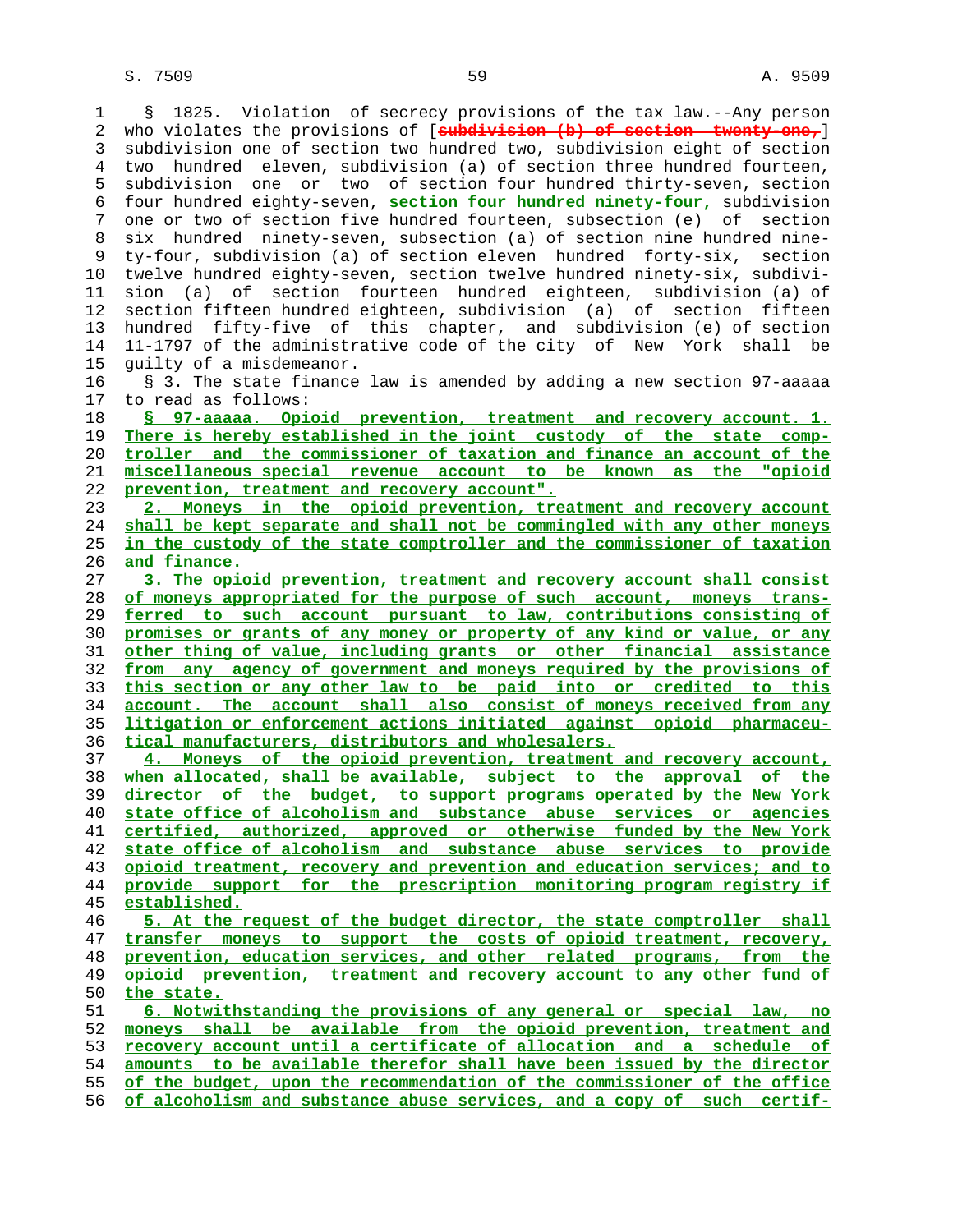S. 7509 A. 9509

| 1  | icate filed with the comptroller, the chairman of the senate finance     |
|----|--------------------------------------------------------------------------|
| 2  | committee and the chairman of the assembly ways and means committee.     |
| 3  | Such certificate may be amended from time to time by the director of the |
| 4  | budget, upon the recommendation of the commissioner of the office of     |
| 5  | alcoholism and substance abuse services, and a copy of such amendment    |
| 6  | shall be filed with the comptroller, the chairman of the senate finance  |
| 7  | committee and the chairman of the assembly ways and means committee.     |
| 8  | 7. The moneys, when allocated, shall be paid out of the opioid           |
| 9  | prevention, treatment and recovery account, pursuant to subdivision four |
| 10 | of this section, and subject to the approval of the director of the      |
| 11 | budget, on the audit and warrant of the comptroller on vouchers certi-   |
| 12 | fied or approved by (a) the commissioner of the office of alcoholism and |
| 13 | substance abuse services or his or her designee; or (b) the commissioner |
| 14 | of the department of health or his or her designee.                      |
| 15 | § 4. This act shall take effect July 1, 2018.                            |
|    |                                                                          |
| 16 | PART DD                                                                  |
|    |                                                                          |
| 17 | Section 1. The tax law is amended by adding a new section 1521 to read   |
| 18 | as follows:                                                              |
| 19 | § 1521. Healthcare insurance windfall profit fee. (a) In addition to     |
|    | all taxes, surcharges, and fees imposed under this chapter, the insur-   |
| 20 | ance law, the financial services law, and the public health law, there   |
| 21 |                                                                          |
| 22 | is hereby imposed for each taxable year beginning after December thir-   |
| 23 | ty-first, two thousand seventeen, a fourteen percent surcharge on the    |
| 24 | net underwriting gain from the sale of health insurance written on risks |
| 25 | located or resident within this state of every corporation (1) author-   |
| 26 | ized to transact an insurance business in this state, or (2) that is a   |
| 27 | health maintenance organization required to obtain a certificate of      |
| 28 | authority under article forty-four of the public health law.             |
| 29 | For purposes of this section, the term "health insurance" shall<br>(b)   |
| 30 | mean comprehensive hospital and medical expense insurance including,     |
| 31 | without limitation, comprehensive coverage issued by a health mainte-    |
| 32 | nance organization, disability income insurance, accident insurance,     |
| 33 | medicare supplement insurance, specified disease insurance, dental       |
| 34 | insurance, vision insurance, stop-loss insurance, fixed indemnity insur- |
| 35 | ance, and hospital indemnity insurance.                                  |
| 36 | $(c)(1)$ For each taxable year, the "net underwriting gain from the sale |
| 37 | of health insurance written on risks located or resident within this     |
| 38 | state" shall equal a corporation's gross receipts from the sale of       |
| 39 | health insurance written on risks located or resident within New York    |
| 40 | less the corporation's claims and administrative expenses related to the |
| 41 | gross receipts. The computation of "gross receipts from the sale of      |
| 42 | health insurance written on risks located or resident within New York"   |
| 43 | and "claims and administrative expenses related to gross receipts" shall |
| 44 | be made pursuant to the rules set forth in requlations to be promulgated |
| 45 | by the superintendent of financial services.                             |
| 46 | (2) For each taxable year, the "net underwriting gain from the opera-    |
| 47 | tion of a managed care organization business regulated by the department |
| 48 | of health" shall equal a corporation's gross receipts from the operation |
| 49 | of a managed care organization business regulated by the department of   |
| 50 | health less the corporation's claims and administrative expenses related |
| 51 | to such gross receipts. The computation of "gross receipts from the      |
| 52 | operation of a managed care organization business regulated by the       |
| 53 | department of health" and "claims and administrative expenses related to |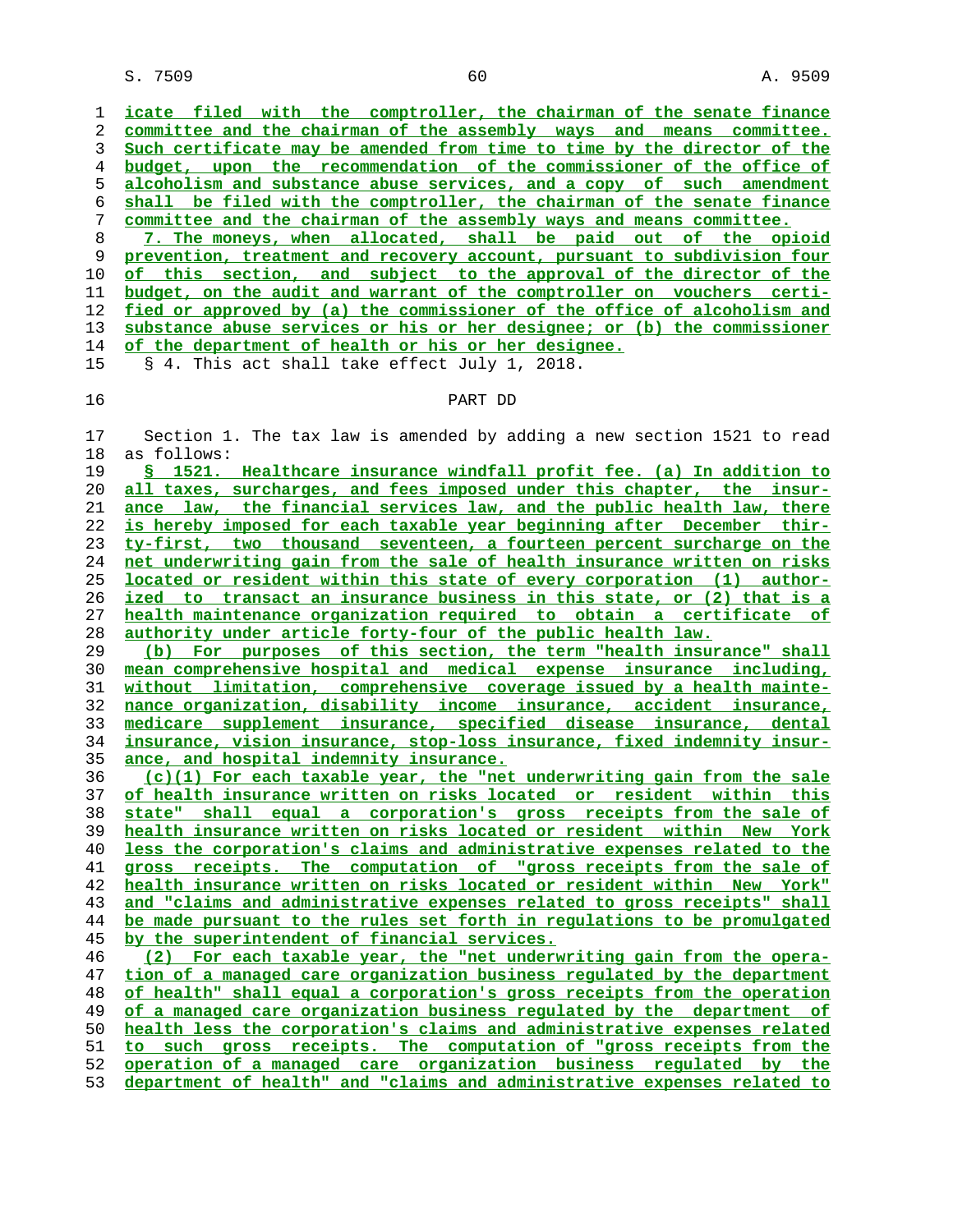$S. 7509$  and  $S. 9509$  and  $S. 9509$ 

**gross receipts" shall be made pursuant to the rules set forth in regu- lations to be promulgated by the superintendent of financial services. (d) Notwithstanding any law to the contrary, the surcharge imposed by this section shall not be deductible by a corporation in determining its liability for any other tax, surcharge, or fee imposed under any law. (e) Notwithstanding any law to the contrary, the surcharge imposed by this section shall not be considered by any corporation, and shall not be deemed to be an expense, cost, or liability, for purposes of estab- lishing or setting the rate to be charged for any health insurance poli- cy. (f) The surcharge imposed by this section shall be calculated by each corporation on an annual basis without regard to the items of gain or loss from any other period. (g) (1) The superintendent of financial services shall have the power, duty and responsibility to examine returns of a corporation filed with him or her pursuant to this section and, together with any other infor- mation within his or her possession or that may come into his or her possession, to ascertain the correct amount of surcharge imposed under this section of any corporation. For the purpose of ascertaining the correctness of any such surcharge imposed under this section or for the purpose of making an estimate of the surcharge liability under this section of any corporation, the superintendent of financial services shall have the power to examine or cause to have examined by any agent or representative designated by him or her for that purpose, any books, papers, records or memoranda bearing upon the matters required to be included in the return. (2) If the superintendent of financial services ascertains that the amount of surcharge imposed under this section as shown on the return of any corporation is less than the amount of surcharge disclosed by his or her examination, he or she shall propose, in writing, to the commission- er the issuance of a notice of deficiency for the amount due. If a corporation fails to file a return with the superintendent of financial services within the time required for the filing of such return (with regard to any extension of time for the filing thereof), the superinten- dent of financial services shall make an estimate of the amount of surcharge due for the period in respect to which such corporation failed to file the return. The estimate shall be made from any available infor- mation which is in the possession or may come into the possession of the superintendent of financial services and he or she shall propose, in writing, to the commissioner the issuance of a notice of deficiency for the amount of such estimated surcharge. Any proposal pursuant to this paragraph shall set forth the basis thereof and the details of its computation. (3) The commissioner shall, on receipt of a proposal from the super- intendent of financial services pursuant to paragraph two of this subdi- vision, take appropriate action under this chapter for the assessment and collection of the amount of surcharge, together with interest and penalties, shown by such proposal to be due. The superintendent of financial services shall be required to assist the commissioner in defending the correctness of the amount assessed at any conference at the bureau of conciliation and mediation services and at the division of tax appeals. (4) Subject to the consent of the superintendent of financial services and notwithstanding any other provisions of law to the contrary, the commissioner may delegate such other of his or her powers and duties with respect to the administration and collection of the taxes imposed**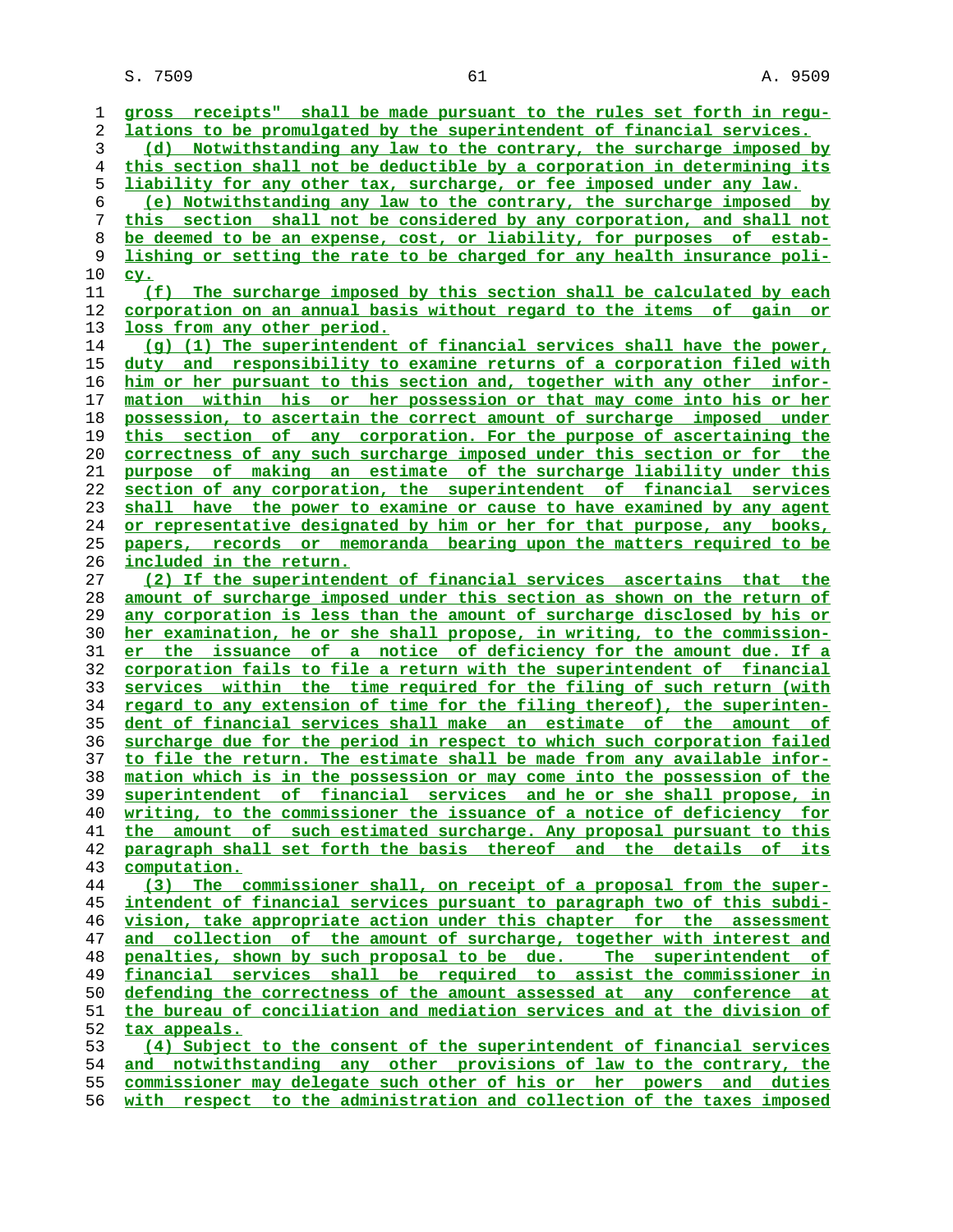$S. 7509$  and  $S. 9509$  and  $S. 9509$ 

**under this section to the superintendent of financial services, as the commissioner finds necessary in order to facilitate such administration and collection. (5) The superintendent of financial services shall have the authority to issue such rules and regulations that are necessary to implement the provisions of this section. (h) (1) Every corporation subject to the surcharge in subdivision (a) of this section, shall annually, on or before the fifteenth day of the third month following the close of its taxable year, transmit to the superintendent of financial services a return in a form prescribed by the superintendent of financial services setting forth such information as such superintendent may prescribe and every corporation which ceases to be subject to the surcharge imposed by this section shall transmit to the superintendent of financial services a return on the date of such cessation or at such other time as such superintendent may require covering each year or period for which no return was theretofore filed. A copy of each return required under this subdivision shall also be transmitted to the commissioner at or before the times specified for filing such returns with the commissioner. (2) Every corporation shall also transmit such other returns and such facts and information as the superintendent of financial services may require in the administration of this section. (3) The superintendent of financial services may grant a reasonable extension of time for filing returns whenever good cause exists. An automatic extension of four months for the filing of its return shall be allowed any corporation, if within the time prescribed by paragraph one of this subdivision, such corporation files with the superintendent of financial services an application for extension in such form as the superintendent of financial services may prescribe and pays on or before the date of such filing the amount properly estimated as its surcharge. (4) Every return shall have annexed thereto a certification by the president, vice president, treasurer, assistant treasurer, chief accounting officer or any other officer of the corporation duly author- ized so to act to the effect that the statements contained therein are true. The fact that an individual's name is signed on a certification of the return shall be prima facie evidence that such individual is author- ized to sign and certify the return on behalf of the corporation. (5) Each corporation subject to the surcharge in subdivision (a) of this section shall file a separate return for each year such corporation is subject to the surcharge. (6) In case it shall appear to the superintendent of financial services that any agreement, understanding or arrangement exists between the corporation and any other entity, person or firm whereby the activ- ity, business, income or capital of the corporation is improperly or inaccurately reflected, the superintendent of financial services is authorized and empowered in his or her discretion and in such manner as he or she may determine, to adjust items of income, deductions and capi- tal so as equitably to determine the surcharge. Where (A) any corpo- ration conducts its activity or business under any agreement, arrange- ment or understanding in such manner as either directly or indirectly to benefit its members or stockholders, or any of them, or any person or persons directly or indirectly interested in such activity or business, by entering into any transaction at more or less than a fair price which, but for such agreement, arrangement or understanding, might have been paid or received therefor, or (B) any corporation, a substantial portion of whose capital stock is owned either directly or indirectly by**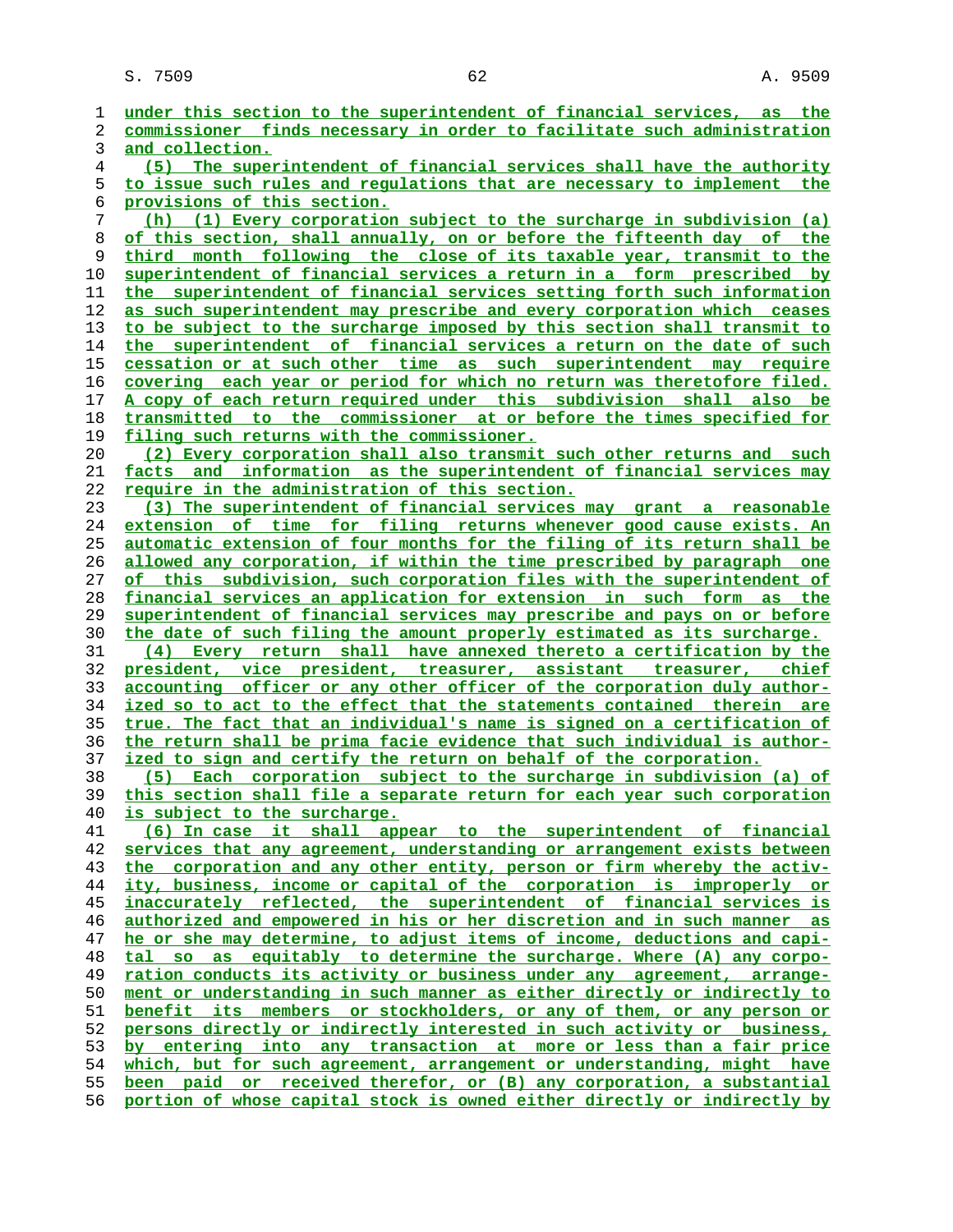| ı        | another corporation, enters into any transaction with such other corpo-                                                             |
|----------|-------------------------------------------------------------------------------------------------------------------------------------|
| 2        | ration on such terms as to create an improper gain or loss amount, the                                                              |
| 3        | superintendent of financial services may include in the corporation's                                                               |
| 4        | gain subject to the surcharge the fair amounts, which, but for such                                                                 |
| 5        | agreement, arrangement or understanding, the corporation might have                                                                 |
| 6        | derived from such transaction.                                                                                                      |
| 7        | (i) (1) To the extent the surcharge imposed by this section shall not                                                               |
| 8        | have been previously paid, the surcharge, or the balance thereof, shall                                                             |
| 9<br>10  | be payable to the superintendent of financial services in full at the<br>time the corporation's return is required to be filed.     |
| 11       | (2) If the corporation, within the time prescribed by subdivision (f)                                                               |
| 12       | of this section, shall have applied for an automatic extension of time                                                              |
| 13       | to file its annual return and shall have paid to the superintendent of                                                              |
| 14       | financial services on or before the date such application is filed an                                                               |
| 15       | amount properly estimated as provided by said subdivision, the only                                                                 |
| 16       | amount payable in addition to the surcharge shall be interest at the                                                                |
| 17       | underpayment rate set by the commissioner pursuant to subsection (e) of                                                             |
| 18       | section one thousand ninety-six of this chapter or, if no rate is set,                                                              |
| 19       | <u>at the rate of six percent per annum upon the amount by which the</u>                                                            |
| 20       | surcharge, or portion thereof payable on or before the date the return                                                              |
| 21       | was required to be filed, exceeds the amount so paid. For the purposes                                                              |
| 22       | of the preceding sentence:                                                                                                          |
| 23       | (A) an amount so paid shall be deemed properly estimated if it is                                                                   |
| 24       | either (i) not less than ninety percent of the surcharge as finally                                                                 |
| 25       | determined, or (ii) not less than the surcharge shown on the corpo-                                                                 |
| 26       | <u>ration's return for the preceding taxable year, if such preceding year</u>                                                       |
| 27       | was a taxable year of twelve months; and                                                                                            |
| 28       | (B) the time when a return is required to be filed shall be determined                                                              |
| 29       | without regard to any extension of time for filing such return.                                                                     |
| 30       | The superintendent of financial services may grant a reasonable<br>(3)                                                              |
| 31<br>32 | extension of time for payment of any surcharge imposed by this section<br>under such conditions as he or she deems just and proper. |
| 33       | All surcharges, interest and penalties collected or received by<br>(i)                                                              |
| 34       | the superintendent of financial services under this section shall be                                                                |
| 35       | deposited into the health care reform act (HCRA) resources fund pursuant                                                            |
| 36       | to section ninety-two-dd of the state finance law.                                                                                  |
| 37       | (k) The provisions of article twenty-seven of this chapter shall apply                                                              |
| 38       | to the provisions of this section in the same manner and with the same                                                              |
| 39       | force and effect as if the language of such article twenty-seven had                                                                |
| 40       | been incorporated in full into this article and had expressly referred                                                              |
| 41       | to the surcharge under this section, except to the extent that any such                                                             |
| 42       | provision is either inconsistent with a provision of this section or is                                                             |
| 43       | not relevant to this section. The superintendent of financial services                                                              |
| 44       | shall have the same power and authority that the commissioner has under                                                             |
| 45       | article twenty-seven of this chapter.                                                                                               |
| 46       | § 2. This act shall take effect immediately.                                                                                        |
|          |                                                                                                                                     |

# 47 PART EE

 48 Section 1. Subdivision 1 of Section 208 of the racing, pari-mutuel 49 wagering and breeding law, as amended by chapter 140 of the laws of 50 2008, is amended to read as follows:

 51 1. In consideration of the franchise and in accordance with its fran- 52 chise agreement, the franchised corporation shall remit to the state, 53 each year, no later than April fifth, a franchise fee payment. The fran- 54 chise fee shall be calculated and equal to the lesser of paragraph (a)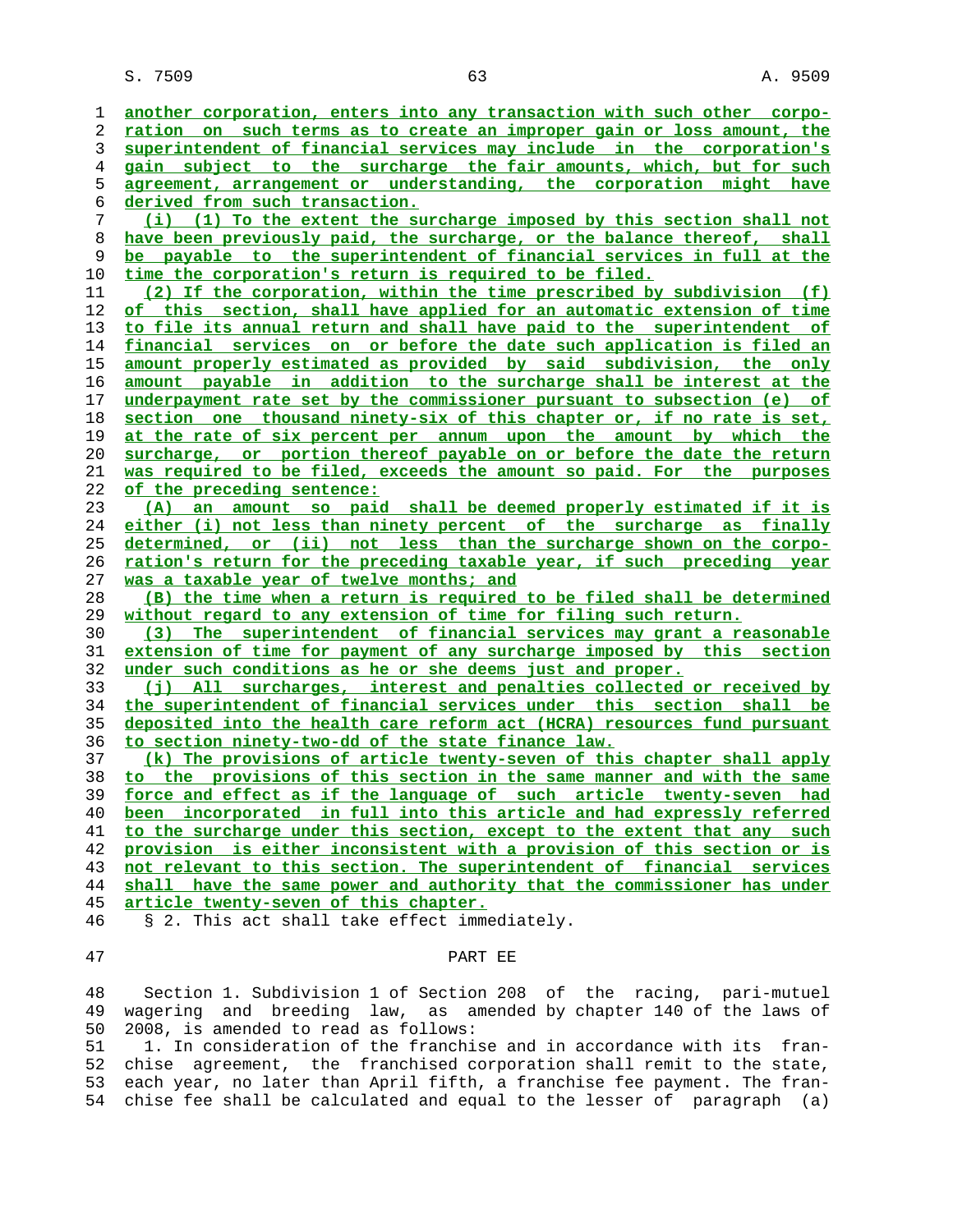1 or (b) of this subdivision as follows: (a) adjusted net income, includ- 2 ing all sources of audited generally accepted accounting principles net 3 income as of December thirty-first (i) plus the amount of depreciation 4 and amortization for such year as set forth on the statement of cash 5 flows (ii) less the amount received by the franchised corporation for 6 capital expenditures and (iii) less principal payments made for the 7 repayment of debt; or (b) operating cash which is defined as cash avail- 8 able on December thirty-first (i) which excludes all restricted cash accounts, segregated accounts as per audited financial statements and 10 cash on hand needed to fund the on-track pari-mutuel operations through 11 the vault, (ii) less [**forty-five**] **ninety** days of operating expenses 12 pursuant to generally accepted accounting principles which shall be an 13 average calculated by dividing the current year's annual budget by the 14 number of days in such year and multiplying that number by [**forty-five**] 15 **ninety**.

 16 § 2. Section 203 of the racing, pari-mutuel wagering and breeding law, 17 as amended by chapter 18 of the laws of 2008, is amended to read as 18 follows:

 19 § 203. Right to hold race meetings and races. **1.** Any corporation 20 formed under the provisions of this article, if so claimed in its 21 certificate of organization, and if it shall comply with all the 22 provisions of this article, and any other corporation entitled to the 23 benefits and privileges of this article as hereinafter provided, shall 24 have the power and the right to hold one or more running race meetings 25 in each year, and to hold, maintain and conduct running races at such 26 meetings. At such running race meetings the corporation, or the owners 27 of horses engaged in such races, or others who are not participants in 28 the race, may contribute purses, prizes, premiums or stakes to be 29 contested for, but no person or persons other than the owner or owners 30 of a horse or horses contesting in a race shall have any pecuniary 31 interest in a purse, prize, premium or stake contested for in such race, 32 or be entitled to or receive any portion thereof after such race is 33 finished, and the whole of such purse, prize, premium or stake shall be 34 allotted in accordance with the terms and conditions of such race. Races 35 conducted by a franchised corporation shall be permitted only between 36 sunrise and sunset.

**2. Notwithstanding any other provision of law to the contrary, a fran- chised corporation shall be permitted to conduct races after sunset at the Belmont Park racetrack, only on the main track in its current configuration, only if such races conclude before half past ten o' clock post meridian, and only if such races occur on Thursdays, Fridays or Saturdays. The franchised corporation shall coordinate with a harness racing association or corporation authorized to operate in Westchester county to ensure that the starting times of all such races are stag-** 45 **gered.**

 46 **3.** A track first licensed after January first, nineteen hundred nine- 47 ty, shall not conduct the simulcasting of thoroughbred races within 48 district one, in accordance with article ten of this chapter on days 49 that a franchised corporation is not conducting a race meeting. In no 50 event shall thoroughbred races conducted by a track first licensed after 51 January first, nineteen hundred ninety be conducted after eight o'clock 52 post meridian.

 53 § 3. An advisory committee shall be established by the governor 54 comprised of individuals with demonstrated interest in the performance 55 of thoroughbred and standardbred race horses to review the present 56 structure, operations and funding of equine drug testing and research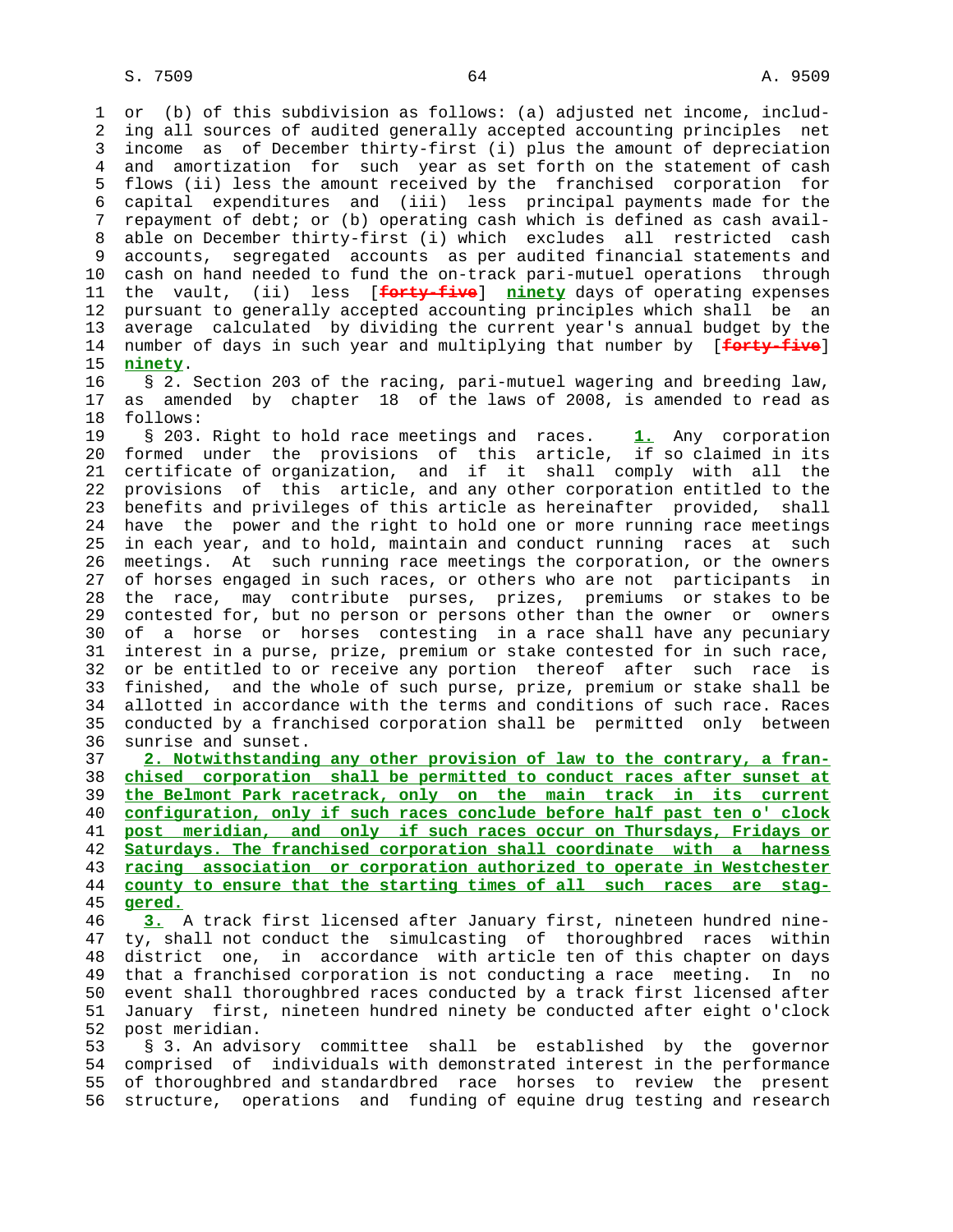1 conducted pursuant to article nine of the racing, pari-mutuel wagering 2 and breeding law. Recommendations shall be delivered to the temporary 3 president of the Senate, speaker of the Assembly and Governor by Decem- 4 ber 1, 2018 regarding the future of such research, testing and funding. 5 Members of the board shall not be considered policymakers.

 6 § 4. This act shall take effect immediately; provided, however, that 7 the amendments to section 203 of the racing, pari-mutuel wagering and 8 breeding law made by section two of this act shall expire and be deemed 9 repealed 4 years after the first night of racing conducted after sunset 10 pursuant to this act; provided that the New York Racing Association 11 shall notify the legislative bill drafting commission of the date of 12 such night of racing in order that the commission may maintain an accu- 13 rate and timely effective data base of the official text of the laws of 14 the state of New York in furtherance of effectuating the provisions of 15 section 44 of the legislative law and section 70-b of the public offi- 16 cers law.

### 17 PART FF

 18 Section 1. Subdivision 2 of section 254 of the racing, pari-mutuel 19 wagering and breeding law is amended by adding a new paragraph h to read 20 as follows:

 21 **h. An amount as shall be determined by the fund to support and promote** 22 **the ongoing care of retired horses, provided, however, that the fund** 23 **shall not be required to make any allocation for such purposes.**

 24 § 2. Subdivision 1 of section 332 of the racing, pari-mutuel wagering 25 and breeding law is amended by adding a new paragraph j to read as 26 follows:

 27 **j. An amount as shall be determined by the fund to support and promote** 28 **the ongoing care of retired horses, provided, however, that the fund** 29 **shall not be required to make any allocation for such purposes.**

30 § 3. This act shall take effect immediately.

# 31 PART GG

 32 Section 1. Paragraph (a) of subdivision 1 of section 1003 of the 33 racing, pari-mutuel wagering and breeding law, as amended by section 1 34 of part OO of chapter 59 of the laws of 2017, is amended to read as 35 follows:

 36 (a) Any racing association or corporation or regional off-track 37 betting corporation, authorized to conduct pari-mutuel wagering under 38 this chapter, desiring to display the simulcast of horse races on which 39 pari-mutuel betting shall be permitted in the manner and subject to the 40 conditions provided for in this article may apply to the commission for 41 a license so to do. Applications for licenses shall be in such form as 42 may be prescribed by the commission and shall contain such information 43 or other material or evidence as the commission may require. No license 44 shall be issued by the commission authorizing the simulcast transmission 45 of thoroughbred races from a track located in Suffolk county. The fee 46 for such licenses shall be five hundred dollars per simulcast facility 47 and for account wagering licensees that do not operate either a simul- 48 cast facility that is open to the public within the state of New York or 49 a licensed racetrack within the state, twenty thousand dollars per year 50 payable by the licensee to the commission for deposit into the general 51 fund. Except as provided in this section, the commission shall not 52 approve any application to conduct simulcasting into individual or group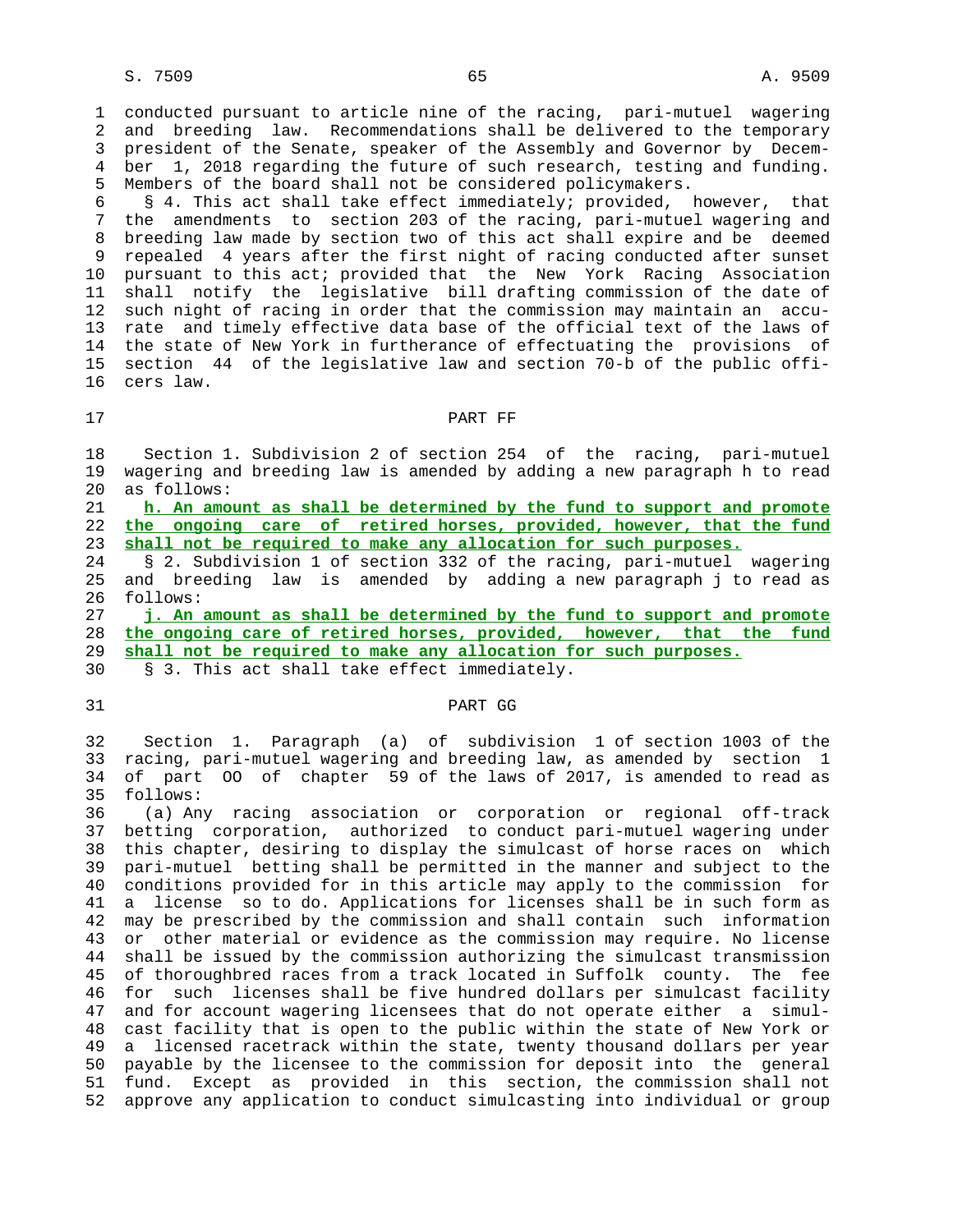1 residences, homes or other areas for the purposes of or in connection 2 with pari-mutuel wagering. The commission may approve simulcasting into 3 residences, homes or other areas to be conducted jointly by one or more 4 regional off-track betting corporations and one or more of the follow- 5 ing: a franchised corporation, thoroughbred racing corporation or a 6 harness racing corporation or association; provided (i) the simulcasting 7 consists only of those races on which pari-mutuel betting is authorized 8 by this chapter at one or more simulcast facilities for each of the 9 contracting off-track betting corporations which shall include wagers 10 made in accordance with section one thousand fifteen, one thousand 11 sixteen and one thousand seventeen of this article; provided further 12 that the contract provisions or other simulcast arrangements for such 13 simulcast facility shall be no less favorable than those in effect on 14 January first, two thousand five; (ii) that each off-track betting 15 corporation having within its geographic boundaries such residences, 16 homes or other areas technically capable of receiving the simulcast 17 signal shall be a contracting party; (iii) the distribution of revenues 18 shall be subject to contractual agreement of the parties except that 19 statutory payments to non-contracting parties, if any, may not be 20 reduced; provided, however, that nothing herein to the contrary shall 21 prevent a track from televising its races on an irregular basis primari- 22 ly for promotional or marketing purposes as found by the commission. For 23 purposes of this paragraph, the provisions of section one thousand thir- 24 teen of this article shall not apply. Any agreement authorizing an 25 in-home simulcasting experiment commencing prior to May fifteenth, nine- 26 teen hundred ninety-five, may, and all its terms, be extended until June 27 thirtieth, two thousand [**eighteen**] **nineteen**; provided, however, that any 28 party to such agreement may elect to terminate such agreement upon 29 conveying written notice to all other parties of such agreement at least 30 forty-five days prior to the effective date of the termination, via 31 registered mail. Any party to an agreement receiving such notice of an 32 intent to terminate, may request the commission to mediate between the 33 parties new terms and conditions in a replacement agreement between the 34 parties as will permit continuation of an in-home experiment until June 35 thirtieth, two thousand [**eighteen**] **nineteen**; and (iv) no in-home simul- 36 casting in the thoroughbred special betting district shall occur without 37 the approval of the regional thoroughbred track.

 38 § 2. Subparagraph (iii) of paragraph d of subdivision 3 of section 39 1007 of the racing, pari-mutuel wagering and breeding law, as amended by 40 section 2 of part OO of chapter 59 of the laws of 2017, is amended to 41 read as follows:

 42 (iii) Of the sums retained by a receiving track located in Westchester 43 county on races received from a franchised corporation, for the period 44 commencing January first, two thousand eight and continuing through June 45 thirtieth, two thousand [**eighteen**] **nineteen**, the amount used exclusively 46 for purses to be awarded at races conducted by such receiving track 47 shall be computed as follows: of the sums so retained, two and one-half 48 percent of the total pools. Such amount shall be increased or decreased 49 in the amount of fifty percent of the difference in total commissions 50 determined by comparing the total commissions available after July twen- 51 ty-first, nineteen hundred ninety-five to the total commissions that 52 would have been available to such track prior to July twenty-first, 53 nineteen hundred ninety-five.

 54 § 3. The opening paragraph of subdivision 1 of section 1014 of the 55 racing, pari-mutuel wagering and breeding law, as amended by section 3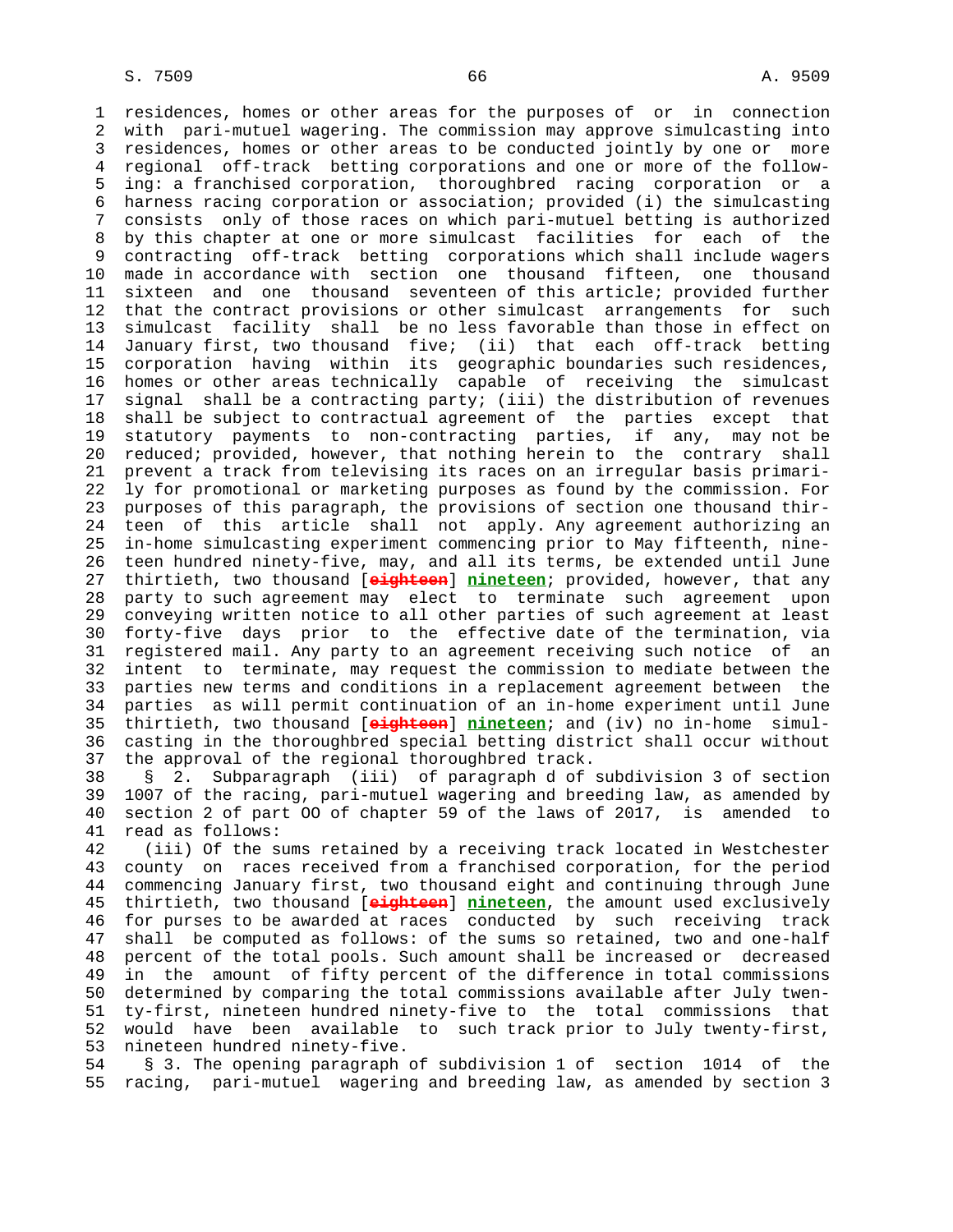1 of part OO of chapter 59 of the laws of 2017, is amended to read as 2 follows: 3 The provisions of this section shall govern the simulcasting of races 4 conducted at thoroughbred tracks located in another state or country on 5 any day during which a franchised corporation is conducting a race meet- 6 ing in Saratoga county at Saratoga thoroughbred racetrack until June 7 thirtieth, two thousand [**eighteen**] **nineteen** and on any day regardless of 8 whether or not a franchised corporation is conducting a race meeting in 9 Saratoga county at Saratoga thoroughbred racetrack after June thirtieth, 10 two thousand [**eighteen**] **nineteen**. On any day on which a franchised 11 corporation has not scheduled a racing program but a thoroughbred racing 12 corporation located within the state is conducting racing, every off- 13 track betting corporation branch office and every simulcasting facility 14 licensed in accordance with section one thousand seven (that have 15 entered into a written agreement with such facility's representative 16 horsemen's organization, as approved by the commission), one thousand 17 eight, or one thousand nine of this article shall be authorized to 18 accept wagers and display the live simulcast signal from thoroughbred 19 tracks located in another state or foreign country subject to the 20 following provisions: 21 § 4. Subdivision 1 of section 1015 of the racing, pari-mutuel wagering 22 and breeding law, as amended by section 4 of part OO of chapter 59 of 23 the laws of 2017, is amended to read as follows: 24 1. The provisions of this section shall govern the simulcasting of 25 races conducted at harness tracks located in another state or country 26 during the period July first, nineteen hundred ninety-four through June 27 thirtieth, two thousand [**eighteen**] **nineteen**. This section shall super- 28 sede all inconsistent provisions of this chapter. 29 § 5. The opening paragraph of subdivision 1 of section 1016 of the 30 racing, pari-mutuel wagering and breeding law, as amended by section 5 31 of part OO of chapter 59 of the laws of 2017, is amended to read as 32 follows: 33 The provisions of this section shall govern the simulcasting of races 34 conducted at thoroughbred tracks located in another state or country on 35 any day during which a franchised corporation is not conducting a race 36 meeting in Saratoga county at Saratoga thoroughbred racetrack until June 37 thirtieth, two thousand [**eighteen**] **nineteen**. Every off-track betting 38 corporation branch office and every simulcasting facility licensed in 39 accordance with section one thousand seven that have entered into a 40 written agreement with such facility's representative horsemen's organ- 41 ization as approved by the commission, one thousand eight or one thou- 42 sand nine of this article shall be authorized to accept wagers and 43 display the live full-card simulcast signal of thoroughbred tracks 44 (which may include quarter horse or mixed meetings provided that all 45 such wagering on such races shall be construed to be thoroughbred races) 46 located in another state or foreign country, subject to the following 47 provisions; provided, however, no such written agreement shall be 48 required of a franchised corporation licensed in accordance with section 49 one thousand seven of this article: 50 § 6. The opening paragraph of section 1018 of the racing, pari-mutuel 51 wagering and breeding law, as amended by section 6 of part OO of chapter 52 59 of the laws of 2017, is amended to read as follows: 53 Notwithstanding any other provision of this chapter, for the period

 54 July twenty-fifth, two thousand one through September eighth, two thou- 55 sand [**seventeen**] **eighteen**, when a franchised corporation is conducting a 56 race meeting within the state at Saratoga Race Course, every off-track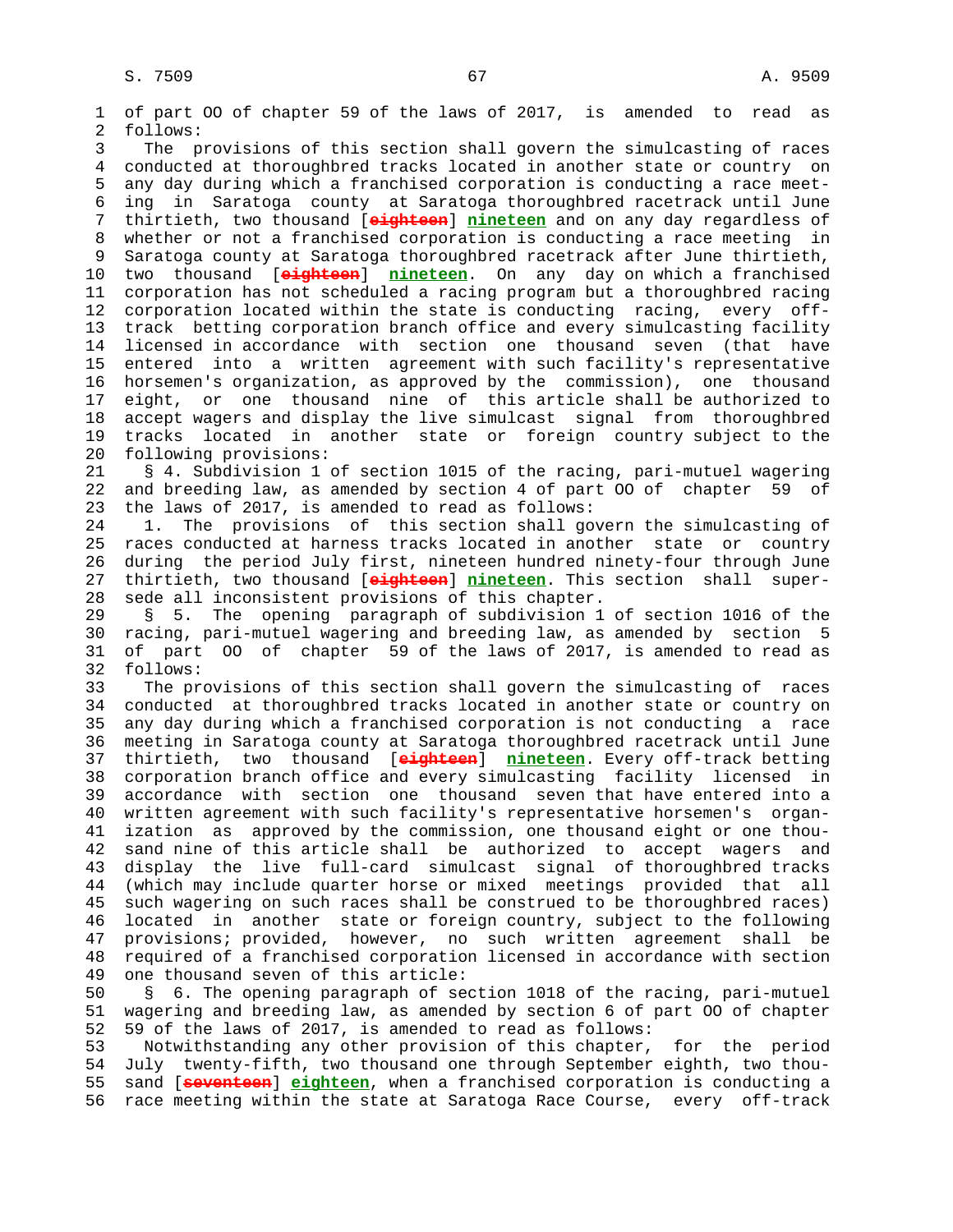$S. 7509$  68  $A. 9509$ 

 1 betting corporation branch office and every simulcasting facility 2 licensed in accordance with section one thousand seven (that has entered 3 into a written agreement with such facility's representative horsemen's 4 organization as approved by the commission), one thousand eight or one 5 thousand nine of this article shall be authorized to accept wagers and 6 display the live simulcast signal from thoroughbred tracks located in 7 another state, provided that such facility shall accept wagers on races 8 run at all in-state thoroughbred tracks which are conducting racing 9 programs subject to the following provisions; provided, however, no such 10 written agreement shall be required of a franchised corporation licensed 11 in accordance with section one thousand seven of this article.

 12 § 7. Section 32 of chapter 281 of the laws of 1994, amending the 13 racing, pari-mutuel wagering and breeding law and other laws relating to 14 simulcasting, as amended by section 7 of part OO of chapter 59 of the 15 laws of 2017, is amended to read as follows:

 16 § 32. This act shall take effect immediately and the pari-mutuel tax 17 reductions in section six of this act shall expire and be deemed 18 repealed on July 1, [**2018**] **2019**; provided, however, that nothing 19 contained herein shall be deemed to affect the application, qualifica- 20 tion, expiration, or repeal of any provision of law amended by any 21 section of this act, and such provisions shall be applied or qualified 22 or shall expire or be deemed repealed in the same manner, to the same 23 extent and on the same date as the case may be as otherwise provided by 24 law; provided further, however, that sections twenty-three and twenty- 25 five of this act shall remain in full force and effect only until May 1, 26 1997 and at such time shall be deemed to be repealed.

 27 § 8. Section 54 of chapter 346 of the laws of 1990, amending the 28 racing, pari-mutuel wagering and breeding law and other laws relating to 29 simulcasting and the imposition of certain taxes, as amended by section 30 8 of part OO of chapter 59 of the laws of 2017, is amended to read as 31 follows:

 32 § 54. This act shall take effect immediately; provided, however, 33 sections three through twelve of this act shall take effect on January 34 1, 1991, and section 1013 of the racing, pari-mutuel wagering and breed- 35 ing law, as added by section thirty-eight of this act, shall expire and 36 be deemed repealed on July 1, [**2018**] **2019**; and section eighteen of this 37 act shall take effect on July 1, 2008 and sections fifty-one and fifty- 38 two of this act shall take effect as of the same date as chapter 772 of 39 the laws of 1989 took effect.

 40 § 9. Paragraph (a) of subdivision 1 of section 238 of the racing, 41 pari-mutuel wagering and breeding law, as amended by section 9 of part 42 OO of chapter 59 of the laws of 2017, is amended to read as follows:

 43 (a) The franchised corporation authorized under this chapter to 44 conduct pari-mutuel betting at a race meeting or races run thereat shall 45 distribute all sums deposited in any pari-mutuel pool to the holders of 46 winning tickets therein, provided such tickets be presented for payment 47 before April first of the year following the year of their purchase, 48 less an amount which shall be established and retained by such fran- 49 chised corporation of between twelve to seventeen per centum of the 50 total deposits in pools resulting from on-track regular bets, and four- 51 teen to twenty-one per centum of the total deposits in pools resulting 52 from on-track multiple bets and fifteen to twenty-five per centum of the 53 total deposits in pools resulting from on-track exotic bets and fifteen 54 to thirty-six per centum of the total deposits in pools resulting from 55 on-track super exotic bets, plus the breaks. The retention rate to be 56 established is subject to the prior approval of the gaming commission.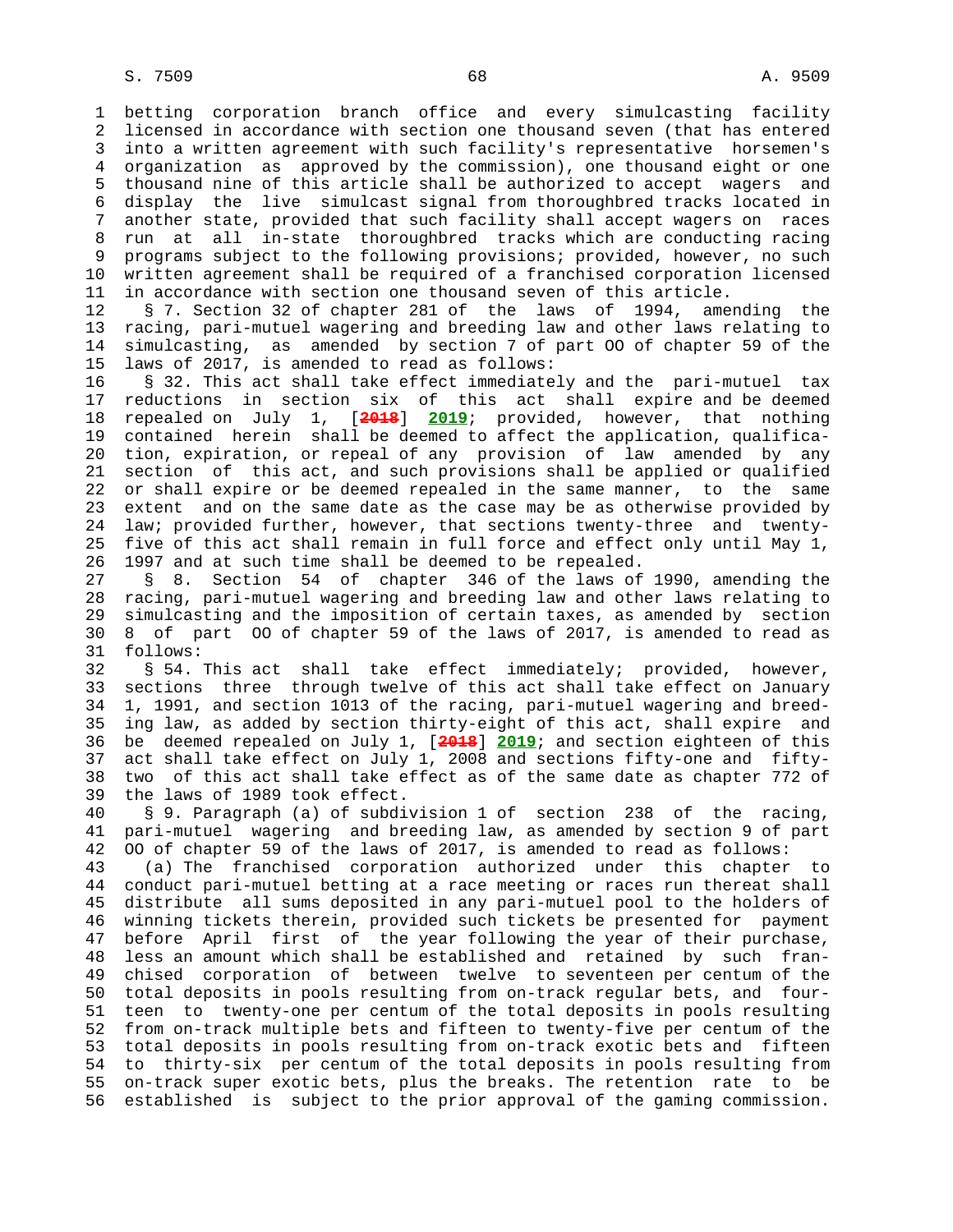1 Such rate may not be changed more than once per calendar quarter to be 2 effective on the first day of the calendar quarter. "Exotic bets" and 3 "multiple bets" shall have the meanings set forth in section five 4 hundred nineteen of this chapter. "Super exotic bets" shall have the 5 meaning set forth in section three hundred one of this chapter. For 6 purposes of this section, a "pick six bet" shall mean a single bet or 7 wager on the outcomes of six races. The breaks are hereby defined as the 8 odd cents over any multiple of five for payoffs greater than one dollar<br>9 five cents but less than five dollars, over any multiple of ten for five cents but less than five dollars, over any multiple of ten for 10 payoffs greater than five dollars but less than twenty-five dollars, 11 over any multiple of twenty-five for payoffs greater than twenty-five 12 dollars but less than two hundred fifty dollars, or over any multiple of 13 fifty for payoffs over two hundred fifty dollars. Out of the amount so 14 retained there shall be paid by such franchised corporation to the 15 commissioner of taxation and finance, as a reasonable tax by the state 16 for the privilege of conducting pari-mutuel betting on the races run at 17 the race meetings held by such franchised corporation, the following 18 percentages of the total pool for regular and multiple bets five per 19 centum of regular bets and four per centum of multiple bets plus twenty 20 per centum of the breaks; for exotic wagers seven and one-half per 21 centum plus twenty per centum of the breaks, and for super exotic bets 22 seven and one-half per centum plus fifty per centum of the breaks. For 23 the period June first, nineteen hundred ninety-five through September 24 ninth, nineteen hundred ninety-nine, such tax on regular wagers shall be 25 three per centum and such tax on multiple wagers shall be two and one- 26 half per centum, plus twenty per centum of the breaks. For the period 27 September tenth, nineteen hundred ninety-nine through March thirty- 28 first, two thousand one, such tax on all wagers shall be two and six- 29 tenths per centum and for the period April first, two thousand one 30 through December thirty-first, two thousand [**eighteen**] **nineteen**, such 31 tax on all wagers shall be one and six-tenths per centum, plus, in each 32 such period, twenty per centum of the breaks. Payment to the New York 33 state thoroughbred breeding and development fund by such franchised 34 corporation shall be one-half of one per centum of total daily on-track 35 pari-mutuel pools resulting from regular, multiple and exotic bets and 36 three per centum of super exotic bets provided, however, that for the 37 period September tenth, nineteen hundred ninety-nine through March thir- 38 ty-first, two thousand one, such payment shall be six-tenths of one per 39 centum of regular, multiple and exotic pools and for the period April 40 first, two thousand one through December thirty-first, two thousand 41 [**eighteen**] **nineteen**, such payment shall be seven-tenths of one per 42 centum of such pools.

43 § 10. This act shall take effect immediately.

### 44 PART HH

 45 Section 1. Subdivision 4 of section 97-nnnn of the state finance law 46 is REPEALED.

 47 § 2. Subdivisions 5 and 6 of section 97-nnnn of the state finance law 48 are renumbered subdivisions 4 and 5.

49 § 3. This act shall take effect April 1, 2018.

## 50 PART II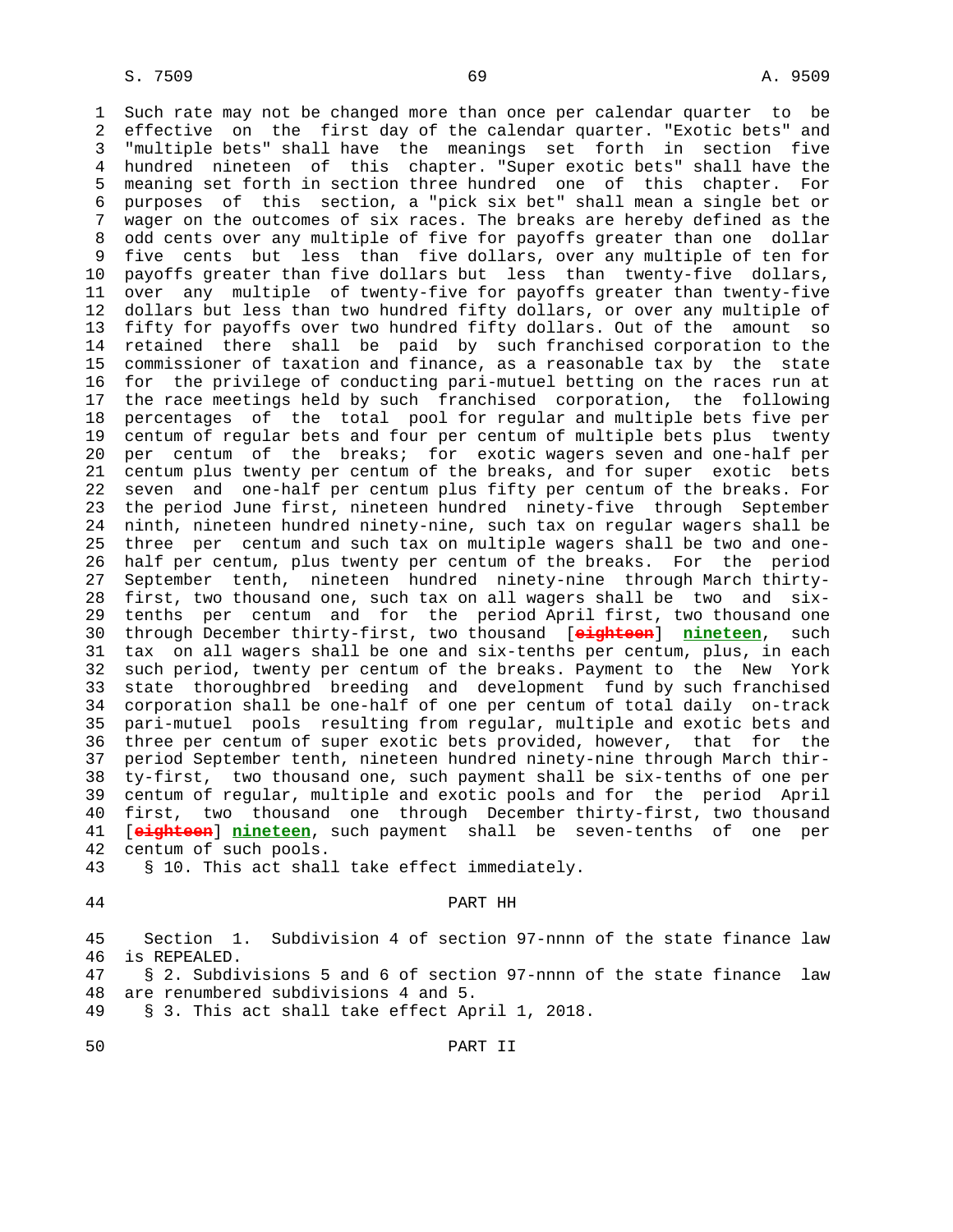1 Section 1. Subparagraphs (ii) and (iii) of paragraph 1 of subdivision 2 b of section 1612 of the tax law are REPEALED and a new subparagraph 3 (ii) is added to read as follows: **(ii) less a vendor's fee the amount of which is to be paid for serving as a lottery agent to the track operator of a vendor track or the opera- tor of any other video lottery gaming facility authorized pursuant to section sixteen hundred seventeen-a of this article: (A) when a vendor track is located within development zone one as defined by section thirteen hundred ten of the racing, pari-mutuel wagering and breeding law, at a rate of thirty-nine and one-half percent of the total revenue wagered at the vendor track after payout for prizes pursuant to this chapter; (B) when a vendor track is located within development zone two as defined by section thirteen hundred ten of the racing, pari-mutuel wagering and breeding law, at a rate of forty-three and one-half percent of the total revenue wagered at the vendor track after payout for prizes pursuant to this chapter; provided, however, at a vendor track located within fifteen miles of a destination resort gaming facility authorized pursuant to article thirteen of the racing, pari-mutuel wagering and breeding law or that is located more than fifteen miles but within fifty miles of a Native American class III gaming facility as defined in 25 U.S.C. § 2703 (8) shall receive a vendor fee at a rate of fifty-one percent of the total revenue wagered at the vendor track after payout for prizes pursuant to this chapter; and that at a vendor track located within fifteen miles of a Native American class III gaming facility as defined in 25 U.S.C. § 2703 (8) shall receive a vendor fee at a rate of fifty-six percent of the total revenue wagered at the vendor track after payout for prizes pursuant to this chapter; (C) when a video lottery facility is operated at Aqueduct racetrack, at a rate of forty-seven percent of the total revenue wagered at the video lottery gaming facility after payout for prizes pursuant to this chapter; provided, however, upon the earlier of the designation of one thousand video lottery devices as hosted pursuant to paragraph four of subdivision a of section sixteen hundred seventeen-a of this article or April first, two thousand nineteen, such rate shall be fifty percent of the total revenue wagered at the video lottery gaming facility after payout for prizes pursuant to this chapter; (D) when a video lottery gaming facility is located in either Nassau or Suffolk counties and is operated by a corporation established pursu- ant to section five hundred two of the racing, pari-mutuel wagering and breeding law, at a rate of forty-five percent of the total revenue wagered at the video lottery gaming facility after payout for prizes pursuant to this chapter; (E) notwithstanding any provision of law to the contrary, when a vendor track is located within region one or two of development zone two, as such zone is defined in section thirteen hundred ten of the racing, pari-mutuel wagering and breeding law, or is located within region six of such development zone two and is located within Ontario county, such vendor track shall be entitled to receive an additional commission. The additional commission received by the vendor track shall be the adjusted commission calculated pursuant to subclause (II) of this clause; provided, however, the additional commission shall not exceed an amount calculated pursuant to subclause (I) of this clause. (I) The maximum additional commission payable for any fiscal year shall be an amount equal to the base vendor fee less the adjusted current vendor fee. The adjusted current vendor fee is calculated as the**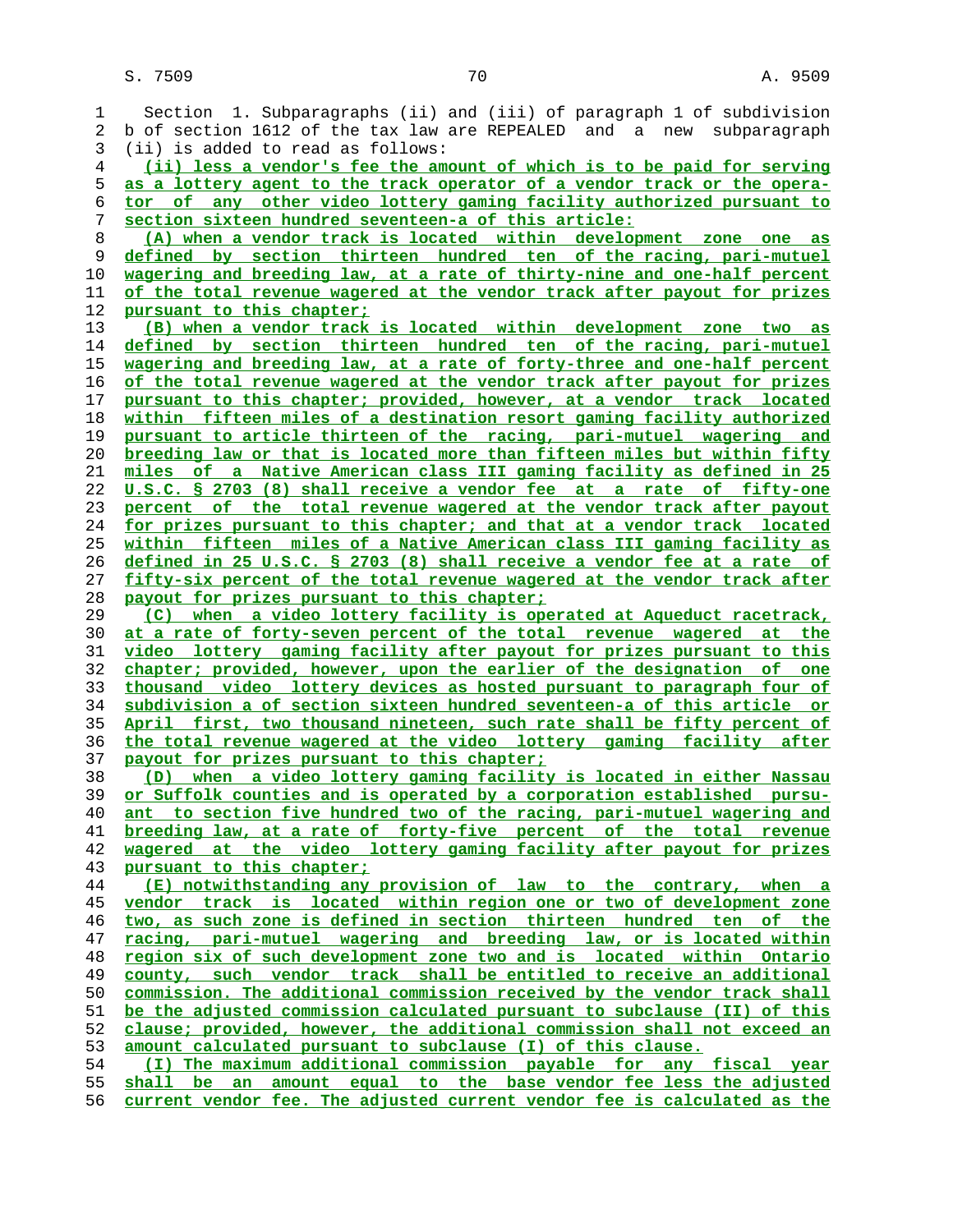S. 7509 71 A. 9509

**vendor fee that the facility would have received during the current fiscal year under the payment schedule established by this paragraph as it existed on March thirty-first, two thousand seventeen. The base vendor fee is calculated as the vendor fee that the facility received during the twelve-month period immediately preceding the opening of a gaming facility in the same region as the vendor track. For the purposes of this calculation, a vendor fee shall exclude any distributions required by paragraph two of this subdivision. For the purposes of this clause, Seneca and Wayne counties shall be deemed to be located within region six of development zone two. (II) The adjusted commission is a percentage of the total revenue wagered at the vendor track after payout for prizes pursuant to this chapter. That percentage is calculated by subtracting the effective tax rate on all gross gaming revenue paid by a gaming facility within the same region as the vendor track from the education percentage. The education percentage is ninety percent less the percentage of the vendor track's vendor fee. For purposes of this clause, Seneca and Wayne coun- ties shall be deemed to be located within region six of development zone two. (III) The additional commission paid pursuant to this subparagraph shall commence with the state fiscal year ending on March thirty-first, two thousand eighteen and shall be paid to a vendor track no later than sixty days after the close of the fiscal year. The additional commission authorized by this clause shall only be applied to revenue wagered at a vendor track while a gaming facility in the same region as that vendor track is open and operating pursuant to an operation certificate issued pursuant to section thirteen hundred thirty-one of the racing, pari-mu- tuel wagering and breeding law. (F) Notwithstanding any provision of law to the contrary, any opera- tors of a vendor track or the operators of any other video lottery gaming facility eligible to receive a capital award as of December thir- ty-first, two thousand seventeen shall deposit from their vendor fee into a segregated account an amount equal to four percent of the first sixty-two million five hundred thousand dollars of revenue wagered at the vendor track after payout for prizes pursuant to this chapter to be used exclusively for capital investments, except for Aqueduct, which shall deposit into a segregated account an amount equal to one percent of all revenue wagered at the video lottery gaming facility after payout for prizes pursuant to this chapter until the earlier of the designation of one thousand video lottery devices as hosted pursuant to paragraph four of subdivision a of section sixteen hundred seventeen-a of this article or April first, two thousand nineteen, when at such time four percent of all revenue wagered at the video lottery gaming facility after payout for prizes pursuant to this chapter shall be deposited into a segregated account for capital investments. Vendor tracks and video lottery gaming facilities shall be permitted to withdraw funds for projects approved by the commission to improve the facilities of the vendor track or video lottery gaming facility which enhance or maintain the video lottery gaming facility including, but not limited to hotels, other lodging facilities, entertainment facilities, retail facilities, dining facilities, events arenas, parking garages and other improvements and amenities customary to a gaming facility, provided, however, the vendor tracks and video lottery gaming facilities shall be permitted to withdraw funds for unreimbursed capital awards approved prior to the effective date of this subparagraph. Any proceeds from the divestiture of any assets acquired through these capital funds or any prior capital**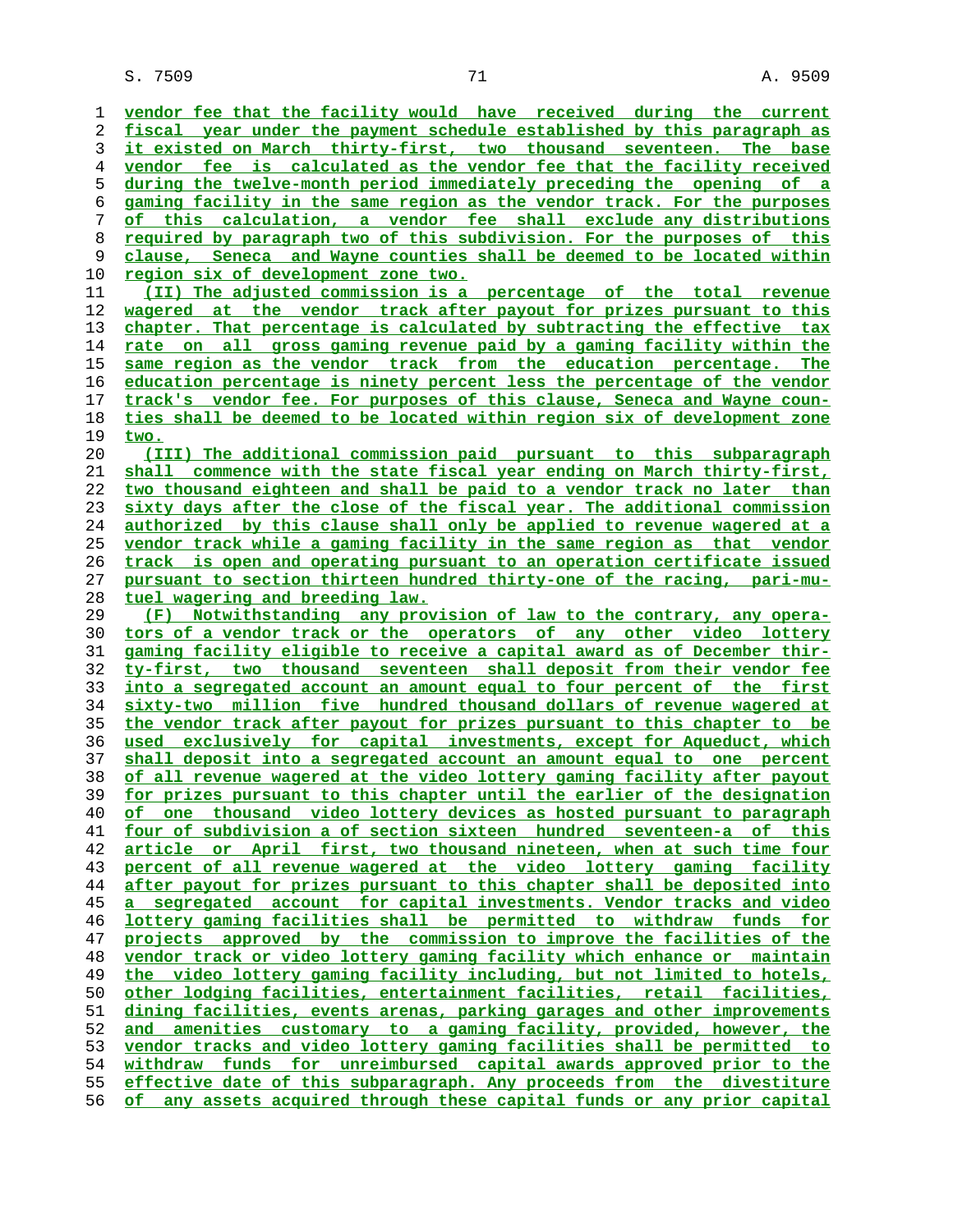S. 7509 72 A. 9509

**award must be deposited into this segregated account, provided that if the vendor track or video lottery gaming facility ceases use of such asset for gaming purposes or transfers the asset to a related party, such vendor track or video lottery gaming facility shall deposit an amount equal to the fair market value of that asset into the account. In the event a vendor track or video lottery gaming facility ceases gaming operations, any balance in the account along with an amount equal to the value of all remaining assets acquired through this fund or prior capi- tal awards shall be returned to the state for deposit into the state lottery fund for education aid, except for Aqueduct, which shall return to the state for deposit into the state lottery fund for education aid all amounts in excess of the amount needed to fund a project pursuant to an agreement with the operator to construct an expansion of the facili- ty, hotel, and convention and exhibition space requiring a minimum capi- tal investment of three hundred million dollars and any subsequent amendments to such agreement. The comptroller or his legally authorized representative is authorized to audit any and all expenditures made out of these segregated capital accounts. Notwithstanding the preceding, a vendor track located in Ontario county may withdraw up to two million dollars from this account for the purpose of constructing a turf course at the vendor track. (G) Notwithstanding any provision of law to the contrary, free play allowance credits authorized by the division pursuant to subdivision f of section sixteen hundred seventeen-a of this article shall not be included in the calculation of the total amount wagered on video lottery games, the total amount wagered after payout of prizes, the vendor fees payable to the operators of video lottery gaming facilities, fees paya- ble to the division's video lottery gaming equipment contractors, or racing support payments. (H) Notwithstanding any provision of law to the contrary, the operator of a vendor track or the operator of any other video lottery gaming facility shall fund a marketing and promotion program out of the vendor's fee. Each operator shall submit an annual marketing plan for the review and approval of the commission and any other required docu- ments detailing promotional activities as prescribed by the commission. The commission shall have the right to reject any advertisement or promotion that does not properly represent the mission or interests of the lottery or its programs. (I) Notwithstanding clause (F) of this subparagraph, the commission shall be able to authorize a vendor track located within Oneida county, within fifteen miles of a Native American class III gaming facility, and who has maintained at least ninety percent of full-time equivalent employees as they employed in the year two thousand sixteen, to withdraw funds from the segregated account established in clause (F) of this subparagraph up to an amount equal to four percent of the total revenue wagered at the vendor track after payout for prizes pursuant to this chapter each year, for operations.** 48 § 2. This act shall take effect immediately; provided, however, clause 49 (I) of subparagraph (ii) of paragraph 1 of subdivision b of section 1612 50 of the tax law as added by section one of this act shall expire and be 51 deemed repealed June 29, 2019. 52 § 2. Severability clause. If any clause, sentence, paragraph, subdivi- 53 sion, section or part of this act shall be adjudged by any court of<br>54 competent jurisdiction to be invalid, such judgment shall not affect, 54 competent jurisdiction to be invalid, such judgment shall not affect, 55 impair, or invalidate the remainder thereof, but shall be confined in 56 its operation to the clause, sentence, paragraph, subdivision, section